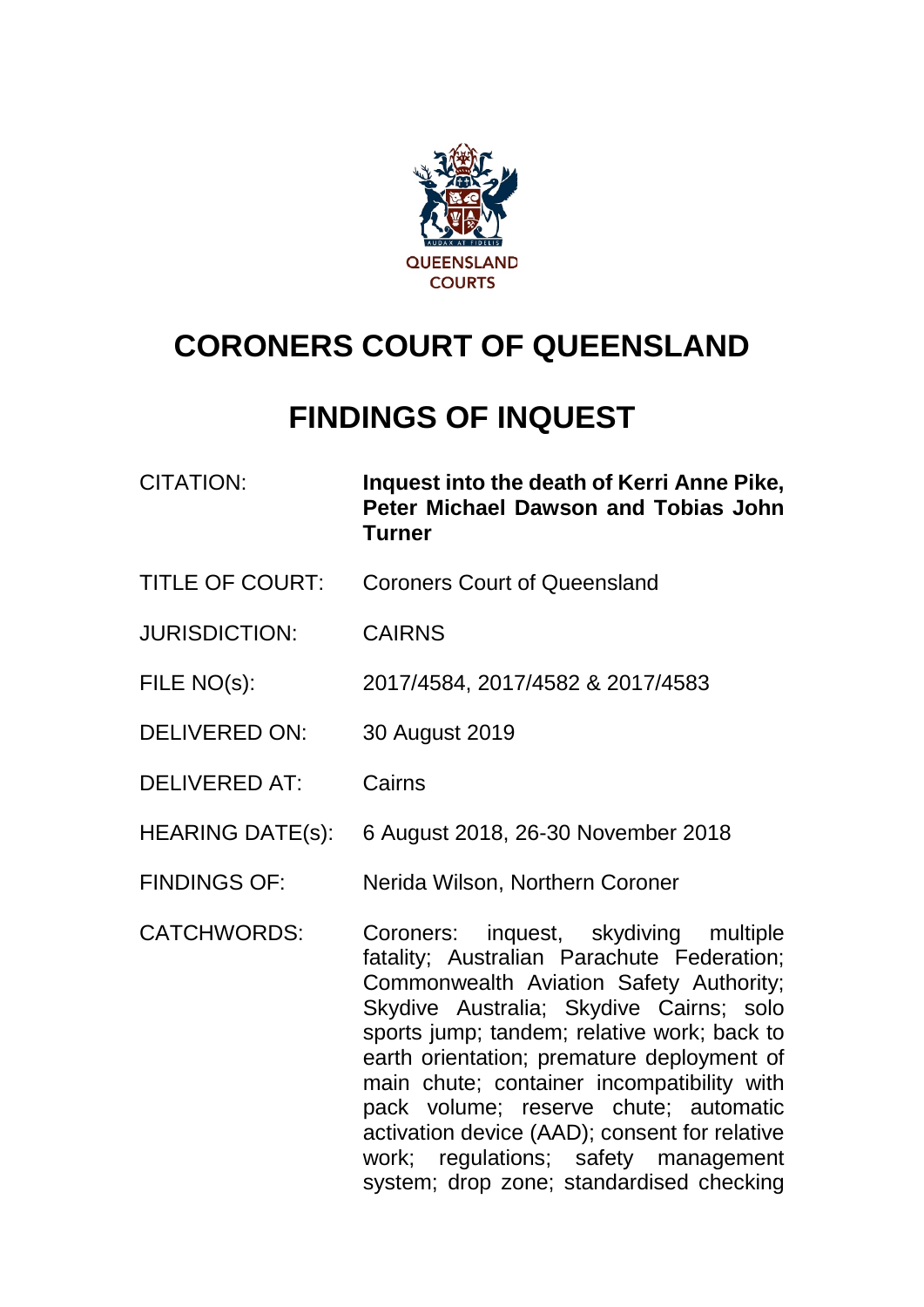of sports equipment; recommendation for sports jumpers to provide certification for new or altered sports rigs including compatibility of main chute to container; recommendation to introduce 6 month checks by DZSO or Chief Instructor for sports rigs at drop zones to ensure compatibility.

## **REPRESENTATION:**

| <b>Counsel Assisting:</b>                  | Ms Melinda Zerner i/b Ms Melia Benn                                                     |
|--------------------------------------------|-----------------------------------------------------------------------------------------|
| Family of Kerri Pike:                      | Ms Rachelle Logan i/b Ms Klaire Coles, Caxton<br>Legal Centre Inc                       |
| Family of Tobias Turner:                   | Dr John Turner and Mrs Dianne Turner                                                    |
| <b>Skydive Cairns:</b>                     | Mr Ralph Devlin QC and Mr Robert Laidley i/b Ms<br>Laura Wilke, Moray and Agnew Lawyers |
| <b>Civil Aviation Safety</b><br>Authority: | Mr Anthony Carter, Special Counsel                                                      |
| Australian Parachuting<br>Federation:      | Mr Peter Roney QC i/b Ms Laura Gallagher,<br><b>Landers and Rogers</b>                  |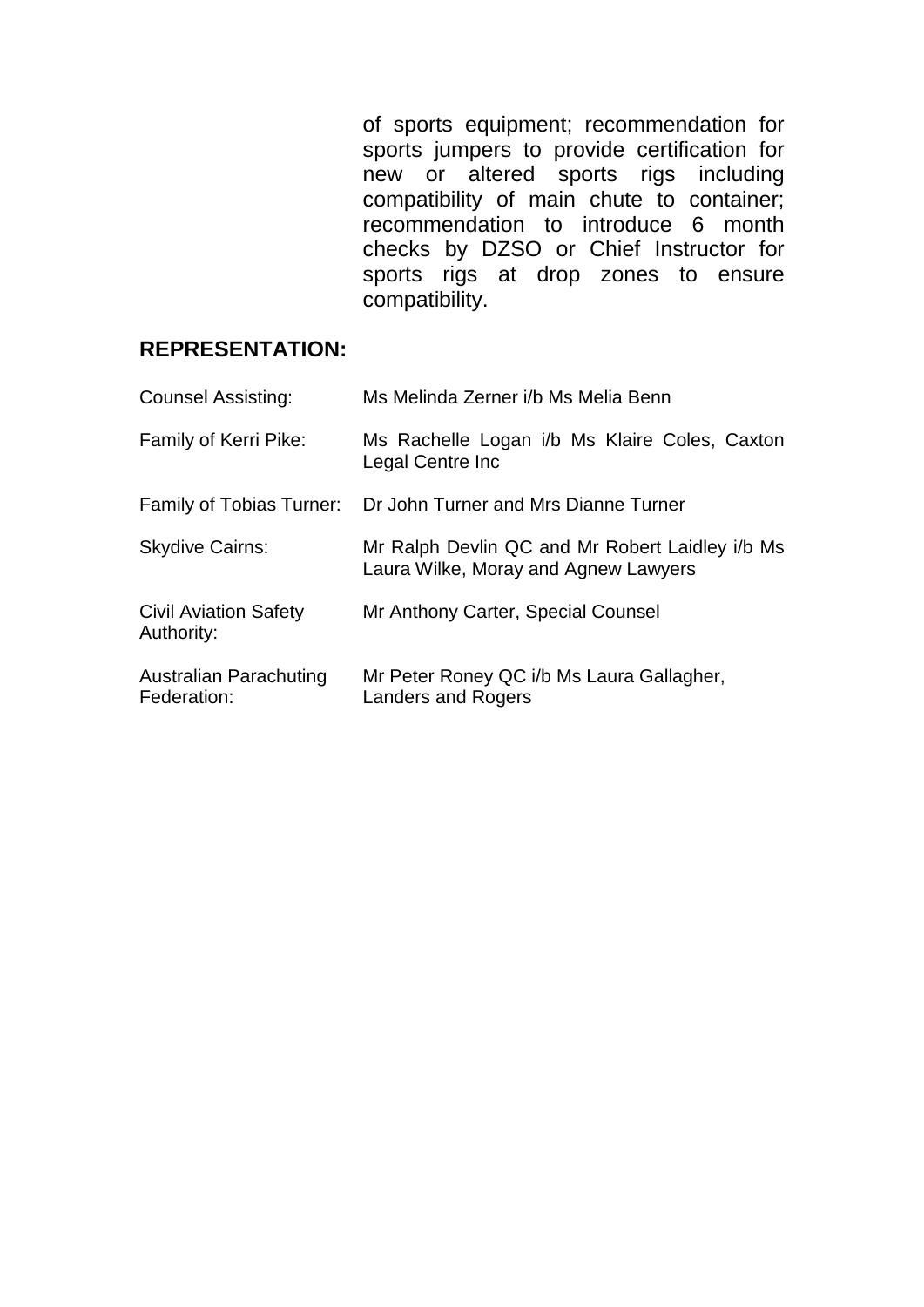| Australian Parachuting Federation fatality investigation  18             |  |
|--------------------------------------------------------------------------|--|
|                                                                          |  |
| The interface between Civil Aviation Safety Authority and the Australian |  |
|                                                                          |  |
|                                                                          |  |
| Australian Parachuting Federation Regulations (Rules)31                  |  |
|                                                                          |  |
|                                                                          |  |
|                                                                          |  |
|                                                                          |  |
|                                                                          |  |
|                                                                          |  |
|                                                                          |  |
| Position of Toby Turner at the time of Deployment of the Parachute 43    |  |
|                                                                          |  |
|                                                                          |  |
|                                                                          |  |
|                                                                          |  |
|                                                                          |  |
|                                                                          |  |
| Responsibility of the DZSO and Chief Inspector for oversighting          |  |
|                                                                          |  |
|                                                                          |  |
|                                                                          |  |
| Coronial Issue 5: Role and Responsibility of Skydive Cairns 78           |  |
| Coronial Issue 6: Skydive Cairns policies and procedures82               |  |
|                                                                          |  |
|                                                                          |  |
|                                                                          |  |
|                                                                          |  |
|                                                                          |  |
|                                                                          |  |
|                                                                          |  |
|                                                                          |  |
|                                                                          |  |
|                                                                          |  |

## **Contents**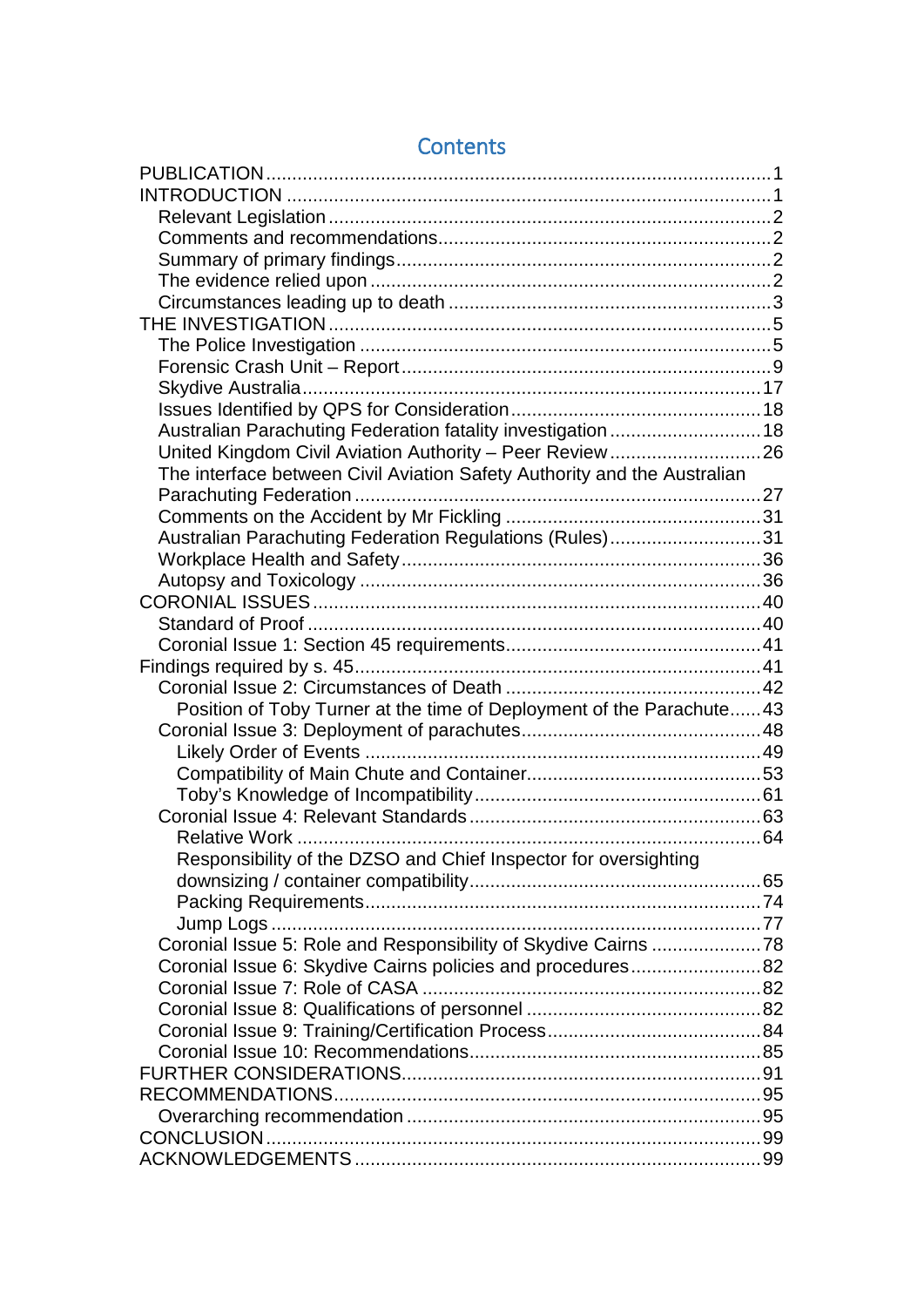## <span id="page-3-0"></span>**PUBLICATION**

Section 45 of the *Coroners Act 2003* ('the Act') provides that when an inquest is held, the coroner's written findings must be given to the family of the person in relation to whom the inquest has been held, each of the persons or organisations granted leave to appear at the inquest, and to officials with responsibility over any areas the subject of recommendations. These are my findings 103 page in relation to the deaths of Kerri Anne Pike, Peter Michael Dawson and Tobias John Tuner. They will be distributed in accordance with the requirements of the Act and posted on the website of the Coroners Court of Queensland.

## <span id="page-3-1"></span>**INTRODUCTION**

- 1. The inquest into the multiple fatalities of Kerri Anne Pike ('Kerri'), Peter Michael Dawson ('Peter') and Tobias John Turner ('Toby') was conducted over five (5) days from 26 November 2018 to 30 November 2018 in the Coroners Court of Queensland at Cairns.
- 2. Kerri, Peter and Toby died during a high speed free fall mid-air accident whilst skydiving at Mission Beach, Far North Queensland, on Friday 13 October 2017 during a commercial operation conducted by Skydive Australia.
- 3. At the time of their deaths, all three were residing in Mission Beach. The Pike family in particular had strong and long held connections to the local area. Kerri, Peter and Toby were well known in the district. The deaths shocked the community of Mission Beach and beyond.
- 4. Kerri, Peter and Toby were much loved members of their respective close knit families and the local community. Kerri and Peter were friends. Peter and Toby were friends and colleagues (at Skydive Mission Beach).
- 5. Kerri is the mother of eight children. Her husband, Alister was on the beach to watch Kerri's tandem skydive, a gift he had purchased for her 54<sup>th</sup> birthday. He was watching from the beach with one of their eight children.
- 6. At inquest, Kerri's interests were represented by the Caxton Legal Centre Inc, *pro-bono* via the auspices of the Coronial Assistance Legal Service.
- 7. The family of Peter Dawson attended every day of the inquest, although played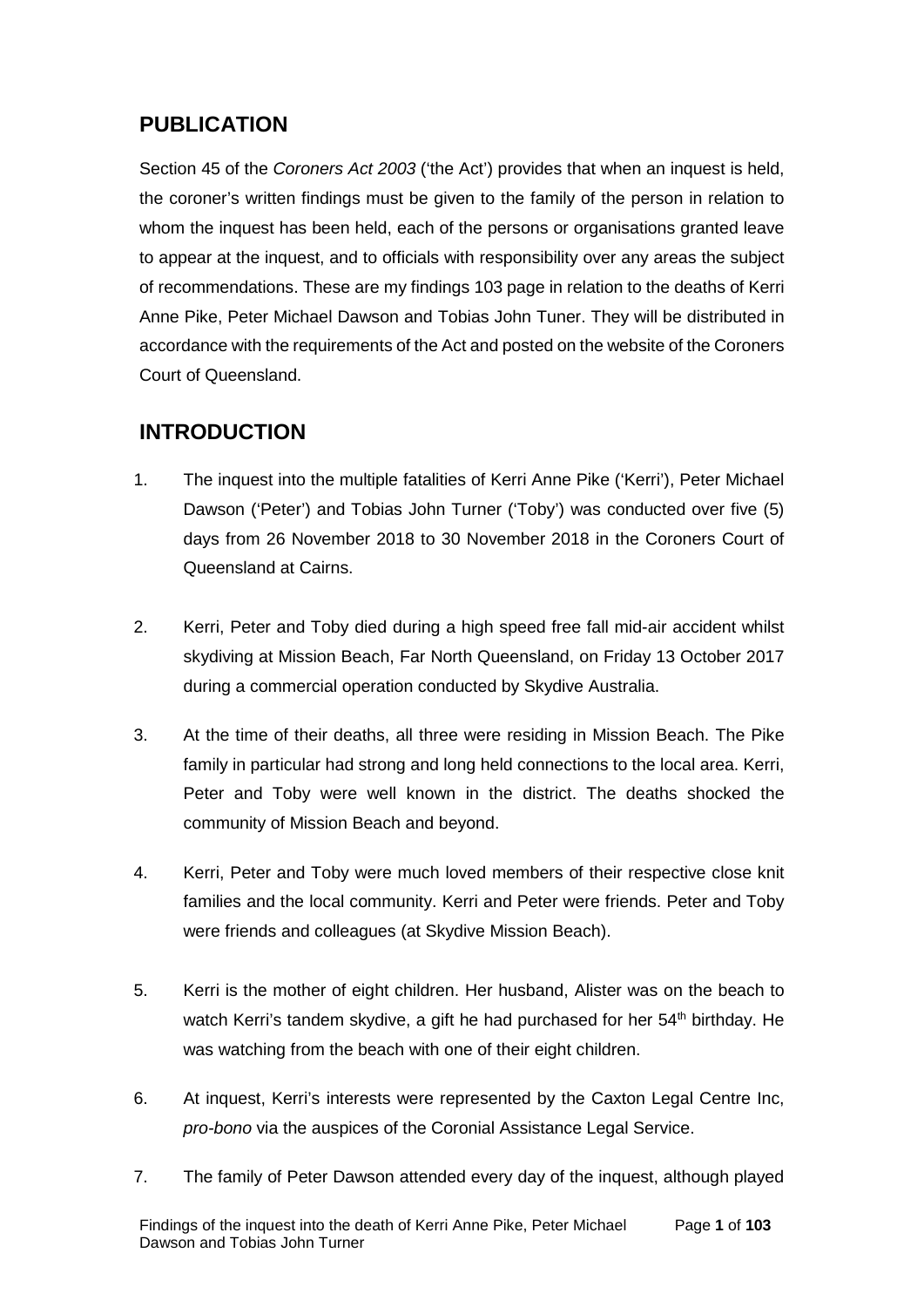no active role in the proceedings.

8. Toby's parents, Dr John and Mrs Diane Turner (a solicitor), were granted leave to appear and they ably represented Toby's interests.

## <span id="page-4-0"></span>**Relevant Legislation**

- 9. Pursuant to s45(5) of the Act a coroner must not include in the findings any statement that a person is, or may be:
	- a) guilty of an offence; or
	- b) civilly liable for something.
- 10. The focus of an inquest is to discover what happened, not to ascribe guilt or attribute blame or apportion liability. The purpose is to inform the family and the public of how the death occurred with a view to reducing the likelihood of similar deaths in future.

## <span id="page-4-1"></span>**Comments and recommendations**

11. Pursuant to the Act: A coroner may, whenever appropriate, comment on anything connected with a death investigated at an inquest that relates to:

*46 (1)(a)* "public health or safety" and

46(1)(c) "ways to prevent deaths from happening in similar circumstances in the future."

## <span id="page-4-2"></span>**Summary of primary findings**

- 12. For the reasons set out below, I **find** that Kerri, Peter and Toby all died instantly as a result of their fatal injuries sustained in a mid-air collision whilst skydiving.
- 13. Toby was undertaking a solo sports jump in conjunction with tandem jumpers Peter and Kerri.
- 14. I **find** that the collision was accidental and occurred when the solo sports jumpers' main parachute deployed prematurely beneath the tandem pair who were then in a drogue fall, causing the tandem pair to fall through the parachute colliding with the solo sports jumper, all sustaining non-survivable injuries midair as a result of the collision.

### <span id="page-4-3"></span>**The evidence relied upon**

15. The coronial investigation brief tendered at inquest comprised voluminous material. Seventeen witnesses were identified and called to give oral evidence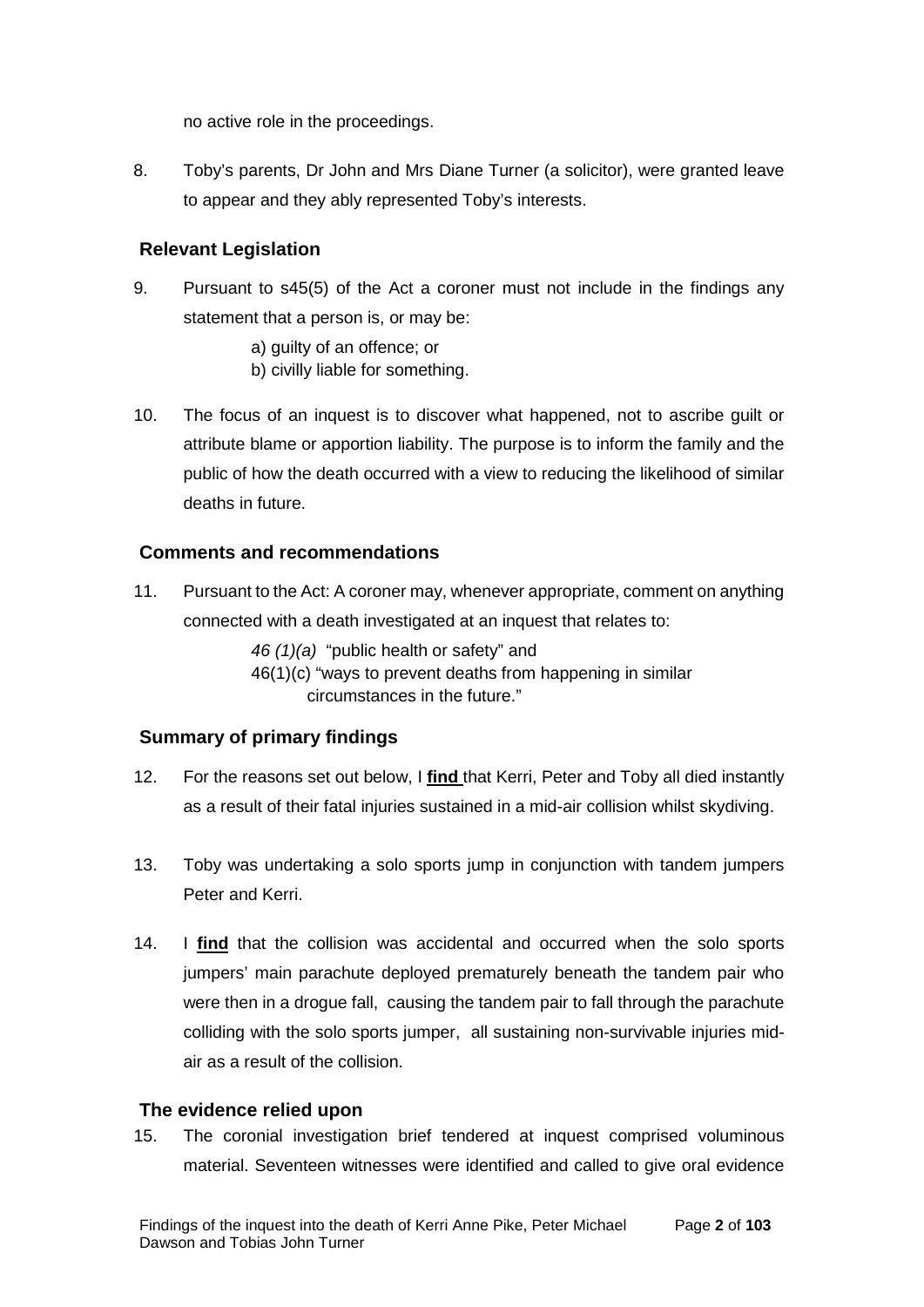at inquest. Three witnesses sought to object to answer questions on the grounds of self-incrimination. Pursuant to section 39 *Coroners Act* 2003 I was satisfied that it was in the public interest to require Brandon Van Niekerk, Steven Charles Edward Lewis and Thomas Gilmartin to give evidence that would tend to incriminate them.

- 16. In the formulation of these findings, I have distilled and referred only to that evidence and material relevant to the basis for my findings and recommendations. I do not refer to all of the material, evidence or submissions. In relation to a number of significant matters there appeared to be common ground; save for the Turner family who diverge in their assessment of the evidence regarding the deployment of Toby's parachute. I will refer to those matters below.
- 17. I have had the benefit of and regard to the comprehensive submissions of Counsel Assisting the inquest, Ms Melinda Zerner, and in the main I have incorporated and adopted those submissions. I note that legal representatives also acknowledged the written submissions provided by Ms Zerner. I have also had regard to the very helpful submissions of all those with leave to appear including:
	- The Pike family;
	- The Turner family;
	- The Australian Parachuting Federation (APF);
	- Skydive Australia; and
	- The Civil Aviation Safety Authority (CASA)
- 18. The Queensland Police Service ('QPS') investigated the accident in consultation with the Australian Parachuting Federation ('APF'). Both completed comprehensive investigation reports. Witnesses from each agency were called to provide oral evidence at the inquest.
- 19. Mr Tony Rapson from the United Kingdom Civil Aviation Authority ('CAA') was retained to provide a critique of the APF investigation report. He gave evidence at inquest.
- 20. I have identified a number of recommendations.

### <span id="page-5-0"></span>**Circumstances leading up to death**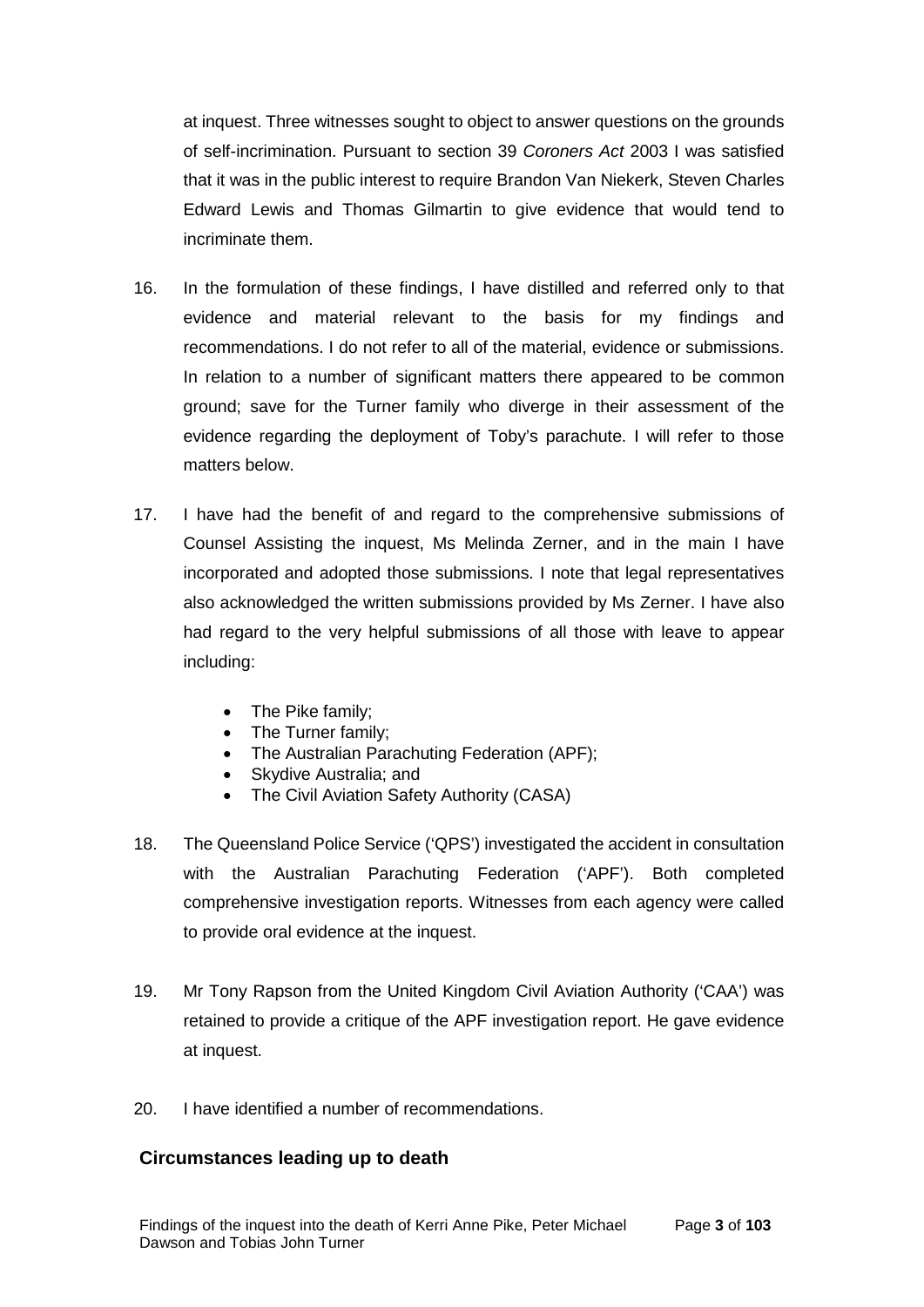- 21. On Friday 13 October 2017, Kerri Anne Pike ('Kerri'), Peter Michael Dawson ('Peter') and Tobias John Turner ('Toby') died as a result of fatal injuries whilst skydiving at Mission Beach Queensland ('the accident').
- 22. Skydive Cairns<sup>[1](#page-6-0)</sup> (an outlet of Skydive Australia Pty Ltd and owned and operated by Experience Co Limited) facilitated the jumps out of Mission Beach.<sup>[2](#page-6-1)</sup>
- 23. Kerri Pike was undergoing a tandem jump as a fee paying student / customer. [I use the terminology student and customer because in fact Kerri was both as a student when performing her tandem dive however she was a fee paying customer within the context of a commercial operation. Both terms are used interchangeably by me in these findings.] Kerri's husband, Alister gifted her a voucher for her 54<sup>th</sup> birthday.<sup>[3](#page-6-2)</sup> Her tandem instructor was Peter Dawson, a Tandem Master Skydiver contracted to Skydive Australia.[4](#page-6-3) As was usual practice, Kerri Pike was strapped to the front of Peter Dawson for the jump.[5](#page-6-4)
- 24. Toby Turner was a contracted skydiver of Skydive Australia and was jumping at the same time as Peter and Kerri. The Queensland Police described Kerri Pike and Peter Dawson as having "*a strong friendship and because of this had planned to conduct the skydive together*".[6](#page-6-5) This was confirmed during oral evidence at the inquest.
- 25. The conditions at the time of the jumps were favourable with an 8 to 10 knot, north-east wind.[7](#page-6-6)
- 26. Following the jumps, Toby Turner was located at 134 Alexander Avenue. Mission Beach and was pronounced deceased by Queensland Ambulance Service ('QAS') paramedic Adrian House at 3.21pm. $8$  Peter Dawson and Kerri Pike were located at 138 Alexander Avenue, Mission Beach and were pronounced deceased by QAS paramedic Adrian House at 3.40pm and 3.35pm

<span id="page-6-0"></span><sup>1</sup> APF Admin code for Skydive Cairns is SDCNS as per ExC4, p4

<span id="page-6-1"></span><sup>2</sup> http://www.skydive.com.au

<span id="page-6-2"></span> $3$  Ex B1.3, pp 1 and 2

<span id="page-6-3"></span><sup>4</sup> Ex B1.3, p1

<span id="page-6-4"></span> $5$  Ex B<sub>1.1</sub> p<sub>2</sub>

<span id="page-6-5"></span><sup>6</sup> Ex B1.3, p2

<span id="page-6-6"></span><sup>7</sup> Ex B1.1, p3

<span id="page-6-7"></span><sup>8</sup> Ex B1.3, p2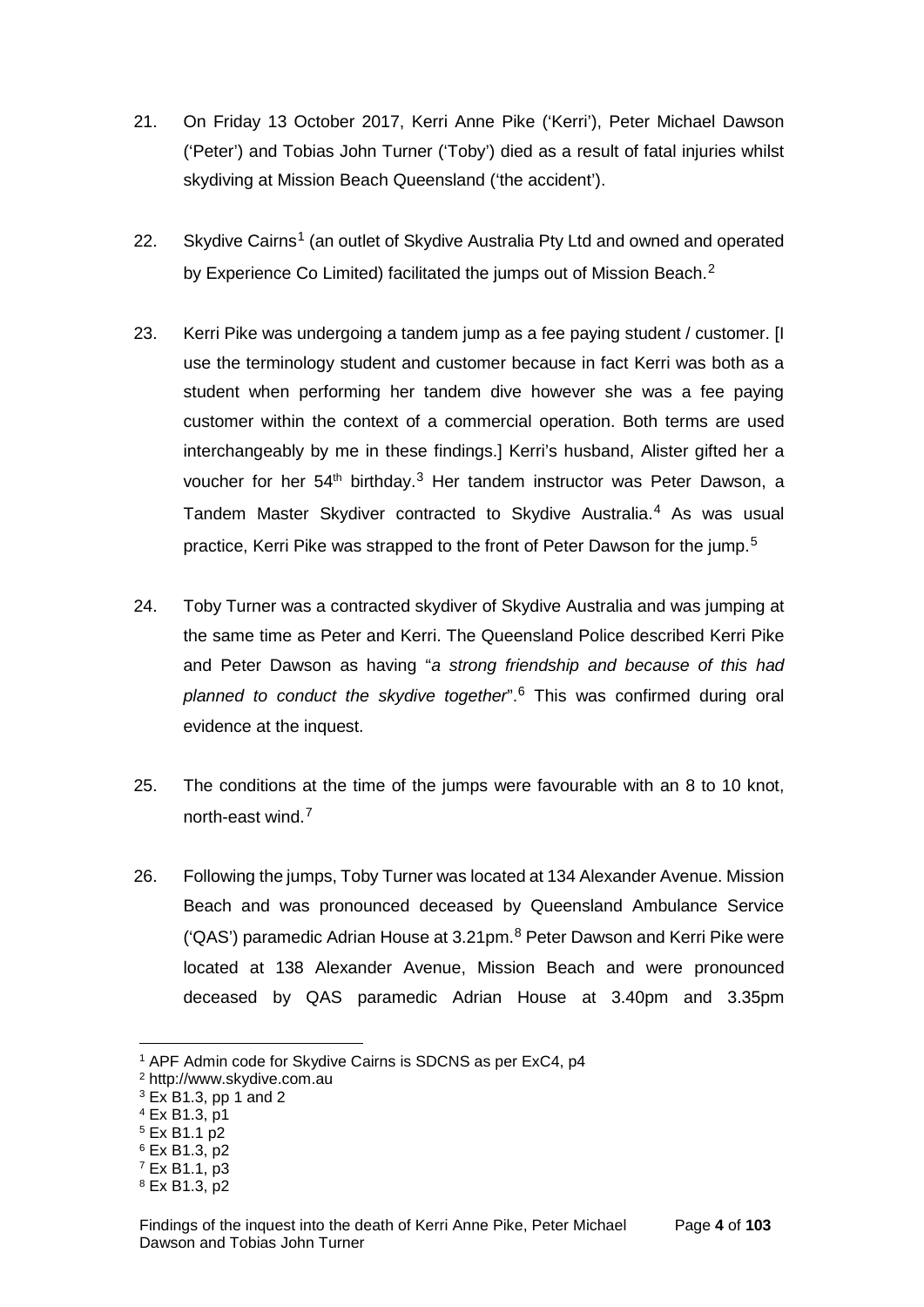respectively.<sup>[9](#page-7-2)</sup> The location of the deceased persons was approximately 1.5 kilometers northwest of the intended Drop Zone at Donkin Lane, Mission Beach.[10](#page-7-3)

## <span id="page-7-0"></span>**THE INVESTIGATION**

## <span id="page-7-1"></span>**The Police Investigation**

- 27. The QPS were advised of the fatalities. The investigating officer was Sergeant Troy Nowitzki.
- 28. The last person to see the deceased persons alive was Mark Whaley.<sup>[11](#page-7-4)</sup> He was the pilot of the plane, from which Kerri, Peter and Toby jumped.[12](#page-7-5)
- 29. Mr Richard McCooey of the Australian Parachuting Federation ('APF') was notified of the accident.[13](#page-7-6)
- 30. Mr Stephen Lewis, Skydive Cairns, Chief Instructor was on a rest day when the accident occurred. He attended to assist investigators.[14](#page-7-7) Mr Stephen O'Malley was the Chief Executive Officer and Area Manager of the Far Northern Queensland based operation for Skydive Australia. He also attended the scene to assist the investigation.<sup>[15](#page-7-8)</sup>
- 31. Sergeant Nowitzki's investigation concluded there had been a mid-air collision:

"*somewhere between leaving the plane door and approx. 4000 feet DAWSON and PIKE have collided with TURNER in mid-air during a free or semi-free fall. It is still unclear without viewing DAWSON'S Go-Pro footage exactly what occurred but it is assumed through primary investigations of the deceased's injuries and their parachutes that TURNER'S parachute may have opened early causing him to rise rapidly and DAWSON and PIKE have fallen through TURNER'S parachute, tearing it and landing on top of TURNER with great* 

<span id="page-7-2"></span><sup>9</sup> Ex B1.3, p2

<span id="page-7-3"></span><sup>10</sup> Ex B1, p10

<span id="page-7-4"></span><sup>11</sup> Ex B1, p6

<span id="page-7-5"></span><sup>12</sup> Ex B1, p13

<span id="page-7-6"></span><sup>13</sup> Ex B1, p8

<span id="page-7-7"></span><sup>14</sup> Ex B1, p14

<span id="page-7-8"></span><sup>15</sup> Ex B1, p15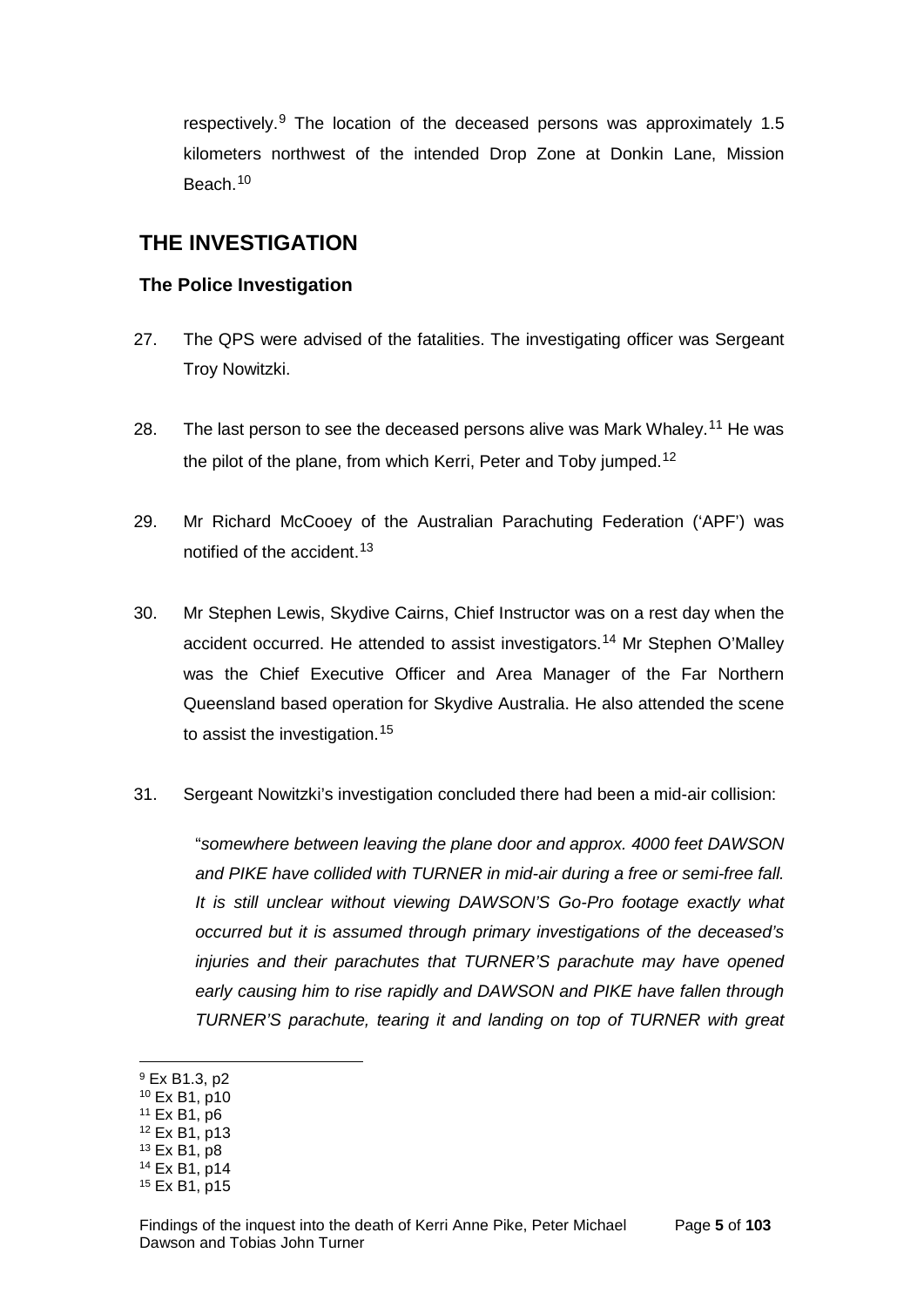*speed. The immense force has caused all three parties to sustain significant life threatening injuries and rendered them either unconscious or deceased*".[16](#page-8-0)

- 32. Sergeant Nowitzki reported that the Cairns Forensic Crash Unit ('FCU') attended the scene and took command of the investigation.<sup>[17](#page-8-1)</sup>
- 33. In addition to the FCU, Acting Detective Sergeant ('ADS') Jeremy Philp of the Tully Criminal Investigations Bureau ('CIB') attended the scene at 1630hrs.<sup>[18](#page-8-2)</sup>
- 34. ADS Philp noted Toby Turner had been covered with a white blanket and observed a separate red parachute and a separate white parachute suggesting both had been deployed.[19](#page-8-3) He confirmed Toby's helmet was located approximately 200 metres northwest of where he was located.
- 35. ADS Philp walked 150 metres northwest and observed a single white parachute spread over the top of a mango tree. He says he confirmed this was the reserve parachute.<sup>[20](#page-8-4)</sup> Below the tree was Peter Dawson and Kerri Pike covered by a white blanket. QAS paramedic House advised he cut and separated the pair, laying them side by side. ADS Philp states, "*The mango tree had minor branch damage, suggesting impact with the tree and ground may not be the actual cause of death or all injuries of Deceased TURNER and PIKE*".[21](#page-8-5)
- 36. ADS Philp reports Trevor Edwards and Kelvin Mossop were in a house close to the scene. They observed a lifeless male skydiver, drift eastwards over the roof of the residence and fall in the front yard of a neighbouring property. Trevor Edwards was struck by what he later believed to be blood. ADS Philp states, "*Police advised they examined the roof of the residence and obtained what appeared to be blood samples consistent with Deceased TURNER having significant and likely life threatening injuries prior to contacting the ground*".[22](#page-8-6)
- 37. Mr Mossop told QPS he could make out that there was a single person and that
- <span id="page-8-0"></span><sup>16</sup> Ex B1, p9

- <span id="page-8-1"></span><sup>17</sup> Ex B1, p10
- <span id="page-8-2"></span><sup>18</sup> EXB1.1, p1
- <span id="page-8-3"></span><sup>19</sup> Ex B1.1, p1
- <span id="page-8-4"></span><sup>20</sup> Ex B1.1, p2
- <span id="page-8-5"></span><sup>21</sup> Ex B1.1, p2

<span id="page-8-6"></span><sup>22</sup> Ex B1.1, p2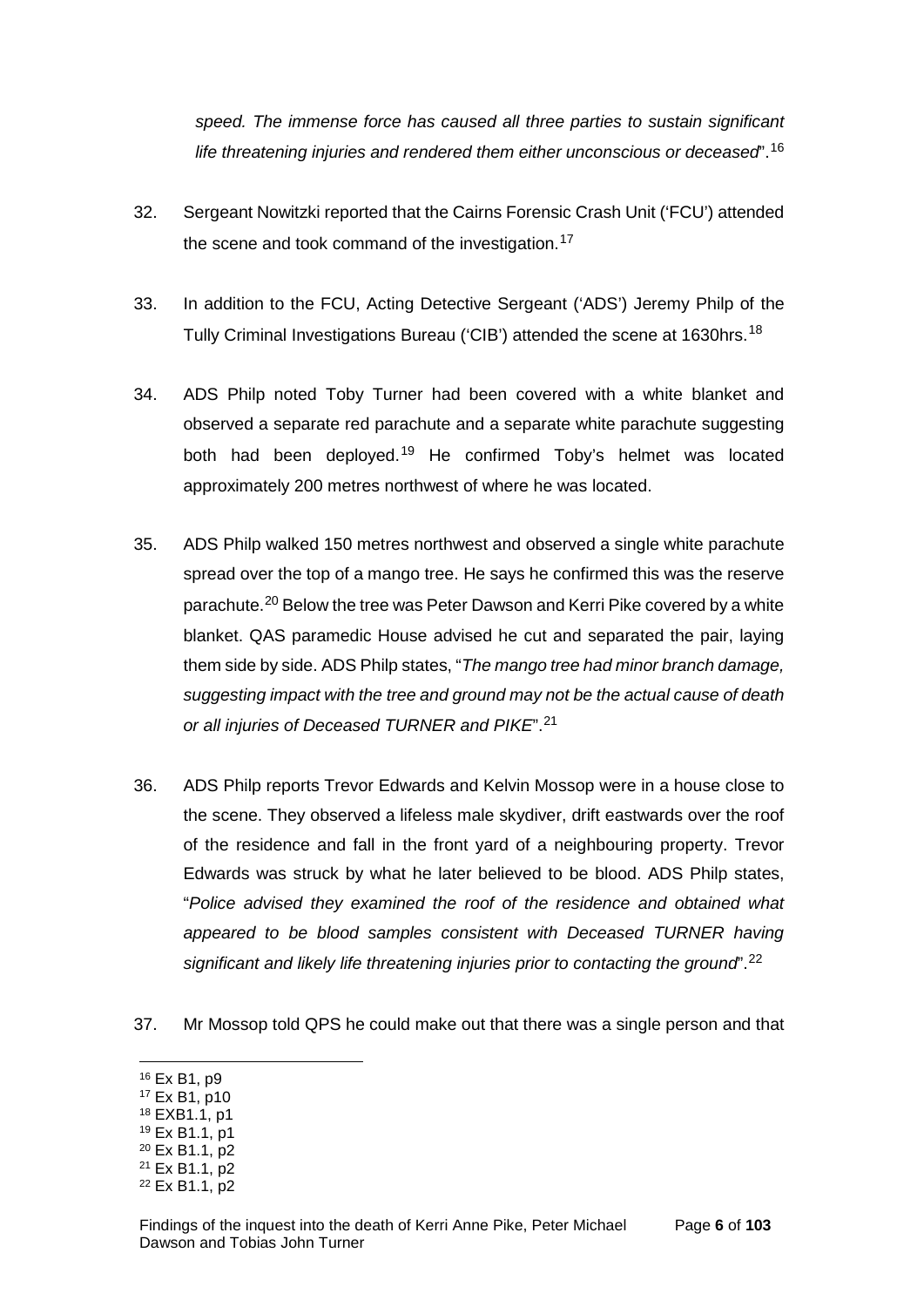he was 'in a bit of trouble' looking like a rag doll in the harness.<sup>[23](#page-9-0)</sup> He said the red parachute was all twisted up and the white one hovering over him bringing the parachute jumper down. $24$  Mr Edwards told QPS that the jumper was like a 'bloody rag doll' with his head down and his arms hanging limp.[25](#page-9-2)

- 38. ADS Philp left the scene at 1820hrs. The FCU was still in attendance examining the scene.<sup>[26](#page-9-3)</sup>
- 39. At 1830hrs, ADS Philp attended the Skydive Mission Beach outlet at The Hub, Porter Promenade, Mission Beach. He confirmed the jumpers in the plane and the order in which they jumped:
	- a) First to exit was instructor Adam Hartley and customer Michaela Koblinger;
	- b) Second to exit was instructor Brandon Van Niekerk with customer Andrew Price;
	- c) At around the same time as the second skydivers, skydive camera operator, Richard Frank jumped and was filming the second skydivers;
	- d) The third skydivers to exit were instructor Derec Davies and customer Michael Erikson; and
	- e) Fourth to exit the plane were Peter Dawson and Kerri Pike, which were closely followed by Toby Turner who was last to exit the plane on a solo jump.[27](#page-9-4)
- 40. Brandon Van Niekerk says his freefall was uneventful, with him deploying his parachute at approximately 5,000 feet. At approximately 2,000 feet, he observed Toby with two parachutes out. He said Toby was at a higher altitude and appeared to be struggling, like he was trying to kick out at something. He could see there was distortion to the main parachute. <sup>[28](#page-9-5)</sup>
- 41. Richard Frank observed Toby's reserve and main parachutes out and that they were doing weird things by tangling up then untangling, without the main being

<span id="page-9-0"></span><sup>&</sup>lt;sup>23</sup> Ex B1.3, p33; See ExC4, p97 for unsigned QPS statement

<span id="page-9-1"></span><sup>24</sup> Ex B1.3, p33

<span id="page-9-2"></span><sup>25</sup> Ex B1.3, p34

<span id="page-9-3"></span><sup>26</sup> Ex B1.1, p2

<span id="page-9-4"></span><sup>27</sup> Ex B1.1, p2

<span id="page-9-5"></span><sup>28</sup> Ex B1.3, p24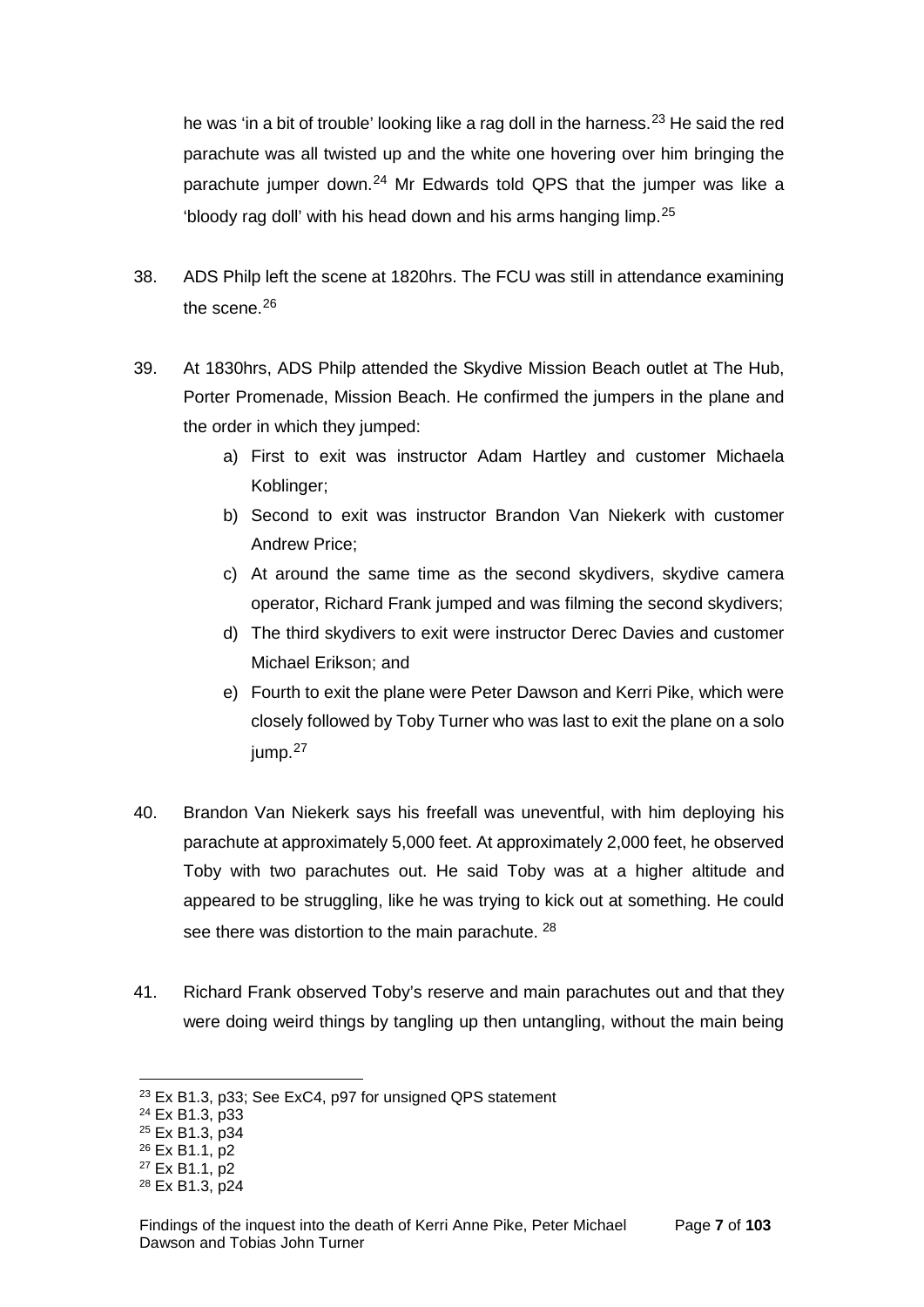'cut away' as anticipated. He could not see Toby himself.[29](#page-10-0)

- 42. Derec Davies was video recording his jump with a camera attached to his left wrist. He essentially says he observed a white parachute opening above him, which he thought to be strange because it was released high. He then saw the red main parachute was also out which made him realise something was wrong. They were in a 'down plane' and then in a side by side configuration which was an indicator to him that Toby may have been attempting to land the parachutes.<sup>[30](#page-10-1)</sup> He clarified in oral evidence that it is very possible that the main parachute was obscured at the time he saw the reserve deploy.<sup>[31](#page-10-2)</sup>
- 43. The QPS obtained video recordings taken by instructors Adam Hartley and Derec Davies. They did not particularly assist the investigation.
- 44. Reese Goldsmith, a Skydive Australia employee on the beach, advised he was watching as each skydiver opened their chutes. He noticed Toby's reserve and main chute open and observed Peter Dawson's white parachute open. He was not able to advise as to the order the parachutes opened.<sup>[32](#page-10-3)</sup> He took photographs of Toby for Stephen Lewis, the Chief Instructor. He deleted them after he sent them to Stephen Lewis.<sup>[33](#page-10-4)</sup> It has since been confirmed that these photographs were deleted as the QPS extensively photographed the accident scene.
- 45. The QPS interviewed a number of persons, of relevance:
	- a) A German tourist Denis Willma who was on the beach saw a skydiver spinning quickly down. He observed the colour red and white flashing as he observed the parachutist travel from above the water, over the land, before disappearing behind the trees in the distance  $34$ ; and
	- b) A holidaymaker at the Mission Beach Council Park, Ben Driscoll says he observed a skydiver open a chute very late. He then noticed another

<span id="page-10-0"></span><sup>29</sup> Ex B1.3, p25

<span id="page-10-1"></span><sup>30</sup> Ex B1.3 p25

<span id="page-10-2"></span><sup>31</sup> T2-86, 34

<span id="page-10-3"></span><sup>32</sup> Ex B1.1, p3

<span id="page-10-4"></span><sup>33</sup> Ex B1.3, p23

<span id="page-10-5"></span><sup>34</sup> Ex B1.1 p3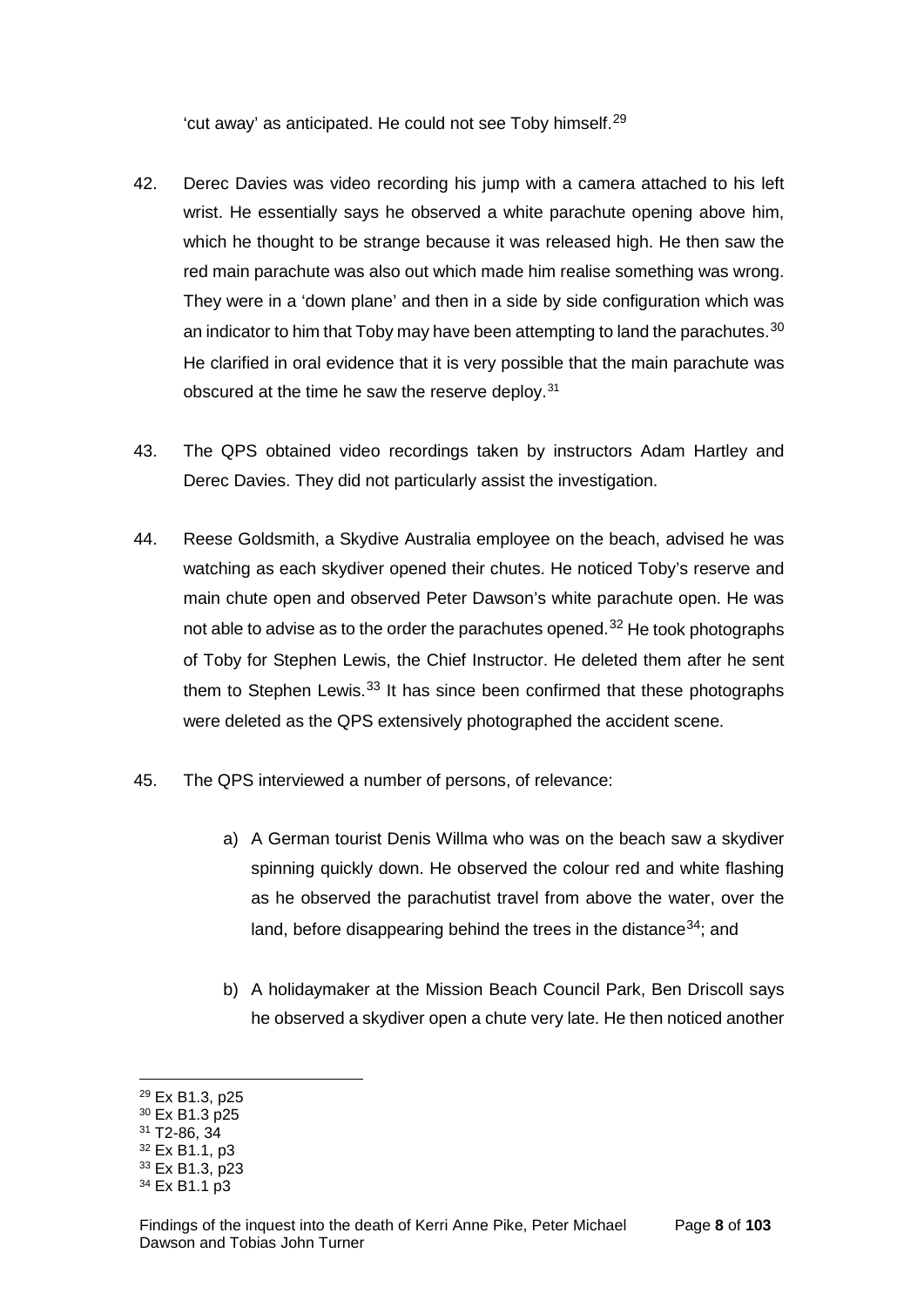chute up higher, so with his binoculars viewed what appeared to be two motionless people, drifting westwards near Clump Point<sup>[35](#page-11-1)</sup>.

- 46. Ms Lucinda Foers, a Skydive Australia employee, confirmed to ADS Philp that she packed the chute of Peter Dawson and Kerri Pike and that Toby Turner packed his own chute prior to the jump.<sup>[36](#page-11-2)</sup> She was a qualified Packer B. This allowed her to pack tandem parachute rigs. On that day she folded 26 chutes, including the rig used by Peter Dawson and Kerri Pike.<sup>[37](#page-11-3)</sup> On packing the rigs she completed a 'Load Sheet', which records the parachute rig against the load.<sup>[38](#page-11-4)</sup>
- 47. ADS Philp concluded, "*Initial examination of the information available at the time of this submission suggests the impact between the involved parties was at such a velocity that it rendered all parties either unconscious or dead. Further investigations are required to determine whether human error, mechanical/equipment failure or an accident is responsible for the apparent midair collision. There is no indication the accident is a result of malpractice or negligence on behalf of the associated business*".[39](#page-11-5)

#### <span id="page-11-0"></span>**Forensic Crash Unit – Report**

- 48. The FCU provided a 42 page report for each of the deceased persons. Essentially each report being a mirror copy of the other. Sergeant Ezard was the FCU investigator.
- 49. In evidence, Sergeant Ezard explained that as the QPS does not have the specialist skills to undertake a parachute investigation and instead retain people with the necessary skills to assist in the investigation.<sup>[40](#page-11-6)</sup> In this instance, the APF were notified of the incident and Mr Richard McCooey deployed from Brisbane and Mr Michael Tibbitts from Melbourne. The accident scene was maintained until their arrival.<sup>[41](#page-11-7)</sup> Sergeant Ezard confirmed the APF had full access to the scene and were provided as much assistance as required in the investigation.<sup>[42](#page-11-8)</sup>

<span id="page-11-1"></span><sup>35</sup> Ex B1.1, p3

<span id="page-11-2"></span><sup>36</sup> Ex B1.1, p3

<span id="page-11-3"></span><sup>37</sup> Ex B1.3, p22

<span id="page-11-4"></span><sup>38</sup> Ex B1.3, Appendix Two

<span id="page-11-5"></span><sup>39</sup> Ex B1.1, p3

<span id="page-11-6"></span><sup>40</sup> T1-14, 19

<span id="page-11-7"></span><sup>41</sup> T1-14, 24

<span id="page-11-8"></span><sup>42</sup> T1-15, 28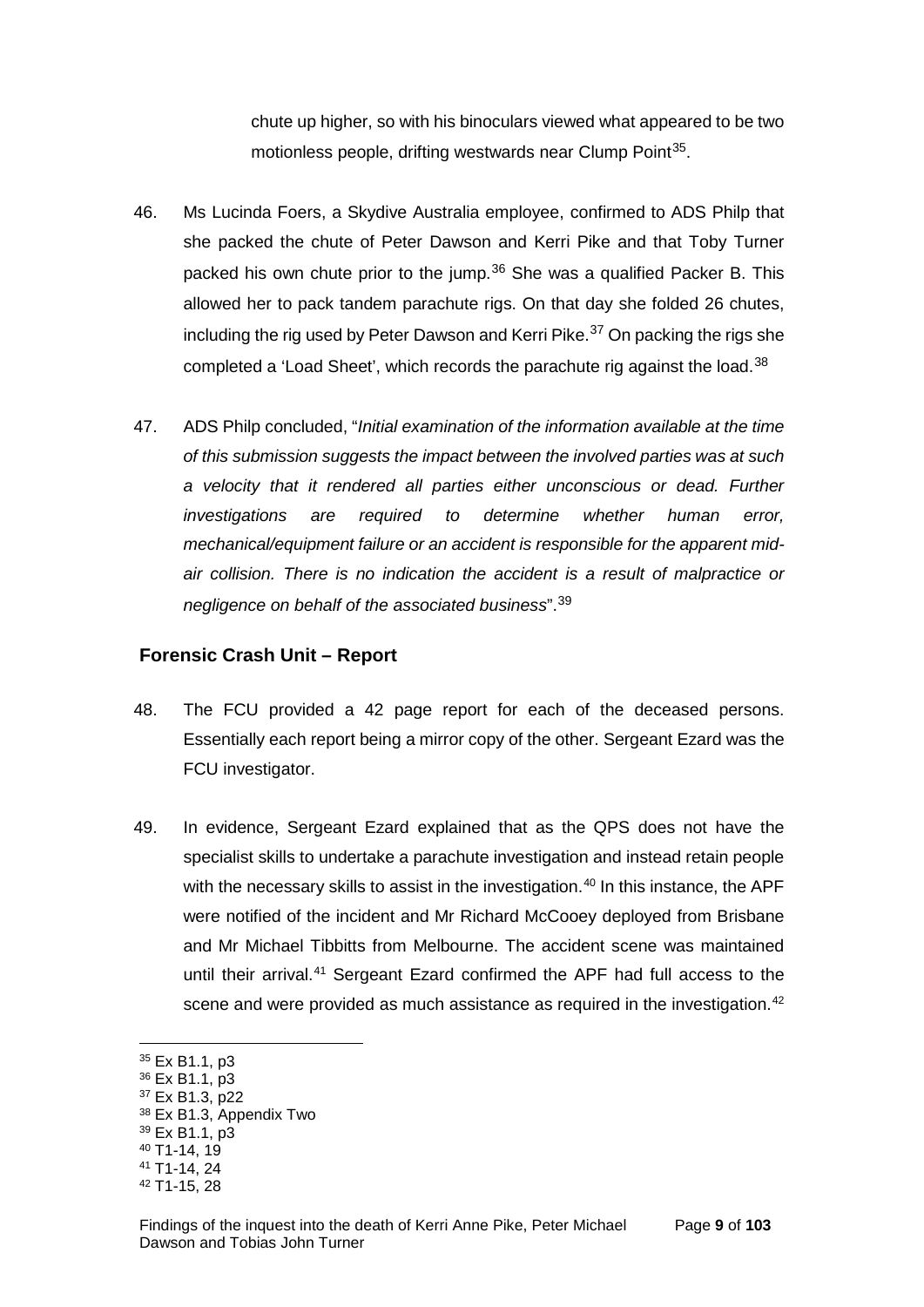The QPS shared all of the evidence they obtained with the APF.<sup>[43](#page-12-0)</sup>

- 50. Sergeant Ezard concluded that:
	- a) Kerri Pike attended the Skydive Australia store to complete her waiver, an Australian Parachuting Federation Registration and to undergo her pre-flight safety briefing before being geared up.
	- b) The flight was 'load number seven', the last for the day. The order of jumps for load number seven was pre-determined prior to the flight.
	- c) Peter Dawson was using a parachute rig owned by the company. They are packed and maintained by 'parachute packers' employed by the company to perform this role. He was fitted with a GoPro to his left wrist and was required to capture set recordings throughout the skydive experience.
	- d) Toby Tuner was using a solo sports parachute that was personally owned which he used when engaging in sport jumps. Sergeant Ezard explained investigators were not able to obtain Toby's jump log record as it is believed it was kept on a mobile phone App.<sup>[44](#page-12-1)</sup> There was anecdotal evidence that Toby had owned the sport parachute for two years.[45](#page-12-2)
	- e) The company allowed Toby Turner to undertake a sport jump provided there was sufficient space on the aircraft. He packed and maintained his own parachute.
	- f) Toby's main parachute canopy sustained a hole from impact and the lines had become twisted which suggest the main parachute had been deployed and had sustained a mid-air impact, which deflated the parachute and caused it to commence twisting. The main parachute 'cut away' handle had been pulled out at the scene by Skydive Australia staff to allow QAS to assess the injuries sustained. The reserve

<sup>43</sup> T1-16, 0  $\overline{a}$ 

<span id="page-12-1"></span><span id="page-12-0"></span><sup>44</sup> T1-18, 23

<span id="page-12-2"></span><sup>45</sup> T1-29, 5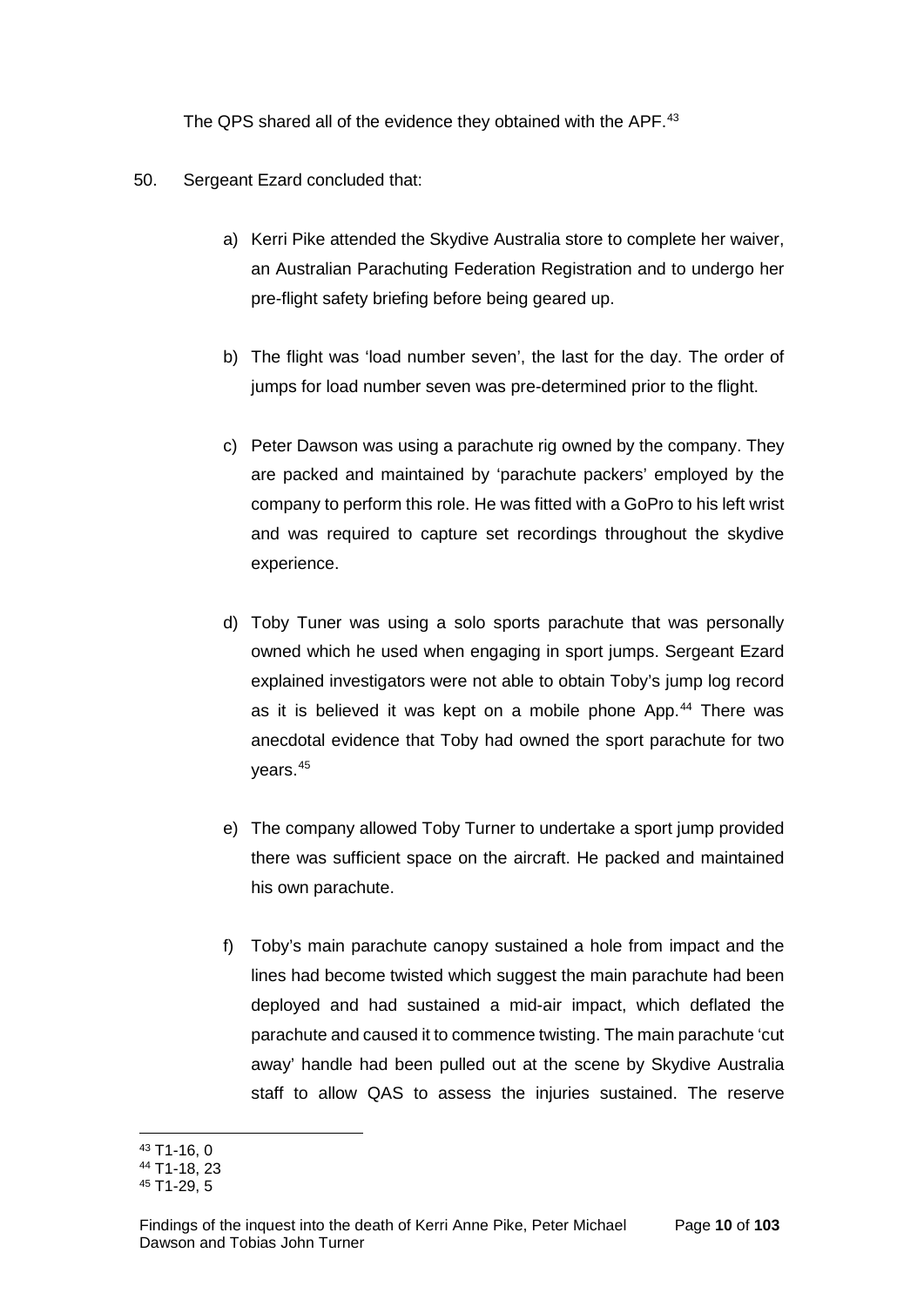parachute had been deployed without any line twists and there was no damage to the main canopy.

- g) Investigations conducted suggest Toby Turner's reserve parachute was inadvertently deployed because of a mid-air collision, in which the cut away handle had been ripped away, deploying the reserve parachute.
- h) Peter Dawson's parachute was fitted with a drogue parachute, which is deployed shortly after leaving the aircraft. It was observed the drogue had been deployed. It was saturated in blood and torn which was consistent with a mid-air collision. The main parachute was still contained within its container with no indications of an attempt to deploy the parachute. The reserve parachute had been deployed and there was no damage to the canopy and no line twists. The handles that control the reserve parachute were still housed and had not been used. The reserve parachute had deployed due to the operation of the Vigil Automatic Activation Device ('AAD').
- i) Initial scene investigations indicate that Peter Dawson and Kerri Pike remained within freefall until the AAD fired at 1,900 feet (580 metres). The main parachute is typically deployed at 5,000 feet (1,525 metres). This suggests Peter Dawson had sustained significant injuries rendering him incapacitated at a height above 5,000 feet. The AAD was examined and revealed that the closing loop on the reserve parachute had been cut as the unit is designed to do, releasing the reserve canopy.
- j) The Vigil AAD was forwarded to Advance Aerospace Designs for download.[46](#page-13-0) They produced a report. Under the heading 'remarks', it states, "*The unit registered 4 jumps in the last switch on session with a ground reference pressure of 1016mBar which is corresponding with the dive DZ location (Mission Beach Queensland Australia) on 13 October 2017. The exit on the last jump graph No.2443 is at + 4300m. The first part of the freefall is quite unstable and we see a clear change of speed from + 1750m most probably due to the mid-air collision. The*

<span id="page-13-0"></span><sup>46</sup> Ex B1.3, p9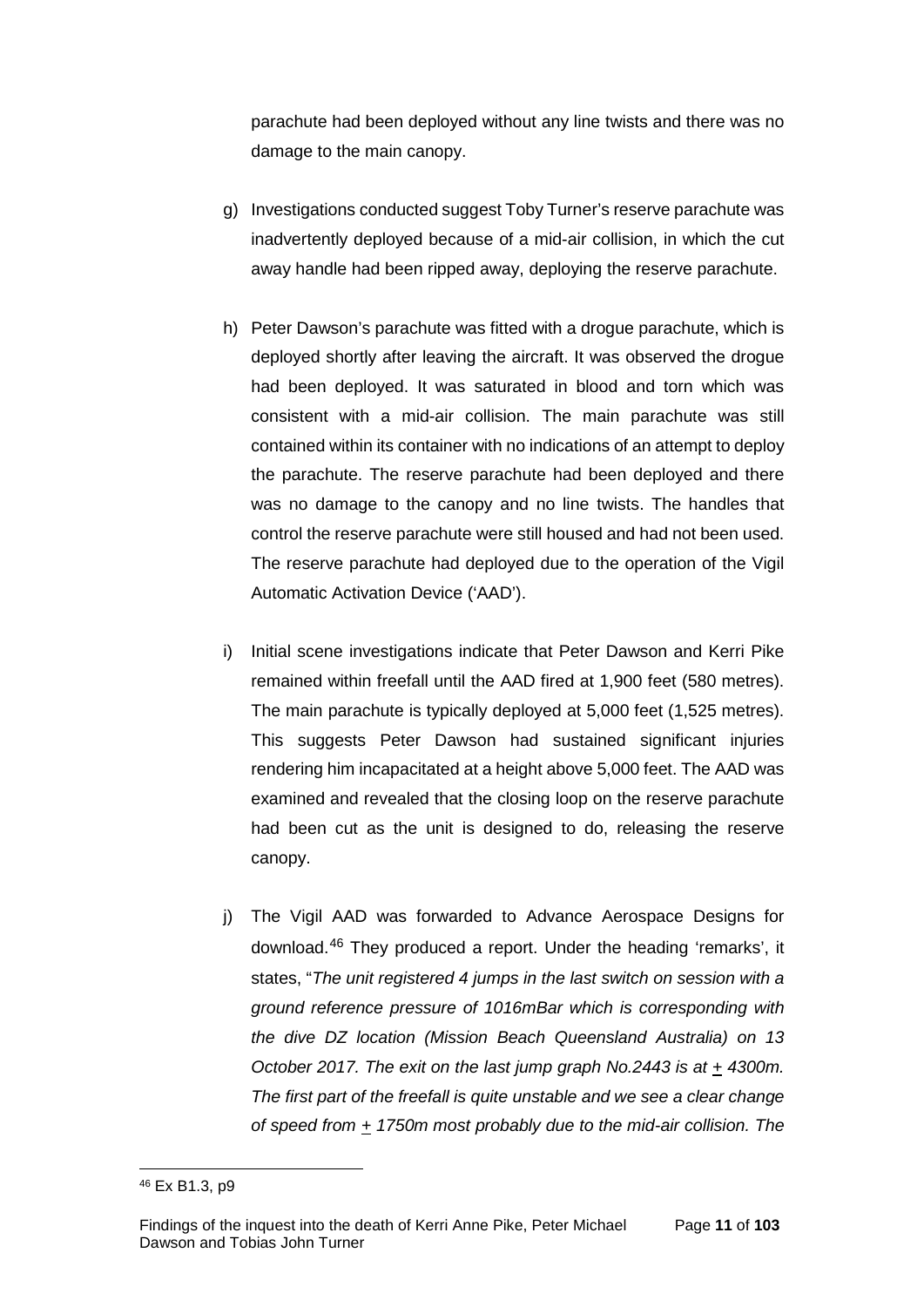*tandem stays in freefall until the correct activation of the Vigil (ADD) at 696m. The reserve is released and we see a normal deceleration going to a stable ride down of + 4m/s. The recording in memory stops like designed 24 sec after the end of freefall detection. Here it is at 336m and means we don't know what happened below this altitude"*.

- k) Atmospheric conditions were not a factor in the accident.
- l) Both Peter Dawson and Toby Tuner were wearing altimeters. The altimeter being worn by Peter Dawson was sent to Alti 2 Incorporated. It revealed it was jump number 7,731 and was conducted at 1509hrs. It confirms the jumpers departed the aircraft at 14,100 feet (4,297 metres) where they were in freefall for 70 seconds until reaching 1,400 feet (426 metres), where the decent rate slowed until they landed at 180 seconds. At 40 seconds, when they were at 7,500 feet (2,286m), their speed grossly increased and spikes momentarily at 300mph (482km/hr), which is suggestive that an impact has occurred at this point.
- m) The altimeter being worn by Toby Turner was sent to the manufacturer in Denmark. It was not possible to download any data and the device did not log any significant data that could be useful in the investigation. Late in the inquest it was established that some of the data could be obtained. I refer to that data below.
- n) Peter Dawson was wearing a GoPro. It was forwarded to QPS Electronics section to ascertain if any additional data could be extracted from the internal memory of the unit. While it captured additional footage it did not capture any direct evidence showing the impact. Sergeant Ezard stated:

"*Of note, momentarily before the end of the footage the body position of DAWSON starts to change as well as the facial expression on both DAWSON and PIKE. You can also see in the sunglasses being worn by DAWSON what appears to be a reflection of the canopy of TURNER immediately before impact*"[47](#page-14-0).

<span id="page-14-0"></span><sup>47</sup> Ex B1.3, p13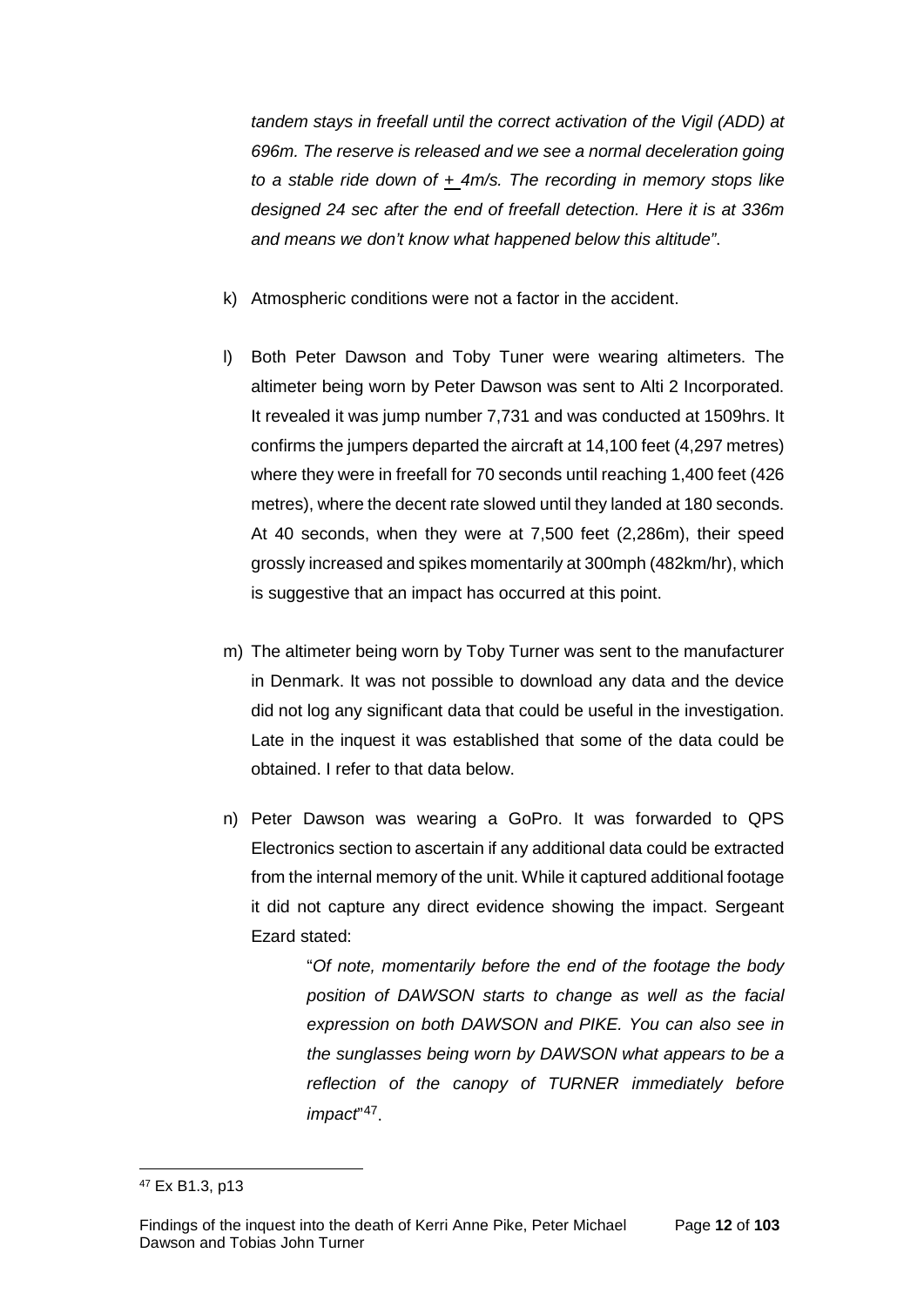- o) All of the equipment was inspected and examined at the scene under the direction of QPS by the Drop Zone Safety Officer, Brandon Van Niekerk and APF investigators, Richard McCooey and Michael Tibbitts.[48](#page-15-0) QPS engaged APF Rigger Marcel Van Neuren to examine the parachute rigs.
- p) The rosters of Peter Dawson and Toby Turner were examined. They were on days off prior to the accident day. Fatigue was not considered to be a contributing factor.<sup>[49](#page-15-1)</sup>
- 51. The QPS investigation of the GoPro also revealed:
	- a) The conversation observed between Peter Dawson and Kerri Pike prior to leaving the plane could not be clearly understood;
	- b) Peter Dawson departed the aircraft 1.2 seconds prior to Toby Turner;
	- c) Toby Turner approached Peter Dawson and Kerri Pike 19 seconds after departing the aircraft wherein Toby shakes their hands (relative work) and moves away at the 24 second mark; and
	- d) Peter Dawson and Kerri Pike continued to have an uneventful freefall until the video suddenly stopped at 36.2 seconds from the time they departed the aircraft.<sup>[50](#page-15-2)</sup>
- 52. The QPS were able to break down the GoPro footage frame by frame to provide a timestamp so the timestamp could be overlaid to the events.<sup>[51](#page-15-3)</sup> On that basis, Sgt Ezard confirmed the chronology concerning the jumps and timing of the jumps is accurate.<sup>[52](#page-15-4)</sup>
- 53. Mr Pike was recording the jump on his mobile phone. The data was corrupted but recovered by Cairns Electronic Evidence Examination Unit. It captures a white parachute to the left of the screen. It does not capture Peter Dawson and Kerri Pike either during freefall or under canopy.<sup>[53](#page-15-5)</sup>

<span id="page-15-0"></span><sup>48</sup> Ex B1.3, p8

<span id="page-15-1"></span><sup>49</sup> Ex B1.3, p37

<span id="page-15-2"></span><sup>50</sup> Ex B1.3, p14 <sup>51</sup> T1-23, 12

<span id="page-15-3"></span><sup>52</sup> T1-23, 15

<span id="page-15-4"></span>

<span id="page-15-5"></span><sup>53</sup> Ex B1.3, p15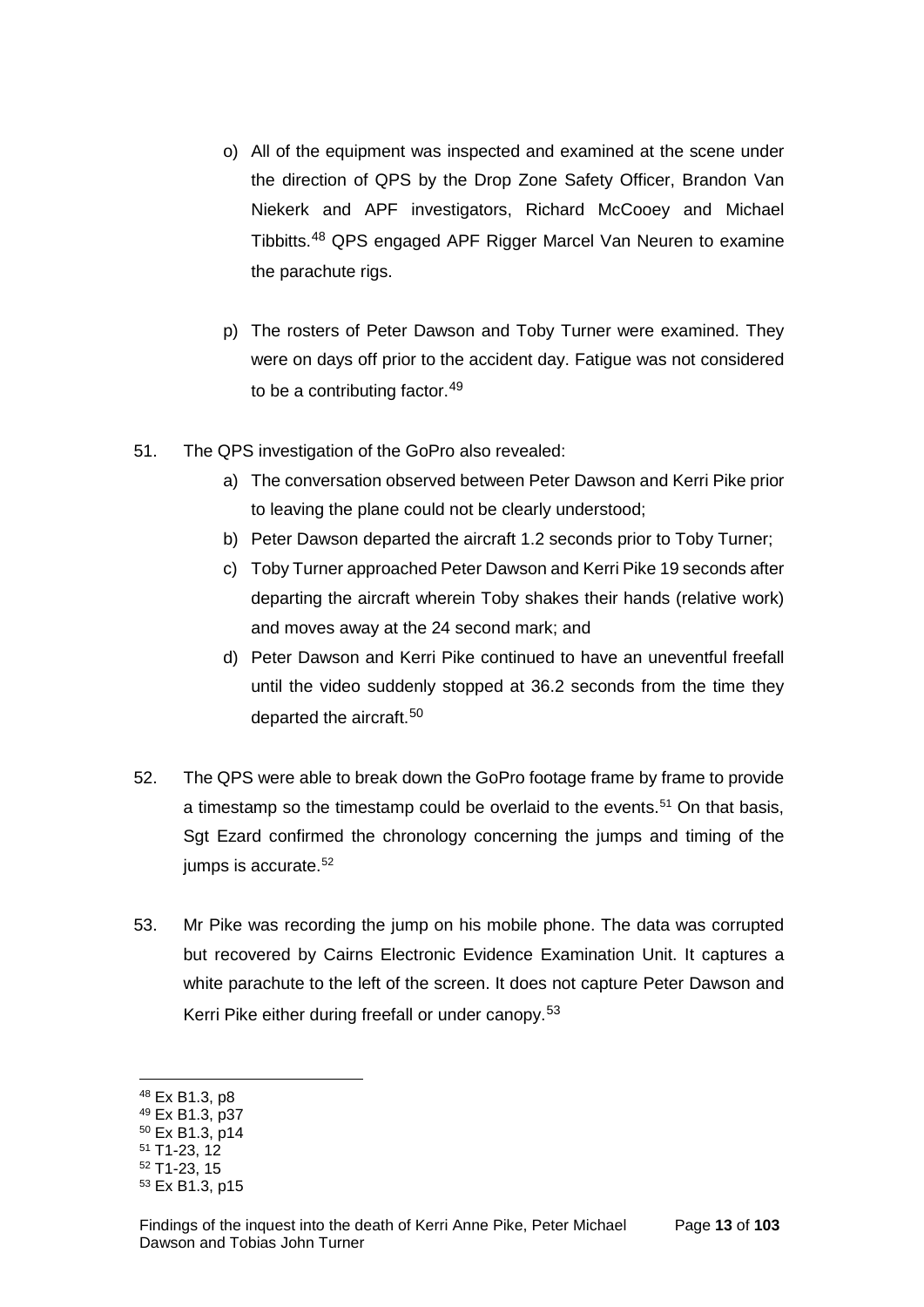- 54. QPS requested paramedic House conduct a video walk-through of the scene to document and record his observations. The video was included in the brief of evidence (BOE).<sup>54</sup>
- 55. QPS requested the APF investigators conduct a walk-through of the scene to document and record their observations. The video was included in the BOE.<sup>[55](#page-16-1)</sup>
- 56. QPS requested Chief Instructor, Stephen Lewis assist with a post-accident inspection.[56](#page-16-2) He saw there was significant damage to Toby's parachute, which implied that his parachute opened under the tandem, and that they had gone through his parachute.<sup>[57](#page-16-3)</sup>
- 57. APF Rigger Marcel Van Neuren provided QPS with a report.<sup>[58](#page-16-4)</sup> He found:
	- a) the tandem equipment being used by Peter Dawson and Kerri Pike was serviceable and the reserve canopy had been deployed likely as a result of the AAD firing. The reserve handle showed no indication of being pulled;
	- b) the main canopy used by Toby Turner had significant damage to both the top and bottom skins as well as the ribs and cross bracing of the rear centre cell. It was in serviceable condition prior to the accident; and
	- c) the main canopy used by Toby Turner was very small for the deployment bag. The main bag and container were very soft indicating the main canopy was too small for the system. He states, "*the closing loop could be pulled a long distance past the last grommet upon closing the container meaning there was practically no tension on the closing loop"…*and *"I therefore believe the most likely scenario would be that the relative wind would have opened the pin cover followed by the bridle being extracted, the pin pulled, main bag leaving the container which would in turn extract the pilot chute followed by canopy deployment*".[59](#page-16-5)

<span id="page-16-3"></span><sup>57</sup> Ex B1.3, p35

<sup>54</sup> Ex B33

<span id="page-16-1"></span><span id="page-16-0"></span><sup>55</sup> Ex B32

<span id="page-16-2"></span><sup>56</sup> Ex B1.3, p35

<span id="page-16-4"></span><sup>58</sup> See Ex C4, p38 for the report

<span id="page-16-5"></span><sup>59</sup> Ex ExB1.3, p12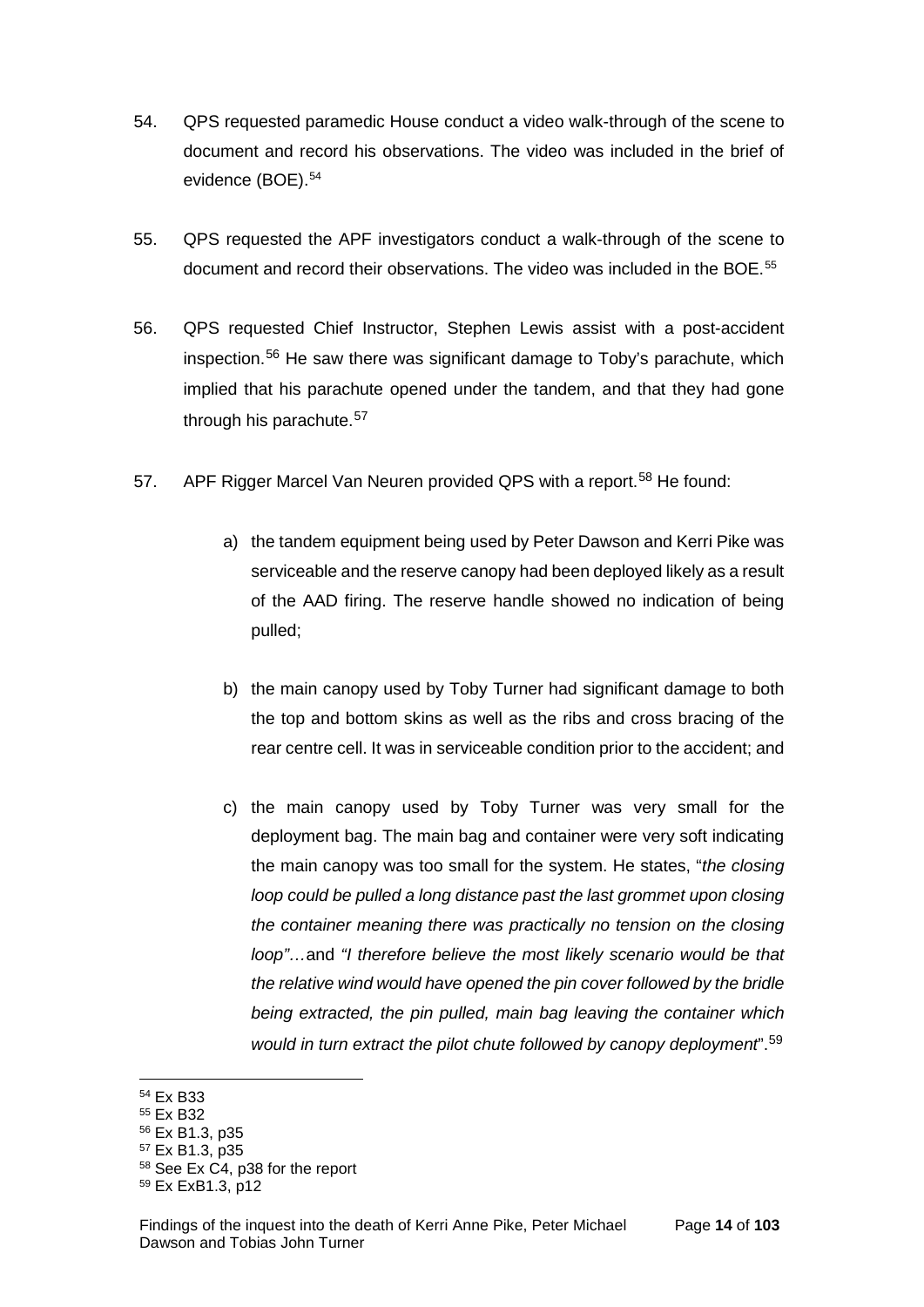- 58. Marcel Van Neuren was requested by QPS to re-pack the parachute. This was recorded and showed the loose closing loop and lack of tension.<sup>[60](#page-17-0)</sup>
- 59. A fellow instructor, Adam Hartley advised that if the container and main were not compatible it may have been an issue and the main canopy is the responsibility of the owner to ensure that it is safe.[61](#page-17-1) He states, "*given our training, one would think it be common sense when changing a canopy that it must be within the manufacturers tolerance*".[62](#page-17-2)
- 60. Another instructor, Damien McGrath advised he is aware that the container size to parachute pack is relevant because if a container is too loose, it can come open as simply as hitting the door of the plane, or someone hitting you in freefall. He explained most people would be aware of the risks associated with a small pack volume and having a loose closing loop. He expected someone with Toby's experience would know the difference of having a small pack volume. He was aware of manufacturer guidelines surrounding container pack volumes but says there are no regulations in place to have it inspected like what is required for reserve parachutes.<sup>[63](#page-17-3)</sup>
- 61. FCU investigators interviewed the best friend of Peter Dawson, Austin Lawson.<sup>[64](#page-17-4)</sup> Austin was a fellow tandem instructor but on a day off on the day of the accident. He resided close to the jump site. At the time of the accident he was in his back yard with a friend, Ray Worrall. They were was watching the jumps. Austin saw the  $4<sup>th</sup>$  jumper drogue at about 5,000 feet, at opening height he saw a reserve come out and he could see red on the canopy or beside it. He then saw another jumper falling away and the jumper got very low with only his drogue out. He watched the jumper and saw the reserve chute open at around 1,100 feet, which he immediately thought, was because of the AAD firing. He also noticed that it was a large reserve, which made him think that it was a tandem parachute.<sup>[65](#page-17-5)</sup> He looked up and saw the first parachute, which he could now see had two

<span id="page-17-0"></span><sup>60</sup> Ex C4, Appendix E

<span id="page-17-1"></span> $61$  See Ex C4, p79 for the unsigned QPS statement

<span id="page-17-2"></span><sup>62</sup> Ex B1.3, p24

<span id="page-17-3"></span><sup>63</sup> Ex B1.3, p30

<span id="page-17-4"></span><sup>&</sup>lt;sup>64</sup> See Ex C4, p71 for unsigned QPS statement

<span id="page-17-5"></span><sup>65</sup> Ex B1.3, p30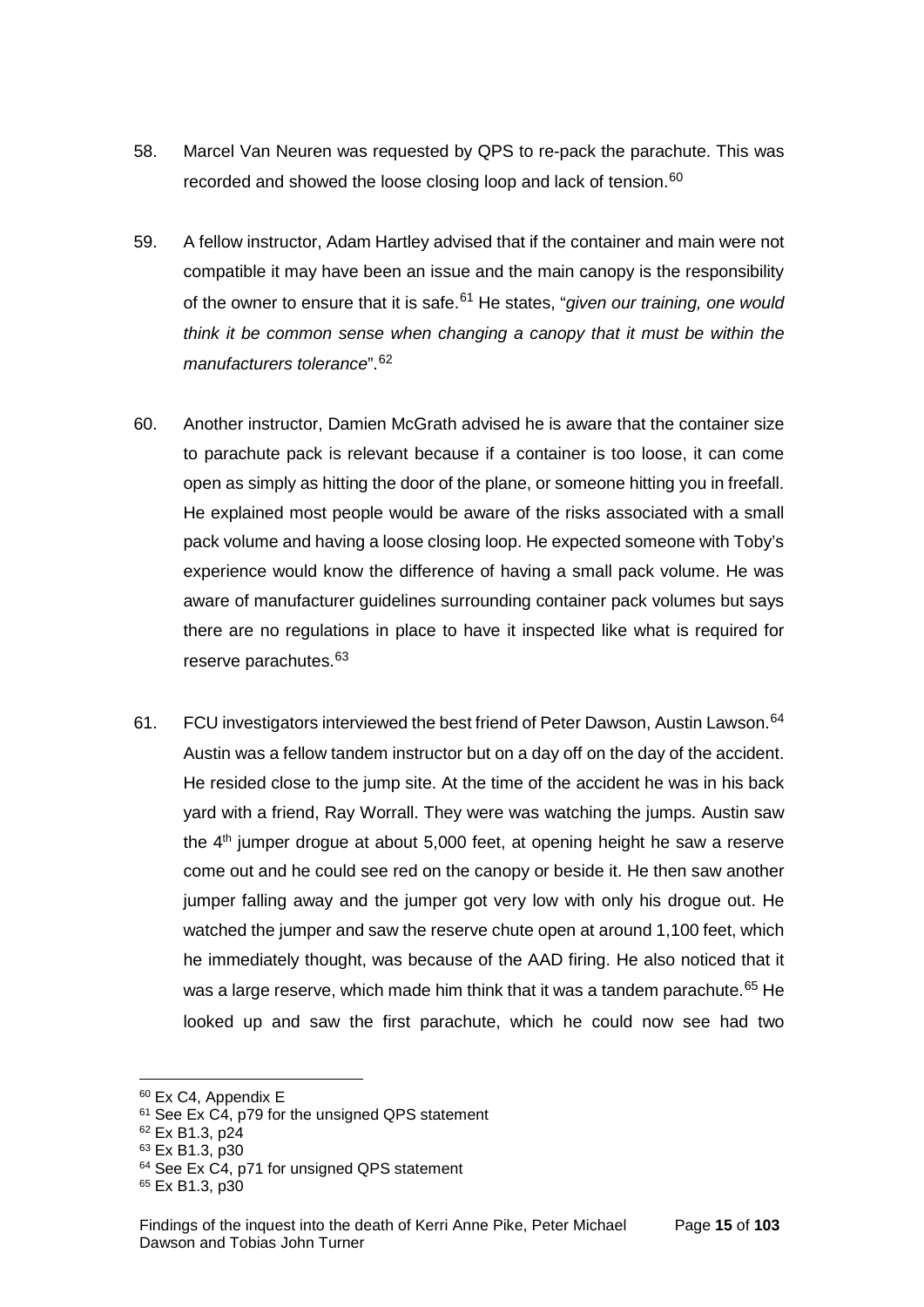parachutes open.

- 62. He went to search for the parachutists. He saw Toby being attended to by others and continued to look for the tandem divers. He found a white reserve parachute draped over a tree. He was the first to arrive to Peter Dawson and Kerri Pike. He rang Triple 0, neither had a pulse. He observed the drogue was deployed and had been covered in blood and that the reserve handle was still in place, which indicated to him that the AAD had activated at around 1,900 feet. He tried to get them free for about five minutes before others from his workplace arrived to help.[66](#page-18-0)
- 63. Regarding the packing of a parachute, he says there are manufacturer's recommendations and it is something that you try to follow to the best of your ability and you can see and feel that it (container / chute) is too loose. He further added that if you're a couple of square feet under a guideline, *'it's not a big deal. It's just a recommendation'.*
- 64. Raymond Worrall, another fellow instructor who was with Austin Lawson, saw people doing Cardio Pulmonary Resuscitation ('CPR') on Toby Turner. He assisted by undoing the harness. He pulled the cut away handle and removed the risers from Toby's shoulder to aid in  $\text{CPR}$ .<sup>[67](#page-18-1)</sup> He stayed with Toby holding his hand until he was declared deceased. He then went to assist Austin Lawson who was trying to get Peter Dawson and Kerri Pike out of the tree.<sup>[68](#page-18-2)</sup>
- 65. Glenn Dickson was another instructor. He had worked that day but was at home when the accident occurred. He explained that the company owns the tandem parachute rigs, however solo jumpers own and use their own rigs. He believed there were manufacturer recommendations for each size of the main container. He knows the pack volume is correct by basically closing the container and putting the pin in. He said, "*It's about the force you need to actually put the pin in, so the pin is tight*".[69](#page-18-3)
- 66. Chief Instructor Lewis stated, "*there is no regulations around the main canopy to*

<sup>66</sup> Ex B1.3, p31  $\overline{a}$ 

<span id="page-18-1"></span><span id="page-18-0"></span><sup>67</sup> Ex B1.3, p32

<span id="page-18-2"></span><sup>68</sup> Ex B1.3, p32

<span id="page-18-3"></span><sup>69</sup> Ex B1.3, p32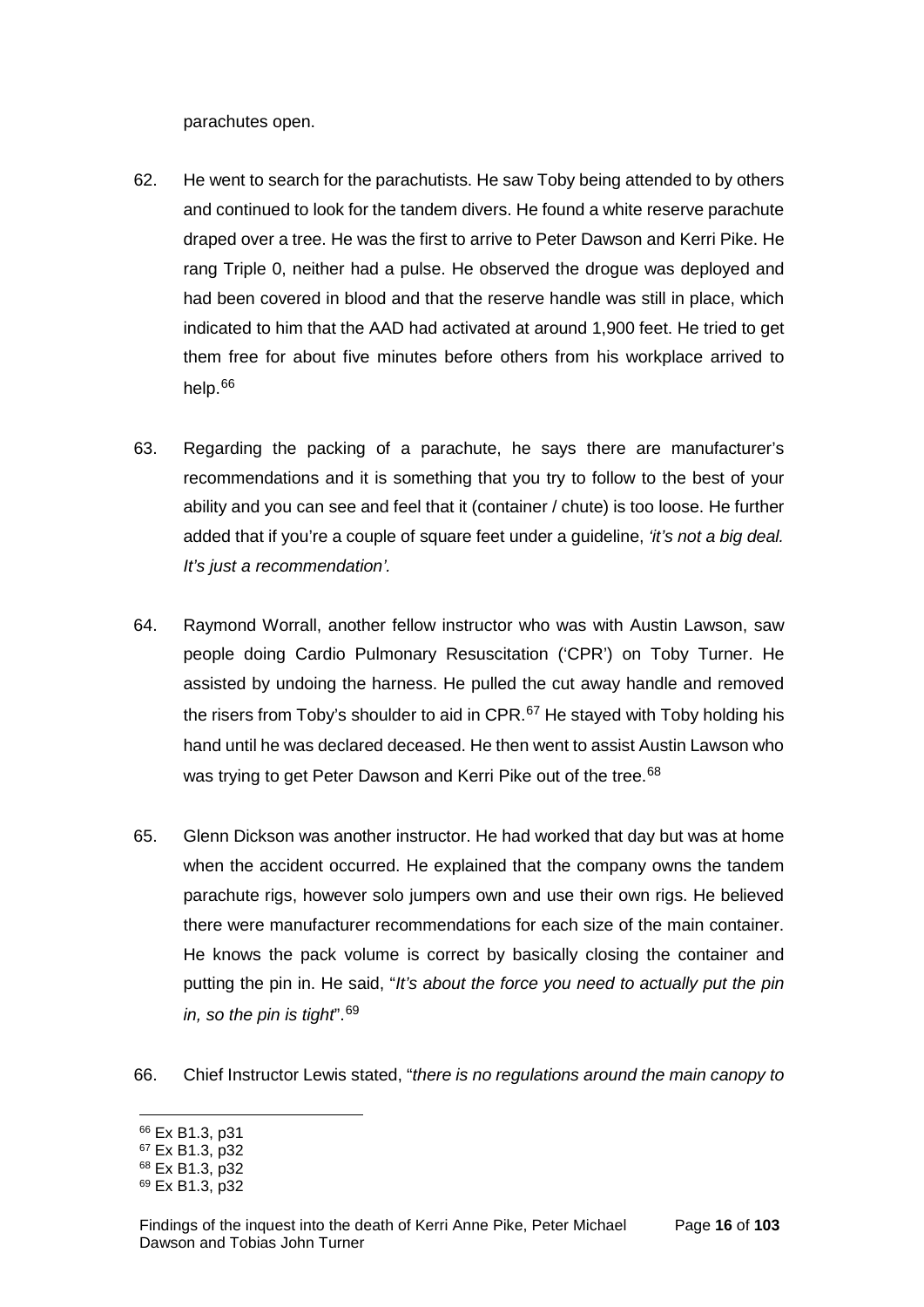*container volume, there are recommendations from the manufacturer who will recommend the size of the canopy that will fit inside the container*"…and "*There are a multitude of different design and other things that needs to be taken into consideration when changing to a different parachute*"… and "*there are no APF regulations that require someone to comply with a manufacturers recommendation to ensure that the pack volume is suitable for the container in which it is being fitted into"*. [70](#page-19-1) 

## <span id="page-19-0"></span>**Skydive Australia**

- 67. Sergeant Ezard posed a series of question to the Chief Executive Officer and Executive Director of Experience Co (Skydive Australia), Anthony Ritter. Anthony Ritter confirmed:
	- a) Since the accident a new Tandem Camera Flying Procedure had been introduced which includes acceptable flying positions for a camera flyer;
	- b) There are currently no APF regulations with regards to horizontal separation between a tandem camera flyer and a tandem pair – it is an industry recognised component of the job for the tandem camera flyer to get close to the tandem pair and if acceptable, interact with the tandem student;
	- c) They still allow employees and contractors to undertake sport jumps if there is available space on the plane – it allows them to develop and advance their skills. Allowing another skydiver to jump with a tandem pair is covered in the new Tandem Camera Flying Procedure. While the current APF Operational Regulations stipulates that a skydiver with a 'C' licence (100 jumps) may jump with a tandem pair, their internal policy stipulates that a skydiver must have a 'D' licence (200 jumps) before flying with a tandem pair; and
	- d) APF Regulations stipulate that a parachute system must be inspected and have its reserve parachute repacked every 12 months. Skydive Australia released new Sport Gear Check Procedures that stipulate all

<span id="page-19-1"></span><sup>70</sup> Ex B1.3 p35  $\overline{a}$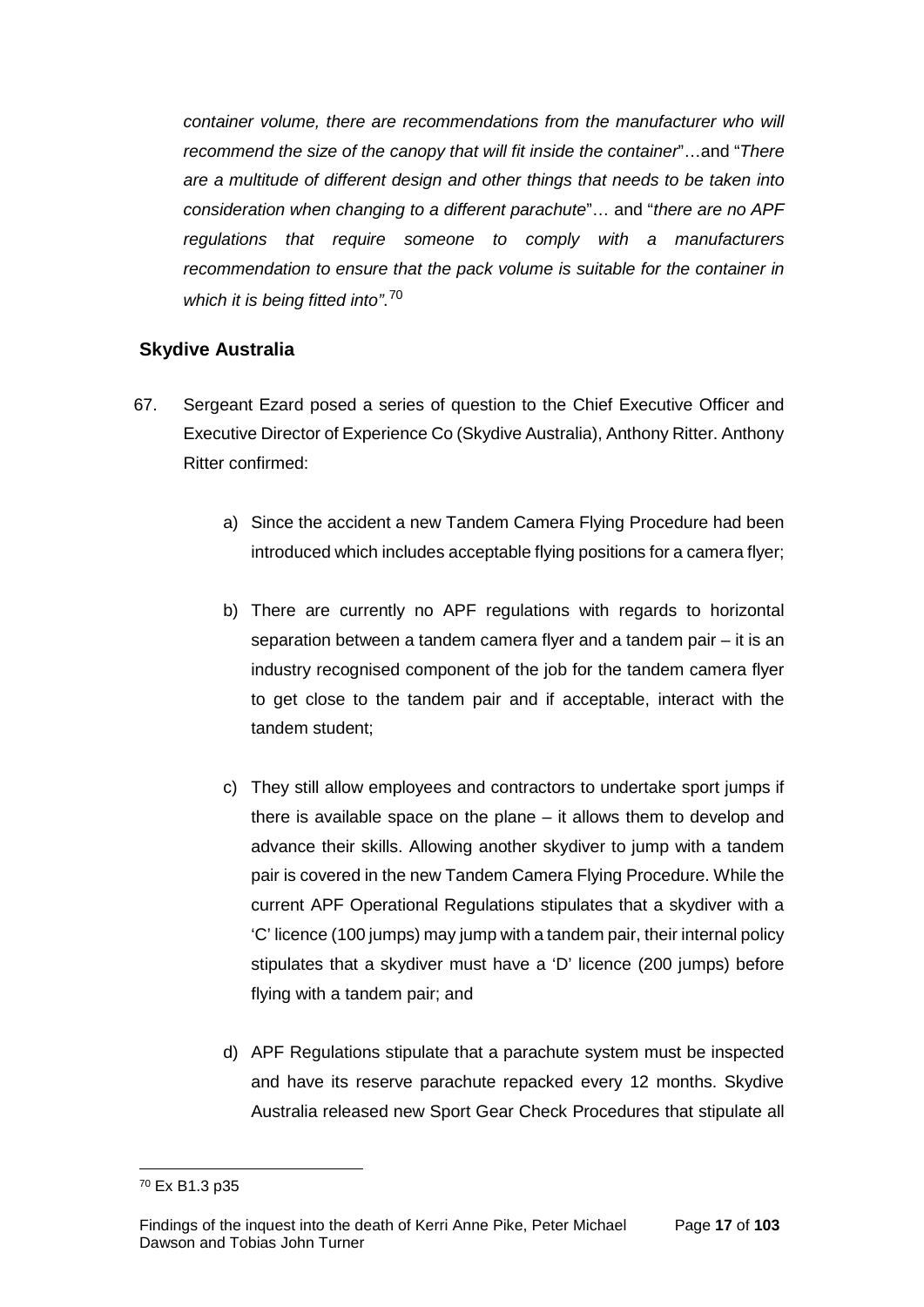sports equipment in use, must also be checked and signed off by an Instructor every six months.[71](#page-20-2)

### <span id="page-20-0"></span>**Issues Identified by QPS for Consideration**

- 68. Understanding of pack volume manufacturer guidelines to ensure compliance was identified as an area of concern. Sergeant Ezard states, "…*Skydivers are aware but confused around what a manufacturer's requirement is to ensure sufficient pack volume. When interviewing people involved in the industry, their understanding of what sufficient pack volume and tension is, remains unclear and subjective to their own interpretation*". [72](#page-20-3)
- 69. Sergeant Ezard recommended, "*it would be prudent that the regulatory body, the APF, review their current regulations and develop a suitable strategy to ensure that individuals comply with a manufacturers recommendations*".[73](#page-20-4) Further that, "*Consideration should be given by the APF to implement a regulation that requires a main canopy be inspected and certified to be airworthy by an independent Rigger or suitably qualified person, similar to the APF regulations currently existing for reserve parachutes*".[74](#page-20-5)
- 70. Sergeant Ezard also found that the collision could have been avoided by ensuring there was a horizontal separation between tandem parachutists and recreational sports skydivers. It is a clear breach of the Tandem Masters Handbook, that states, "*the jumper/s should never pass directly over the top or underneath the tandem. Burble related collision can occur*".[75](#page-20-6)

## <span id="page-20-1"></span>**Australian Parachuting Federation fatality investigation**

- 71. The Australian Parachuting Federation (APF) prepared a Fatality report. Mr Richard McCooey the APF Safety and Training Manager signed off on the report including the conclusions and recommendations.
- 72. At the time of his report, Mr McCooey was the full time APF National Safety and

<span id="page-20-2"></span><sup>71</sup> Ex B1.3, p15-16

<span id="page-20-3"></span><sup>72</sup> Ex B1.3, p36

<span id="page-20-4"></span><sup>73</sup> Ex B1.3, p35

<span id="page-20-5"></span><sup>74</sup> Ex B1.3, p37

<span id="page-20-6"></span><sup>75</sup> Ex B1.3, p37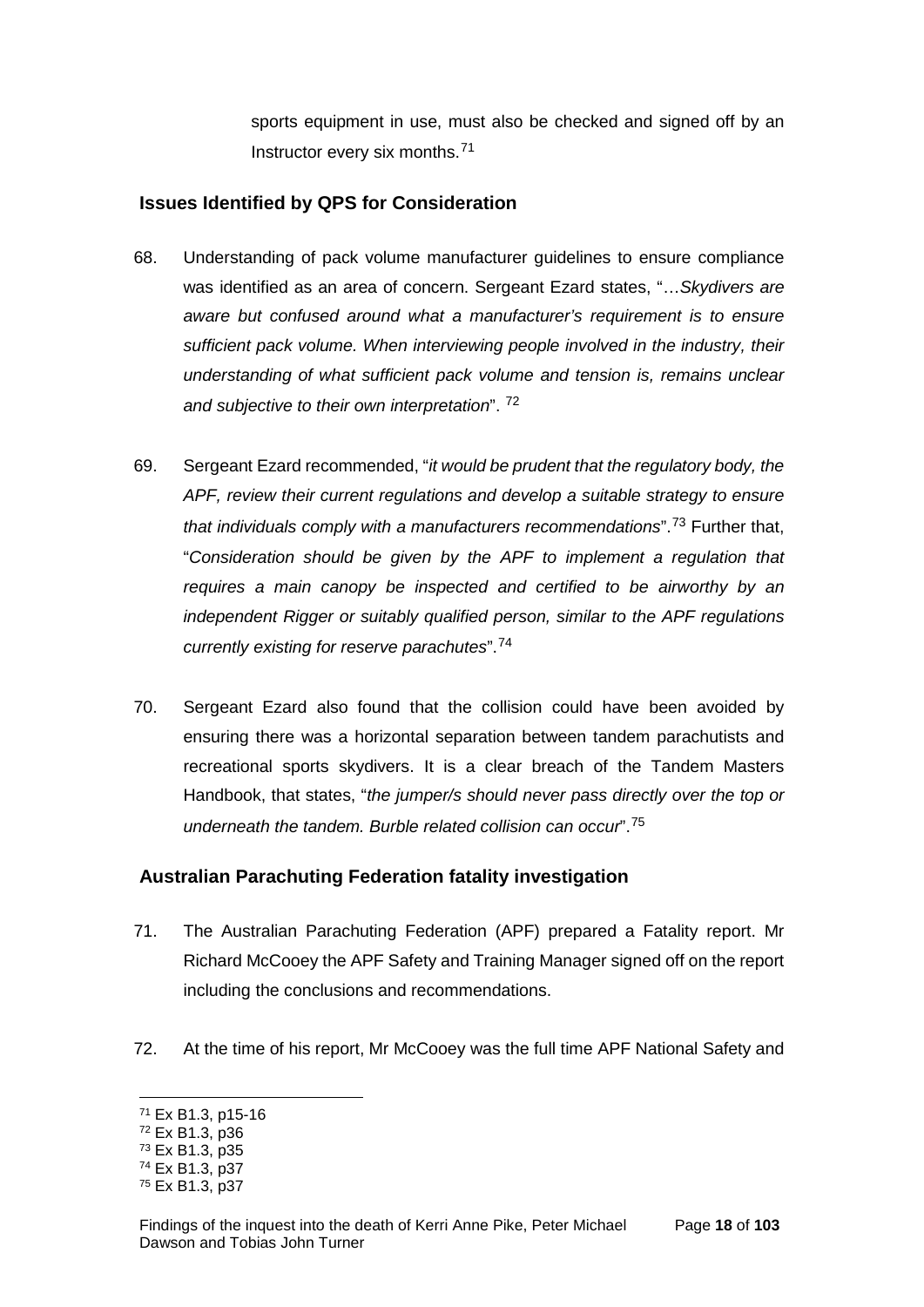Training Manager. He has previously investigated 14 fatalities over a 25 year period. Michael Tibbitts, field investigator; Kim Hardwick, APF Technical Officer; and Marcel Van Neuren, Parachute Rigger assisted in the compilation of the report.

- 73. Prior to the final APF report being drafted, Mr Tibbitts, the field investigator who attended the scene with Mr McCooey provided an APF field investigation report.<sup>76</sup> Mr Tibbitts is one of three APF safety and training officers. The Queensland Safety Officer at the time of the accident was Mr Brandon Van Niekerk. As he was the Drop Zone Safety Officer at the time of the accident he was precluded from taking part in the investigation (to avoid any conflict of interest). Mr Tibbitts is the Safety and Training Officer for Victoria and New South Wales.<sup>[77](#page-21-1)</sup>
- 74. I refer to the additional information provided within the APF report only to the extent that it was not addressed by the FCU.
- 75. Mr McCooey provided a description of the accident:

"*DAWSON'S GoPro footage shows an ordinary tandem exit and freefall for 35 seconds before cutting out abruptly. The video generally shows nothing untoward and gives no indication of any issues. Later detailed review of individual frames reveals additional potential evidences* (sic)*…TURNER exited 2-3 seconds after the tandem pair and was watched by DAWSON. After a normal delay, DAWSON deployed the drogue in a stable, belly-to-earth orientation. With the stablising drogue deployed (drogue-fall), the tandem pair descended as is standard, in the column of air, without horizontal movement. Note: a tandem pair in freefall with the drogue deployed (drogue-fall), falls at a compatible descent rate with a solo skydiver using sports parachute equipment, which doesn't require a drogue.*

*TURNER flew over to the tandem pair, making intentional and controlled handto-hand contact with DAWSON and then shook PIKE's hand. TURNER was only briefly fully in-frame of the GoPro footage and appeared relaxed and in* 

<sup>76</sup> Ex C4, p143  $\overline{a}$ 

<span id="page-21-1"></span><span id="page-21-0"></span><sup>77</sup> T1-31, 0-10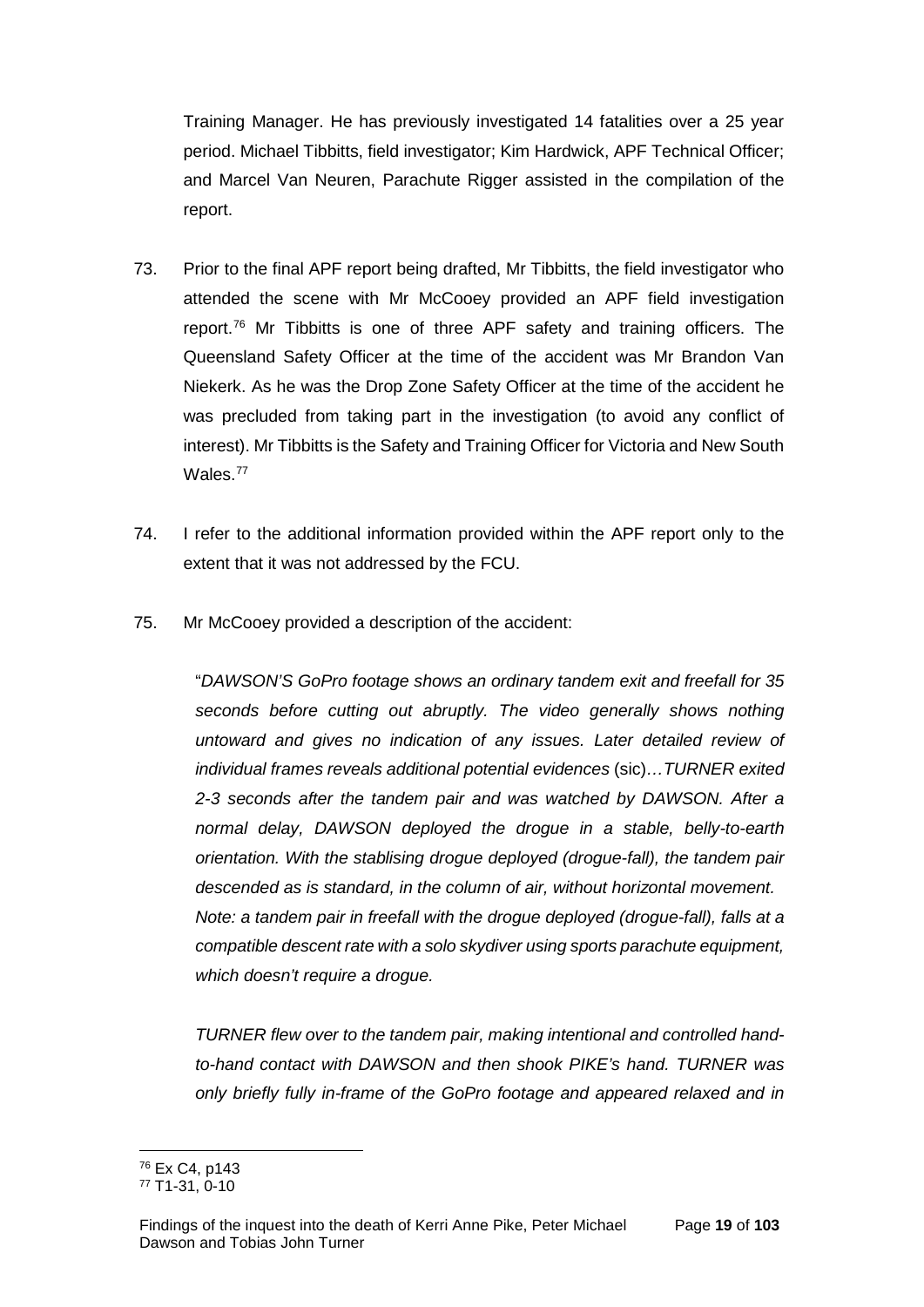*control. There is no evidence of any equipment issues while he is in frame. Witnesses on the ground and in-air skydiving witnesses, saw a parachute open around 5,000-6,000 ff. The tandem pair of DAWSON/PIKE were observed continuing in drogue-fall.* 

*Shortly thereafter TURNER was seen to be in a two-canopy-out situation, initially in a side-by-side configuration flying south. The reserve parachute appeared fully inflated, whilst the main parachute appeared partially inflated. His canopies slowly turned 270 degrees to his left and ended up flying to the east. There is some evidence they then moved into a downplane configuration until impact with the ground. No input to controlling the canopies was observed by witnesses. At least one witness described him as motionless, like a rag doll dangling. He landed approximately 1.2km to the north of the intended DZ and 1.4km west of the approximate exit point.* 

*The tandem pair's Automatic Activation Device (AAD) activated as designed, with the reserve parachute apparently deploying normally and fully. No flight directional changes were observed by witnesses, with the canopy flying with a descent rate consistent with a fully open and functioning parachute. They landed at the base of a tree approximately 150m from the sport jumper*."[78](#page-22-0)

- 76. With respect to Peter Dawson's qualifications and experience, it was reported:
	- a) He was a member of APF as a licensed parachutist (#3950690);
	- b) He was Certificate Class F #783;
	- c) He had instructor ratings and endorsements Instructor C with Tandem #888 and Packer A #1276;
	- d) He had a medical certificate valid until 13 September 2020;
	- e) He had completed 7731 jumps according to his N3 (electronic altimeter)
	- f) He had competed approximately 5,000 tandem jumps; $79$
	- g) His revalidation had been carried out on 16 September 2016; and
	- h) He had passed the examination requirements to hold the higher instructor qualification of 'Instructor C' in September 2017[80.](#page-22-2)

<sup>78</sup> Ex C4, p6  $\overline{a}$ 

<span id="page-22-1"></span><span id="page-22-0"></span><sup>79</sup> Ex C4, p7

<span id="page-22-2"></span><sup>80</sup> Ex C4, p12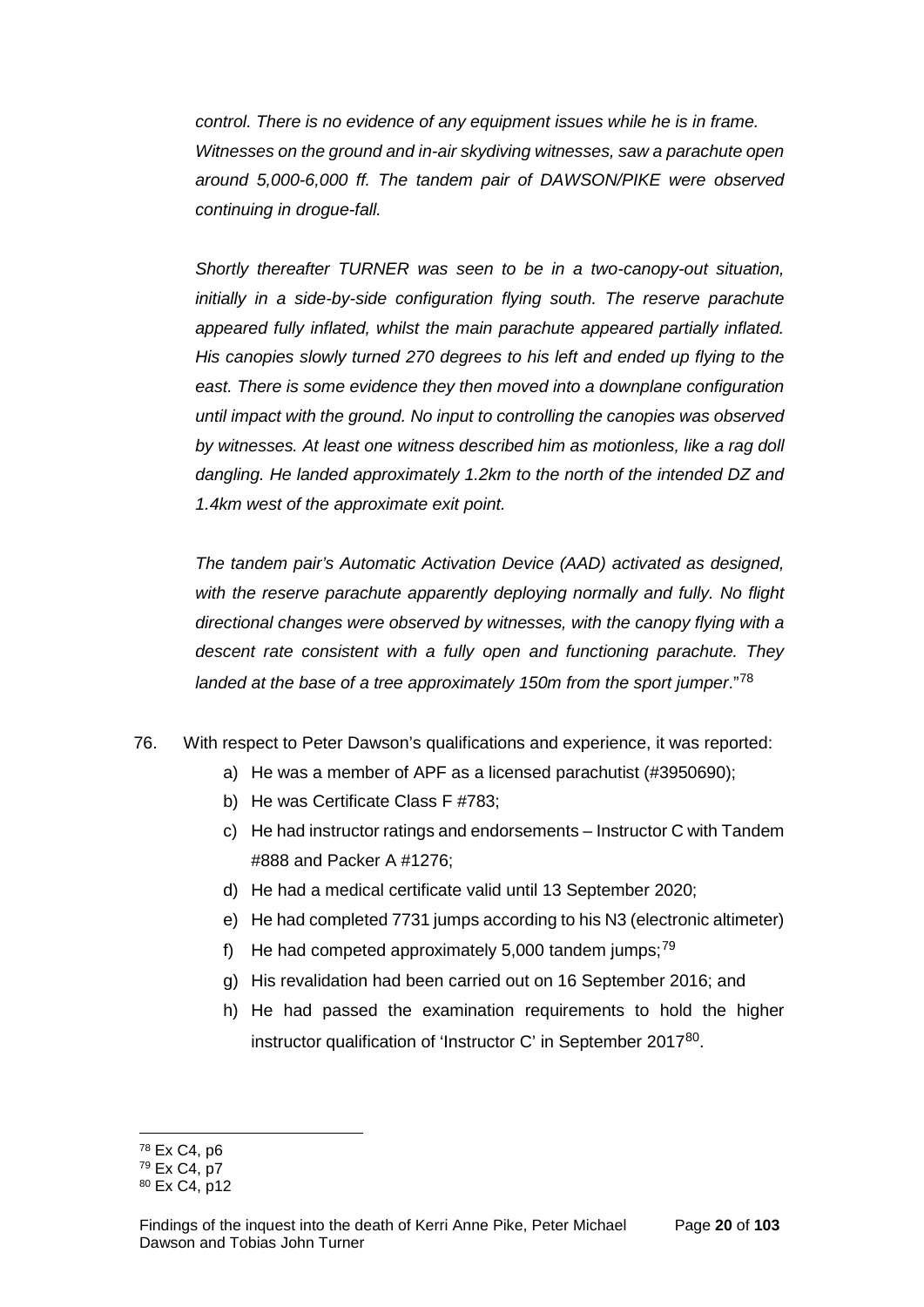- 77. With respect to Toby Turner's qualifications and experience, it was reported:
	- a) He was a member of APF as a licensed parachutist (#150547);
	- b) He was Certificate Class F #816;
	- c) He had instructor ratings and endorsements Instructor A (highest APF instructor rating), with Tandem #712 and Packer B #1827 (10 years plus);
	- d) He had a medical certificate valid until 13 November 2019;
	- e) He had completed approximately 8,000 jumps;
	- f) He had completed approximately 5,000 tandem jumps; $81$  and
	- g) His revalidation period was extended past June 2017 for a further year, as during the period he participated in APF approved professional  $d$ evelopment $82$ .
- 78. It was reported that both jumpers likely logged their dives in a smartphone App and as a result investigators had been unable to access recent personal skydiving logs.<sup>[83](#page-23-2)</sup> The issue of logs is addressed further below.
- 79. Prior to commencing work at Skydive Cairns on 16 December 2016<sup>[84](#page-23-3)</sup> Toby was involved in setting up a new skydiving operation at Mission Beach, Altitude Skydiving. He was the Chief Instructor. That business operated for about 18 months. Toby moved to the Skydiving Cairns Drop Zone when Altitude Skydiving ceased trading.<sup>[85](#page-23-4)</sup>
- 80. There were no reported issues with the equipment used during the skydives. The investigator concluded, "*Both sets of equipment were in above average condition. Both the main and reserve parachutes would have opened as intended if deployed correctly*".[86](#page-23-5)
- 81. As reported in the QPS FCU report, the main issue identified by the APF was Toby Turner's main parachute being too small for the deployment bag. Mr Marcel Van Neuren re-packed Toby's main parachute. Mr McCooey states:

<span id="page-23-0"></span><sup>&</sup>lt;sup>81</sup> Ex C4, p8

<span id="page-23-1"></span><sup>82</sup> Ex C4, p12

<span id="page-23-2"></span><sup>83</sup> Ex C4, p7

<span id="page-23-3"></span><sup>84</sup> Ex B4.16.4

<span id="page-23-4"></span> $85$  T<sub>2</sub>-5, 2-6

<span id="page-23-5"></span><sup>86</sup> Ex C4, p8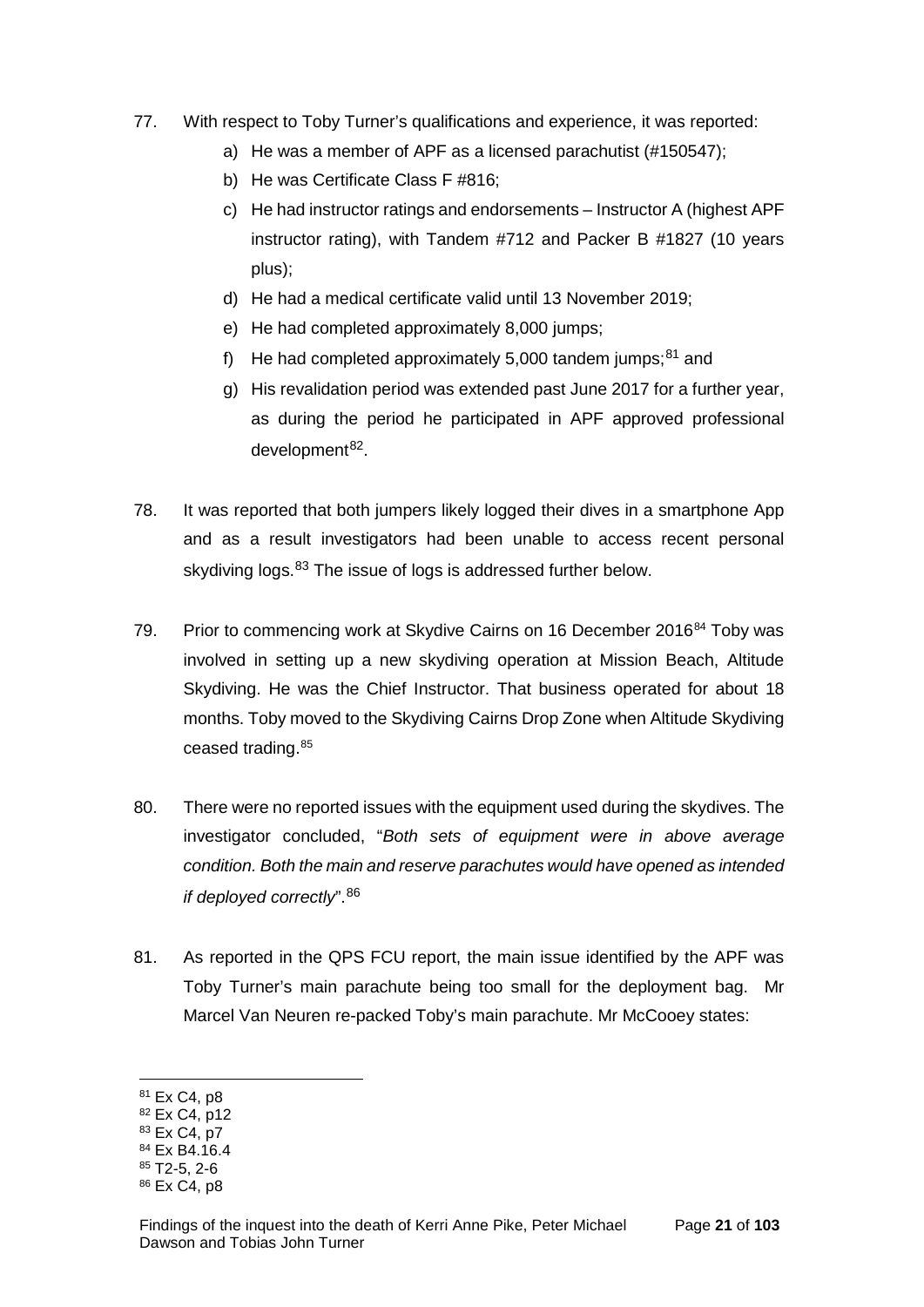"*VAN NEUREN re-packed the main parachute into the deployment bag and found the canopy to be far too small for the bag. As the container was closed, the closing loop was found to be several inches too long, creating almost no pressure on the pin. The closing flaps of the container were very loose and consequently so was the bridle cover from the Bottom of Container (BOC) pouch where the main pilot chute is stowed prior to deployment. The pin cover flap was also very loose"*. [87](#page-24-0)

- 82. The relevant equipment used by Toby Turner included the harness/container which was manufactured by Parachute Laboratories, Inc. Racer 2K3, Serial Number: 51404, DOM: 12/2004; and the Main parachute: Performance Designs – Velocity 90, Serial Number: 0029660, DOM: 08/2008.[88](#page-24-1)
- 83. Mr McCooey of the APF contacted the company that manufactured Toby Turner's parachute harness and container assembly to ascertain pack volume.<sup>[89](#page-24-2)</sup> He states, "*After researching the serial number, Parachute Laboratories Inc. advised that the main container was suitable for a 150 square feet parachute. With some adjustments to the main closing loop, this could allow a parachute as small as 135 square metres or as large as 170 square feet. The main parachute in TURNER's container was 90 square feet and clearly too small and loose for the container*".[90](#page-24-3)
- 84. Mr Tibbitts explained Toby's Velocity 90 had cross-bracing inside the canopy, which expands its volume, so it was probably equivalent to (using industry terminology) a '107'. Mr McCooey agreed with that estimation in oral evidence. Toby's main container could take a '150', possibly a '135'. The next step down would be a '120' and then a '107'.<sup>[91](#page-24-4)</sup>
- 85. By all calculations the evidence supports a finding that the canopy to container ratio was incompatible, in that the canopy was too small in volume for the main container (or the main container too large for the canopy).

<span id="page-24-0"></span> $87$  Ex C4, p9 – see p38 for Mr van Neuren's report

<span id="page-24-1"></span><sup>88</sup> Ex C4, p9

<span id="page-24-2"></span><sup>89</sup> Ex C4, p110 (nb. email chain is incomplete)

<span id="page-24-3"></span><sup>90</sup> Ex C4, p16

<span id="page-24-4"></span><sup>91</sup> T1-90, 15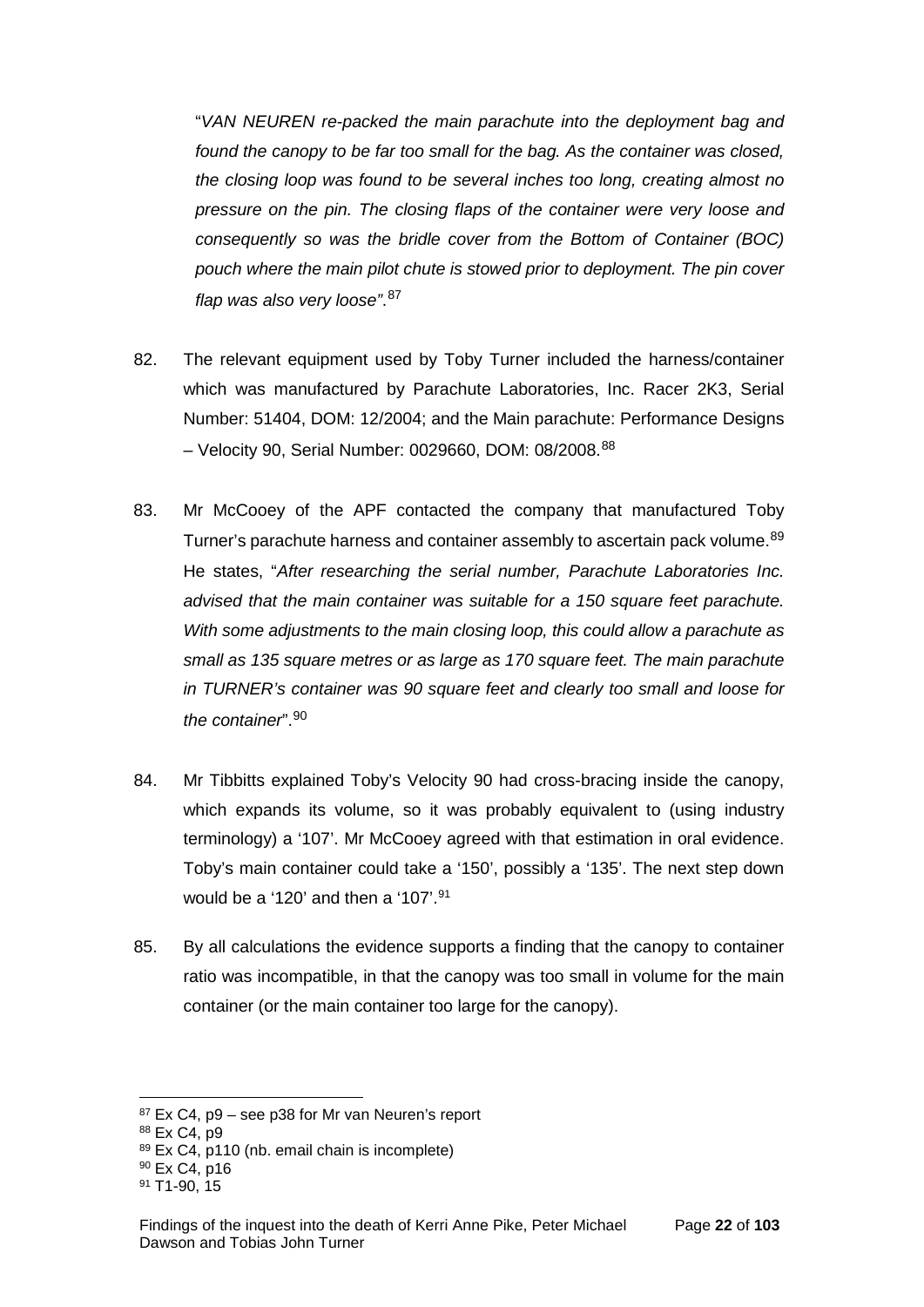- 86. Mr McCooey advised it is normal practice for a licensed solo (sports) skydiver to pack their own main parachute after each jump and this is likely what occurred.<sup>[92](#page-25-0)</sup> The investigator confirmed there are no specific APF regulations, which govern main parachute and container compatibility.<sup>[93](#page-25-1)</sup>
- 87. At inquest, much time was devoted to the APF regulations regarding equipment and the compatibility of a main parachute and a container, and the application of those regulations.
- 88. With regard to the damage found on Toby Turner's helmet, Mr McCooey found, it "*is consistent with a force several centimetres long being applied between the helmet and the wearer in an upward motion, peeling a flap of the carbon fibre loose. A possible explanation for this, are the lines deploying up past his left shoulder snagging on the helmet on their way past"*. [94](#page-25-2)
- 89. Mr McCooey advised the closing speed between a tandem pair in drogue-fall and a skydiver under a fully open parachute, is approximately 200 kilometres per hour. This would vary depending on the precise state of the main parachute deployment. He states, "*Injuries to all three skydivers support a high-speed freefall impact and most unlikely to be survivable*".[95](#page-25-3) He is of the view the later ground landing impact by all three skydivers is likely to be irrelevant.<sup>[96](#page-25-4)</sup>
- 90. In the APF report Mr McCooey stated, "*it is well known by all skydivers that they should avoid positioning themselves during the freefall/drogue-fall descent of a skydiver, either directly above or below other skydivers. This is to reduce the chance of a collision, in the case of an unexpected premature deployment of the parachute*". [97](#page-25-5) The investigator referred to the 'APF Tandem Endorsement Guide 2007 Part 6: Relative Descents'.[98](#page-25-6)
- 91. Mr McCooey formed the view based on the injuries Toby Turner suffered, it is unlikely he was alive or in a physical condition to have unstowed his steering

<span id="page-25-4"></span><sup>96</sup> Ex C4, p11

<span id="page-25-0"></span><sup>92</sup> Ex C4, p17

<span id="page-25-1"></span><sup>93</sup> Ex C4, p16

<span id="page-25-2"></span><sup>&</sup>lt;sup>94</sup> Ex C4, p9

<span id="page-25-3"></span><sup>95</sup> Ex C4, p11

<span id="page-25-5"></span><sup>97</sup> Ex C4, p17

<span id="page-25-6"></span><sup>98</sup> Ex C4, p112 - Part 6: Relaitve Descents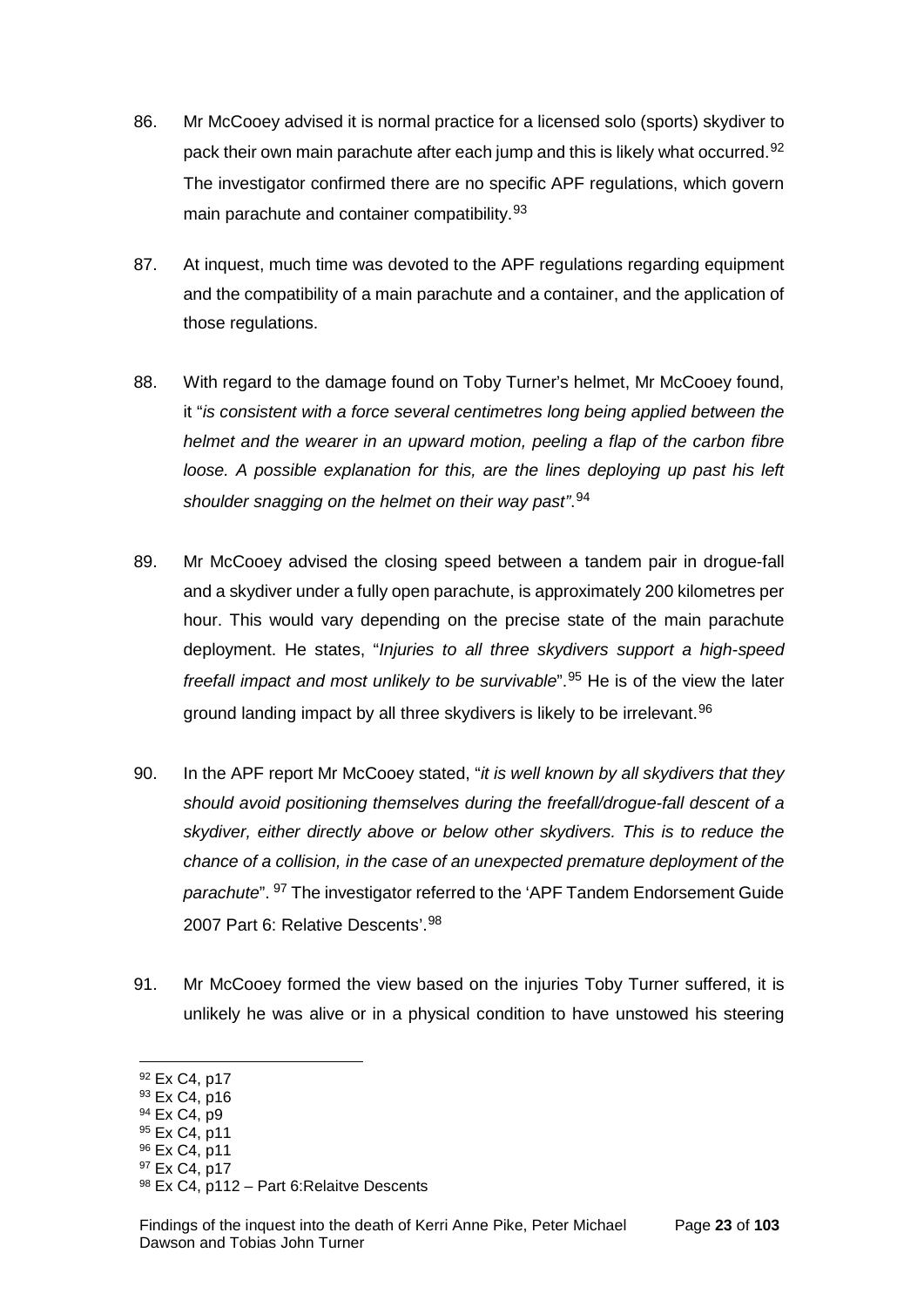toggles or to activate his reserve parachute. Both of which happened. It is thought Toby's reserve deployed by the tandem pair brushing/knocking against Toby Turner.<sup>[99](#page-26-0)</sup>

- 92. Mr McCooey concluded Skydive Cairns appeared to have been operating within the APF regulations and that the company was last audited on 21 August 2017 by Brett Newman, APF Safety and Training Officer, with no non-compliances detected.[100](#page-26-1)
- 93. Fatigue was not thought to be an issue with the investigator reporting, "*the number of jumps DAWSON and TURNER completed during the day was unremarkable*".[101](#page-26-2)
- 94. Mr McCooey says Peter Dawson had previously been involved in 10 reported incidents over the period 2007 to 2017. Further, that Toby Turner was involved in 12 reported incidents over the period 2005 to 2017. He did not provide any detail of the prior incidents in his report, stating, "*the number and significance of these incidents is normal for these types of active skydivers and shows both instructors responded to previous emergency situations successfully*".[102](#page-26-3) The details of the incidents were subsequently provided and they were not relevant to the accident.
- 95. In conclusion Mr McCooey stated:

"*Slightly above DAWSON's planned deployment height and whilst in droguefall, the tandem pair made heavy contact with TURNER whose main canopy was deploying.* 

*The collision appeared to have happened with DAWSON/PIKE and TURNER facing each other and TURNER's body making the initial impact at about 45 degree angle. The 45-degree face-to-face impact suggests TURNER was flying in a back-to-earth or partial back-to-earth orientation whilst his main parachute deployed.*

<sup>99</sup> Ex C4, p17  $\overline{a}$ 

<span id="page-26-1"></span><span id="page-26-0"></span><sup>100</sup> Ex C4, p11

<span id="page-26-2"></span><sup>101</sup> Ex C4, p11

<span id="page-26-3"></span><sup>102</sup> Ex C4, p11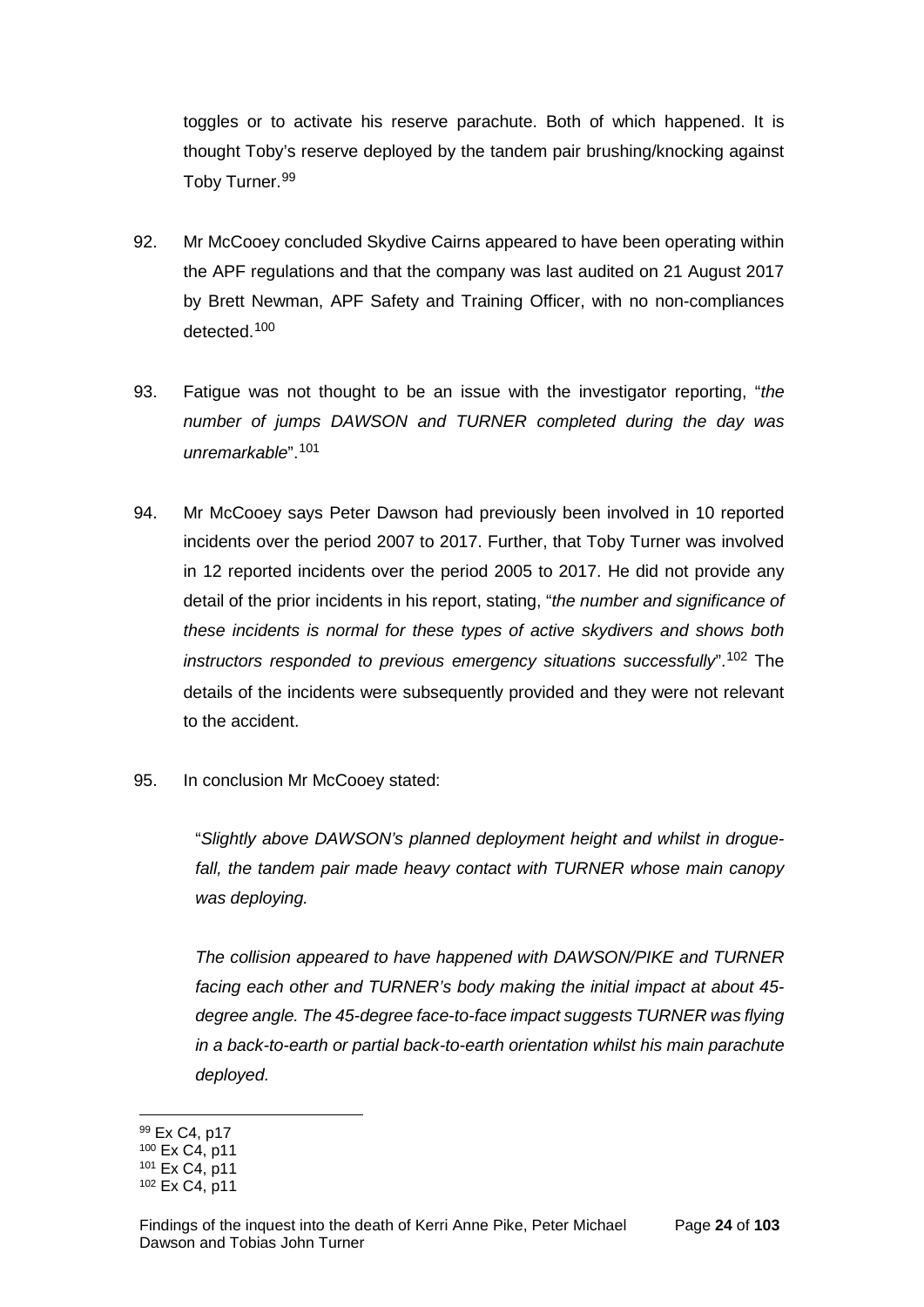*The collision has caused significant damage to TURNER's main canopy, leaving it collapsed behind him in flight. The collision has dislodged TURNER's reserve handle, allowing a clean deployment of his undamaged reserve. The relative upward movement of TURNER past the tandem pair has caused the damage to the tandem drogue.* 

*The tandem pair continued in drogue-fall for close to 4,000ft, until the AAD activated and deployed the reserve at approx. 2,000ft.*

*Based on the nature of their injuries as related to the investigator by police, all three were killed immediately upon the collision*".[103](#page-27-0)

- 96. The main cause of the accident was found to be a premature deployment of Toby Turner's main parachute while directly underneath the tandem pair of Peter Dawson and Kerri Pike. Contributing factors were Toby's inappropriate container and canopy configuration, which was compounded by a main closing loop several inches too long; and Toby's position directly below the tandem pair and probable back-flying/vertical orientation.[104](#page-27-1)
- 97. With respect to the main parachute and container of Toby Turner, Mr Van Neuren was of the view, that due to the lack of tension on the flaps it would have been very easy for the relative wind to open the pin cover flap and extract the bridle from underneath the side flap and bridle cover, especially in a back to earth flying position. He stated, "*due to the lack of tension on the closing loop any exposed bridle could have easily pulled the closing pin allowing the deployment bag to leave the container starting a premature deployment sequence*".[105](#page-27-2) Further, "*I therefore believe the most likely scenario would be that the relative wind would have opened the pin cover followed by the bridle being extracted, the pin pulled, main bag leaving the container which would in turn extract the pilot chute followed by canopy deployment*".[106](#page-27-3)

98. The APF's made four (4) recommendations at the conclusion of their

<span id="page-27-0"></span><sup>103</sup> Ex C4, p18

<span id="page-27-1"></span><sup>104</sup> Ex C4, p18

<span id="page-27-2"></span><sup>105</sup> Ex C4, p49

<span id="page-27-3"></span><sup>106</sup> Ex C4, p49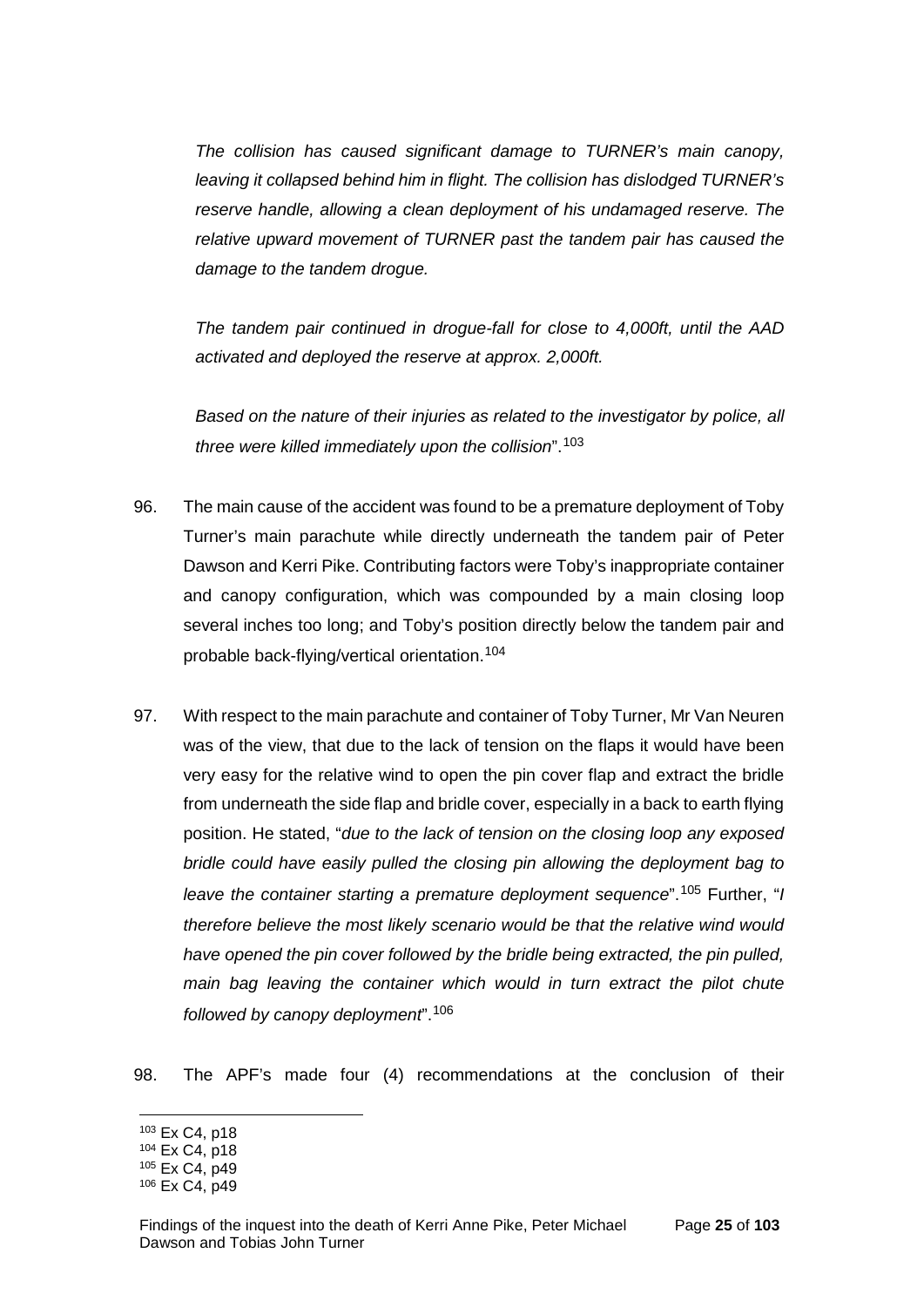investigation, they are:

- a) Reinforce to all jumpers, the dangers of being positioned during freefall either directly above or below other skydivers;
- b) Standardise main parachute packing training, particularly in relation to main canopy size compatibility with containers;
- c) Further educate jumpers on the importance of maintaining equipment to an appropriate standard for any freefall orientation rather than just traditional belly to earth; and
- d) Operators to introduce standards for solo equipment used in a commercial environment. [107](#page-28-1)
- 99. Mr McCooey provided a detailed update concerning the implementation of the APF recommendations at the inquest.<sup>[108](#page-28-2)</sup> I accept that the APF have made a concerted effort to action the recommendations and have widely disseminated information concerning the accident, including prevention of future such accidents.
- 100. Those with leave to appear at the inquest generally acknowledged that more could be done.

## <span id="page-28-0"></span>**United Kingdom Civil Aviation Authority – Peer Review**

101. Mr Tony Rapson, Head of the General Aviation Unit in the United Kingdom Civil Aviation Authority was engaged by the Office of Northern Coroner to peer review the APF Report and the evidential annexes to that report.<sup>[109](#page-28-3)</sup> He agreed with the conclusions of the APF and stated, "*The evidence and the analysis clearly indicate this conclusion, and I could see nothing in the report or evidence that contradicted this conclusion. These conclusions and the contributing evidence lead logically to the recommendations made*".[110](#page-28-4) 

<sup>107</sup> Ex C4, p19  $\overline{a}$ 

<span id="page-28-2"></span><span id="page-28-1"></span><sup>108</sup> Ex C37

<span id="page-28-3"></span><sup>109</sup> Ex G4

<span id="page-28-4"></span><sup>110</sup> Ex G4, p2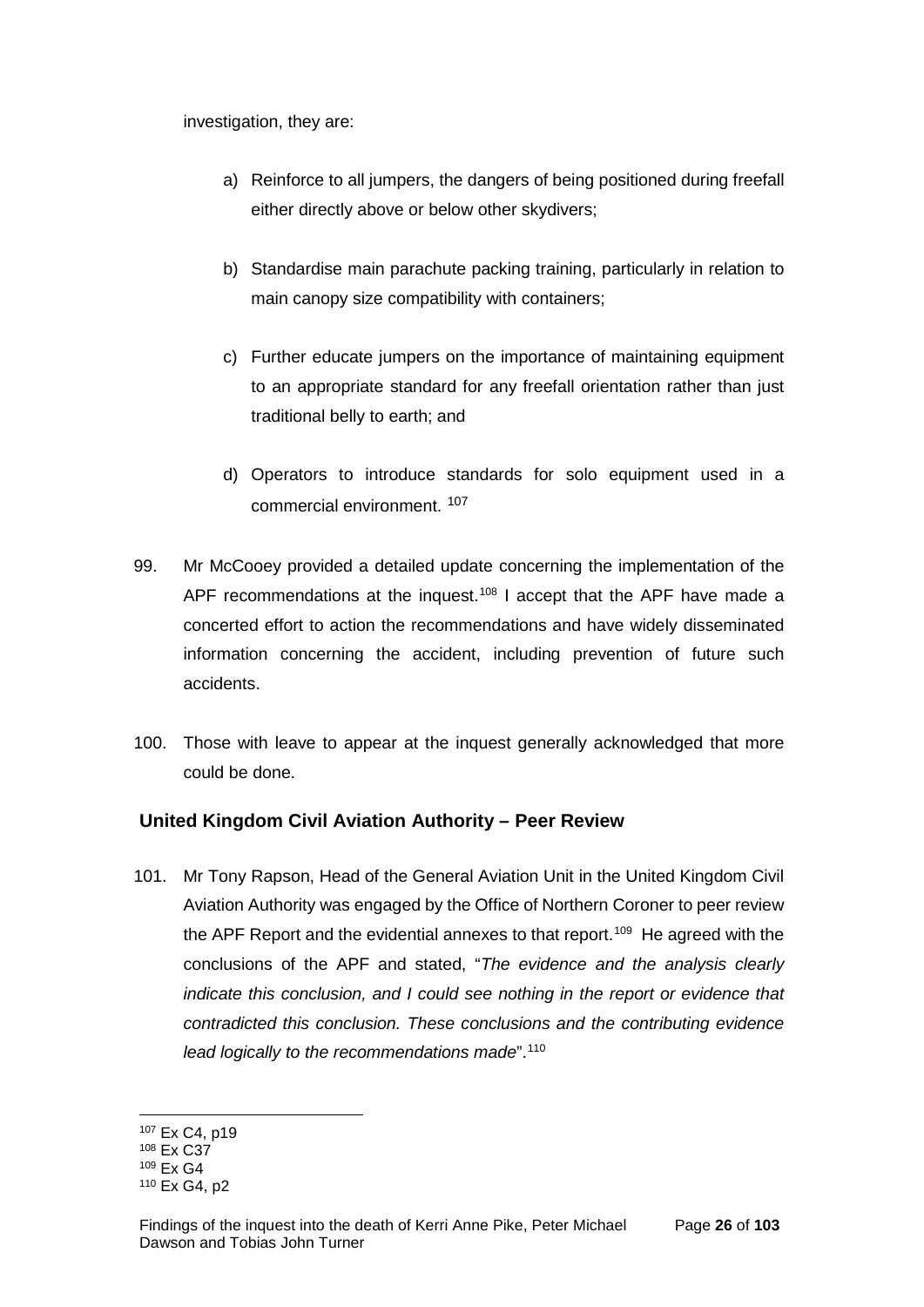- 102. Mr Rapson noted the APF did not investigate the 'How' and 'Why' Toby ended up immediately under Peter and Kerri or why Toby's canopy was too small for the container. He noted the purpose of the APF report was to ultimately recommend improvements in safety and to reduce the risk of a repeat occurrence as quickly as possible. He stated, "*I do not consider that the missing information would materially affect the safety investigation; the overall safety conclusions reached, or the recommendations made*".[111](#page-29-1)
- 103. The 'How' and 'Why' were among the primary issues considered during the inquest. They are discussed in detail below.

## <span id="page-29-0"></span>**The interface between Civil Aviation Safety Authority and the Australian Parachuting Federation**

- 104. The Civil Aviation Safety Authority ('CASA') was granted leave to appear at inquest. CASA provided information concerning the regulation of the parachuting / skydive industry and its oversight of the APF. Mr Stephen Fickling, the Sport Aviation Operations Officer within the General, Recreational and Sports Aviation Branch of CASA provided a detailed statement.<sup>[112](#page-29-2)</sup>
- 105. Mr Fickling is a very experienced skydiver. He was a member of the APF between 1994 and 2014 and during that time conducted more than 8000 individual parachute descents. A large proportion of those jumps being Tandem descents made as a Tandem Instructor. He was a registered Chief Instructor of his own company and at other operations.<sup>[113](#page-29-3)</sup> He was employed by CASA as a Subject Matter Expert in parachuting operations in 2015.<sup>[114](#page-29-4)</sup> He resigned his membership from the APF on his appointment to CASA.
- 106. CASA regulates the operation of Self-Administering Sports Aviation Organisations (SAO) and Recreational Aviation Administration Organisations (RAO). The APF was one of these organisations. Mr Fickling stated, "*Sport aviation, like many other forms of recreational activities, involves an element of personal risk. Members of the organisations operate on the premise of informed participation and acceptance of the risks involved. Without membership a person*

<sup>111</sup> Ex G4, p2  $\overline{a}$ 

<span id="page-29-2"></span><span id="page-29-1"></span><sup>112</sup> Ex J1

<span id="page-29-3"></span><sup>113</sup> Ex J1, p2

<span id="page-29-4"></span><sup>114</sup> Ex J1, p3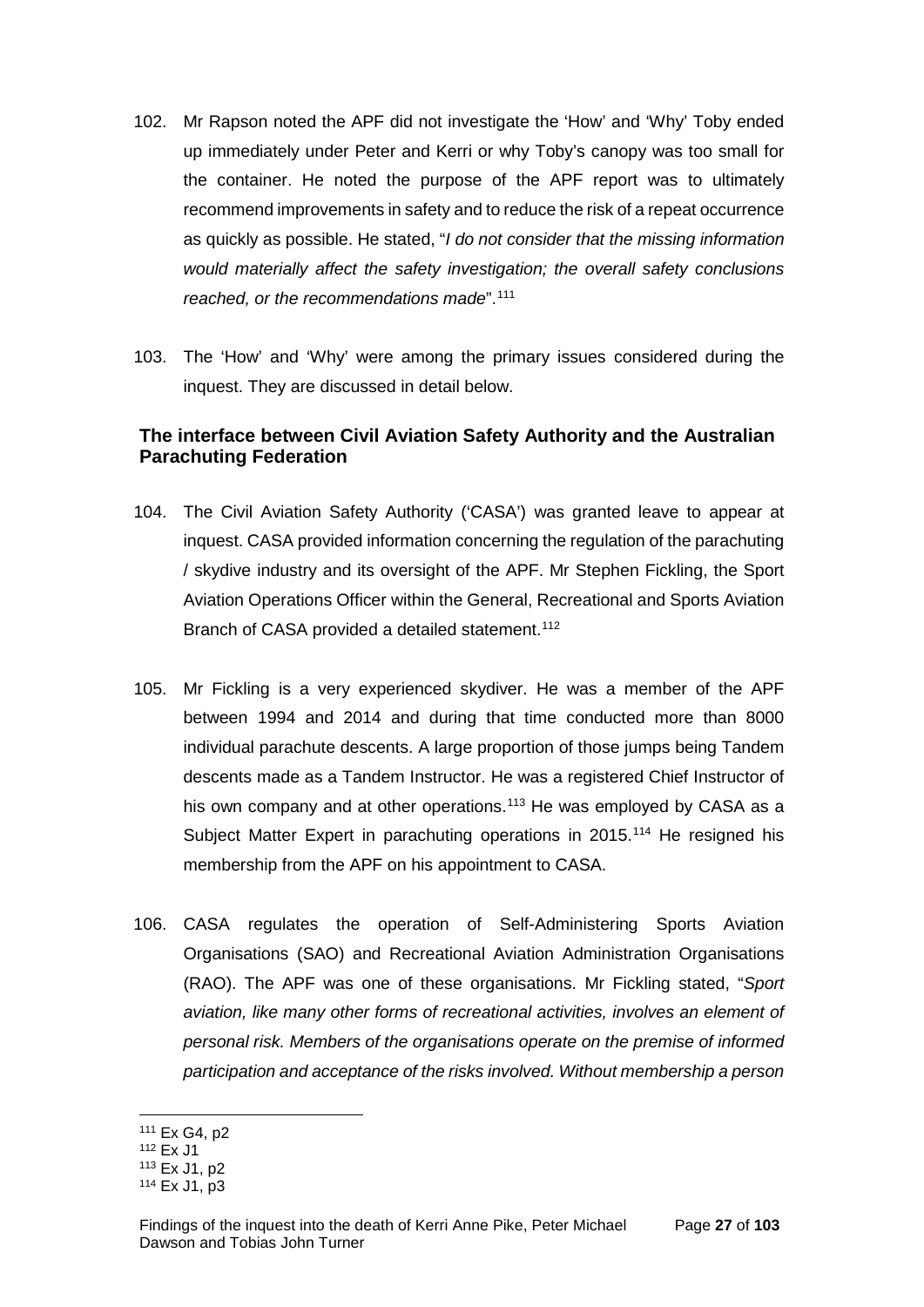*is not legally permitted to take part in the activities*".[115](#page-30-0)

- 107. Mr Fickling stated, "*The safety regulation of civil aviation in Australia is achieved by means of the Commonwealth civil aviation legislation which includes the Civil Aviation Act 1988 ('CAA'), the Civil Aviation Regulations 1988 ('CAR'), the Civil Aviation Safety Regulations 1998 ('CASR'), various Civil Aviation Orders ('CAOs') as well as other delegated legislation and instruments made by CASA*".[116](#page-30-1)
- 108. The self-administering regime is facilitated by a mixture of exemptions (provided primarily pursuant to the CAOs) from compliance with otherwise applicable provisions of the civil aviation legislation as well as other legislative approvals and direction. Generally members must comply with the operational and technical rules of their organisation as specified in an organisation's operational and procedural manuals approved by CASA.<sup>[117](#page-30-2)</sup>
- 109. Mr Fickling advised that organisations such as the APF exist to provide oversight of their member activities and to provide safety assurance to CASA that activities are being conducted safely and in compliance with the applicable regulations.<sup>[118](#page-30-3)</sup> Any breach of an organisation's operational manual by a member is subject to disciplinary action by that organisation. In appropriate circumstances CASA may decide to intervene or take direct action in relation to the conduct of a member of an organisation.<sup>[119](#page-30-4)</sup>
- 110. Mr Fickling quoted statistics concerning parachute jumps in Australia. He states, "*At present some 385,000 parachute jumps are made each year of which some 180,000 are tandem jumps conducted by temporary members, with some 250 of that number being temporary members of the ASA and the balance being with the APF*".[120](#page-30-5)
- 111. Regulation 152 of the CAR provides that parachute descents shall not be made unless authorised in writing and conducted in accordance with the written

<span id="page-30-0"></span><sup>115</sup> Ex J1, p4

<span id="page-30-1"></span><sup>116</sup> Ex J1, p24

<span id="page-30-2"></span><sup>117</sup> Ex J1, p4

<span id="page-30-3"></span><sup>118</sup> Ex J1, p5

<sup>119</sup> Ex J1, p5

<span id="page-30-5"></span><span id="page-30-4"></span><sup>120</sup> Ex J1, p5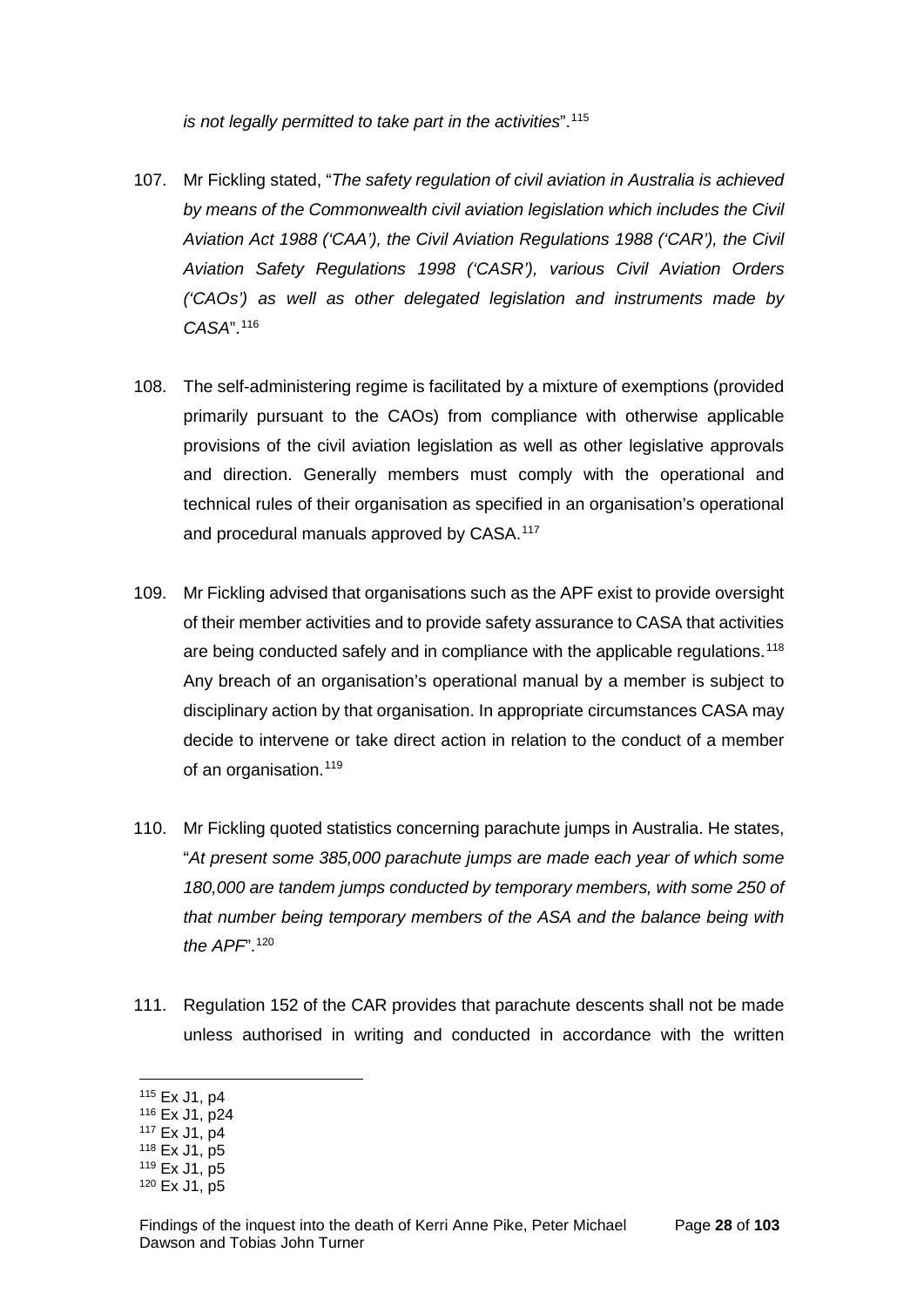specifications of CASA. With respect to the APF, instrument CASA 66/16 dated June 2016 authorised members of the APF to make parachute descents in accordance with the APF's Operational Regulations as in force on 1 July 2016 (the Operational Regulations in force at the time of the accident are dated 15 May 2017, it may be that the instrument had not been updated).

- 112. The APF does not have any statutory power to make regulations. That power is one of the Commonwealth. APF 'Operational Regulations' are therefore rules made by the organisation and which their members are required to observe.<sup>[121](#page-31-0)</sup> CASA is consulted in the making of the operational rules. In the event that a proposed rule is inconsistent with the statutory framework, then CASA would decline to consent to such a rule.<sup>[122](#page-31-1)</sup>
- 113. Mr Fickling provided some background information concerning the APF. It is a not for profit organisation, it became a company limited by guarantee in 2015 with a board of volunteer directors and various paid employed staff. It had 3,241 full time members as at 31 December 2017. In addition, as referred to above there were more than 180,000 first-jump students who undertook a parachute descent as a tandem parachutist on an annual basis.<sup>[123](#page-31-2)</sup>
- 114. The APF Operational Regulations, APF Regulatory Schedules, APF Jump Pilot Manual and APF Training Operations Manual contain the procedures and instructions necessary to ensure safe operation of aeroplanes operated in support of parachute and parachute training operations conducted by members of the APF. Instrument CASA 66/16 requires compliance with the APF Operational Regulations.[124](#page-31-3)
- 115. The APF became a self-administering organisation in 1986 and a Deed of Agreement was entered between CASA and the APF.<sup>125</sup> Initially the Deed was aimed at supporting the organisation with costs of international competition as a form of grant-in-aide. In later iterations, the Deed has increasingly focused on the provision of safety related undertakings by the organisation and fulfillment of

<sup>121</sup> Ex J1, p7

<span id="page-31-1"></span><span id="page-31-0"></span><sup>122</sup> Ex J1, p7

<span id="page-31-2"></span><sup>123</sup> Ex J1, p8

<span id="page-31-3"></span><sup>124</sup> ExJ1, p9

<span id="page-31-4"></span><sup>125</sup> Ex J1, p7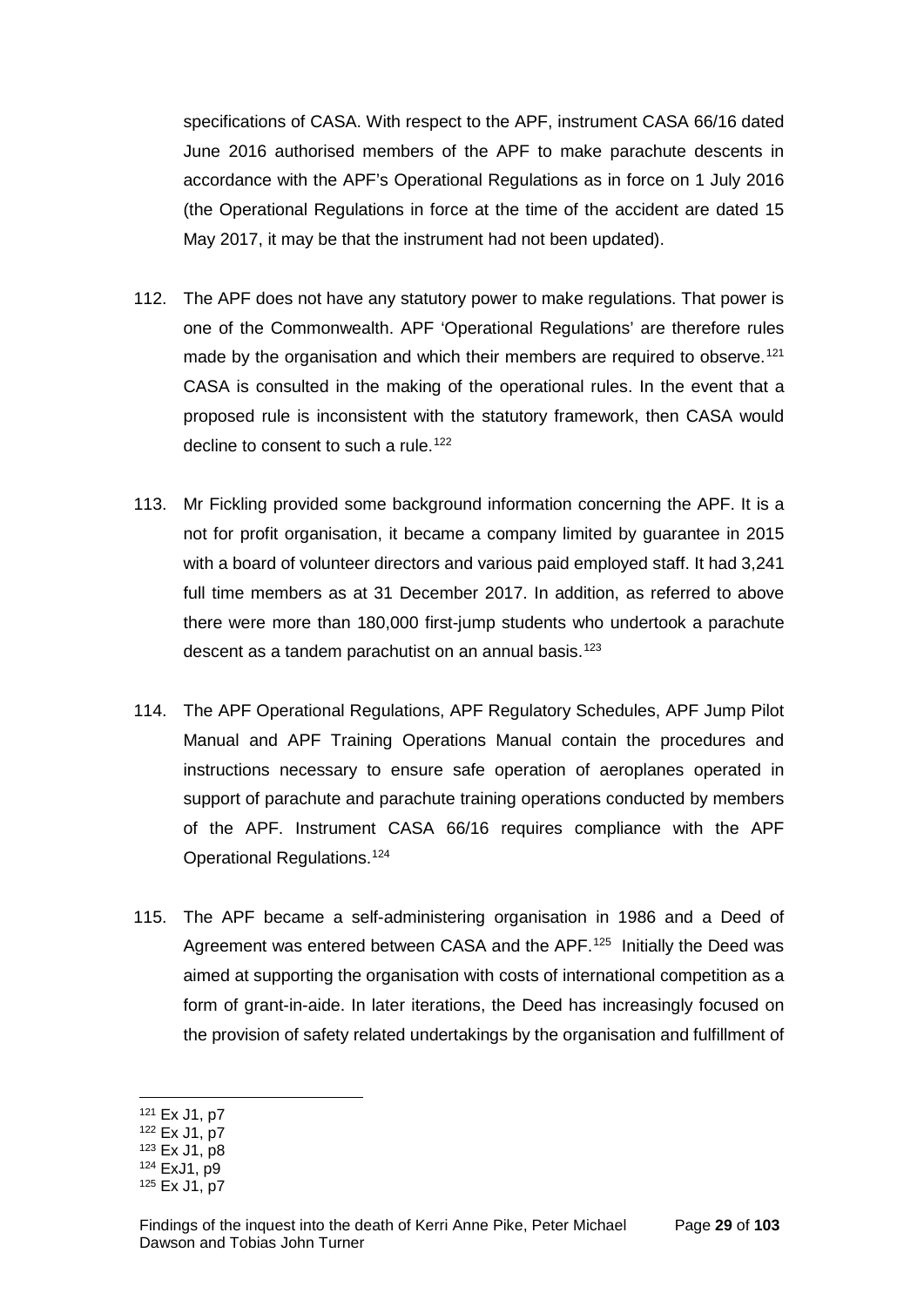self-administering functions as set out in the statement of expectations.<sup>[126](#page-32-0)</sup> The APF reports to CASA on its activities as required under the Deed of Agreement.

- 116. CASA conducts scheduled auditing of the APF each two to three years. The audit entails a sampling of records and documentation generated by the APF in the performance of its self-administering functions.<sup>[127](#page-32-1)</sup>
- 117. In accordance with its obligations under the funding Deed, the APF conducts annual audits of each of its member training organisations.[128](#page-32-2) CASA conducted its own audits of two APF member-training organisations, one in 2015, the other in 2018.
- 118. Mr Fickling outlines CASA's position with respect to resource allocation for inherently hazardous aviation sporting activities such as parachuting.<sup>[129](#page-32-3)</sup> Commonwealth resources are limited and allocated accordingly.
- 119. Mr Fickling advised there were fundamental changes on foot concerning the regulation of the industry. This is due to the introduction of Part 149 of the CASR titled 'Approved self-administrating aviation organisations ('ASAO') which was tabled in both the House of Representatives and the Senate on 13 August 2018. It is expected to be of operative effect in the first quarter of 2019.<sup>[130](#page-32-4)</sup>
- 120. It provides a more formal and consistent framework for the regulatory oversight of sport and recreational aviation organisations. Part 149 will require, among other matters, for an ASAO to hold an approval listing its functions; appropriate structure and personnel; an exposition setting out the safety management, audit and surveillance systems; process for provision of information to CASA; and, a process for CASA to review internal ASAO decisions. [131](#page-32-5)
- 121. I note the inclusion of Parts 149 and 105 into the CASA regulations and further refer to those regulations and effect of same below.

<span id="page-32-0"></span><sup>126</sup> Ex J1, p10

<span id="page-32-1"></span><sup>127</sup> ExJ1, p13

<span id="page-32-2"></span><sup>128</sup> ExJ1, p14 <sup>129</sup> Ex J1, p17

<span id="page-32-3"></span><sup>130</sup> Ex J1, 4

<span id="page-32-5"></span><span id="page-32-4"></span><sup>131</sup> Ex J1, p5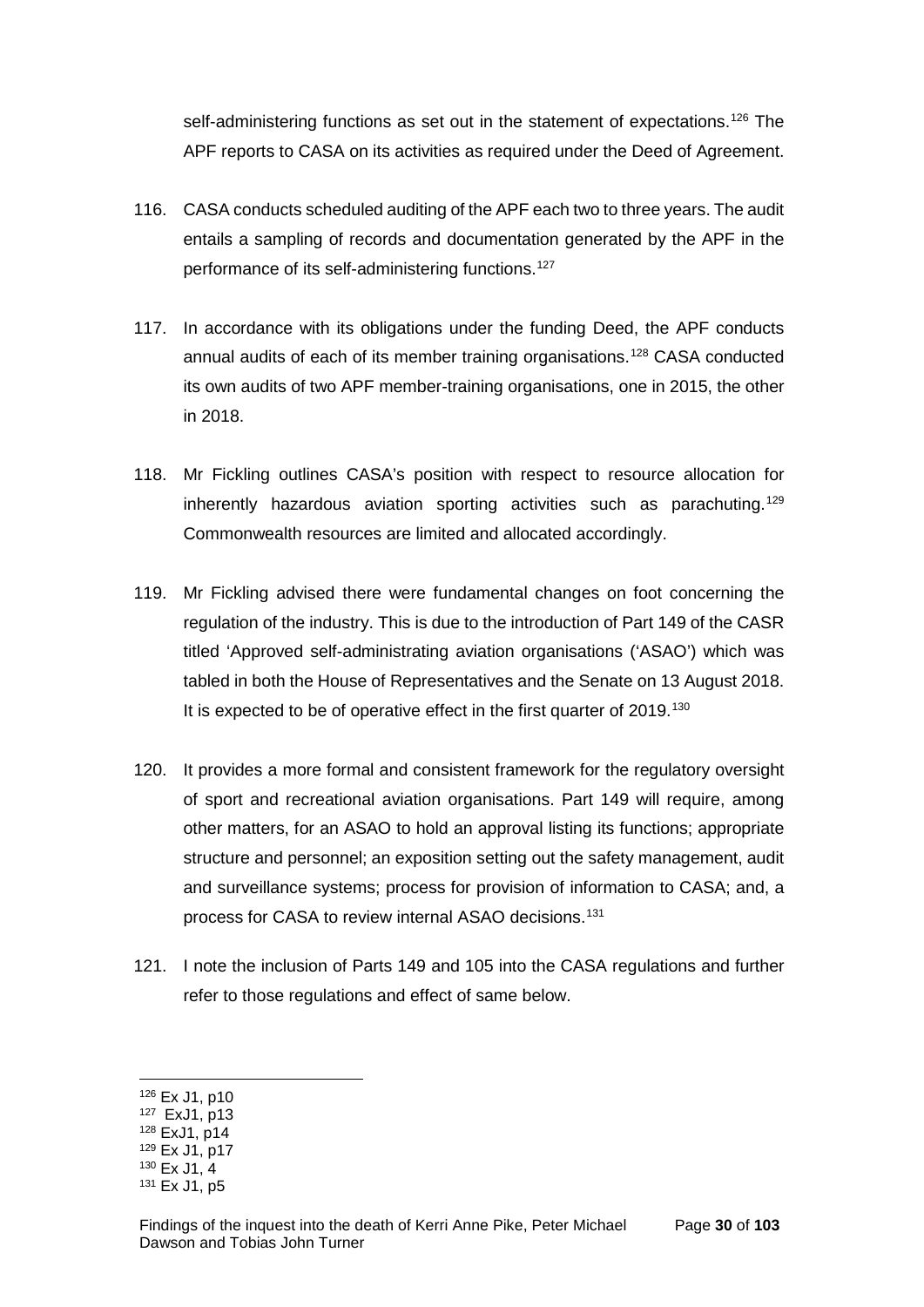## <span id="page-33-0"></span>**Comments on the Accident by Mr Fickling**

- 122. Mr Fickling states, "*from my review of the APF investigation report and evidence contained within, I am in general agreement that the 'Summary of Causes' contained within the report which lists the most likely and probable causes of the accident. The main factor being the apparent premature opening of Mr Turner's main parachute while he was situated directly below the tandem pair whilst they*  were in freefall<sup>".[132](#page-33-2)</sup> Mr Fickling agrees that it did not appear that Toby's main parachute was compatible with his container.<sup>[133](#page-33-3)</sup>
- 123. Mr Fickling advised it is widely known and universally accepted within the parachuting industry that no parachutist should fly directly underneath any other parachutist (including parachutists) whilst in freefall.<sup>[134](#page-33-4)</sup>
- 124. Due to Mr Fickling's extensive experience and being a Subject Matter Expert, the accident was further explored with Mr Fickling in oral evidence. This is addressed below.

### <span id="page-33-1"></span>**Australian Parachuting Federation Regulations (Rules)**

- 125. The relevant APF Operational Regulations at the time of the accident were effective as of 15 May 2017. The status is marked 'mandatory'. The document states, "*The Operational Regulations (OR) are approved by CASA as APF's primary regulatory document. Their main purpose is to describe principal safety and training requirements and the duties and responsibilities of all those involved in parachuting. They outline the classification and rating frameworks, and set out the conditions and requirements for parachuting operations*".[135](#page-33-5) The Operational Regulations are 37 pages in length. I attempt to provide a brief summary of the pertinent clauses, relevant to the inquest.
- 126. According to Clause 6.1.1, the appointed Chief Instructor of a Training Organisation is the person accountable by the APF for that organisation's compliance with all rules and regulations of the APF.[136](#page-33-6) A training organisation

<span id="page-33-2"></span><sup>132</sup> Ex J1, p22

<span id="page-33-3"></span><sup>133</sup> Ex J1, p22

<span id="page-33-4"></span><sup>134</sup> Ex J1, p22

<span id="page-33-5"></span><sup>135</sup> Ex C3, p55

<span id="page-33-6"></span><sup>136</sup> Ex C3, p64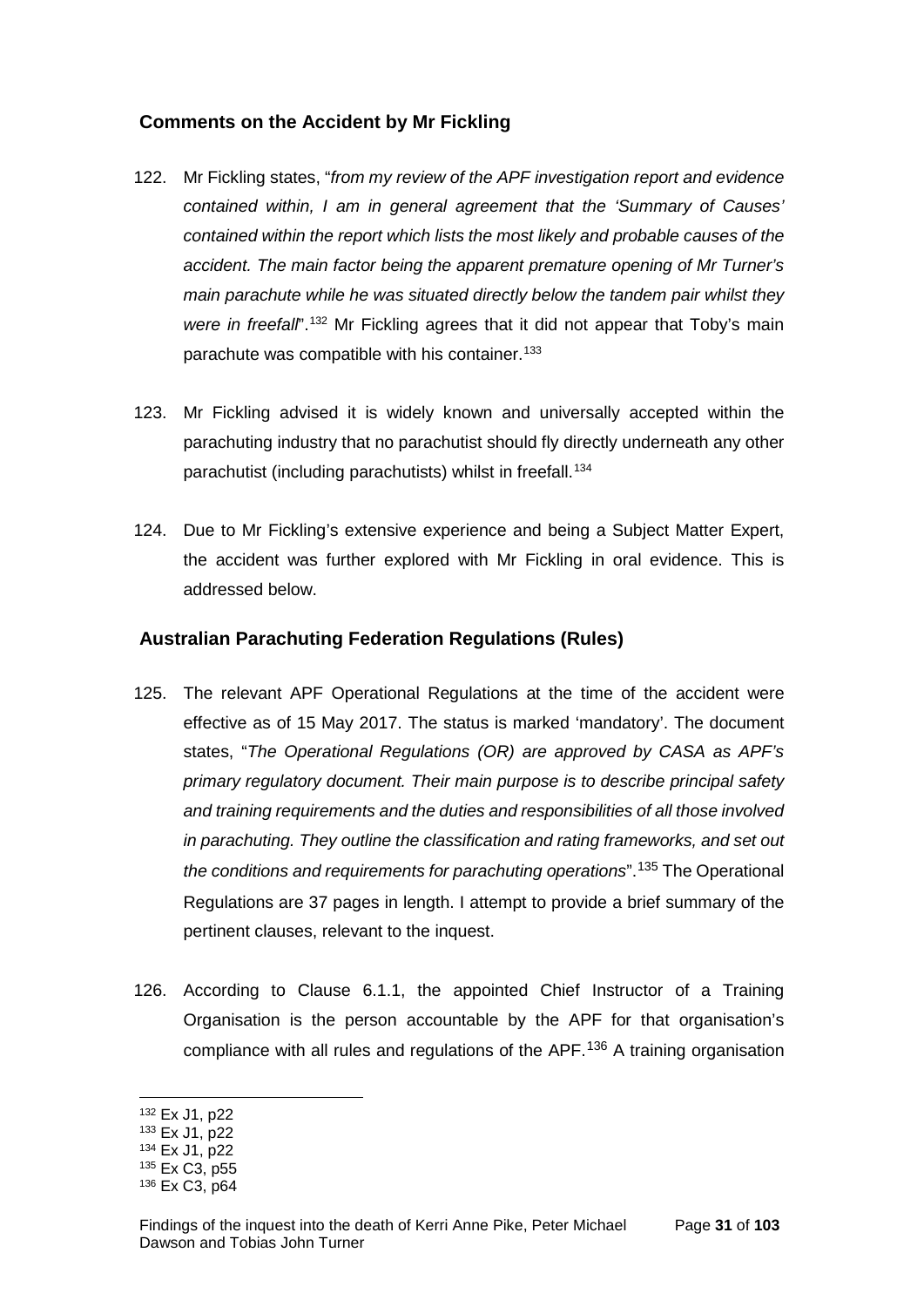is an APF club that has an appointed Chief Instructor, and provides facilities for training parachutists.<sup>[137](#page-34-0)</sup>

- 127. The Chief Instructor is responsible for ensuring an adequate and appropriate Safety Management System ('SMS') is documented and implemented; all parachutists involved in parachuting activities conduct themselves in accordance with the organisation's SMS and comply with all rules and regulations of the APF; and rating holders and persons appointed to those positions as defined by clause 6.1.4 operate within the SMS; and ensure all students, novice parachutists and certified parachutists under their supervision conduct themselves in accordance with that organisations SMS; and comply with all rules and regulations of the APF.[138](#page-34-1)
- 128. Clause 6.1.6 outlines the DZSO Responsibilities.[139](#page-34-2) They include at subparagraph (a) that the DZSO must have a reasonable system in place for ensuring that: (i) all parachuting operations are conducted in accordance with APF regulations; and (ii) operations are conducted in accordance with the organisation's SMS. Further, at subparagraph 6.1.6(b)(iv) that a parachutist's equipment complies with Part Seven of the regulations.
- 129. Clause 6.1.11 outlines an individual's responsibilities. They include at subparagraph (a) that a parachutist not contravene any provisions of the regulations; and (d) that a parachutist ensures their equipment complies with Part Seven of the regulations.<sup>[140](#page-34-3)</sup>
- 130. Clause 6.1.12 outlines the responsibilities of a packer/rigger. They include at subparagraph (c) that they ensure any equipment deficiencies or defects noticed within the course of enacting their duties as Packer/Rigger are dealt with according to the regulations.
- 131. Clause 6.2.1 requires that members must act in a manner, which is safe and not dangerous to themselves or others in the course of parachuting activities.

<sup>137</sup> Ex C3, p59  $\overline{a}$ 

<span id="page-34-1"></span><span id="page-34-0"></span><sup>138</sup> Ex C3, p64

<span id="page-34-2"></span><sup>139</sup> Ex C3, p65

<span id="page-34-3"></span><sup>140</sup> Ex C3, p65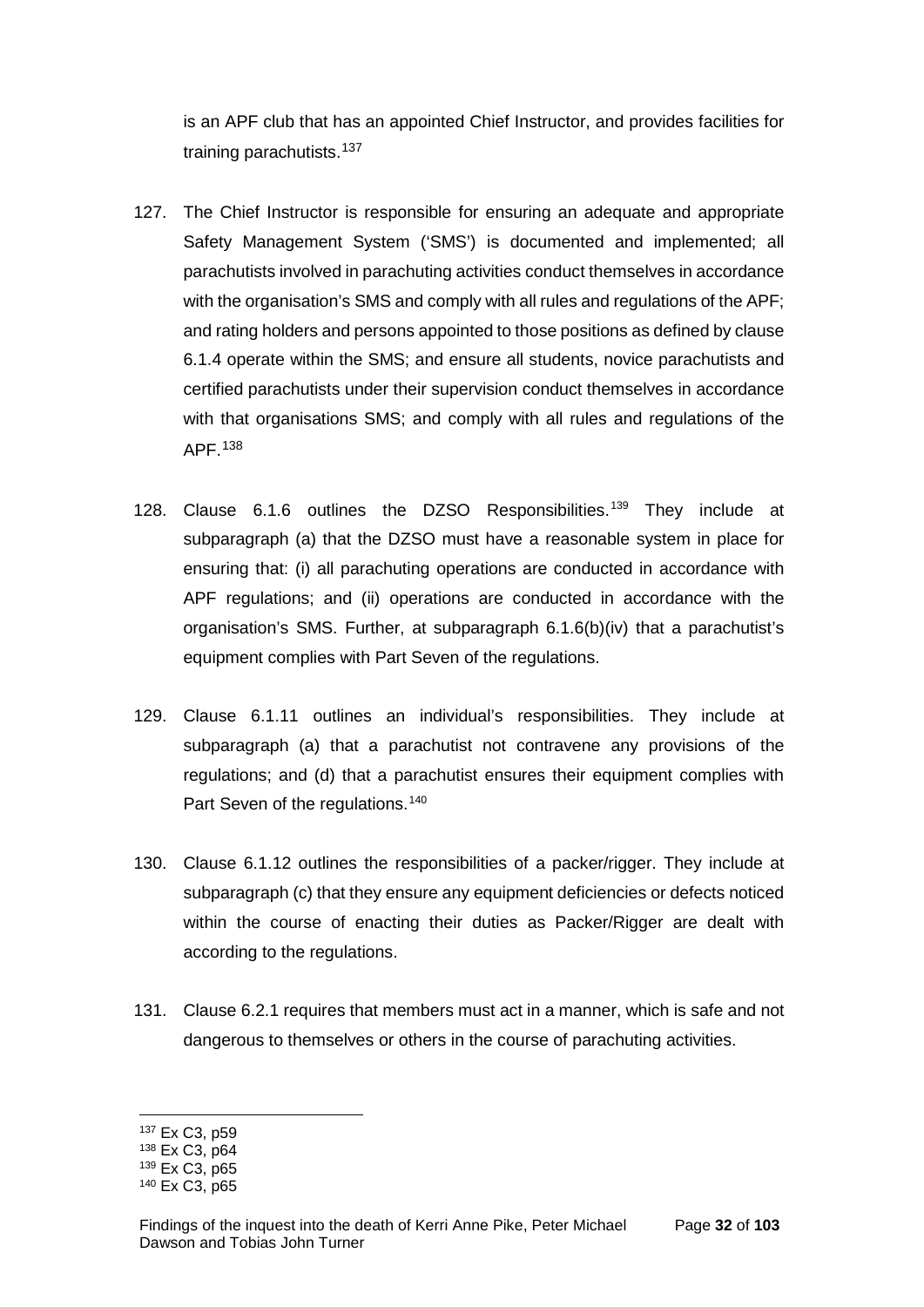- 132. In accordance with clause 7.1.1, a parachutist must wear a harness and container system that complies with APF equipment standards and the TOM (Training Operations Manual) and which has at least two parachutes, one of which must be a reserve parachute.<sup>[141](#page-35-0)</sup>
- 133. The Equipment Standards are defined in the APF Regulatory Schedule 50. It is the "*Mandatory or optional standards for equipment, including certified and not certified parachute parts, published by the APF as 'Equipment Standards', including previously issued APF 'Service Bulletins' (SB) and 'Rigging Advisory Circulars (RAC)*'".[142](#page-35-1)
- 134. The Service Bulletins are located on the APF website. It includes hyperlinks to voluminous documents concerning equipment. On the webpage, it states, "*While every effort is made to maintain and update this list, the APF makes no claims that it is either definitive nor exhaustive. Users are advised to contact the manufacturers/federations/aero clubs/regulatory bodies, directly to ensure that they have the most up to date information on the parachuting equipment they are working with*".[143](#page-35-2)
- 135. The relevant Rigging Advisory Circular with respect to the accident is Rigging Advisory Circular No. 215 (01 December 1991). In the RAC it is acknowledged that parachute assembly may comprise components from a number of different manufacturers. Further, it is acknowledged it is unreasonable to expect a manufacturer to establish the compatibility of other manufacturers' products with his own, given the huge range currently available world-wide. Under the heading 'APF Policy', the RAC records:

*The responsibility for determining the airworthiness of the final parachute assembly rests with the person who assembles and packs the parachute (whether main, reserve, or both).*

*The assembly or mating of parachute components from different manufactures may be made by a Packer "A" without further authorisation by the manufacturer. Each component of the resulting assembly shall function properly and may not interfere with the operation of other components. Any question about the* 

<sup>141</sup> Ex C3, p66  $\overline{a}$ 

<span id="page-35-1"></span><span id="page-35-0"></span><sup>142</sup> Ex C13, p4

<span id="page-35-2"></span><sup>143</sup> Ex C34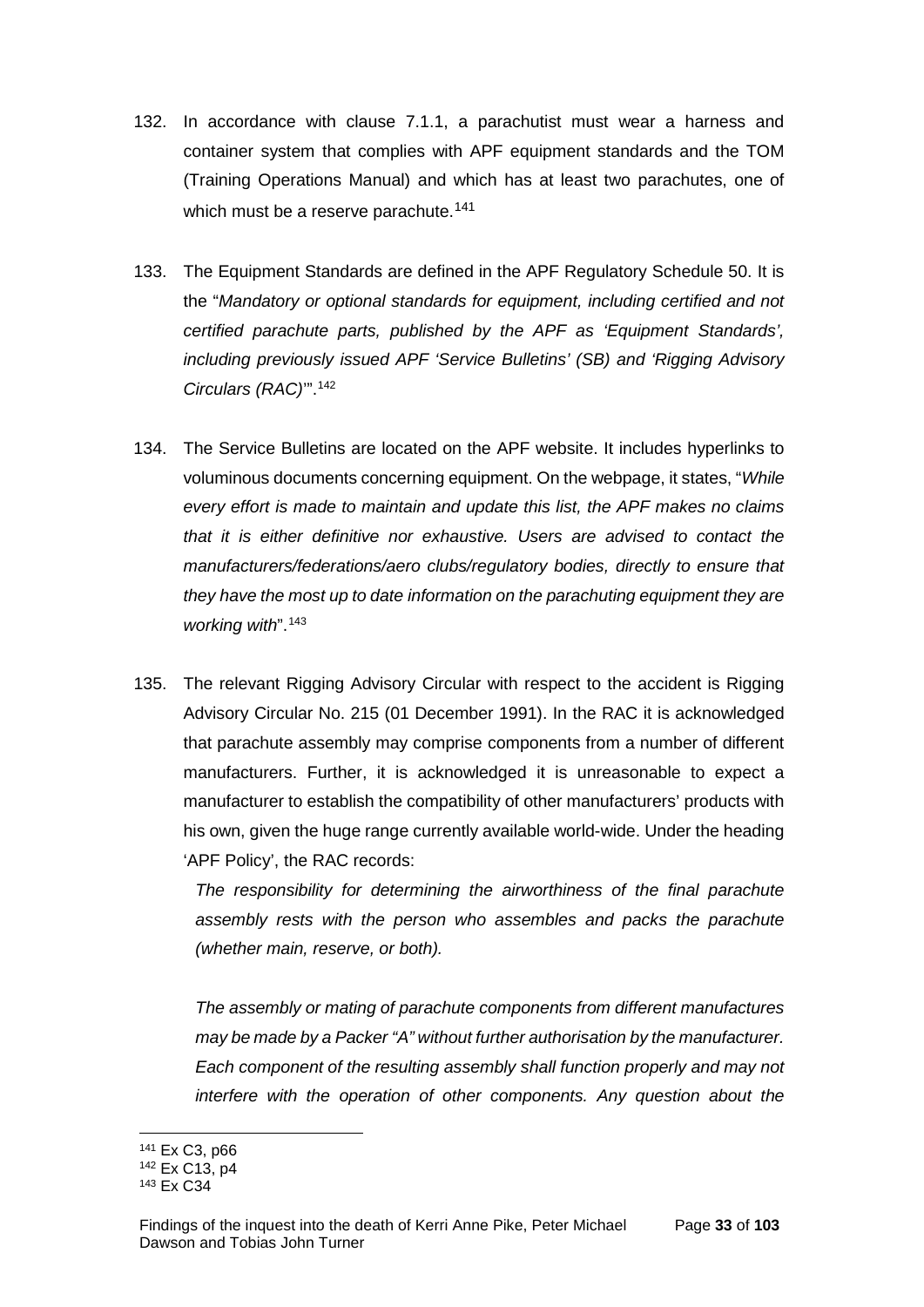*strength, operation or compatibility must be resolved by the Packer "A" to ensure that the parachute is safe for emergency use.* [it was confirmed in oral evidence and which is dealt with below, this paragraph was only referrable to reserve chutes].

- 136. The RAC is referred to in the Packer A training course. The training also refers to the responsibility for determining the airworthiness of the final parachute assembly as resting with the person who assembles and packs the parachute, whether main, reserve or both.<sup>[144](#page-36-0)</sup>
- 137. Clause 7.1.7 deals with 'Parachute Airworthiness Certification' stating: "*A reserve or emergency parachute assembly must not be worn unless it has been certified as airworthy in accordance with OR 12.4.2 and is accompanied by an accessible packing card in accordance with OR 12.5.1; and where the equipment is used primarily by a student parachutist Training Organisation, the details of the certification are recorded in the Training Organisation's parachute packing log*".[145](#page-36-1) There is no such requirement for main parachutes.
- 138. Clause 11.2.10 concerns Relative Work (RW) involving a Tandem Instructor. It states a parachutist must not engage in RW with a tandem instructor carrying a tandem parachutist unless the parachutist is the holder of at least a Certificate Class C; has the authorisation of the Drop Zone Safety Officer; and had the authorisation of the tandem instructor.<sup>[146](#page-36-2)</sup> RW is when parachutists in descent attempt to bring themselves together or near to each other.<sup>[147](#page-36-3)</sup>
- 139. Pursuant to clause 12.4, reserve parachutes are required to be checked with the details of the check recorded on a data card. There is no requirement for a main parachute to be independently checked and a record made of the check.
- 140. In accordance with clause 12.5.4 each training organisation is required to keep an equipment log containing a record of all packing of parachutes used for descents by students, tandem instructors and tandem parachutists.<sup>[148](#page-36-4)</sup>

<span id="page-36-0"></span><sup>144</sup> T-101, 3

<span id="page-36-1"></span><sup>145</sup> Ex C3, p67

<span id="page-36-2"></span><sup>146</sup> Ex C3, p74

<span id="page-36-3"></span><sup>147</sup> Ex C3, p58

<span id="page-36-4"></span><sup>148</sup> Ex C3, p77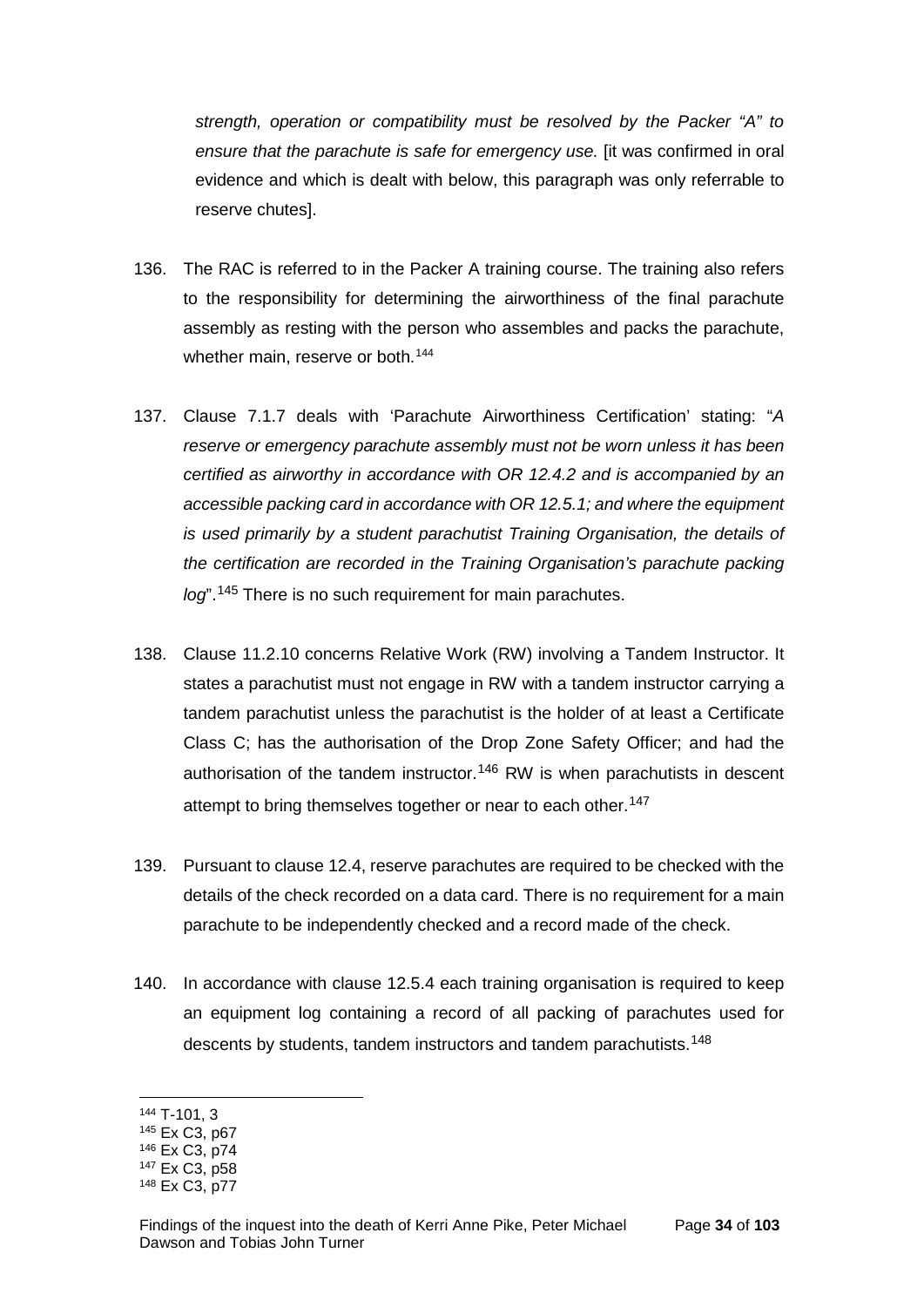- 141. Clause 15.3.2 refers to 'Packing Recommendations'. It states, "*Parachute packing must be carried out in accordance with the manufacturer's recommendations or the recommendations of an APF recognised publication*". The APF recognised publications include Poynter's Parachute Manual and the Federal Aviation Authority ('FAA') Rigger Handbook.<sup>[149](#page-37-0)</sup> Poynter's Parachute Manual is no longer in publication and was not requested for the purposes of the inquest.
- 142. The FAA Rigger Handbook was obtained. It states, "*Mismatched component parts are among the most frequent problems found in the field. Many riggers are under the impression they can freely interchange component parts, but this may be done only within certain limits"*. [150](#page-37-1) The handbook refers the reader to a United States Federal Aviation Authority Circular.
- 143. In Paragraph 11(a) of 'Assembly of Major Components' Advisory Circular 105- 2E, Sport Parachute Jumping (the Federal Aviation Authority Circular), it states: "*The assembly or mating of approved parachute components from different manufacturers may be made by a certificated, appropriately rated parachute rigger in accordance with the parachute manufacturer's instructions without further authorization by the manufacturer or the FAA. Specifically, when various parachute components are interchanged, the parachute rigger should follow the canopy manufacturer's instructions, as well as the parachute container manufacturer's instructions. However, the container manufacturer's instructions take precedence when there is conflict between the two*".[151](#page-37-2) Further, "*do not install a canopy of lesser or greater pack volume than the intended design criteria*  for the specific size of container, since it could adversely affect the proper *functioning of the entire parachute assembly*".
- 144. In addition to the Operational Regulations, there are other guides, which inform APF members. In the Tandem Endorsement Guide<sup>[152](#page-37-3)</sup>, it stipulates a jumper should never pass directly underneath, as there is an issue about premature opening of a free flyer's container and a possible burble-related collision. Further,

<span id="page-37-0"></span><sup>149</sup> Ex C3, p82

<span id="page-37-1"></span><sup>150</sup> Ex G1, p104

<span id="page-37-2"></span><sup>151</sup> Ex G2, p14

<span id="page-37-3"></span><sup>152</sup> Ex C28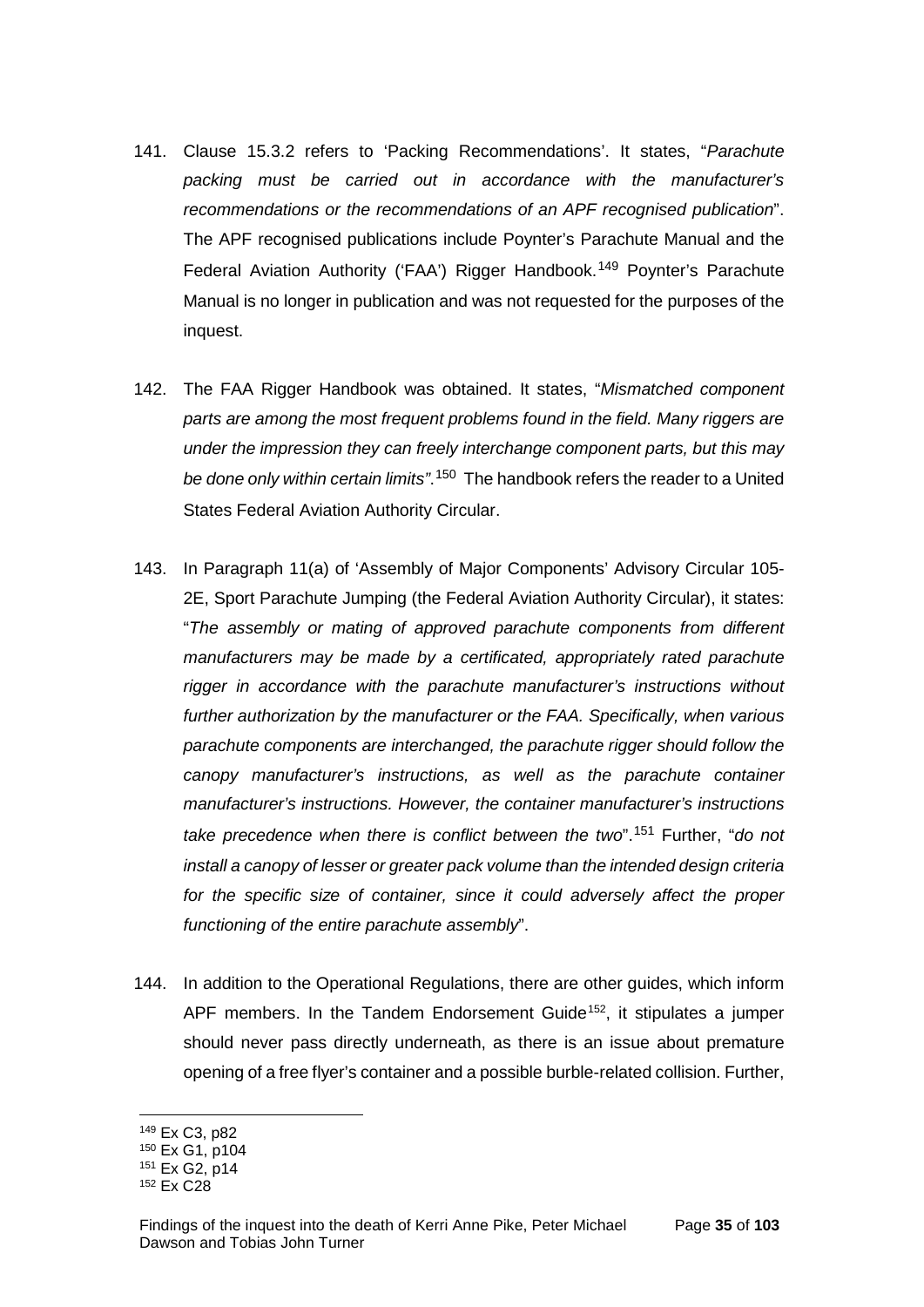that the jumper has maintained free flyer friendly equipment.<sup>[153](#page-38-0)</sup>

- 145. The APF have produced a training document, 'A Guide to Beginning Freeflying'.[154](#page-38-1)
- 146. The application of the various APF Operational Regulations and APF requirements, in the context of the accident, are considered below.

# **Workplace Health and Safety**

- 147. I requested that Workplace Health and Safety Queensland ('WHSQ') provide a statement explaining its role, if any, concerning the investigation of the deaths.
- 148. Mr Bradley Bick, acting Executive Director, WHS Policy and Engagement Services within the Office of Industrial Relations, Department of Education provided a response. Mr Bick confirmed WHSQ does not have any jurisdiction to investigate a mid-air parachuting accident.<sup>[155](#page-38-2)</sup> The responsibility falls to CASA. As explained above, CASA delegates the responsibility for investigating any such accidents to the relevant organisation. In this case the APF.

# **Autopsy and Toxicology**

- 149. Dr Paull Botterill, Senior Staff Specialist Forensic Pathologist, carried out all post mortem examinations in relation to Kerri, Peter and Toby. He concluded all died as a result of multiple injuries consistent with a parachuting collision. He formed the opinion the injuries sustained were more in keeping with a mid-air collision rather than during ground landing.<sup>[156](#page-38-3)</sup>
- 150. Dr Botterill noted that all suffered significant head and neck injuries.<sup>[157](#page-38-4)</sup>;<sup>[158](#page-38-5)</sup>;<sup>[159](#page-38-6)</sup>
- 151. Mr Tibbitts initially concluded impact between Toby and the tandem pair occurred

<span id="page-38-0"></span><sup>153</sup> Ex C5, 46  $\overline{a}$ 

<span id="page-38-1"></span><sup>154</sup> Ex C36

<span id="page-38-2"></span><sup>155</sup> Ex G3

<span id="page-38-3"></span><sup>156</sup> Ex A1, p7; Ex A2, p7; Ex A3, p7

<span id="page-38-4"></span><sup>157</sup> Ex A1, p7

<span id="page-38-5"></span><sup>158</sup> Ex A2, p7

<span id="page-38-6"></span><sup>159</sup> Ex A3, p7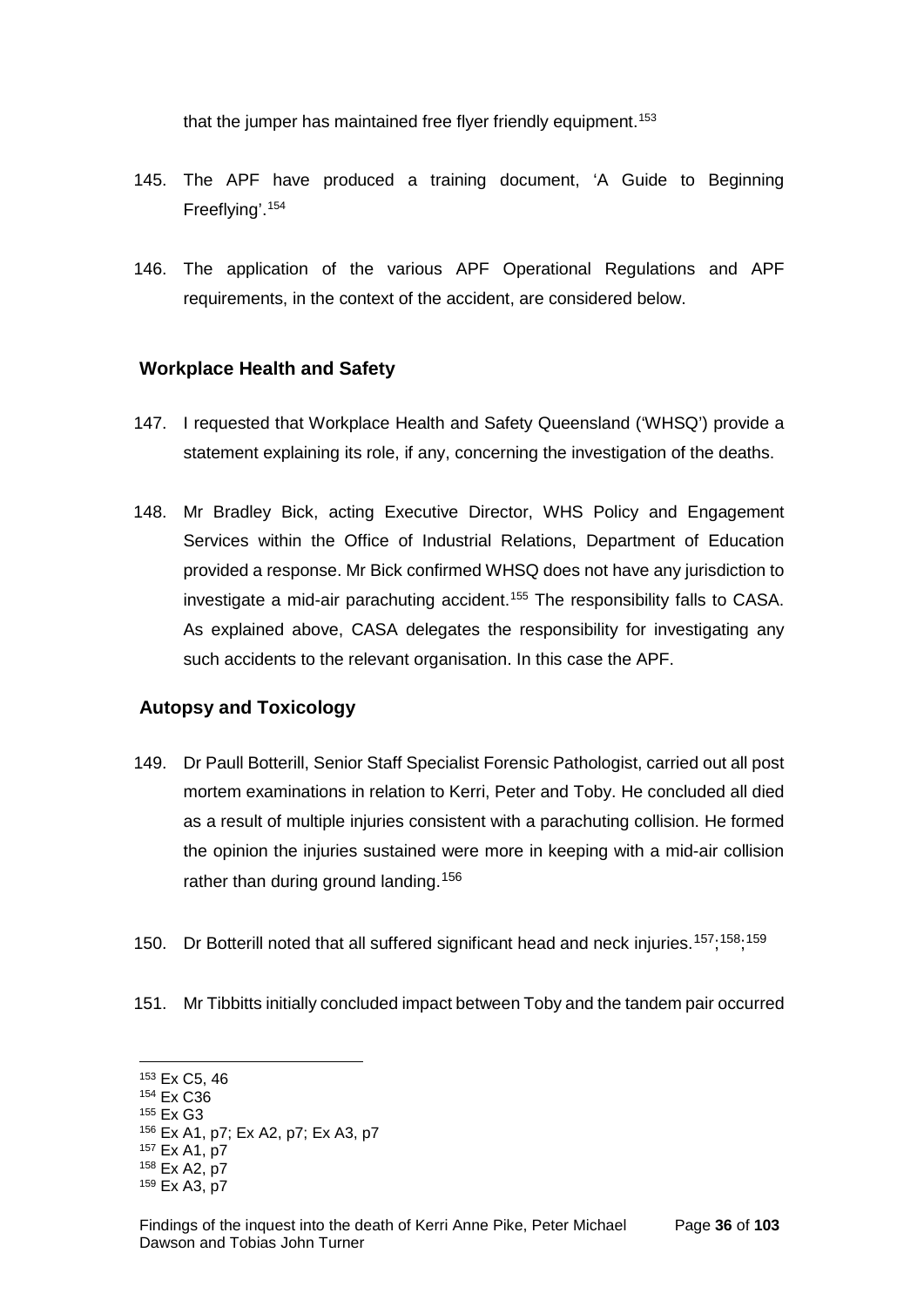at a 45 degree angle. He based this on what he thought the forensic pathologist had concluded. He acknowledged that was before the autopsy, and the pathologist was not 100% clear what had occurred. Mr Tibbitts says he then spoke with a QPS officer who filled him in on the details.<sup>[160](#page-39-0)</sup>

- 152. Mr McCooey formed the opinion there was a 45 degree angle of impact based on the injuries he observed at the scene and the investigations he undertook.<sup>[161](#page-39-1)</sup> He clarified though that the 45 degree angle was not the angle Toby was moving prior to impact, but the angle of the impact. He formed the opinion Toby was travelling vertically and centre of the middle of the canopy of Peter and Kerri, immediately prior to impact.<sup>[162](#page-39-2)</sup>
- 153. Dr Botterill was provided a copy of the APF report and asked to comment, in particular, concerning the mechanism of death and on the proposition that impact occurred at a 45 degree angle. He stated:

*"As previously discussed, whilst I am unable on the basis of the autopsy to confirm (or exclude) the APF's opinion that the collision was at '45 degrees', I am in agreement about the relative positions of the 3 decendents, that the injuries of significance were sustained in a body front-to-body front mid-air collision, and that this was the mechanism of injury that resulted in each of the deaths. My stated opinion as the causes of death is unchanged".* [163](#page-39-3)

- 154. The toxicology results concerning Peter Dawson detected Nordiazepam 0.02 mg/kg in the femoral blood sample.<sup>[164](#page-39-4)</sup> The toxicology results concerning Toby Turner detected the inactive metabolite of tetrahydrocanabinol, the active ingredient of cannabis (cannabinoids).<sup>[165](#page-39-5)</sup>
- 155. A Forensic Medical Officer and Toxicology experts considered the toxicology results including whether there was any causal link between the results and the actions of the deceased in the circumstances leading up to the deaths of the deceased.

<span id="page-39-0"></span><sup>160</sup> T1-40, 8

<span id="page-39-1"></span><sup>161</sup> T4-61, 36

<span id="page-39-2"></span><sup>162</sup> T4-66, 3

<span id="page-39-3"></span><sup>163</sup> Ex A7

<span id="page-39-4"></span><sup>164</sup> Ex A2.1, p1

<span id="page-39-5"></span><sup>165</sup> Ex A3.1, p1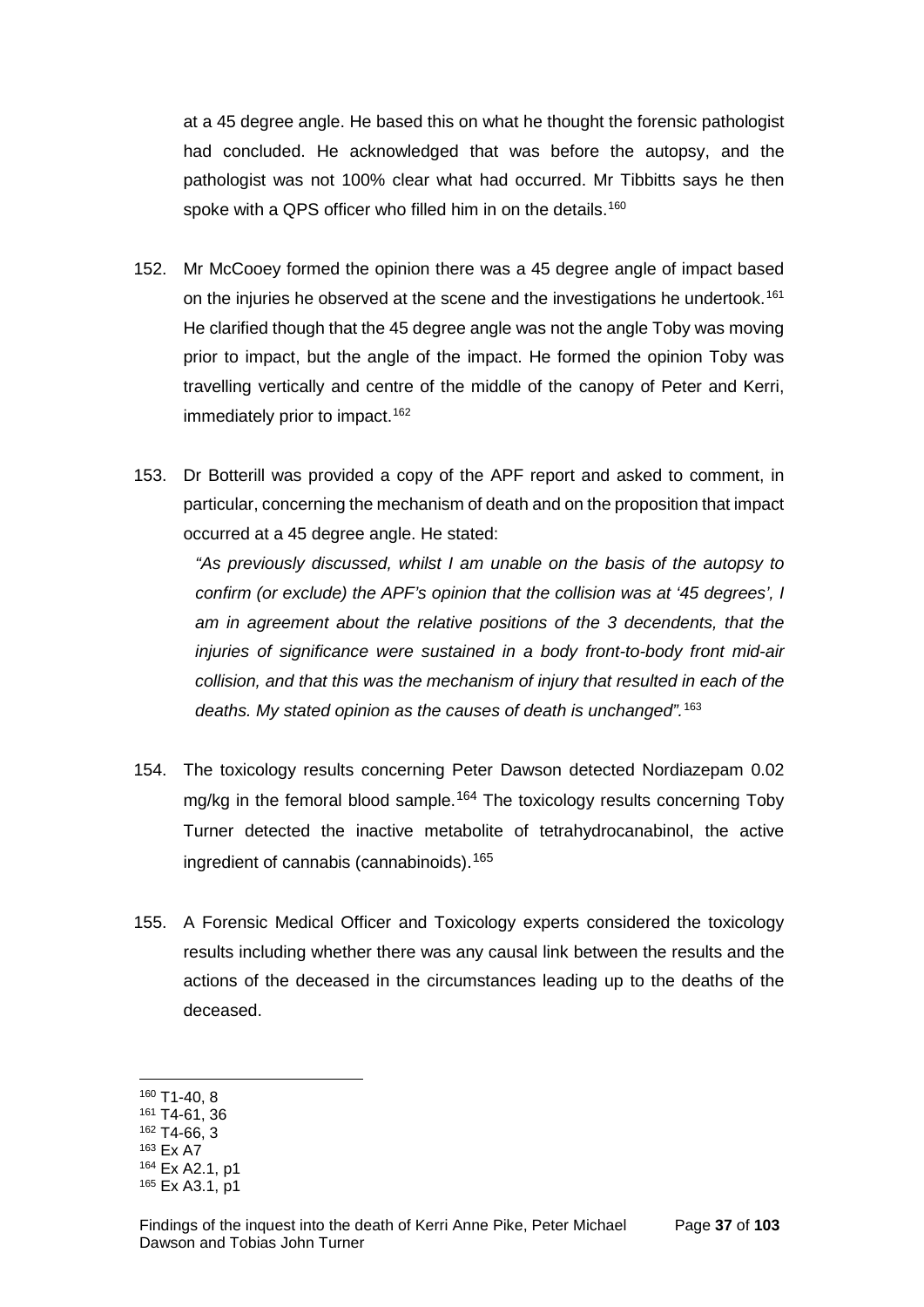156. Dr Leslie Griffiths, a forensic medical officer from the Queensland Clinical Forensic Medicine Unit, concluded:

#### Peter Dawson

*"The presence of nordiazepam without a detectable level of the parent drug, serves merely as a marker of previous exposure to the parent 'valium', likely to have been at least two days before death.*

*The concentration of nordiazepam was so small as to be pharmacologically insignificant, and no adverse effects would be expected at the time of the fatal incident"*.[166](#page-40-0)

## Toby Turner

*"TURNER had only a trace level of cannabis-derived THC in his blood at post mortem which was actually below the limit of reliable and quantifiable detection by the Forensic Science Laboratory of the John Tonge Centre in Brisbane. Its presence is conclusive proof that at some time prior to the fatal skydiving incident on the 13th October 2017, TURNER had been exposed to cannabis. Passive exposure cannot be entirely excluded as a possible explanation for its presence.*

*Due to the very long period for active THC to be eliminated from the body because of its tendency to be stored in body fat, there is no method of determining when TURNER had been exposed to the parent substance cannabis.*

*For TURNER to have been impaired at any time during the preceding flight and subsequent descent, he would have required a level of THC in his blood at the time which would have exceeded the amount actually present by at least a factor of five.*

*That would mean that TURNER would have had to have smoked cannabis within about an hour of his death.*

*TURNER would therefore have appeared visibly intoxicated to an untrained observer during a period which included the pre-flight preparation and the flight* 

<span id="page-40-0"></span><sup>166</sup> ExA5, p3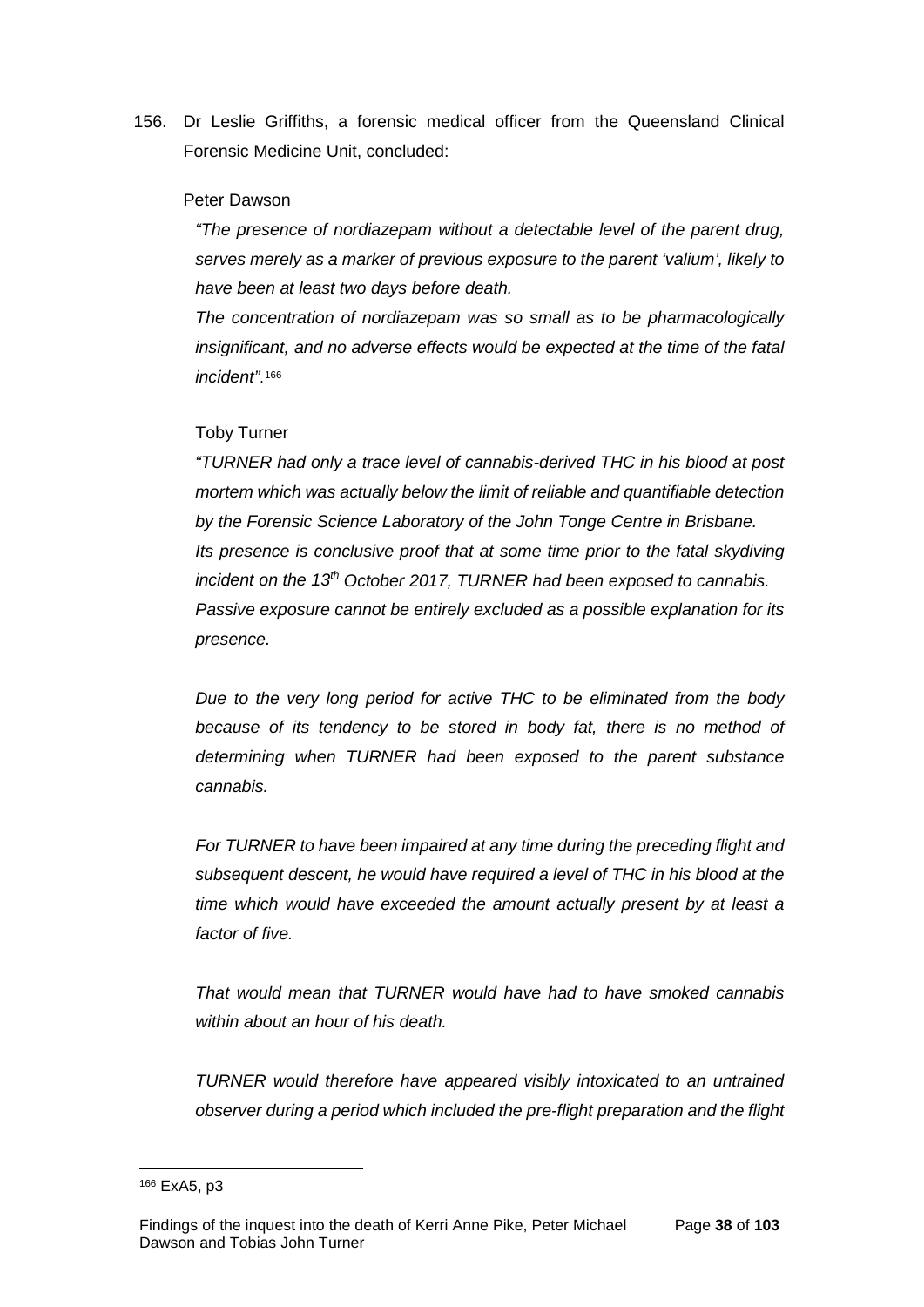*itself.* 

*The level of THC detected would not have any role to play in the incident currently under investigation".[167](#page-41-0)*

157. Dr Olaf Drummer, an independent forensic pharmacologist and toxicologist from the Victorian Institute of Forensic Medicine has considered the toxicology results of Peter Dawson and Toby Turner. He concluded:

"*In Dawson deceased given the very low concentration of nordiazepam, the metabolite of diazepam, it is most unlikely that any discernible effect of the drug would be present at the time of the accident.*

*Similarly, in Turner there was no THC present at the time of death, only a very small amount of the metabolite (carboxy THC). While this would suggest some prior use, or some other form of exposure prior to death, it is most unlikely that the drug would have any discernible psychomotor or cognitive effect at the time of the accident.*

*In conclusion, I am of the opinion that neither Dawson nor Turner would have been adversely affected by the drug (as metabolites) detected in their blood*".[168](#page-41-1)

- 158. Clause 6.2.3 of the APF Operational Regulations deals with Alcohol, Drugs or Fatigue. At subparagraph (c) it states "*An individual is deemed to be impaired by alcohol or drugs if there is any presence of alcohol or drugs in their system, or they act in a manner that raised reasonable suspicion of alcohol or drug use as assessed by the DZSO or STO*".
- 159. The evidence does not support that either Toby or Peter were impaired by the drugs found in their system at autopsy or that the drugs had any causal link to the accident. Further, there was no mechanism in place to test either Toby or Peter immediately prior to the jump. As a result, the issue of drug use and drug testing was not explored at inquest.

<sup>167</sup> ExA4.1. p6  $\overline{a}$ 

<span id="page-41-1"></span><span id="page-41-0"></span><sup>168</sup> Ex A6, p3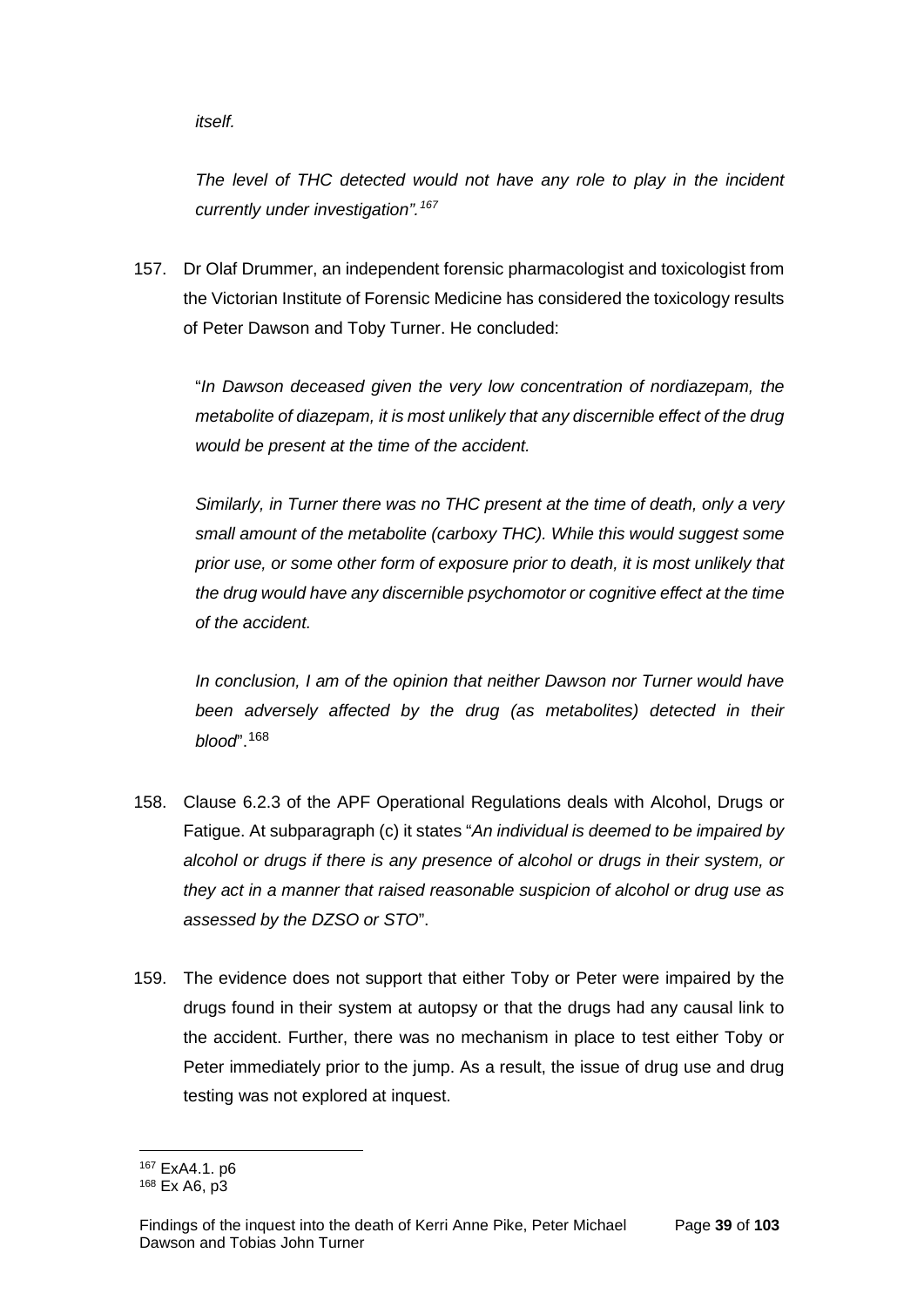# **CORONIAL ISSUES**

# **Standard of Proof**

160. The standard of proof to be applied at coronial inquests is well set out by Freckleton and Ranson in their text 'Death Investigation and the Coroner's Inquest'.[169](#page-42-0)

*Coroners can only make findings on the basis of proof of the relevant facts on the balance of probabilities.*

*However, where the matters that are subject of the coroner's findings are very serious or approximate criminal conduct, the finding will be on the upper end of the balance of probabilities, in accordance with the scale postulated in Briginshaw v Briginshaw3. As Latham CJ put it:*

*There is no mathematical scale according to which degrees of certainty of intellectual conviction can be computed or valued. But there are differences in degree of certainty, which are real, and which can be intelligently stated, although it is impossible to draw precise lines, as upon a diagram, and to assign each case to a particular subdivision of certainty. No court should act upon mere suspicion, surmise or guesswork in any case. In a civil case, fair inference may justify a finding upon the basis of preponderance of probability. The standard of proof required by a cautious and responsible tribunal will naturally vary in accordance with the seriousness or importance of the issue.4*

*Justice Dixon framed the test similarly:*

*The truth is that, when the law requires the proof of any fact, the tribunal must feel an actual persuasion of its occurrence or existence before it can be found….*

*The seriousness of an allegation made, the inherent unlikelihood of an occurrence of a given description, or the gravity of the consequences flowing from a particular finding are considerations which must affect the answer to the question whether the issue has been proved to the reasonable satisfaction of the tribunal. In such matters 'reasonable satisfaction' should not be produced by inexact proofs, indefinite testimony, or indirect inferences.*

*Coroners should be mindful of a deleterious effect that a finding of contribution to cause of death may have on a person's character, reputation and employment prospects, as well as the gravity of such a finding. While allegations of matters such as assault need to be proved only on the balance of probabilities before a coroner, their criminal nature is one of the factors to be taken into account in determining whether the* 

<span id="page-42-0"></span><sup>&</sup>lt;sup>169</sup> Freckelton, I and Ranson, D - Death Investigation and the Coroner's Inquest. Page 554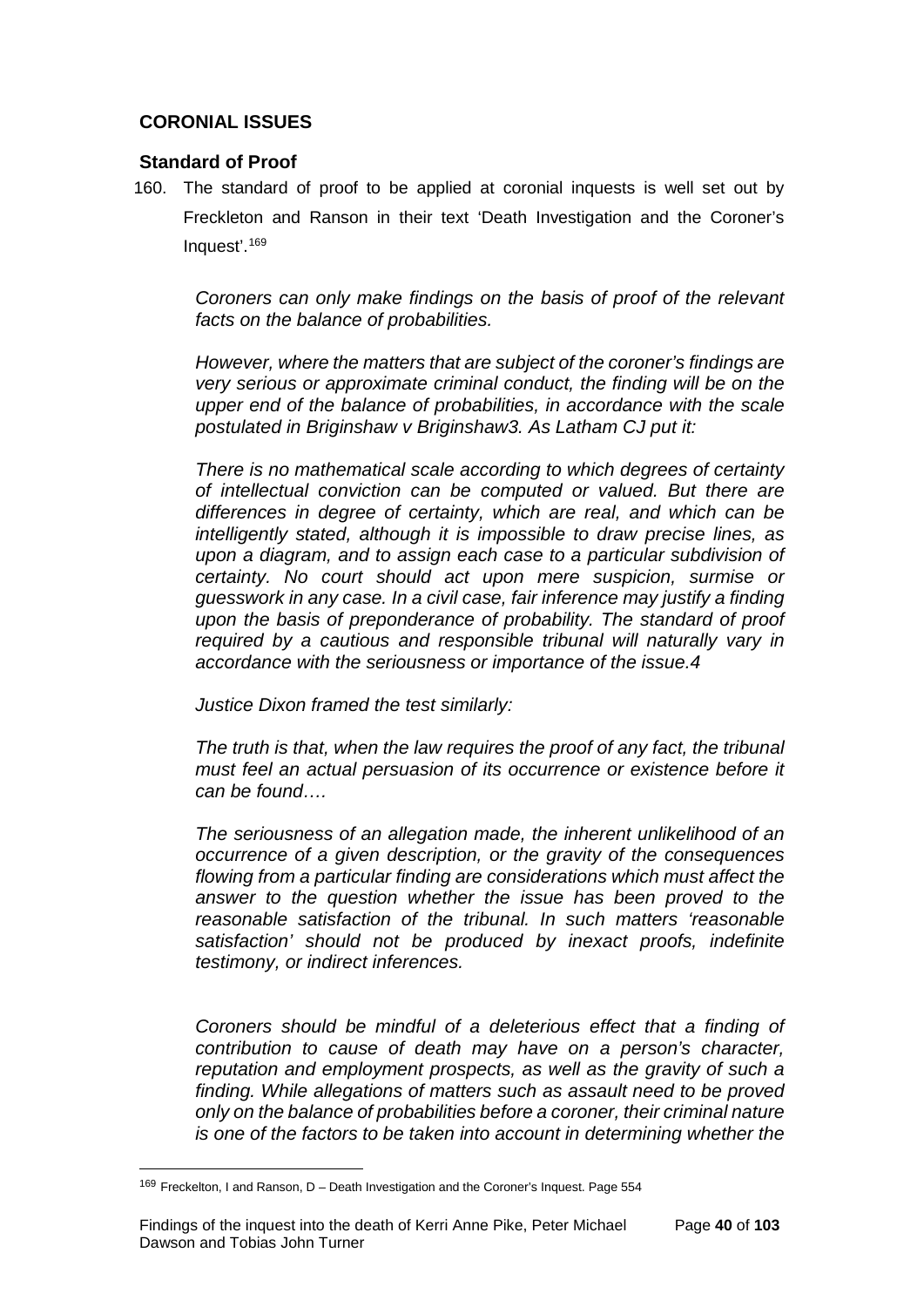*requisite level of 'comfortable satisfaction' exists as to the matters alleged. 'Because of the gravity of the allegation, proof of the criminal act must be "clear, cogent and exact and when considering such proof, weight must be given to the presumption of innocence" The result is that the distinction is between the criminal and civil standards in such matters may not be of major consequence.*

The Inquest into the deaths of Kerri Anne Pike; Peter Dawson and Tobias Turner investigated the circumstances surrounding the death of each and including whether any person contributed to the deaths. The serious nature of such inquiry requires a standard of proof at the upper end of the balance of probabilities.

A coroner must not include in any findings a statement that person is guilty of an offence (i.e. a criminal act), or civilly liable for something.

I therefore heed that proof of any allegations approximating criminal conduct must be clear, cogent and exact and when considering such proof, weight must be given to the presumption of innocence and that the result is that the distinction is between the criminal and civil standards in such matters may not be of major consequence.

# **Coronial Issue 1: Section 45 requirements**

*The information required by s45(2) of the Coroners Act 2003 ('the Act'), namely when, where and how Kerri Anne Pike; Peter Michael Dawson and Tobias John Turner died, and what caused their deaths.* 

# **Findings required by s. 45**

| Identity of the deceased - | Kerri Anne Pike;<br>Peter Michael Dawson; and<br><b>Tobias John Turner</b>                                                                                                                                                                                                                                                                                                                                                                                                                                                                                                                                                                                                                                                                              |
|----------------------------|---------------------------------------------------------------------------------------------------------------------------------------------------------------------------------------------------------------------------------------------------------------------------------------------------------------------------------------------------------------------------------------------------------------------------------------------------------------------------------------------------------------------------------------------------------------------------------------------------------------------------------------------------------------------------------------------------------------------------------------------------------|
| How they died $-$          | On 13 October 2017, at or around 1515hrs, tandem<br>pair Peter Dawson and Kerri Pike exited a Skydive<br>Cairns plane operating from the Mission Beach Drop<br>Zone. Peter Dawson was the Tandem Instructor,<br>and Kerri Pike the student and fee paying customer.<br>Kerri Pike was strapped to the front of Peter<br>Dawson. Shortly thereafter Tobias Turner<br>undertaking a free of charge solo sports jump exited<br>the plane. Tobias Turner engaged in relative work<br>with the pair by shaking hands with Kerri Pike<br>following which Tobias Turner descended and whilst<br>in a back to earth orientation or partial back to earth<br>orientation accidently and inadvertently became<br>positioned directly below the tandem pair during |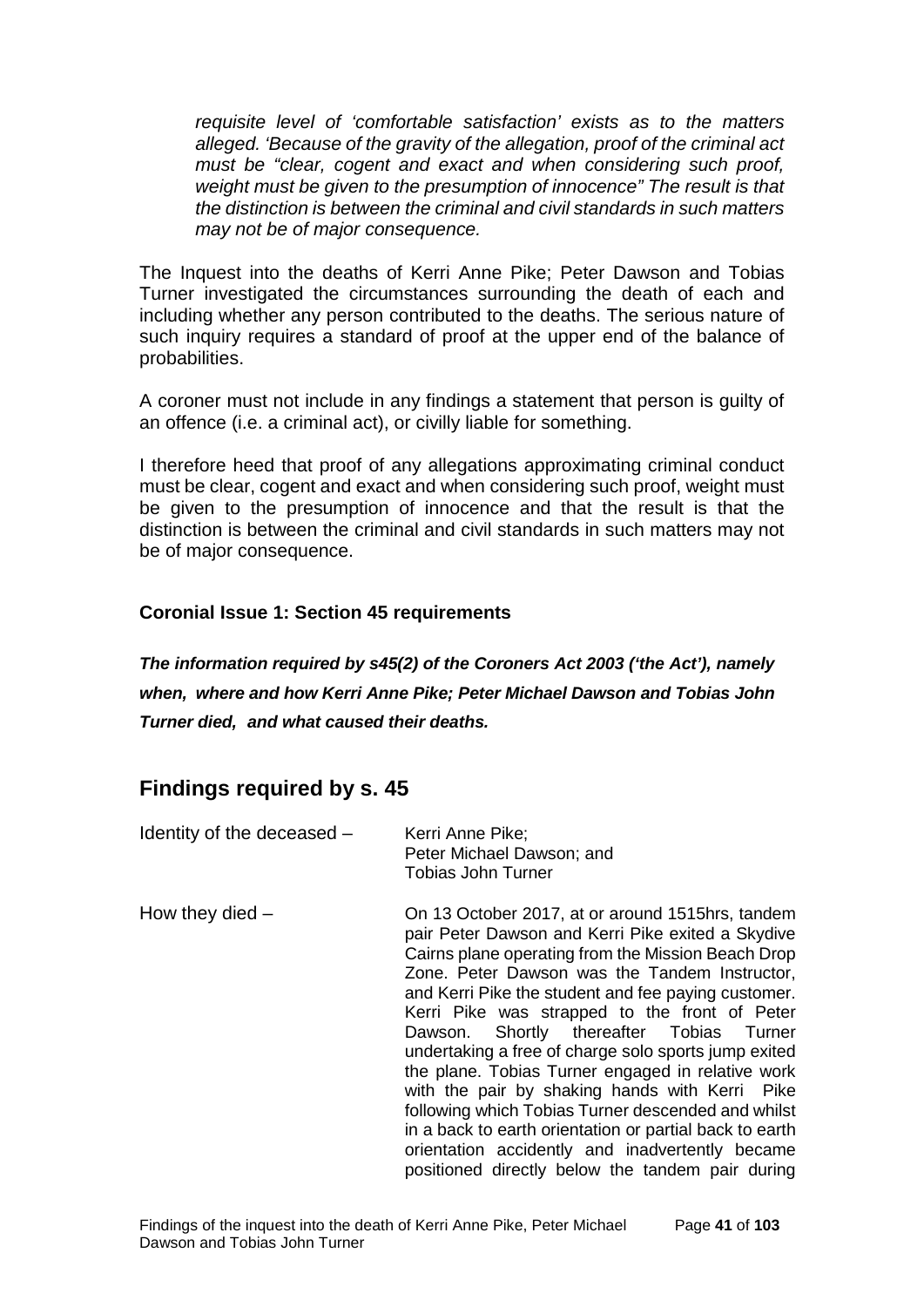which time his main parachute deployed in an out of sequence event due to the affect of the relative air on the rig because the main canopy was too small for the container resulting in a lack of tension on the closing loop, causing the opening of the pin cover, followed by the bridle being extracted, the pin pulled and the main bag leaving the container in turn extracting the pilot chute followed by the canopy. The descending tandem pair collided with Tobias Turner and all three persons died instantly as a result of non-survivable multiple injuries sustained. Place of death – The place of death of the deceased persons was in the air space above the Drop Zone located at Donkin Lane, Mission Beach, Queensland. Date of deaths– 13 October 2017 Cause of their deaths – The cause of the deaths was: multiple physical injuries consistent with a parachuting mid-air collision.

# **Coronial Issue 2: Circumstances of Death**

*The circumstances surrounding the deaths of Kerri Pike; Peter Dawson and Tobias Turner including, whether there was a mid-air collision between tandem skydivers Peter Dawson and Kerri Pike, and the solo skydiver Tobias Turner and if so, to determine the cause of the collision.*

- 161. Mr Tibbitts advised the AAD data, in the context of the GoPro footage demonstrates there was likely a mid-air collision very shortly after the GoPro footage shut down at approximately 47 seconds.[170](#page-44-0) He estimates both Peter Dawson and Toby Turner were travelling at about 220 kilometers per hour in free fall prior to the accident occurring.<sup>[171](#page-44-1)</sup> Further, he advised the data from the Alti-2 confirmed that something very significant happened at altitude.<sup>[172](#page-44-2)</sup> Mr Tibbitts advised when piecing all of the evidence together he reached the conclusion that there was a mid-air impact between the parachutists.[173](#page-44-3)
- 162. Taking into account the expert opinions of Mr Tibbitts, Mr McCooey, Mr Fickling

<sup>170</sup> T1-44, 35  $\overline{a}$ 

<span id="page-44-1"></span><span id="page-44-0"></span><sup>171</sup> T1-45, 29

<span id="page-44-2"></span><sup>172</sup> T1-46, 39

<span id="page-44-3"></span><sup>173</sup> T1-46, 41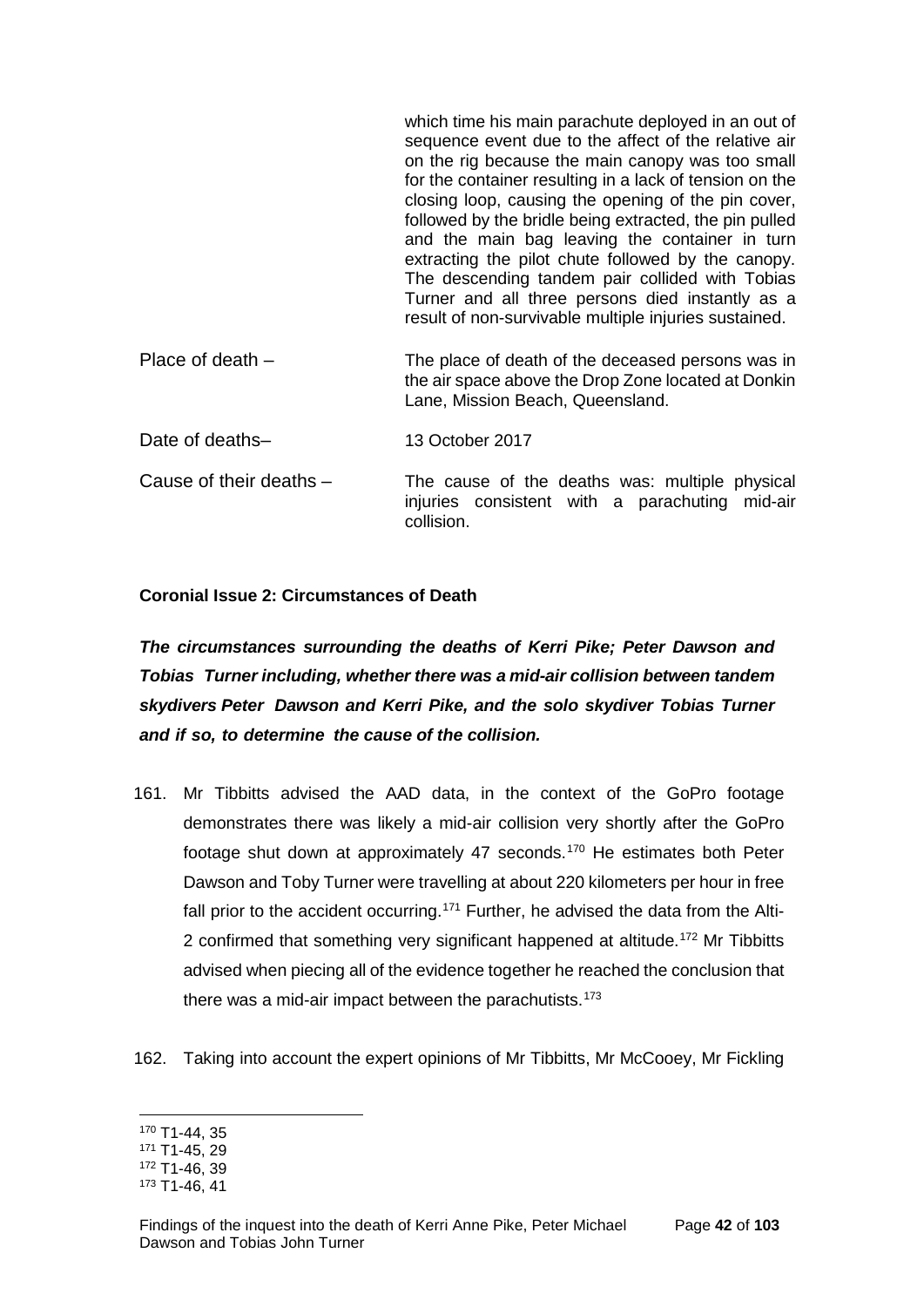and Mr Rapson, coupled with the evidence of Dr Botterill, the Forensic Pathologist, I **find** there was a mid-air collision between the skydivers and they died instantly as a result of the injuries sustained by each of them.

- 163. The circumstances surrounding the deaths of the deceased persons have been broadly addressed above.
- 164. It was unanimously acknowledged by all of those witnesses who knew Toby that he was professional and safety conscious with respect to parachuting.<sup>[174](#page-45-0)</sup> The impression Michael Tibbitts had regarding Toby's professionalism was that "*There was – there was never a bad word said about Toby. He was deemed to be of the highest qualified* (sic) *and the most – one of the most respected jumpers down there. In fact, he had a – he had the highest rating available*".[175](#page-45-1)

# Position of Toby Turner at the time of Deployment of the Parachute

- 165. In his report, Mr Tibbitts formed the opinion Toby was flying back to earth or in a partial back to earth orientation when his main parachute deployed. Mr Tibbitts explained it might have been that Toby was on his back below Peter and Kerri to watch their deployment or that on transitioning onto his back he intended to track away from Peter and Kerri in order to deploy his parachute.<sup>[176](#page-45-2)</sup>
- 166. Mr Tibbitts explained there are many variables as to the impact the opening a parachute may have on the position of a parachutist. He suggests it is generally a gentle pull and that the parachutist is not violently snapped in any particular direction.[177](#page-45-3) In this case, Toby would still have been descending as the parachute was unfurling but he would have been going in an upward direction relative to the tandem pair.<sup>[178](#page-45-4)</sup>
- 167. In explaining why he reached the conclusion that Toby was directly below Peter Dawson and Kerri Pike, Mr Tibbitts stated, "*So based on their injuries and the damage to the main parachute, it suggests that they – that they contacted, with*

<span id="page-45-0"></span><sup>174</sup> For example: T5-7, 19 (Mr Fickling)

<span id="page-45-1"></span><sup>175</sup> T1-26, 20

<span id="page-45-2"></span><sup>176</sup> T1-40, 27

<span id="page-45-3"></span><sup>177</sup> T1-50, 25

<span id="page-45-4"></span><sup>178</sup> T1-50, 40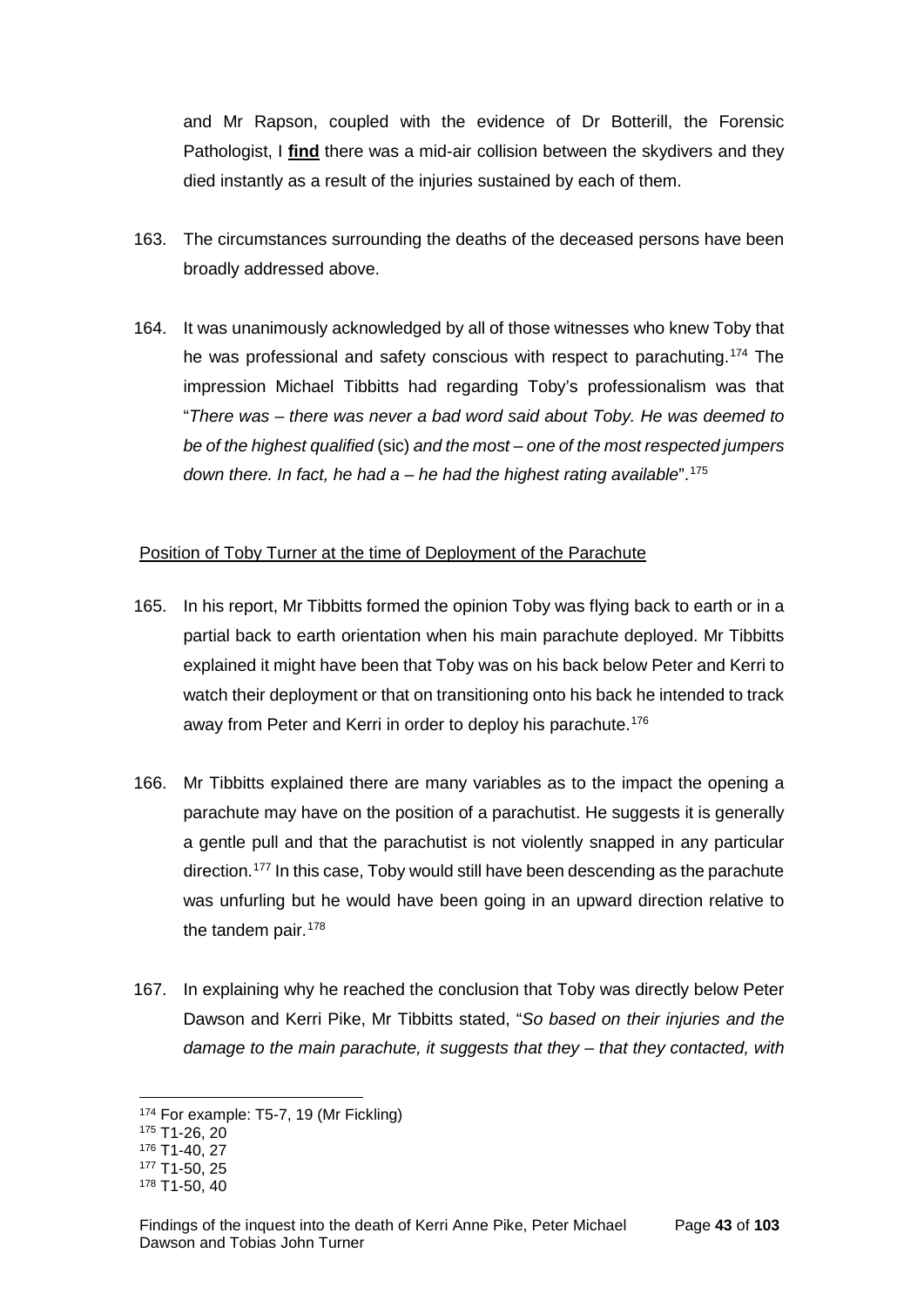*a parachute between them, directly on top of each other. Which would suggest that he was – wasn't anywhere other than directly below them*".[179](#page-46-0) While he acknowledged it was possible that Toby was off to one side and as a result of the opening of his parachute it brought him back to the centre, he would not have thought it was the most likely scenario.<sup>[180](#page-46-1)</sup> It is not how parachutes tend to deploy, it may occur in the later stages of opening when there is some forward movement.<sup>[181](#page-46-2)</sup>

- 168. Further, from Mr Tibbitts careful consideration of the GoPro footage and in distilling down four enhanced screen shots from the video footage<sup>182</sup>, he formed the opinion that Toby was directly below Peter Dawson and Kerri Pike when Toby's main parachute deployed.
- 169. Mr Van Neuren advised in a belly to earth position, the parachute is behind the person and a parachutist can get away with more looseness in their pack. When a parachutist is exposed to relative winds, that is, in a sit to fly position or in a back to earth position, then the rig is fully exposed to the wind and so if there is any looseness it can deploy the parachute.<sup>[183](#page-46-4)</sup> The same applies in a vertical position.[184](#page-46-5)
- 170. Mr Van Neuren agreed it was not possible to determine what position Toby was in immediately prior to the deployment of his parachute. However, he stated, "*Well, certainly it would have been more likely for a premature deployment in – in a back to Earth or vertical position*".[185](#page-46-6)
- 171. After hearing all of the evidence at the inquest Mr McCooey stood by his conclusion that Toby Turner was directly under Peter Dawson and Kerri Pike prior to his main chute deploying. He stated, "*Yep. I'm suggesting that Toby's body was virtually was virtually dead centre of the middle of the canopy for that*  damage to be there".<sup>[186](#page-46-7)</sup>
- <span id="page-46-0"></span><sup>179</sup> T1-51, 4

- <span id="page-46-1"></span><sup>180</sup> T1-51, 10
- <span id="page-46-2"></span><sup>181</sup> T1-51, 15 <sup>182</sup> Ex B27.1
- <span id="page-46-4"></span><span id="page-46-3"></span><sup>183</sup> T4-8, 24
- <span id="page-46-5"></span><sup>184</sup> T4-8, 38
- <span id="page-46-6"></span><sup>185</sup> T4-17, 26
- <span id="page-46-7"></span><sup>186</sup> T4-66, 3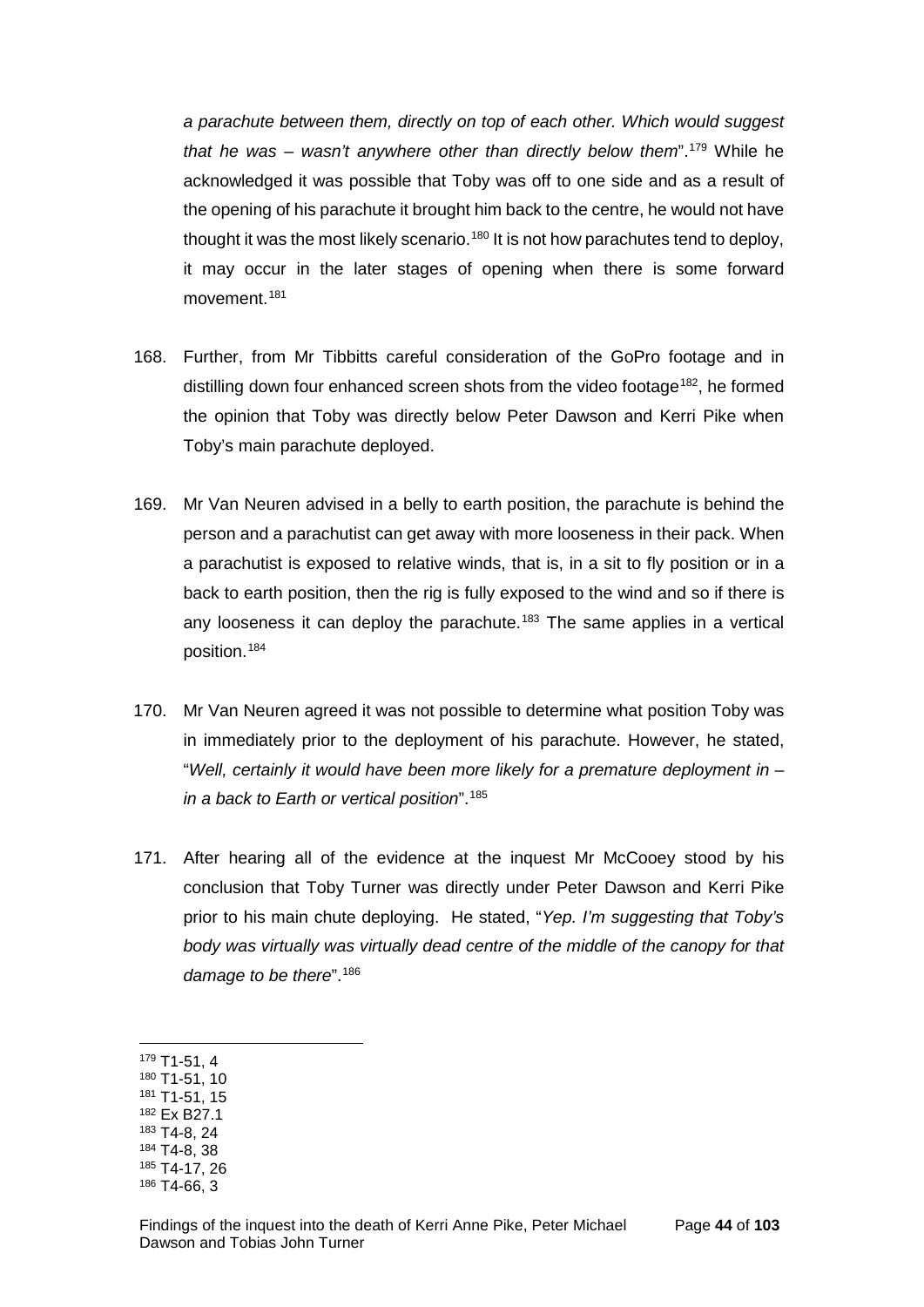- 172. The weight of evidence on the balance of probabilities supports a finding that Toby was located directly below Peter Dawson and Kerri Pike immediately prior to impact.
- 173. Mr Fickling confirmed (as did other witnesses) that it was industry standard that another parachutist should not fly directly under another parachutist.<sup>[187](#page-47-0)</sup> Further, he would expect Toby to be aware of that requirement.<sup>[188](#page-47-1)</sup>
- 174. That raised the question as to whether the position of Toby under Peter Dawson and Kerri Pike was intentional or unintentional.
- 175. Mr Tibbitts explained it was possible that in Toby positioning himself after dropping vertically below Peter and Kerri that he found himself directly underneath them at the particular time the canopy released.[189](#page-47-2) He stated, "*I would be very surprised if someone with his skill and experience, and, from what I understand about him as a jumper, to have intentionally done that*".[190](#page-47-3)
- 176. It was posed to Mr Tibbitts that Toby's position under Peter Dawson was the result of an intentional part of the skylarking and general camaraderie that was going on. Mr Tibbitts responded, "*There's a difference between, sort of, having fun with your friends and doing something that can put your friends at risk. And I – I don't think you can necessarily draw one from the other*".[191](#page-47-4)
- 177. Mr McCooey is of the view based on the timing of events it is more probable than not that Toby changed to a vertical position to ascend quickly below Peter and Kerri prior to his parachute deploving.<sup>[192](#page-47-5)</sup> Mr McCooey thought he could then have gone on to his back and as he went onto his back inadvertently slid underneath the tandem.[193](#page-47-6) He stated, "*I'm saying is that vertical movement could have in fact inadvertently pushed Toby underneath the tandem pair*".<sup>[194](#page-47-7)</sup> In response to being asked whether he is able to say whether it was more probable than not that it was inadvertent, he stated, "*I can simply on the basis that, you know, it is just*
- <span id="page-47-0"></span><sup>187</sup> T5-24, 17

- <span id="page-47-1"></span><sup>188</sup> T5-25, 21 <sup>189</sup> T1-109, 44
- <span id="page-47-2"></span><sup>190</sup> T1-110, 13
- <span id="page-47-4"></span><span id="page-47-3"></span><sup>191</sup> T1-110, 25
- <span id="page-47-5"></span><sup>192</sup> T4-62, 18
- <span id="page-47-6"></span><sup>193</sup> T4-63, 37
- <span id="page-47-7"></span><sup>194</sup> T4-64, 0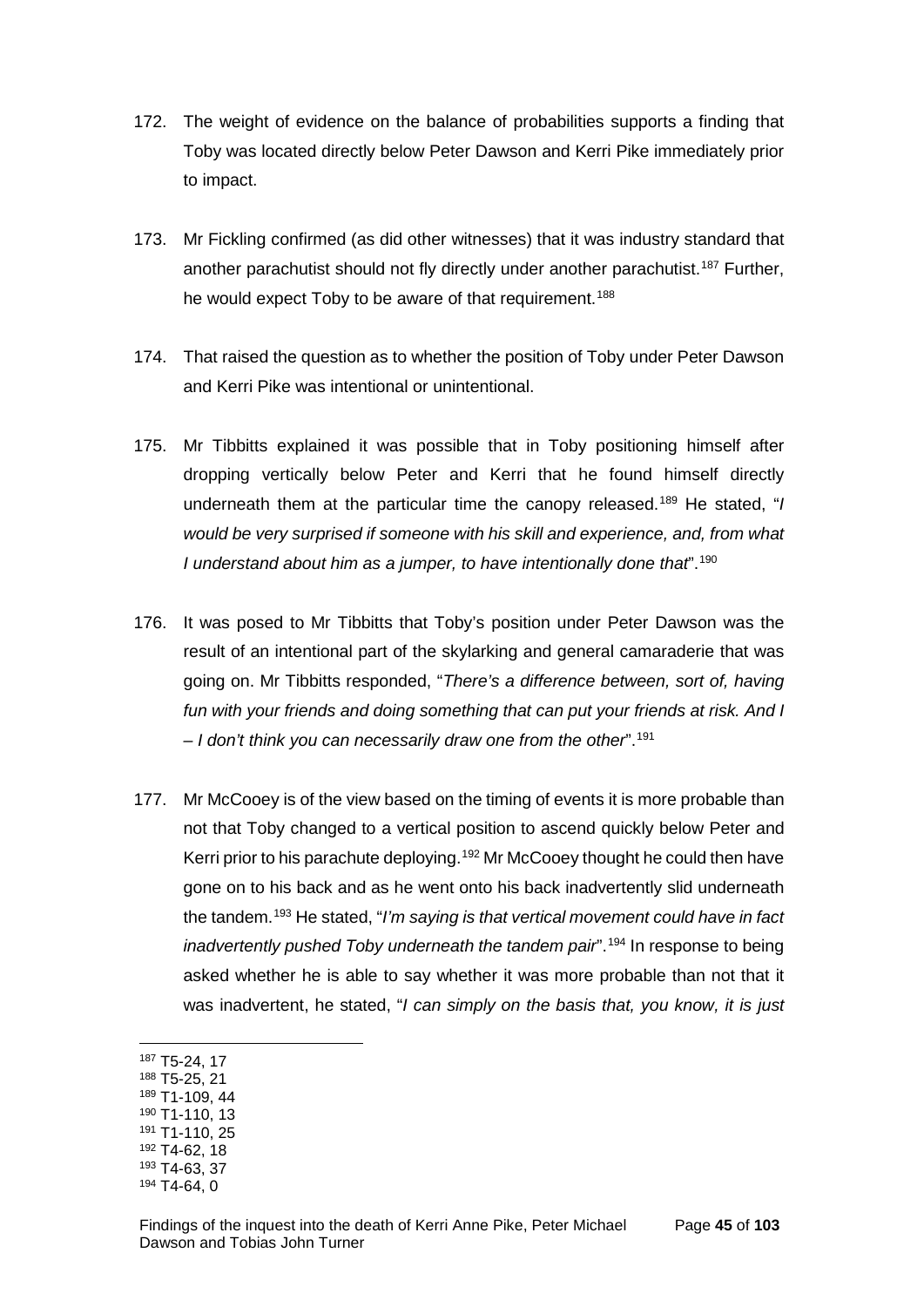*known by everybody we don't go underneath. And – I couldn't rule it out, but I just couldn't imagine that – that anyone with even half Toby's experience would have done that intentionally*".[195](#page-48-0)

- 178. Further, Mr McCooey formed the opinion the abrasions on Toby and the damage to his helmet are consistent with a parachute opening around the person rather than someone flying belly to earth. He stated, "*So in other words, he's not in the normal, belly to earth position, and those lines did then come up past – past his face, which would then create that damage, or those – those marks*".[196](#page-48-1)
- 179. Mr McCooey stated, "*It was the perfect storm I think is the best way to explain that. I mean, I suggest that he may have only been in that exact direct path for perhaps a split second as he slid past at exactly the time that that canopy deployed*".[197](#page-48-2)
- 180. Mr Lawson confirmed it was possible that in manoevering into position that a parachutist can find themselves directly underneath another parachutists.[198](#page-48-3) He said it had happened to him once or twice but that he moved away straight away.[199](#page-48-4)
- 181. Mr Davies never found himself underneath a tandem but if he did he would certainly get out of there quickly as it is not a safe place to be.<sup>[200](#page-48-5)</sup>
- 182. Mr McGrath would not have been surprised if Toby was flying underneath Peter and Kerri. He would have just been having fun with them and probably giving Kerri some visuals to look at. $201$  However, he agreed with the suggestion of Mr Dickson, that is, that it was possible that Toby could have been below and to the side of the tandem pair, because when you deploy, you can still be moving cross the sky.[202](#page-48-7)
- 183. Mr Lewis thought it possible Toby had unintentionally ended up under Peter
- <span id="page-48-0"></span><sup>195</sup> T4-64, 17  $\overline{a}$
- <span id="page-48-1"></span><sup>196</sup> T4-44, 27
- <span id="page-48-2"></span><sup>197</sup> T4-66, 47 <sup>198</sup> T2-72 25
- <span id="page-48-3"></span><sup>199</sup> T2-72, 34
- <span id="page-48-5"></span><span id="page-48-4"></span><sup>200</sup> T2-92, 7
- <span id="page-48-6"></span><sup>201</sup> T3-27, 43
- <span id="page-48-7"></span><sup>202</sup> T3-38, 26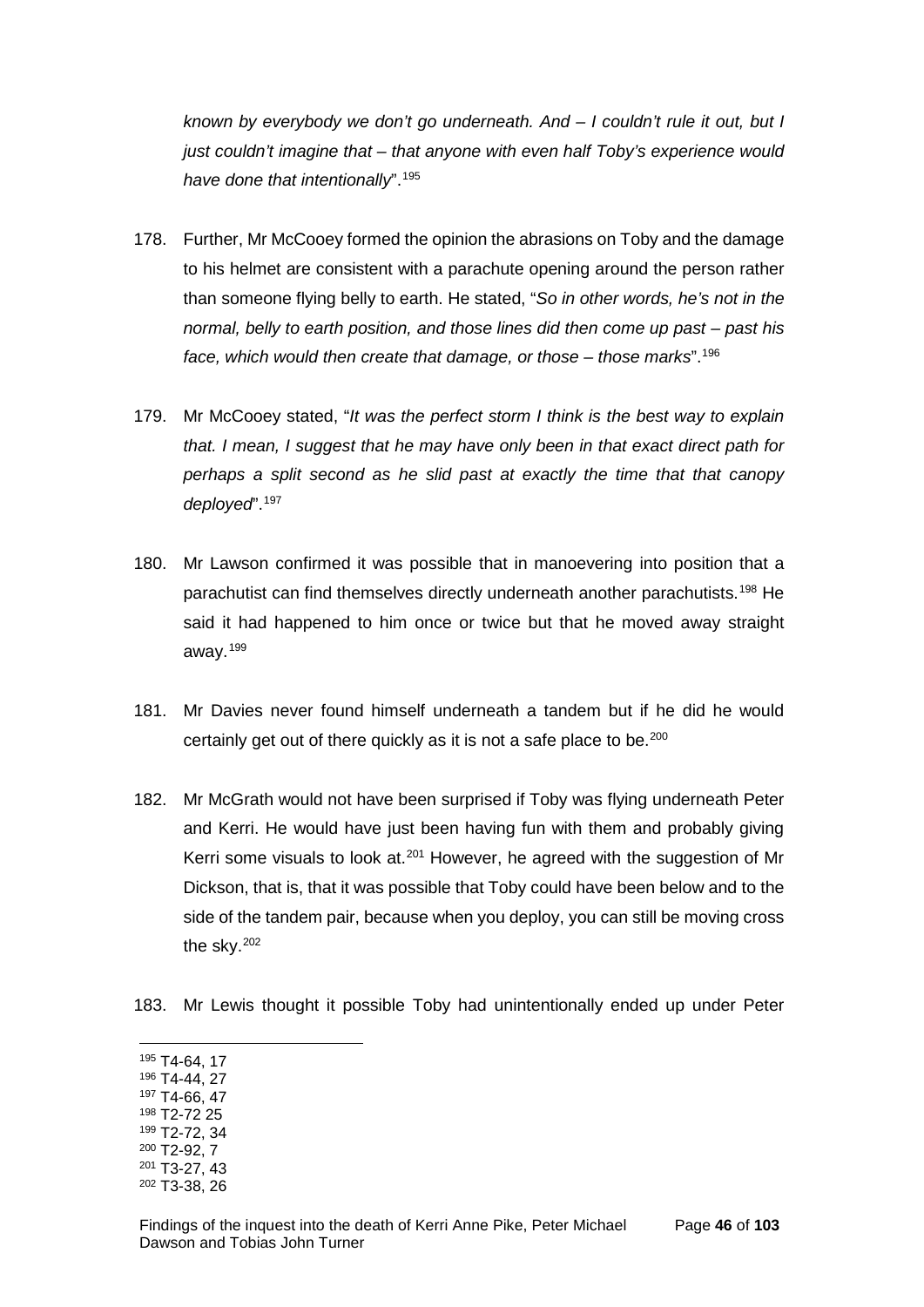Dawson and Kerri Pike, this particularly if he remained in the same orientation as in the GoPro footage and went vertically down but moved a bit in or out.<sup>[203](#page-49-0)</sup> Whether in maneuvering to a sitting position or back to earth he found himself unintentionally under the tandem diver, he said it was hard to speculate.<sup>[204](#page-49-1)</sup>

- 184. Mr Van Neuren advised that during an out of sequence deployment (this is addressed below) there is a brutal opening, which is a bit firmer.<sup>[205](#page-49-2)</sup> He accepts it is possible that Toby was slightly sideways and the chute hit his head or part of his body as it opened. The deployment would have moved Toby upwards.<sup>206</sup> He found it debatable that Toby would have moved to the side as the whole opening would have taken a matter of a second.<sup>[207](#page-49-4)</sup>
- 185. Mr Van Neuren accepted it is possible that when Toby was below the tandem he started to make a movement that resulted in zooming, which could have resulted in him being under the tandem.[208](#page-49-5) Zooming is defined as "*an unintentional and sudden horizontal movement. At worst, zooming can be like a very steep, fast track forwards or backwards. It may occur if your body teeters from the knifeedge vertical position momentarily. This means there is also a risk of collision with people who may be a reasonable distance horizontally from you*".[209](#page-49-6)
- 186. In response to the proposition that Toby momentarily found himself under Peter and Kerri, Mr Fickling stated, "…*Knowing the professionalism and the safetyconscious person that was Toby and having – that's an opinion formed from working with – with Toby. I would say that he - he wouldn't have an intention on flying underneath*".[210](#page-49-7)
- 187. The weight of evidence on the balance of probabilities supports a **finding** that Toby's positioning directly below the tandem pair was accidental and inadvertent.

 $\overline{a}$ 

<span id="page-49-2"></span><sup>205</sup> T4-18, 44 <sup>206</sup> T4-20, 0

- <sup>209</sup> T4-30, 37
- <span id="page-49-7"></span><span id="page-49-6"></span><sup>210</sup> Ex C36, p8

<span id="page-49-0"></span><sup>203</sup> T3-115, 23

<span id="page-49-1"></span><sup>204</sup> T3-115, 21

<span id="page-49-4"></span><span id="page-49-3"></span><sup>207</sup> T4-20, 4

<span id="page-49-5"></span><sup>208</sup> T4-31, 5

t5-24, 30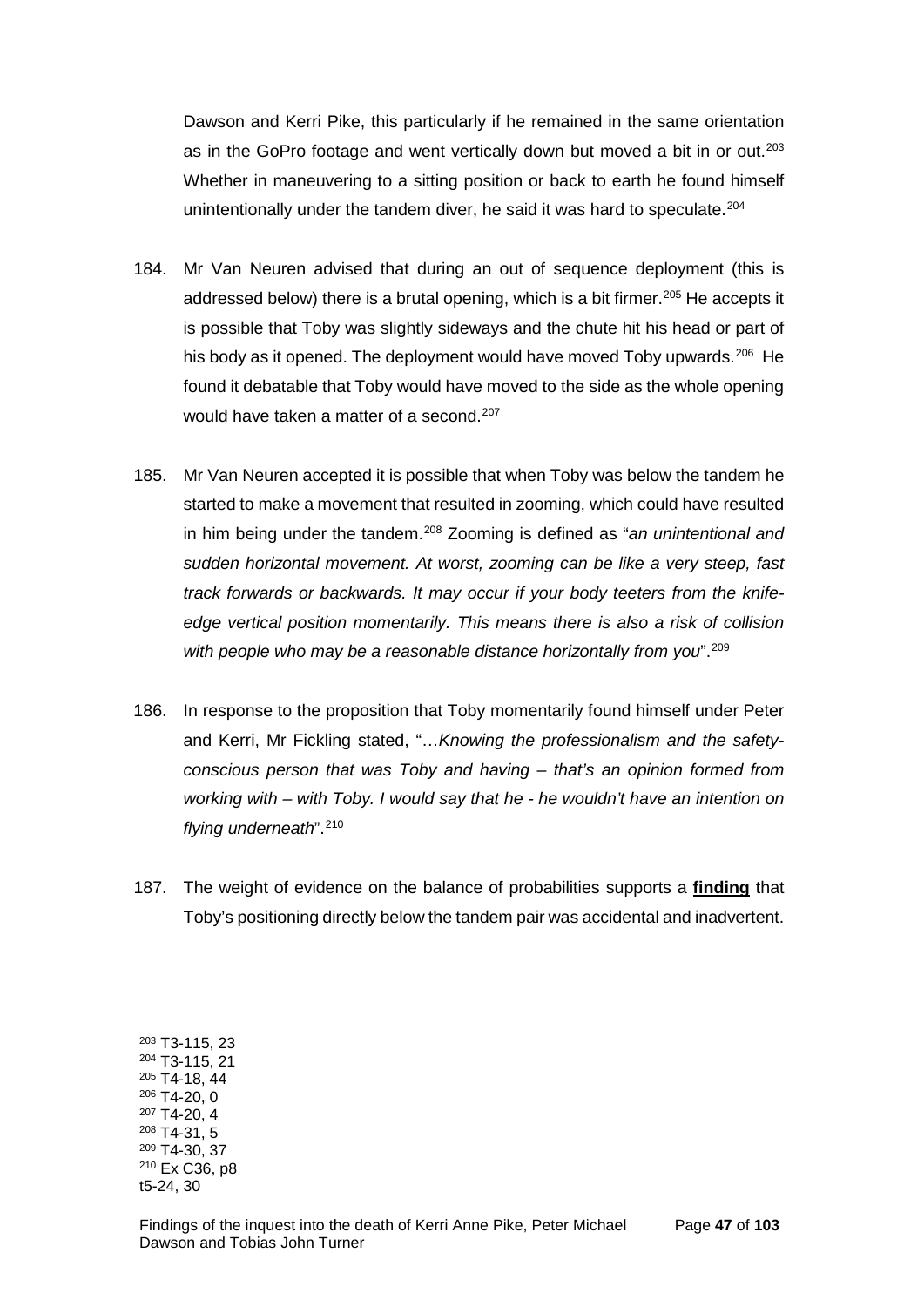## **Coronial Issue 3: Deployment of parachutes**

*To determine if the main, reserve and drogue parachutes ('the parachutes') used by Kerri Pike and Peter Dawson, and Tobias Turner on 13 October 2017 deployed appropriately.*

- 188. It is clear from the evidence that the drogue and the reserve parachute of Kerri Pike and Peter Dawson deployed appropriately. The reserve parachute being triggered by the AAD when they reached the requisite height. The main parachute was not deployed. This likely because Peter Dawson was unable to deploy the parachute due to his fatal injuries. The inspection of the tandem equipment did not reveal any concerns or issues. The equipment was found to be in good order.
- 189. I **find** that the reserve parachute of tandem master Peter Dawson deployed appropriately on the activation of the AAD.
- 190. Toby was using his own personal equipment to undertake a sport jump, which was classified by Skydive Cairns as a Free of Charge ('FOC') jump. Skydive Australia allows tandem instructors to undertake a FOC if there is capacity on the plane.
- 191. Toby had been contracted to Skydive Cairns since 16 December 2016.<sup>[211](#page-50-0)</sup> Mr Tibbitts confirmed that with Toby's level of experience it was up to him to decide what equipment was appropriate for him to use for his own personal use.<sup>[212](#page-50-1)</sup>
- 192. Mr Lewis, the Chief Instructor of Skydive Cairns reviewed the master log for the Mission Beach Drop Zone. It records all jumps regardless of the type of jump, which are carried out at the Drop Zone.<sup>[213](#page-50-2)</sup> In reviewing the log he was able to establish that prior to the accident, Toby had undertaken solo jumps on 9, 10 and 13 June 2017.<sup>[214](#page-50-3)</sup> The master log does not record the equipment Toby was using for those jumps.[215](#page-50-4) There is no evidence to suggest he would have been using

<sup>211</sup> Ex B4.16.4, p1  $\overline{a}$ 

<span id="page-50-1"></span><span id="page-50-0"></span><sup>212</sup> T1-37, 2

<span id="page-50-2"></span><sup>213</sup> T3-107, 45 and B4.16.4

<span id="page-50-3"></span><sup>214</sup> T3-108, 2

<span id="page-50-4"></span><sup>215</sup> T3-108, 30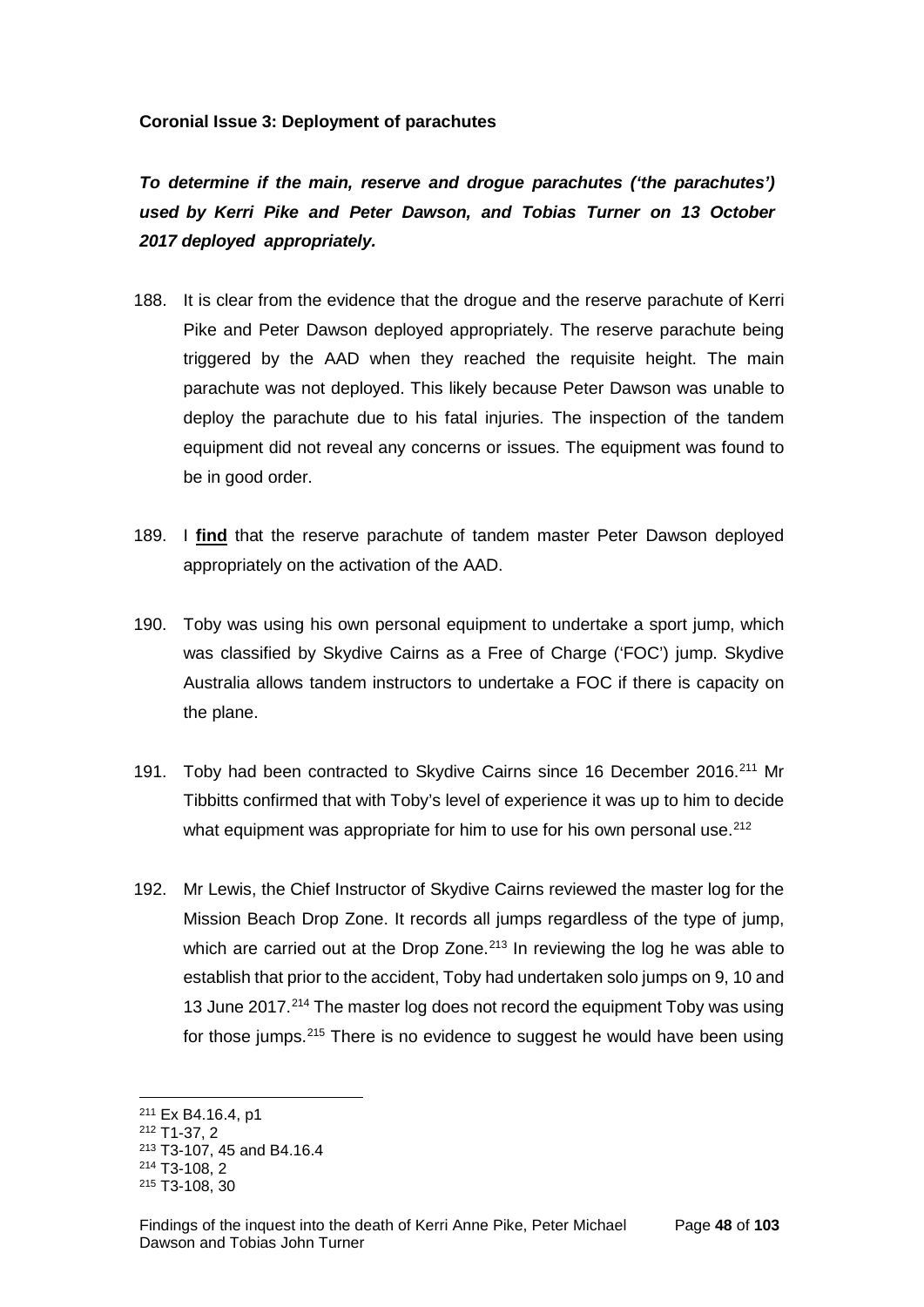any other equipment on those jumps other than the equipment he used on the day of the accident.

- 193. The data from Toby's Viso II Electronic Skydiving Device (Altimeter/ Speed Meter/Jump Counter) could be accessed at the inquest. Mr McCooey was asked to analyse the data and provide a report. The memory was accessed via the screen. The date was correct. The time was 18 minutes ahead of the time when the device was accessed. The device recorded the last 14 jump days. The first jump day being on 24 September 2017 and the last, in which seven jumps were recorded, was on the day of the accident.<sup>[216](#page-51-0)</sup>
- 194. From the data, Mr McCooey was able to conclude that it was more probable than not, all jumps (except the last jump) were tandem jumps. He stated, "*the Deployment Altitude and Max Canopy Speed are the most useful pieces of data that assist me in forming this opinion*".
- 195. There can be no certainty as to the last time Toby used his solo sport equipment. However, on the evidence before me I find that it is probable that the last solo sport jump undertaken by Toby at the Cairns Skydive Drop Zone was on 13 June 2017 and that he most likely would have used his solo sport rig to complete that jump.
- 196. The evidence supports a conclusion that on the day of the accident Toby was using his solo sport rig and that there was a premature deployment of Toby's reserve and main parachute.
- 197. Then inquest devoted much time attempting to determine the likely order of events with respect to deployment and why there was a premature deployment.

## Likely Order of Events

198. Mr Tibbitts confirmed on the basis Toby jumped 1.2 seconds after Peter and Kerri deployed from the plane, there was a plan in regards to the parachutists coming together to undertake Relative Work.[217](#page-51-1) I accept the submission of Counsel Assisting that when Peter Dawson looked back towards Toby, as Toby exited

<sup>216</sup> Ex G9, 2  $\overline{a}$ 

<span id="page-51-1"></span><span id="page-51-0"></span><sup>217</sup> T1-28, 12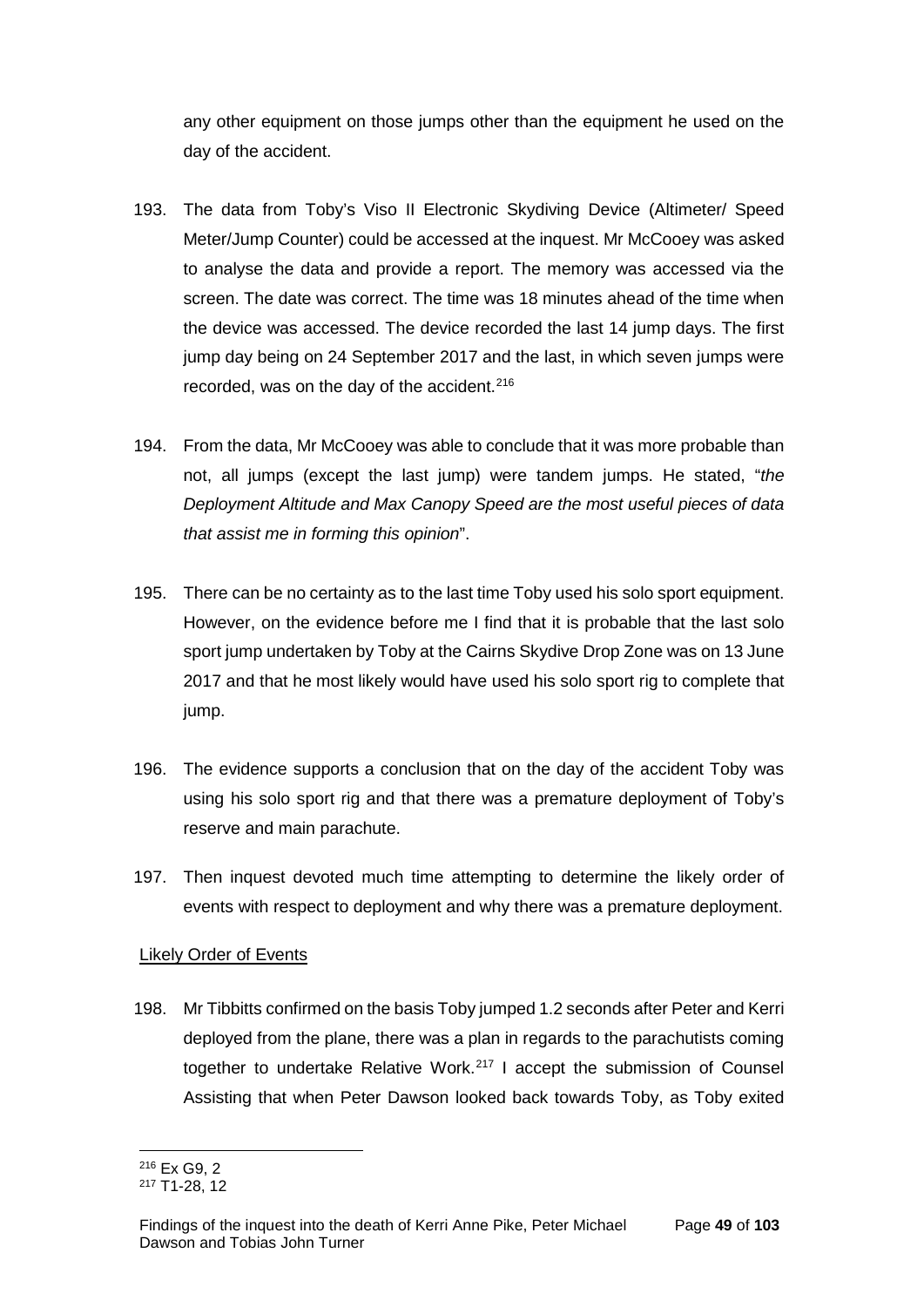the plane, it was indicative that they were jumping together and had planned to do so. It seems this is contrary to the indication by Toby to the pilot prior to take off that he would 'deploy high at 9000 feet' and may be suggestive that the plan for relative work only crystallised on board the plane.

- 199. I accept it is more probable than not that Toby descended vertically below Peter Dawson and Kerri Pike after shaking hands (relative work) and that he was likely then in a sit to earth or back to earth position. This would have changed the dynamics on his rig.<sup>[218](#page-52-0)</sup> If he was on his back then the rig was being hit directly by the wind and it was being put through different forces and was subject to different elements.<sup>[219](#page-52-1)</sup> I refer to the evidence of Mr Van Neuren at paragraph 57 above to this effect.
- 200. Mr Tibbitts is of the opinion there was an out of sequence deployment with respect to Toby's main parachute.<sup>[220](#page-52-2)</sup> That is, the container opened, then the bag, then the pilot chute.
- 201. Mr Van Neuren described the tear of Toby's main chute closest to the attachment as being caused when the canopy left the deployment bag. This because of the fibres in the container being consistent with the top skin of the canopy. He says this suggests the parachute got caught in between the webbing in the bag.<sup>[221](#page-52-3)</sup> He thought that might have been due to a non-sequential opening.<sup>[222](#page-52-4)</sup>
- 202. Mr Tibbitts carefully considered the GoPro footage. The four screen shots he relied on in forming his opinion were played in court at inquest in reverse order. Mr Tibbitts explained the image in Peter Dawson's sunglasses was red across the middle and white edges of Toby's main canopy in the early stages of deployment.[223](#page-52-5) Prior to that, there was an image, which was possibly Toby himself or his deployment bag. Mr Tibbitts acknowledged it was very hard to ascertain any kind of real detail.<sup>[224](#page-52-6)</sup> Each frame would have been 0.4 per second.<sup>[225](#page-52-7)</sup> That is, the captured scene all occurred just under two seconds.
- <span id="page-52-0"></span><sup>218</sup> T3-114,

- <span id="page-52-1"></span><sup>219</sup> T3-115, 30
- <span id="page-52-2"></span><sup>220</sup> T1-48, 3 <sup>221</sup> T4-6, 23
- <span id="page-52-4"></span><span id="page-52-3"></span><sup>222</sup> T4-7, 29
- <span id="page-52-5"></span><sup>223</sup> T1-62, 40
- <span id="page-52-6"></span><sup>224</sup> T1-64, 16
- <span id="page-52-7"></span><sup>225</sup> T1-64, 10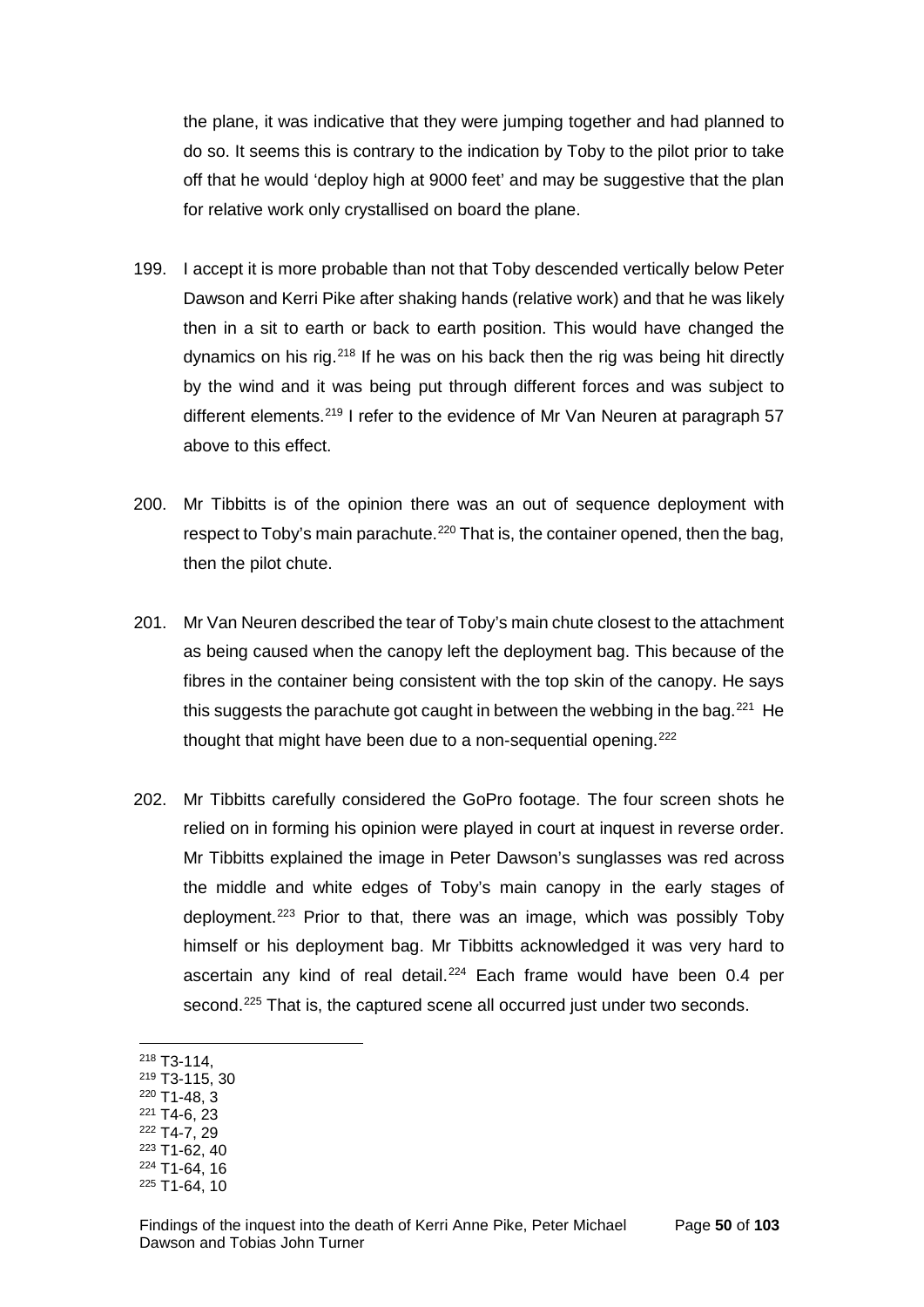- 203. Mr McCooey undertook his own examination of the GoPro footage and printed out and enlarged the frames onto high quality photographic paper. He confirmed in his opinion he is reasonably satisfied the image in Peter Dawson's sunglasses was of Toby's main canopy but was unsure if the white dot image immediately prior to that was Toby.[226](#page-53-0) He could not provide any other explanation for the image in Peter Dawson's sunglasses.<sup>[227](#page-53-1)</sup> He confirmed the opening of the parachute would occur in one to two seconds.
- 204. Mr McCooey was asked if the white dot could have been the reserve opening. He stated:

"*I might be able to answer it better by saying the damage to the main parachute – the red main parachute – is more convincing to make me think that the white dot is another part of the componentry rather than it being the reserve. Now, I wouldn't rule out any chance of that, but it's very unlikely, because the damage to the main would show that the initial impact was there. There wouldn't be time then for much else to – no other logical and plausible explanation within the time available for that to be anything except the main parachute*".

- 205. Mr Tibbitts described the damage to Toby's parachute he observed at the scene and a day later at the QPS station. He confirmed there was damage to the outer shell and underneath the outer shell. The damage was mainly concentrated around the centre cells, in the middle.<sup>[228](#page-53-2)</sup>
- 206. With respect to the sequence of opening, Mr McCooey formed the opinion it was more probable than not that:

"*The main parachute came out, and the tandem pair went through that main parachute. As they went through, they brushed past the reserve handle of – of Toby Turner, which then in effect pulled that handle, and the reserve came out after that – so in that order – so main, then reserve. And bear in mind that whole process all could have happened in, you know, one second or perhaps a little more than that. But certainly in a very short period of time*".<sup>[229](#page-53-3)</sup>

<sup>226</sup> T4-57, 2  $\overline{a}$ 

<span id="page-53-1"></span><span id="page-53-0"></span><sup>227</sup> T4-57, 27

<span id="page-53-2"></span><sup>228</sup> T1-47, 11

<span id="page-53-3"></span><sup>229</sup> T4-58, 17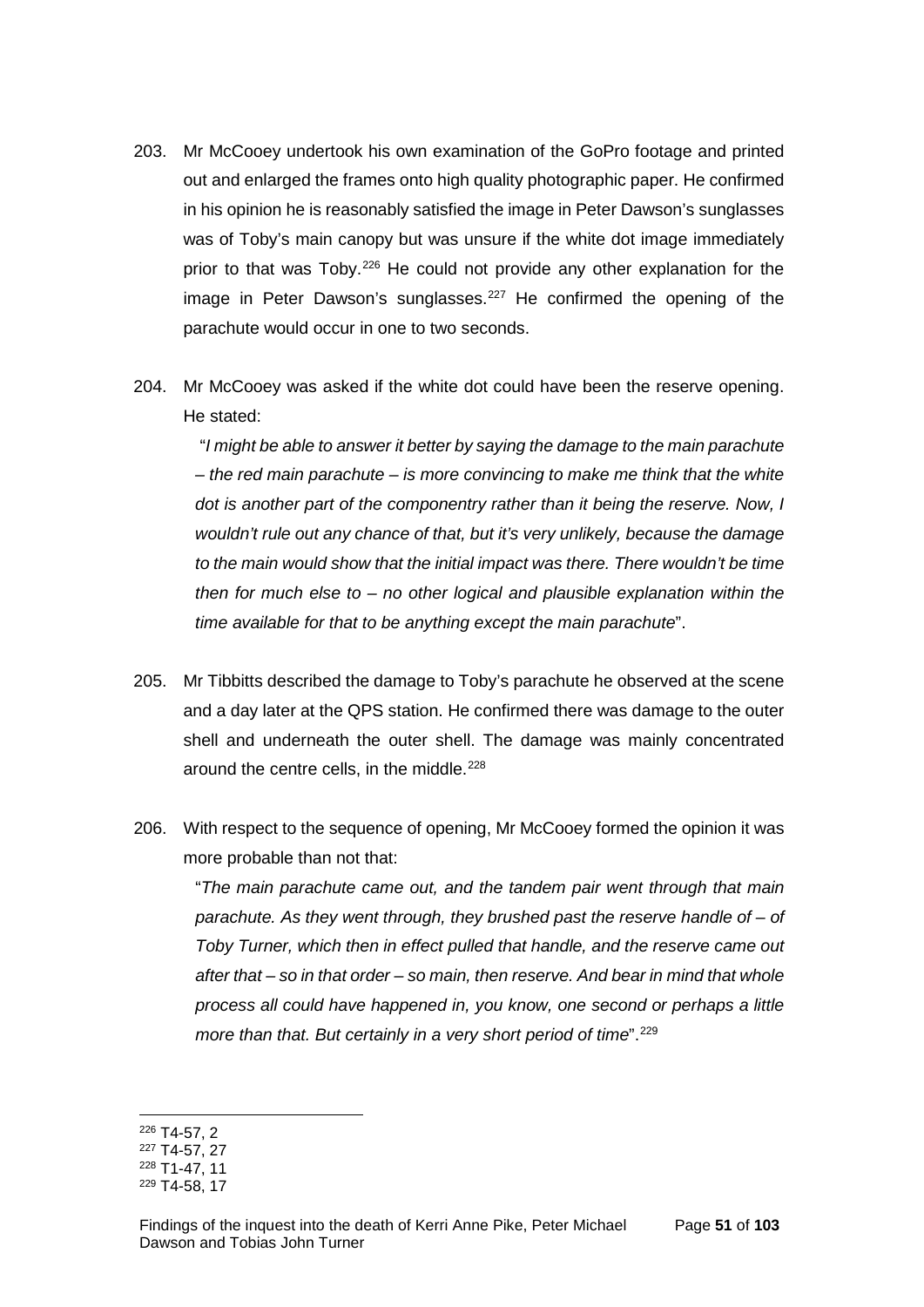- 207. Mrs Turner suggested to a number of witnesses that Toby's reserve parachute opened prior to his main parachute.<sup>[230](#page-54-0)</sup> This based on the witness accounts of:
	- a) Adam Hartley who recalled seeing a white reserve open up and then saw some red and white materials snaking out which eventually unfurled behind<sup>[231](#page-54-1)</sup> :
	- b) Richard Frank who could see Toby's reserve out and then saw his main parachute opening as well dragging along behind him[232](#page-54-2); and
	- c) Derec Davies who noticed above a white parachute opening, he assumed it was Toby's. A minute later he noticed Toby's second parachute opening. He realised it was red in colour and not one they utilise for tandems<sup>[233](#page-54-3)</sup>.
- 208. Mr Davies clarified his position in oral evidence. He said, what was in his original statement was how he was trying to perceive what he saw but that now after reviewing the APF report, he can make a lot more sense of it, knowing what he now knows.[234](#page-54-4) While he saw the white parachute, he thinks it is very possible the main was obscured.<sup>[235](#page-54-5)</sup> Mr Hartley and Mr Frank were not called to give evidence at the inquest.
- 209. Mr Tibbitts did not think the reserve opening first was likely based on the physical evidence of the damage to the main parachute.<sup>[236](#page-54-6)</sup>
- 210. Mrs Turner suggested it possible that Toby snagged his equipment on the way out of the aircraft and that that was the cause of the premature parachute deployment.<sup>[237](#page-54-7)</sup>
- 211. Mr Tibbitts says while it is possible Toby snagged his equipment, on exiting the plane, it is unlikely as on the GoPro footage (taken after Toby exited the plane)

<span id="page-54-0"></span><sup>230</sup> Sergeant Ezard (T1-28, 41);

<span id="page-54-1"></span><sup>231</sup> Ex B4.11, p3

<span id="page-54-2"></span><sup>232</sup> Ex B4.6, p7

<span id="page-54-3"></span><sup>233</sup> Ex B4.1, p3

<span id="page-54-4"></span><sup>234</sup> T2-86, 34

<span id="page-54-5"></span><sup>235</sup> T2-87, 20

<span id="page-54-6"></span><sup>236</sup> T1-65. 7

<span id="page-54-7"></span><sup>237</sup> T1-29, 331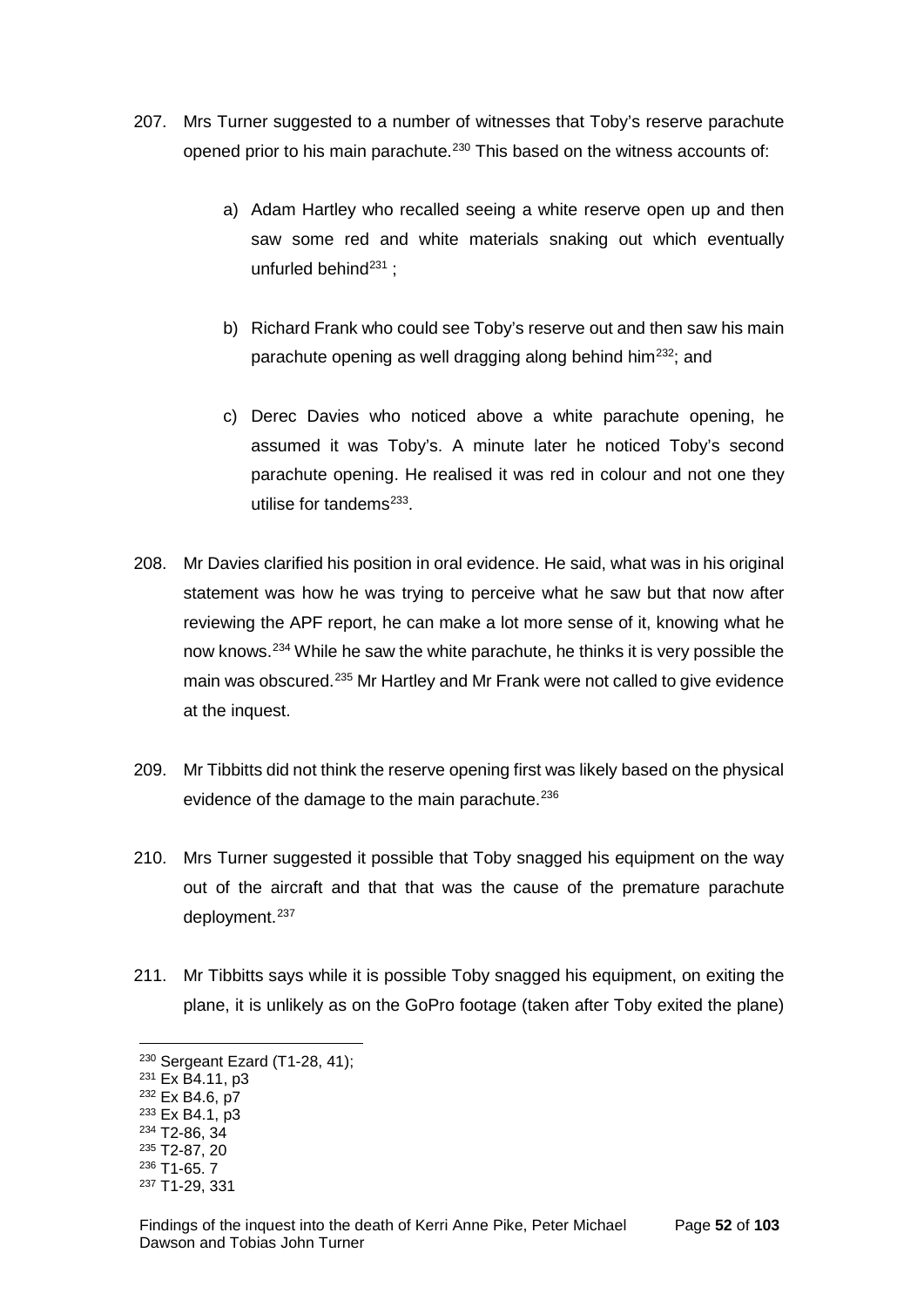you can quite clearly see that the reserve pilot chute is seated where it should be and the main container flaps appear to have tension and are closed.<sup>[238](#page-55-0)</sup> When cross-examined by Mrs Turner, Mr Tibbitts refused to accept that the reserve parachute opened prior to Toby's main parachute.<sup>[239](#page-55-1)</sup>

- 212. Mr Van Neuren is of the opinion that Toby's reserve handle dislodged at the time of his impact with Peter Dawson and Kerri Pike, and the dislodgment of the handle caused the reserve to deploy. Alternatively, that Toby pulled the reserve handle himself.<sup>[240](#page-55-2)</sup> He said the time between the reserve handle being pulled and deployment of the reserve chute is seconds, two seconds normally.<sup>[241](#page-55-3)</sup>
- 213. Mr Van Neuren did not think it likely the reserve deployed causing the premature deployment. If the handle had been dislodged, Toby would not have flown anywhere near the tandem and the reserve would have opened. Further, this is not consistent with there being no damage to the reserve parachute.
- 214. The weight of evidence on the balance of probabilities supports a **finding** that Toby's main parachute prematurely deployed at the precise moment he was directly below the tandem pair resulting in a mid-air collision.
- 215. I **find** that Toby's reserve parachute opened as a result of the collision and was probably deployed as a result of the reserve handle being dislodged when the tandem pair came through.

## Compatibility of Main Chute and Container

- 216. The inquest explored whether Toby's main parachute was too small for the container, and therefore a lack of sufficient tension in his container, the long closing loop and if the mismatch of the main parachute and container ratio caused the premature out of sequence deployment.
- 217. Evidence was provided at the inquest that downsizing of a main parachute to a small faster model by a parachutist as they gain more experience was not unusual. Mr Lewis said parachutists are updating and changing canopies

<sup>238</sup> T1-66, 5  $\overline{a}$ 

<span id="page-55-1"></span><span id="page-55-0"></span><sup>239</sup> T1-68, 37

<span id="page-55-2"></span><sup>240</sup> T4-29, 22

<span id="page-55-3"></span><sup>241</sup> T4-29, 44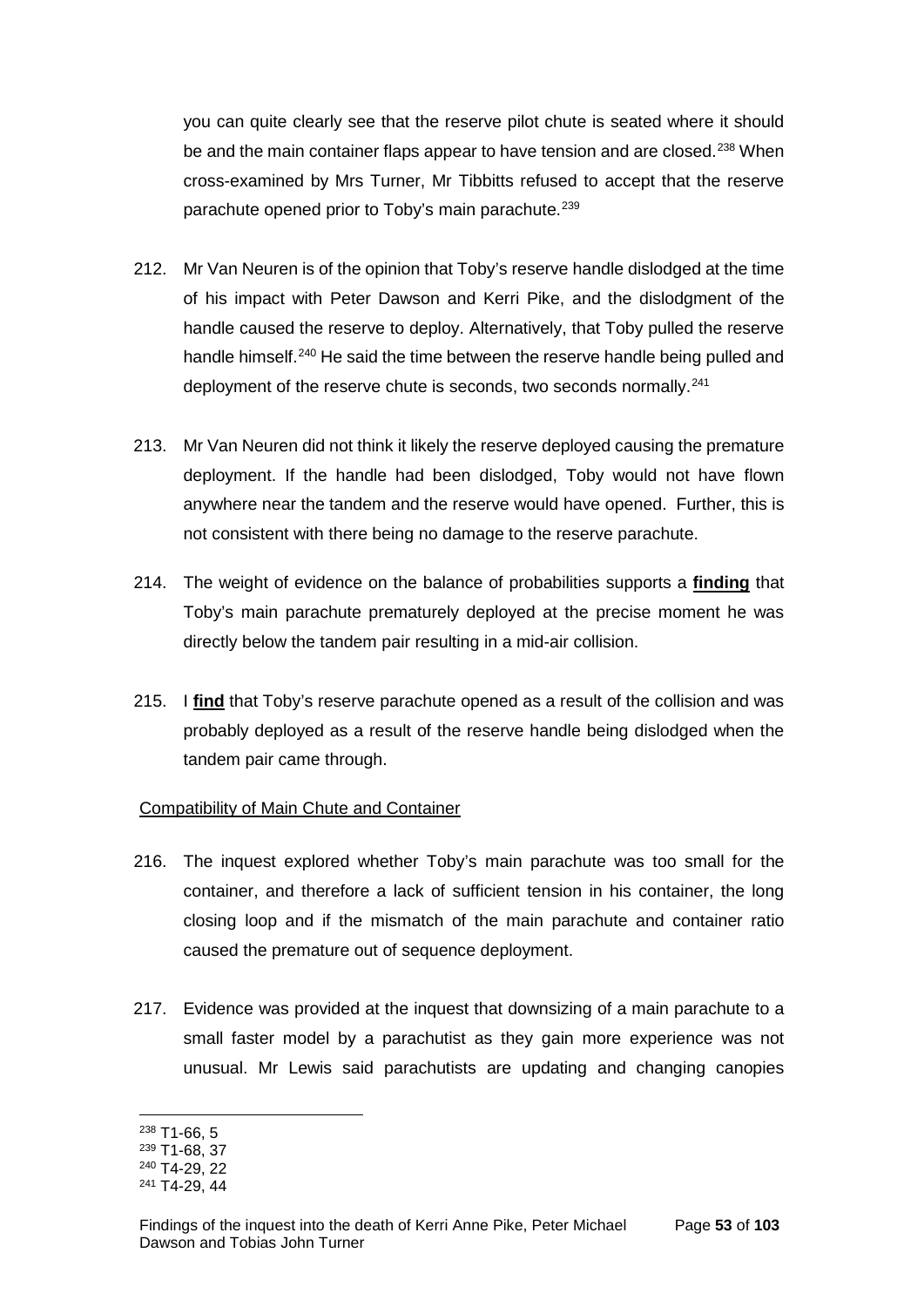reasonably frequently. The downsize (or change) must be approved by the DZSO.[242](#page-56-0)

218. There was evidence at the inquest that there are numerous different brands of both chutes and containers. With respect to compatibility Mr Lewis stated:

*"…with everything, we're chasing to make sure that we try to make sure everybody is safe, but there comes a – probably comes a point where how much scrutiny to the person in the sport that we're looking at, you know,*  [indistinct] a few hundred jumps, we would pick every little bit over of anything *that they're doing than somebody who has got 10,000 skydives and has been an instructor for less – for a long time. We would find less need to scrutinise every little thing that they did. The assumption that they – you know, they understand all of the ins and outs and the risks associated, you know, rightly or wrongly".[243](#page-56-1)*

219. Toby was using a Racer container. The manufacturer's recommendations stated: "*Many reserve and main canopies will fit well within your Racer. But some won't. Results of packing the wrong-sized canopy into your Racer range from difficulty in packing to a likelihood either of premature pack opening or total pack closure, depending on whether the parachute canopy is too small or too big[244…](#page-56-2)*

*Guidelines for component interchangeability – but we've made the decision even easier. The Parachute Industry Association and the Jump Shack have each published a list of canopy volumes. They tell you the cubic inches required for your container and which size Racer you should choose for a specific canopy. If you can't find your canopy listed, call the canopy manufacturer or Jump Shack to find your canopy's volume. Don't guess. It's unnecessary and dangerous*".[245](#page-56-3)

220. Toby was using a Velocity 90 parachute. The Manufacture guidelines state: "*It is very important to ensure the bag is the right size for the canopy and the right size and shape for the container it is being used in".[246](#page-56-4)*

<span id="page-56-0"></span><sup>242</sup> T1-81, 10

<span id="page-56-1"></span><sup>243</sup> T3-109, 36

<span id="page-56-2"></span><sup>244</sup> ExC11, 5

<span id="page-56-3"></span><sup>245</sup> ExC11, 5

<span id="page-56-4"></span><sup>246</sup> ExC12, 5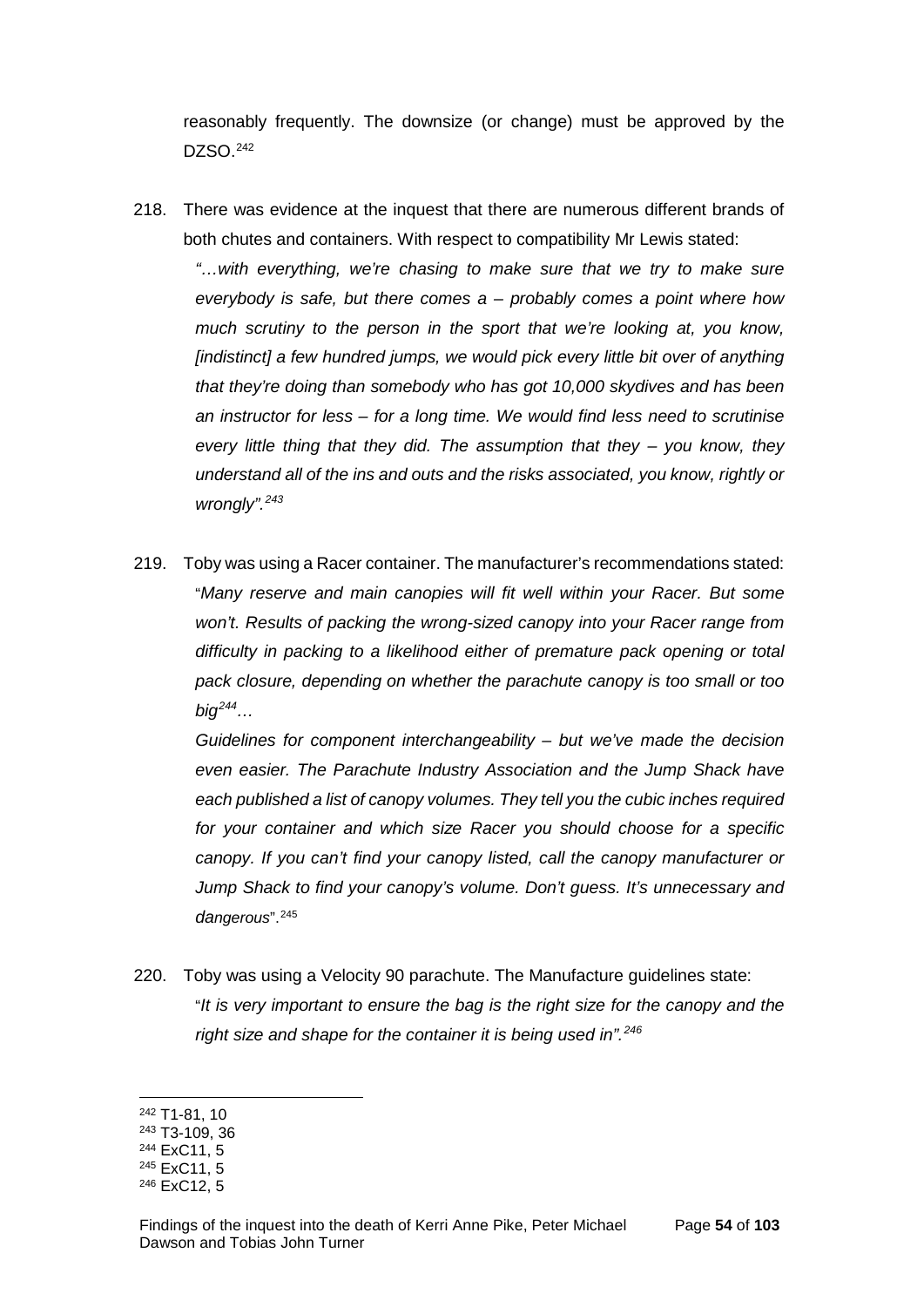- 221. It was implied Toby Turner had the Racer container document in his possession.[247](#page-57-0) That inference may not be correct as Mr McCooey confirmed he obtained the manual from the manufacturer.<sup>[248](#page-57-1)</sup>
- 222. Mr McCooey confirmed with the manufacturer of Toby's container as to the pack volume it could contain. In evidence, Mr McCooey advised due to its cross bracing, the Velocity 90 packed up more like a 107 which was still outside the manufacturer's recommendations.<sup>[249](#page-57-2)</sup> That is, it was undersized for the container Toby was using, as the minimum volume for Toby's container was 135.[250](#page-57-3)
- 223. There was only anecdotal evidence that Toby had been using the Velocity 90 for approximately two years prior to the accident. There was no evidence as to how he came to purchase the equipment, whether he purchased it new or second hand and whether he had in his possession or consulted the manufacturer recommendations. Nobody recalled Toby talking about purchasing a new parachute. There was no evidence of Toby obtaining approval from a DZSO to downsize his canopy.
- 224. Mr Davies advised everybody who jumps with a skydiving rig is definitely aware of the fact that skydiving rigs are designed for certain size mains and that there is only so much leeway that should be tolerated.  $251$  The smaller a parachute gets there is always going to be room for it, and to determine whether it is appropriate or not, it is necessary to consult the manufacturer recommendations. If he were unclear he would contact the manufacturer and ask them what they would recommend.<sup>[252](#page-57-5)</sup>
- 225. Mr McGrath said it is a pretty obvious thing when you have small pack volume because the container is loose. $253$  It is not safe. He expected Toby would know when the pack volume was too small for the container.<sup>[254](#page-57-7)</sup>
- 226. Various persons were asked to handle Toby's rig either as part of the
- <span id="page-57-0"></span><sup>247</sup> T2-39, 21

- <span id="page-57-1"></span><sup>248</sup> T4-45, 21
- <span id="page-57-2"></span><sup>249</sup> T4-46, 14
- <span id="page-57-3"></span><sup>250</sup> T4-46, 23 <sup>251</sup> T2-93, 39
- <span id="page-57-4"></span><sup>252</sup> T2-94, 6
- <span id="page-57-5"></span><sup>253</sup> T3-22, 15
- <span id="page-57-7"></span><span id="page-57-6"></span><sup>254</sup> T3-22, 28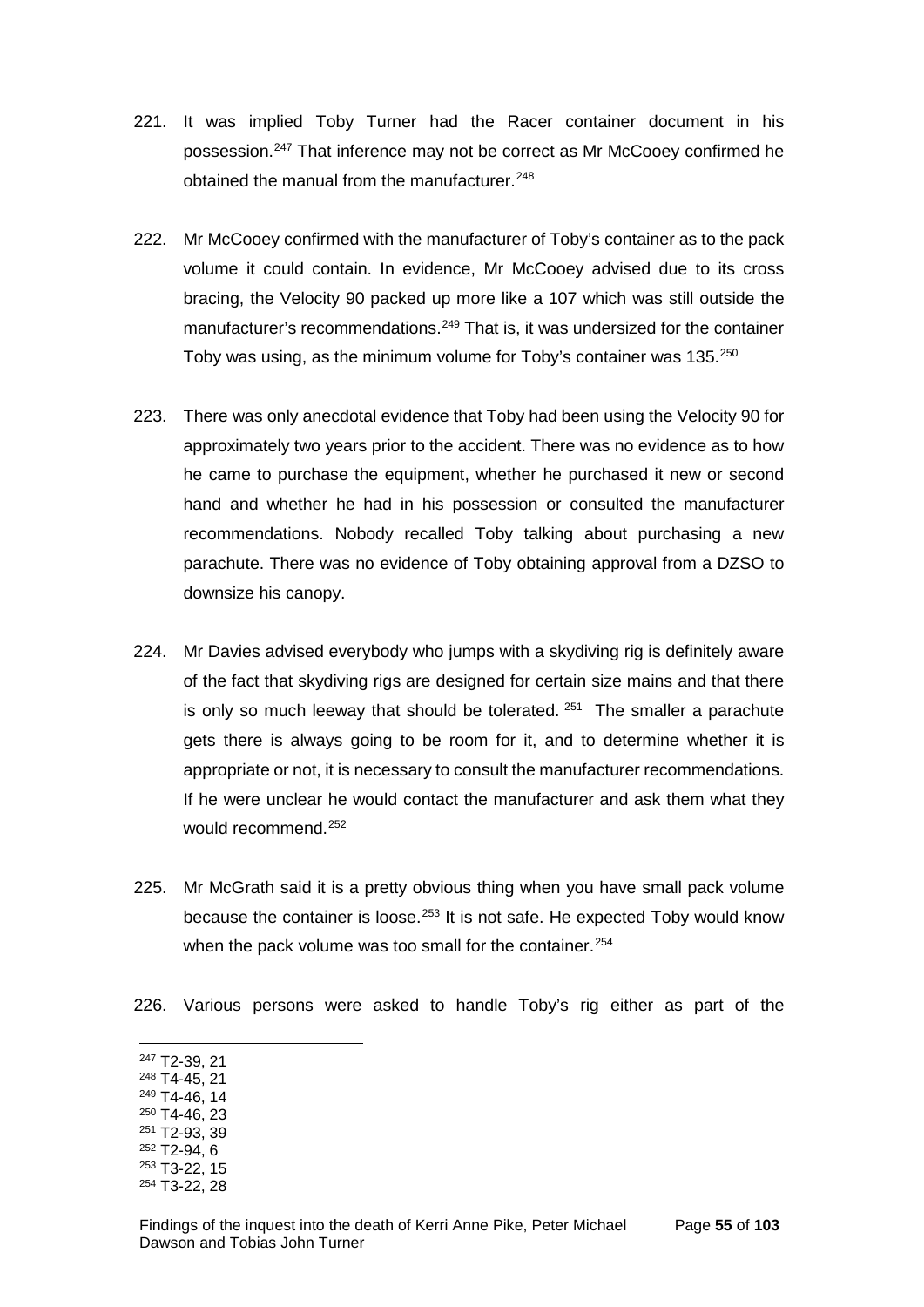investigation or during the inquest and provide their opinion.

- 227. Mr McGrath was not aware of the pack volume issue with Toby's main parachute prior to giving evidence. He was asked to examine Toby's rig, which included the packed reserve and main parachute, in court. He formed the opinion the container was a bit slack and the grommets did not line up as closely as they could.[255](#page-58-0) He thought he would shorten the closing loop to pull it all closer together.[256](#page-58-1)
- 228. Mr Newman is a very experienced Rigger. He had been retained by the QPS to repack Toby's parachute for the purpose of the coronial inquest. He advised there were a number of issues to take into consideration when assessing Toby's pack, they include:
	- a) A parachute can be packed a number of different ways;
	- b) The parachute was damaged which makes it harder to pack as it does not fold up the same way;
	- c) There can be variations in the way the system will close based on how somebody handles their equipment;
	- d) The closing loop was not too loose; and
	- e) The tension on the closing pin does not give a clear indication that the canopy is the correct size.<sup>[257](#page-58-2)</sup>
- 229. Mr Lewis agreed there could be a bit of variance in the pack volume depending on the way in which the parachute was packed.<sup>[258](#page-58-3)</sup> Mr Van Neuren accepted parachutists have different packing techniques and that there can be some difference in the tension.[259](#page-58-4) However, was of the opinion in this case, there was not any way the parachute could have been packed that would have made it safe $260$
- 230. Mr Newman said he would not have recommended Toby's size canopy in his container.<sup>[261](#page-58-6)</sup> The volume of the canopy was unsuitable for the container.<sup>[262](#page-58-7)</sup> He
- <span id="page-58-0"></span><sup>255</sup> T3-34, 4  $\overline{a}$
- <span id="page-58-1"></span><sup>256</sup> T3-34, 17
- <span id="page-58-2"></span><sup>257</sup> T3-64, 15
- <span id="page-58-3"></span><sup>258</sup> T3-110, 39
- <span id="page-58-4"></span><sup>259</sup> T4-32, 25 <sup>260</sup> T4-32, 27
- <span id="page-58-5"></span><sup>261</sup> T3-65, 34
- <span id="page-58-7"></span><span id="page-58-6"></span><sup>262</sup> T3-66, 4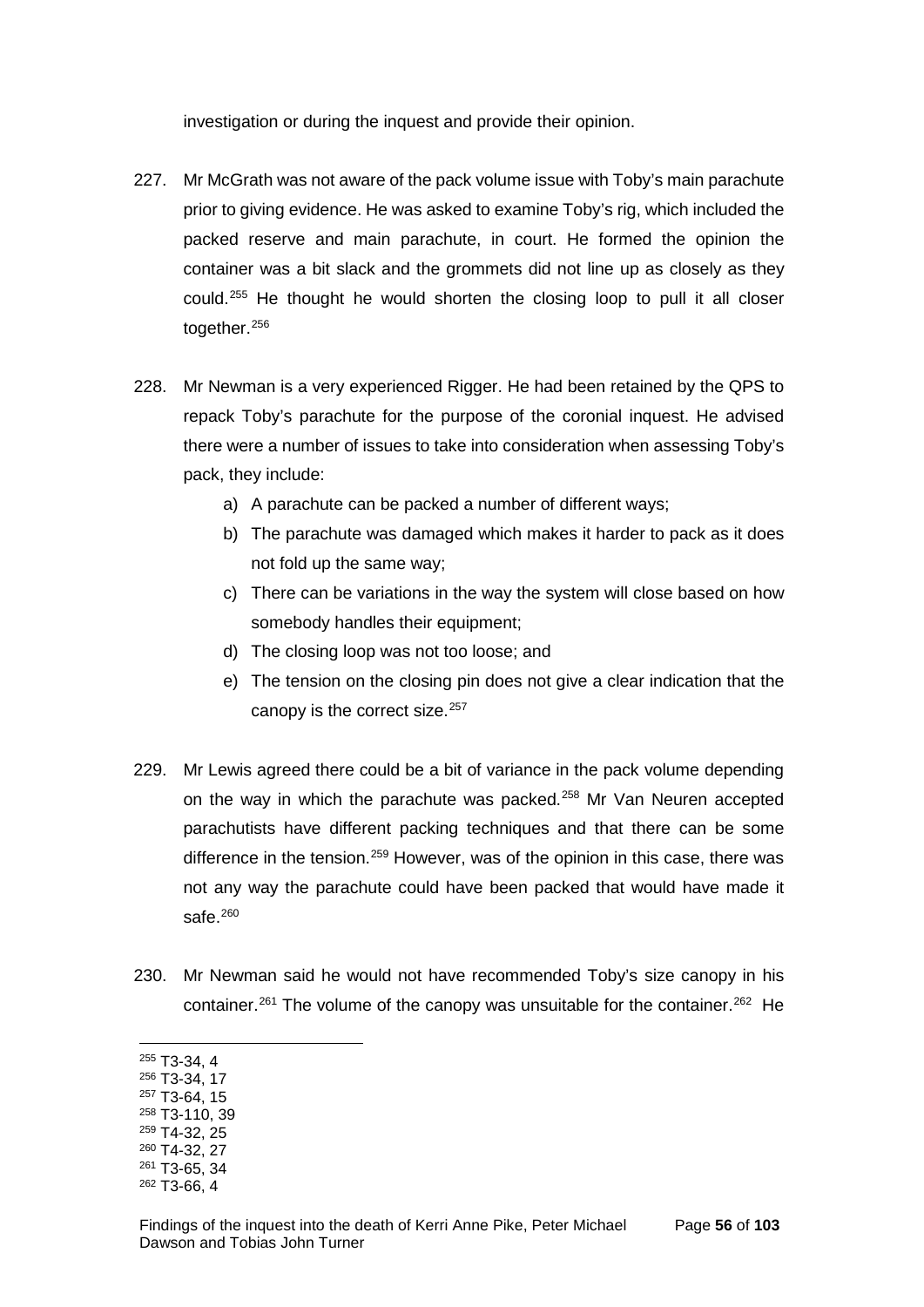said this was because the container was soft and while there was sufficient tension on the pin when it's closed, there was surplus room around it, within the container. It was not firm or rigid. He could push on it, and the container would move fairly easily. This impacts on the tension on the pouch, that is, at the bottom of the container where the pilot chute is stowed.<sup>[263](#page-59-0)</sup> He thought there was a little bit of misconception that just the tension on the closing pin is enough to determine compatibility.[264](#page-59-1)

- 231. Mr Newman advised that as the packed parachute had sat for at least a month prior to the inquest it is possible that the closing loop would have less tension, this because air passes out of the system.<sup>[265](#page-59-2)</sup>
- 232. With respect to why Toby was using the equipment, he stated:

"…*Toby made a choice. He's made a choice, based on the fact that he could clo- and this is my belief –that he made a choice to leaving that – because he closed his system up, and it had suff- enough tension on his pin, then I would be safe. Toby didn't take into account the fact that the tension on the bottom of his container is completely dictated by the size of the parachute that is inside. And that determines how much tension is on his pilot chute pouch. And, in normal belly-to-earth flying, that is fine. It would not be affected. But, in a different body orientation, then that changes the aerodynamics, and then his pilot chute could be affected – or his equipment, if he was at high speed – just the force of the air on his equipment change the shape of the equipment enough to cause a premature opening".[266](#page-59-3)*

233. Mr Lewis was asked to inspect Toby's equipment with respect to the closing pin and tension on the container during the inquest. He said:

"*There is a bit of tension on the pin. The flaps do have a bit of tension inside them. Um, it's not drastically loose and I wouldn't – I wouldn't look at this rig and think it's – it's just impossible. I would suggest, if you wanted to tighten it, you would possibly shorten the closing loop and – and see how much tighter you could get it, but when – when we're talking about softness of the canopy in there, um, I would agree – agree that that's termination. It's – it is quite – quite* 

<sup>263</sup> T3-72, 0  $\overline{a}$ 

<span id="page-59-1"></span><span id="page-59-0"></span><sup>264</sup> T3-81, 36

<span id="page-59-2"></span><sup>265</sup> T3-72, 41

<span id="page-59-3"></span><sup>266</sup> T3-74, 44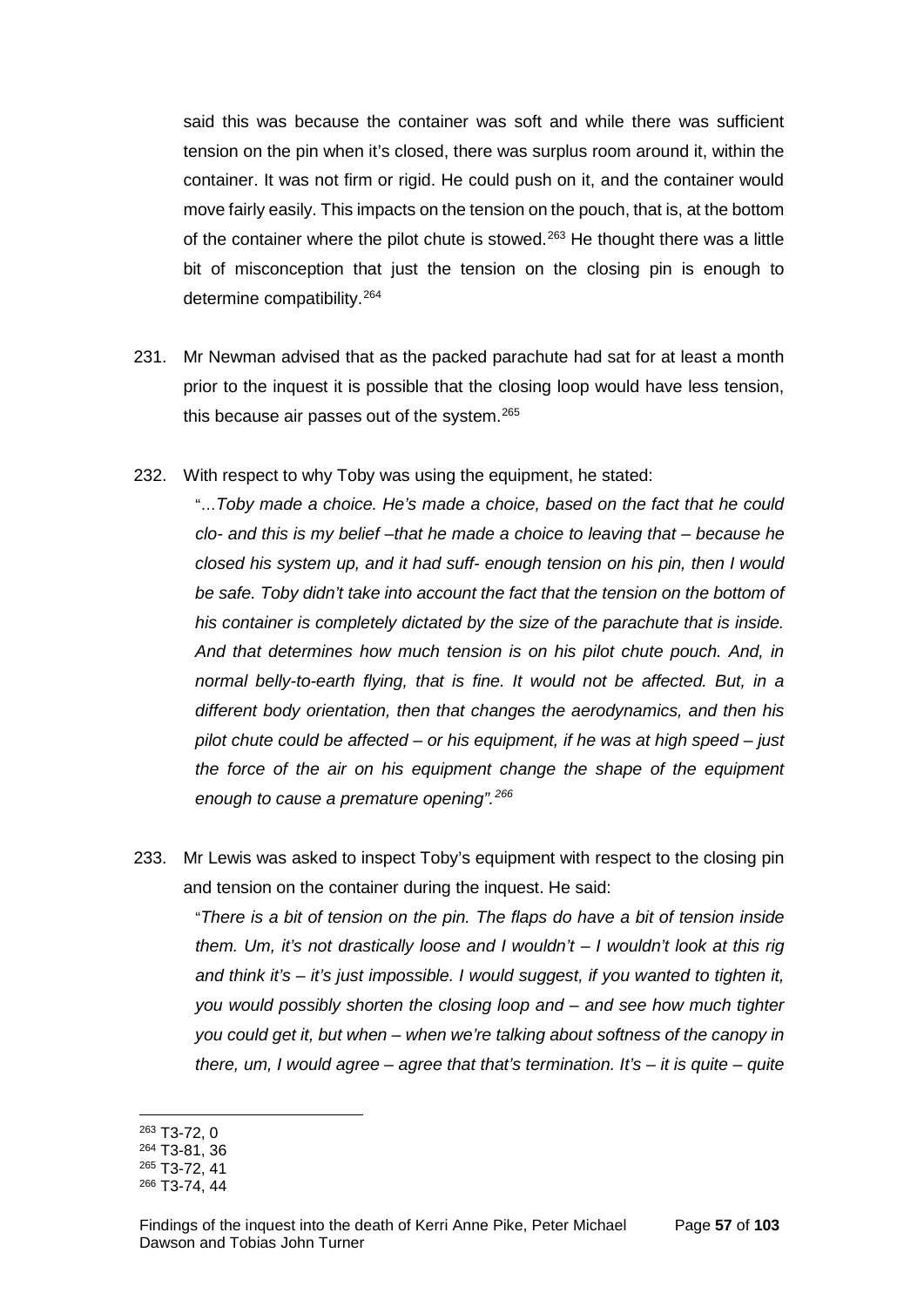*soft, which probably is – come from the pack volume of the canopy inside that container, yes, but I could – I could – I could see where Toby might've thought that this was okay.[267](#page-60-0)…*

*He may well have, um, packed it – um, put the put the canopy in the container, and packed it up and determined himself that the – he felt that that was okay and – and may have continued to believe, that, because he –it's my understanding he jumped the gear for a number of years with – with that setup without any – and so it's – if – if – if it was an error in judgment, it was made over his experience that it was okay and – and I – I have no doubt he believed that. Um, I don't doubt that at all. Um, um, I – I don't know whether he looked up – up the manufacturer's recommendations* …".[268](#page-60-1)

- 234. Mr Van Neuren was part of the APF investigation team and completed the inspection of Toby's equipment as part of the investigation. He has been doing rigging work since 2005 and has completed around 18,000 jumps.<sup>[269](#page-60-2)</sup> When he repacked Toby's main parachute as part of the investigation, the reserve was not in place. $270$  He said this was because he did not have the reserve free-bag sheet (deployment bag). $271$  He did not think that the reserve takes up significant space and that the main container should be able to hold tension without the reserve in place.[272](#page-60-5)
- 235. Mr Van Neuren conceded it was possible there was a little bit more room in the bag if the reserve was not in place. $273$
- 236. Mr Van Neuren did not think the damage to the parachute would have impacted the pack volume because despite the damage all of the parachute remained available.[274](#page-60-7) On his viewing of the parachute there were no contaminants, which would have altered the pack volume.<sup>[275](#page-60-8)</sup>
- 237. Mr Van Neuren was asked to again inspect the pack during the inquest. He
- <sup>267</sup> T3-119, 28  $\overline{a}$
- <span id="page-60-1"></span><span id="page-60-0"></span><sup>268</sup> T3-125, 19
- <span id="page-60-2"></span><sup>269</sup> T4-3, 33
- <span id="page-60-3"></span><sup>270</sup> T4-11, 30 <sup>271</sup> T4-11, 34
- <span id="page-60-5"></span><span id="page-60-4"></span><sup>272</sup> T4-11, 38
- <span id="page-60-6"></span><sup>273</sup> T4-11, 45
- <span id="page-60-7"></span><sup>274</sup> T4-12, 37
- <span id="page-60-8"></span><sup>275</sup> T4-12, 0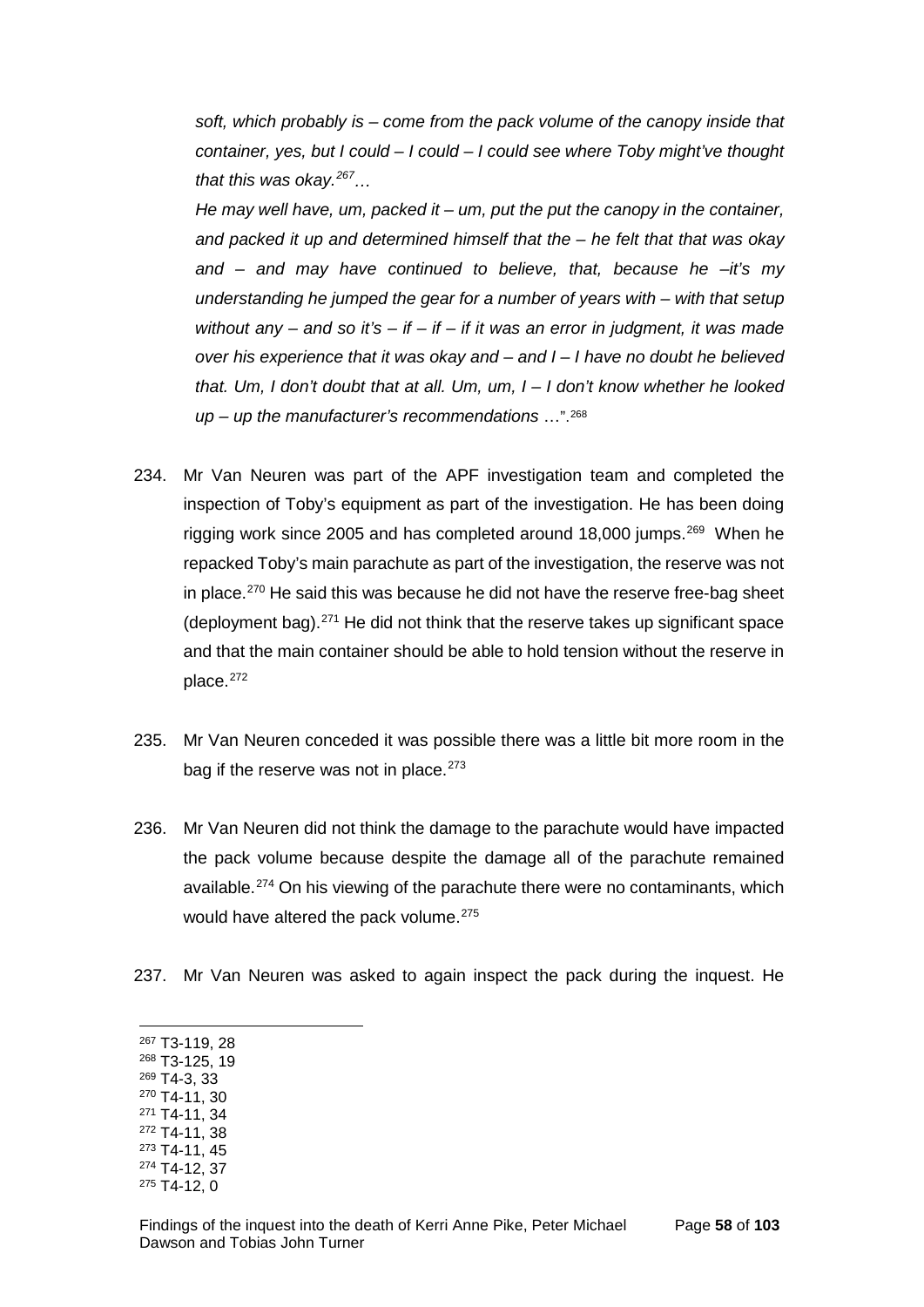confirmed the container was loose but disagreed with Mr Newman that there was enough tension on the closing loop.<sup>[276](#page-61-0)</sup> He was asked to open the container and to then reclose it. He confirmed he did not feel any difference from when he originally inspected the equipment.<sup>[277](#page-61-1)</sup> He confirmed in his opinion the closing loop was too long at 15.2 centimetres and that it was approximately 3.5 centimetres too long.[278](#page-61-2)

- 238. Mr Fickling advised a parachutist could gain a false impression upon closing the flaps that there's enough tension on the pin. <sup>279</sup>However, it is the three elements when combined that make the parachute secure. He described the three elements as:
	- checking the pressure on the closing pin;
	- checking the pressure on the flaps; and
	- checking the pressure on the BOC pouch to ensure that the pilot cannot escape.<sup>[280](#page-61-4)</sup>
- 239. Mr Fickling agreed with Mr Newman that perhaps what had occurred in this case is that because the tension on the closing pin was providing the tension required, the looseness of the container was not appreciated.<sup>[281](#page-61-5)</sup> He agreed there is a common misconception in the community that if you've got good tension on the closing pin, the significance of the looseness of the bag was not necessarily appreciated.[282](#page-61-6)
- 240. Mr Van Neuren also thought there is a general misconception in the community that if there is enough tension on the closing loop it did not matter if there was looseness in the container. However, with respect to Toby's container and main, he said, he had never seen a system which was so loose before.<sup>[283](#page-61-7)</sup>
- 241. Mr Fickling had the opportunity to inspect Toby's pack during the inquest. He was of the view the closing loop required shortening and that the rig was not
- <span id="page-61-0"></span><sup>276</sup> T4-13, 45

- <span id="page-61-1"></span><sup>277</sup> T4-17, 3
- <span id="page-61-2"></span><sup>278</sup> T4-16, 42
- <span id="page-61-3"></span><sup>279</sup> T5-21, 32 <sup>280</sup> T5-19, 30
- <span id="page-61-5"></span><span id="page-61-4"></span><sup>281</sup> T5-23, 0
- <span id="page-61-6"></span><sup>282</sup> T5-23, 10
- <span id="page-61-7"></span><sup>283</sup> T4-21, 12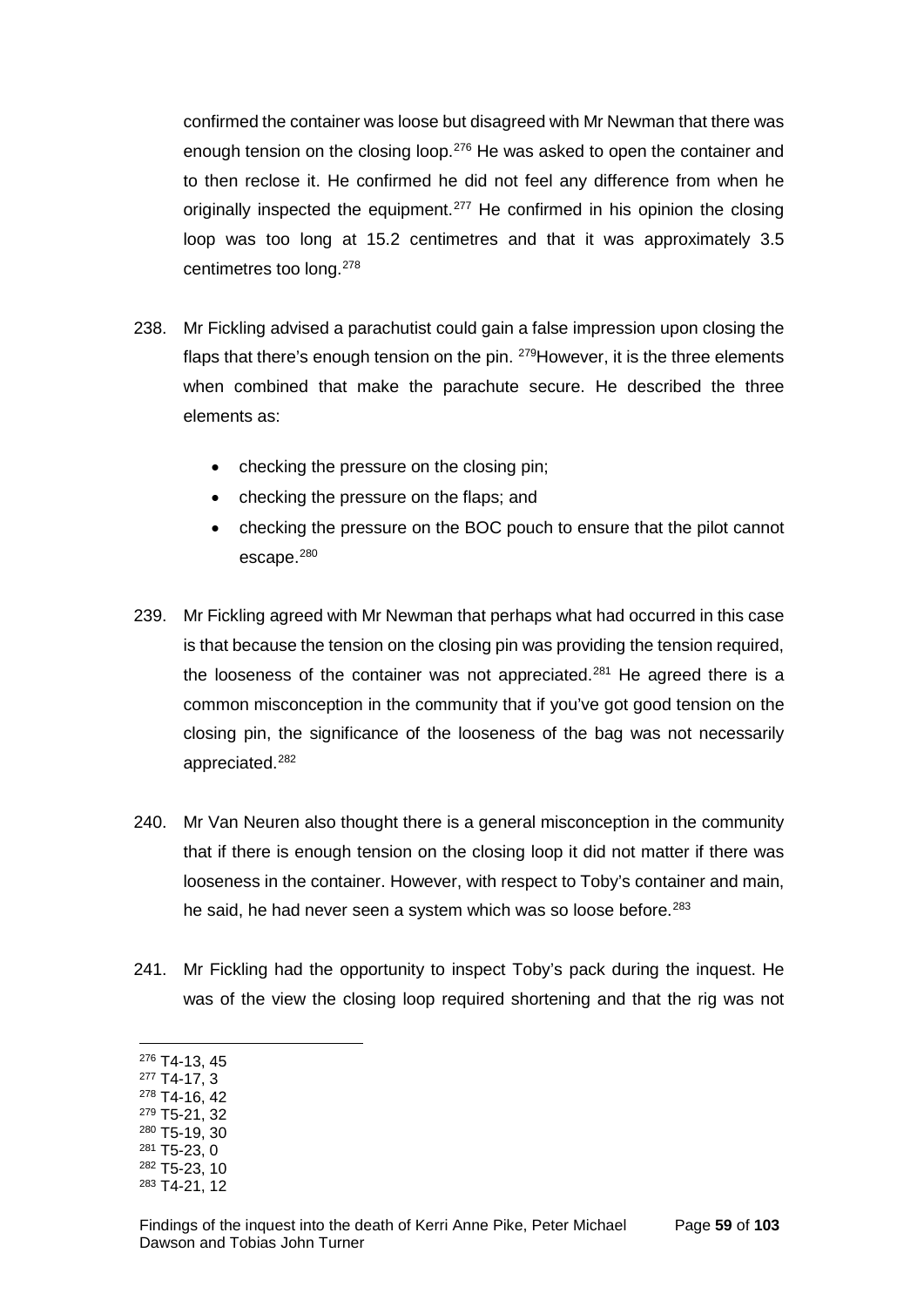freefly friendly.[284](#page-62-0)

- 242. I **find** that Toby was using a Velocity 90 main parachute and with cross bracing the chute could 'pack up' to a 107. The Racer container was designed for a main parachute with a minimum size of 135. I therefore **find** that Toby's main parachute was undersize for the container and outside the manufacturers recommendations.
- 243. Whilst divergent to some degree, the weight of evidence supports a view that Toby's closing loop was probably too long. However, when packed up Toby may have considered the loop held sufficient tension. Based on the evidence of experienced riggers and skydivers I am mindful that the closing loop is only one aspect of assessing container volume and compatibility, and that a tactile assessment of the container would have indicated looseness even if the closing pin / loop tension was considered adequate. Amongst other evidence I refer to the APF Fatality Report (exhibit W to the APF Investigation report) with reference to APF Rigger Mr Van Neuren:

'*packed the main chute into the deployment bag and found the canopy to be far too small for the bag. As the container was closed, the closing loop was found to be several inches too long, creating almost no pressure on the pin. The closing flaps of the container were very loose and consequently so was the bridle cover from the BOC. The pin cover flap was also very loose'*.

- 244. The Turner family at inquest and in written submissions raised concerns that the inspection by Mr Van Nuren was conducted without Toby's reserve in place and therefore is not an accurate reflection of how they system would have packed up in reality. The evidence at inquest including the visual and tactile inspections of the system by experienced skydiving personnel with the reserve in place further supports the premise that the main chute was too small for the container.
- 245. The weight of evidence on the balance of probabilities supports the following **findings:**
	- i. that Toby's main parachute (a Velocity 90, although packed up to a 107) was incompatible with the deployment bag (a Racer designed for a

<span id="page-62-0"></span><sup>284</sup> T5-52, 0  $\overline{a}$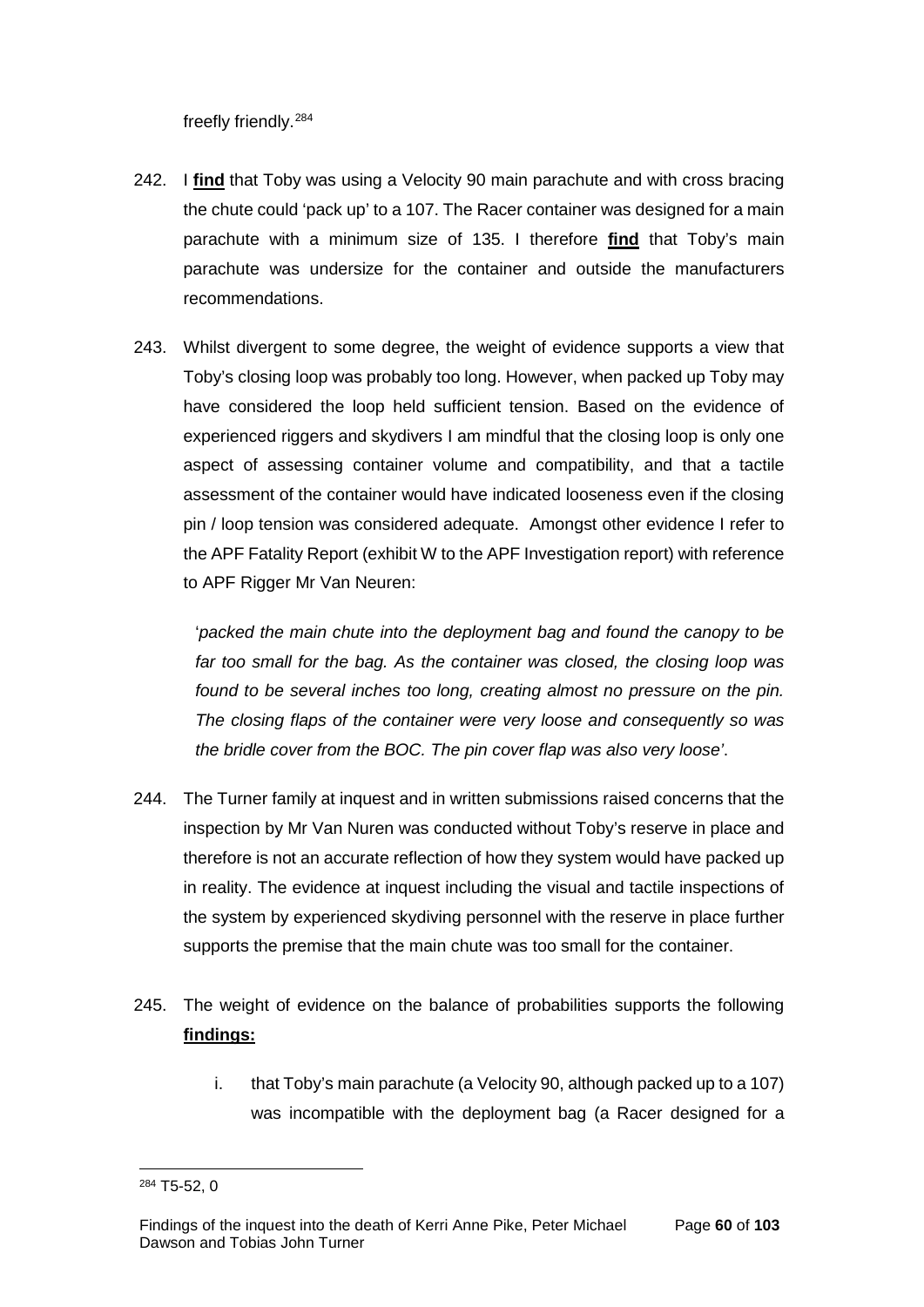minimum main chute size 135) and therefore insufficient pack volume;

- ii. that Toby was in a back to earth orientation or partial back to earth orientation when his main chute deployed;
- iii. whilst in a back to earth orientation the affects of the relative wind on his pack caused the out of sequence premature deployment of Toby's main parachute because the main canopy was too small for the container resulting in a lack of tension on the closing loop, causing the opening of the pin cover, followed by the bridle being extracted, the pin pulled and the main bag leaving the container in turn extracting the pilot chute followed by the canopy
- iv. that Toby's reserve parachute deployed after his main parachute.

## Toby's Knowledge of Incompatibility

- 246. The Certificate A Training Guide, which was in place at the time of the accident states, "*Care must be taken to ensure that all parts are compatible. For example, the main must not – must be too big to fit into the container*".[285](#page-63-0) This because it is the training for novices. Further it states, "*when you are considering a particular container, go to the manufacturer's website to check their sizing chart to make sure it is suitable for the canopy you need and maybe the one you'll be jumping in another 200 jumps*".[286](#page-63-1) Mr McCooey thought these references had been in the material for perhaps 10 years – probably not more. Toby was Certificate F, the highest rating. Toby is likely to have obtained his Certificate A prior to the introduction of these references in the material.
- 247. In regards to whether there were any other references to compatibility in training for any other certificates through to F, Mr McCooey stated; *"Nothing specific about compatibility, but it's ongoing thing. As I say, when we talk about downsizing and the safety of the downsizing canopy, we would also include that as normal conversation – about, 'Well, is that going to fit into my container'. And it's an ongoing problem for people as to, 'At what stage do I change my container?'".*[287](#page-63-2)
- 248. The APF Rigging Advisory Circular referred to in paragraph 121, refers to

<sup>285</sup> Ex C20, p7  $\overline{a}$ 

<span id="page-63-1"></span><span id="page-63-0"></span><sup>286</sup> ExC20, p42

<span id="page-63-2"></span><sup>287</sup> T4-59, 24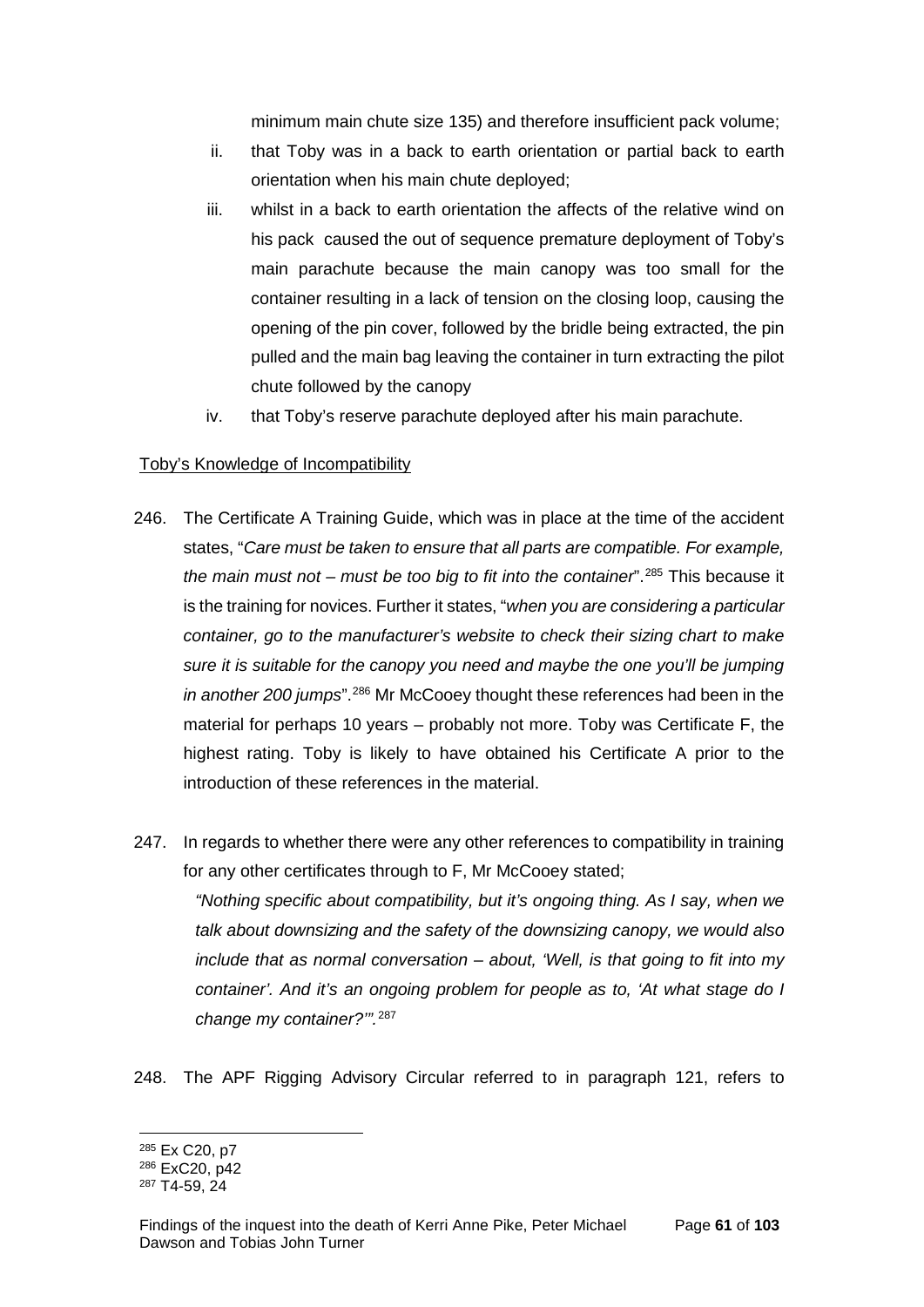equipment compatibility. It expresses that the responsibility for ensuring compatibility is on whoever packed the relevant parachute, whether it is the main, reserve or both. This RAC is referred to in the packer A training but it was unclear if it was also in the packer B training.<sup>[288](#page-64-0)</sup> Toby was a packer B.

- 249. Mr McCooey was of the opinion that Toby being in the most senior role, it would be impossible that he would not be aware of the necessary requirements for compatibility.[289](#page-64-1)
- 250. Mr Newman advised a person should know there is a problem with their pack by feeling and looking at it, and that this occurred when they learn to pack their own chute when they have their A licence or moving towards their B licence. He expressed the opinion that Toby should have known that.<sup>[290](#page-64-2)</sup>
- 251. Mr Van Niekerk thought this accident showed that it is possibly unreasonable to expect the user to wear responsibility for compatibility of their container and parachute.[291](#page-64-3)
- 252. As to why Toby jumped with his rig, Mr McCooey suggested 'normalisation of deviance' might be at play. The definition for that concept being "*the gradual process by which unacceptable become acceptable in the absence of adverse consequences*".[292](#page-64-4)
- 253. Mr McCooey went on to state:

*"…I think in this case where – you know, I – I can't understand in my mind – you know, I didn't know the people involved in this personally but I dealt with Toby quite a lot. I found him very professional. The reputation where we've – we've had evidence that – it doesn't add up and I really can't see that he'd just say, "That'll do. It's all right". But when I think about that comment and I say and I – I don't have the evidence that he gradually downgraded – down-sized his main but he may have done that and he downgraded it once well within the specifications and it was all good. He downgraded it the next time well within specifications. He might have borrowed someone else's parachute. Then it was* 

 $\overline{a}$ 

<span id="page-64-2"></span><sup>290</sup> T4-26, 9

<sup>288</sup> T4-60, 29

<span id="page-64-1"></span><span id="page-64-0"></span><sup>289</sup> T4-60, 18

<span id="page-64-3"></span><sup>291</sup> T2-44, 47

<span id="page-64-4"></span><sup>292</sup> T4-92, 18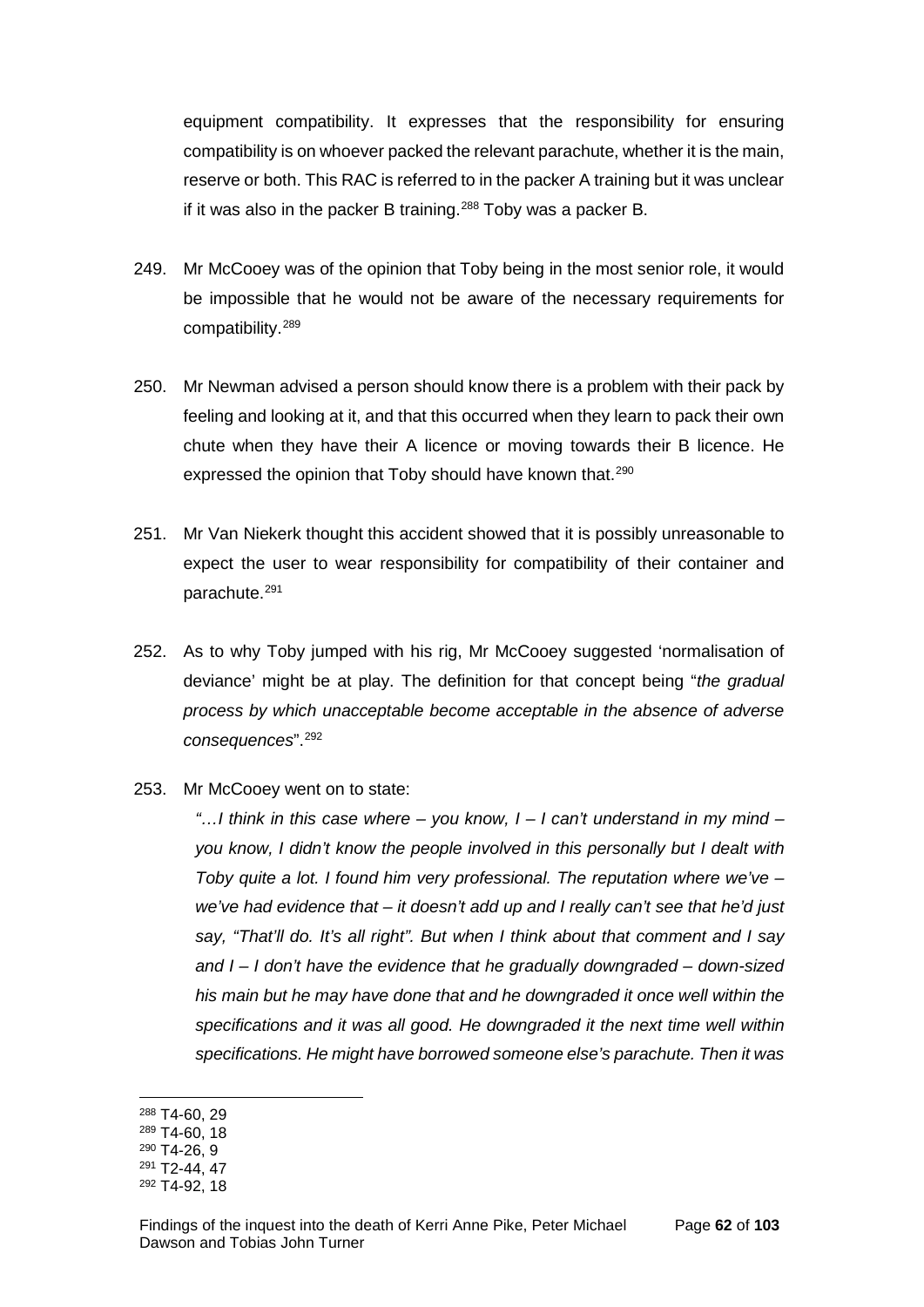*getting down right to the bottom end of the specification and, remember, it could have got to a – in this case, you know, this – this - this 9- parachute packed up to a 107. So he – he was possible just gradually thinking that, you know "It's all be good and it does pull up well and I really haven't had any problem with this even looking like it was going to prematurely deploy", or, "I haven't seen any – any risk of that in any way", and it just takes that – that one more step for that to have occurred. So in my mind I'm thinking that as a – a possibility of – of what might have contributed in this case*".[293](#page-65-0)

- 254. Toby would have been aware of the potential issues concerning incompatibility of equipment. He was a seasoned industry professional with packing qualifications. I agree with Counsel Assisting's submissions that Toby made an error of judgment regarding the appropriateness of his main parachute for his container. I also accept that Toby may have been satisfied with the tension he felt in the closing loop, despite some looseness in the bag (to use Mr McCooey's words "that it pulled up well"). He had been jumping with the equipment for some time and without problems and he considered it was fit for his purpose.
- 255. I go further and say that even if he knew he was pushing the limits of the equipment, that he may have felt with his skill and experience, and packing his system sufficiently to have (what he considered) to be 'enough' tension that he could manage the rig as he had done on previous solo sports jumps. Toby must have believed the system was fit for his purpose or he would not have been using it.

# **Coronial Issue 4: Relevant Standards**

*To determine what, if any, Australian standards, guidelines or practices ('relevant standards') existed on 13 October 2017:*

- *(i) to regulate commercial tandem skydivers (in harness with a customer) and a solo skydiver jumping in the same group;*
- *(ii) to regulate the jump pattern or configuration of skydivers during freefall;*
- *(iii) to regulate the specifications of parachutes, rigging and packing of the parachutes used by Kerri Pike and Peter Dawson, and Tobias Turner; and*

<span id="page-65-0"></span><sup>293</sup> T4-92, 28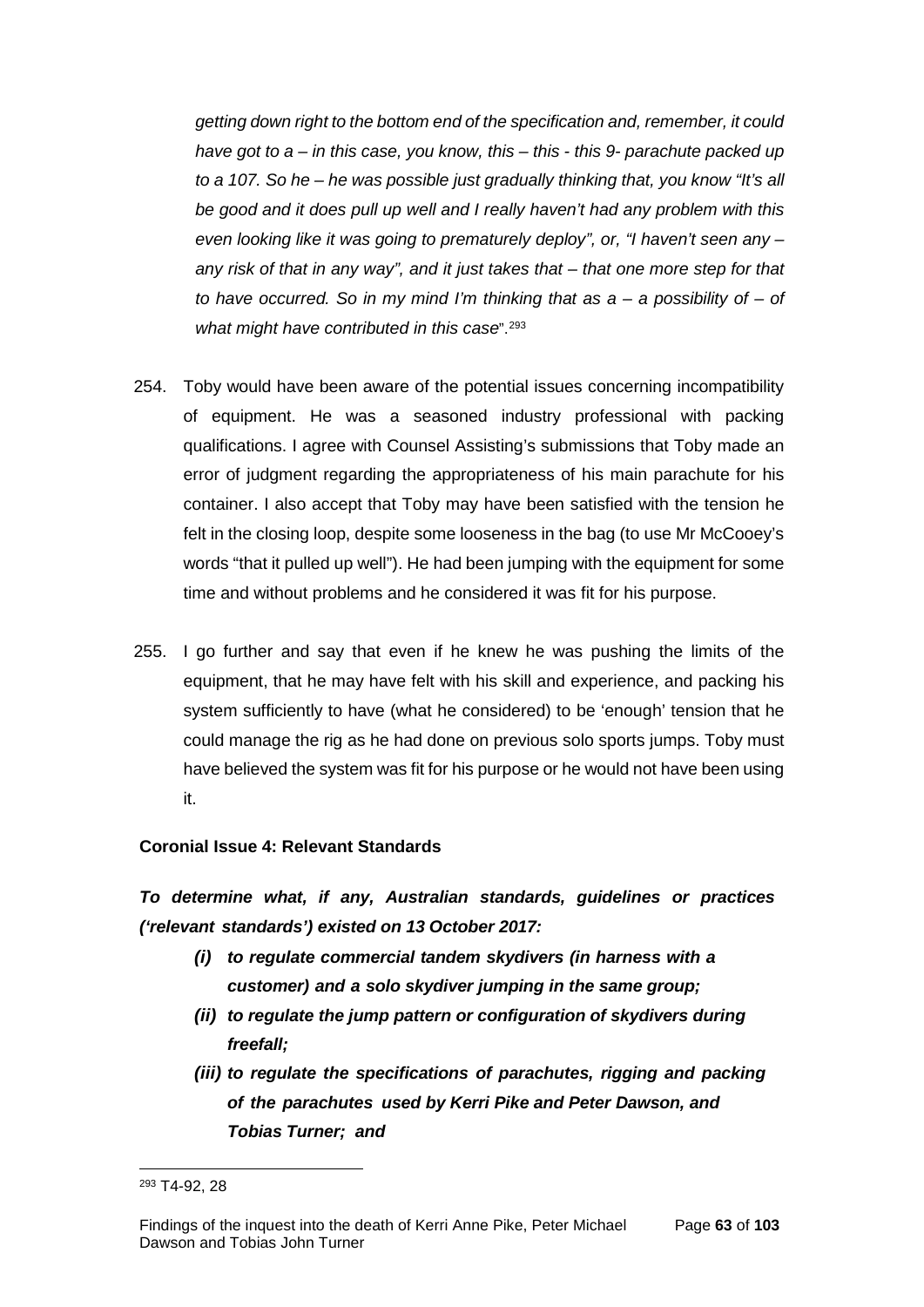- *(iv) if the relevant standards applied:*
	- *a. did the parachutes, rigging and the packing of the parachutes comply;*
	- *b. did Peter Dawson and Tobias Turner comply with the standards applying to freefall during the jump on 13 October 2017;*
	- *c. did Skydive Cairns comply with respect to the jump of 13 October 2017;*
	- *d. were those standards enforceable, if not, should they have been;*
	- *e. were the standards adequate.*
- 256. The legal regulation of the industry is over sighted by CASA. This has been addressed above. The APF Operational Regulations cover both commercial tandem skydivers (in harness with a customer) and recreational skydivers.

## Relative Work

- 257. Toby undertook Relative Work (RW) with Peter Dawson and Kerri Pike. In the GoPro video, he is seen shaking Kerri's hand. It appears from the very quick exit from the plane of Toby Turner, and Peter Dawson looking back to watch Toby's exit, that they had planned to undertake RW prior to deploying from the plane. As I alluded to this is potentially at odds with Toby advising the pilot prior to take off he intended to deploy high at 9000 feet.
- 258. Pursuant to clause 11.2.10(b), a parachutist must not engage in Relative Work with a tandem instructor carrying a tandem parachutist unless he or she has the authorisation of the DZSO.<sup>[294](#page-66-0)</sup> Mr Van Niekerk the DZSO stated Toby did not specifically ask if he could join Peter and Kerri on their jump but said that due to previous conversations in the bus (en route to the airfield) and the fact it was not a regular thing for Toby to do, he made the assumption that he was jumping with them, and that became obvious in the preparations on the ground before they left in the bus.<sup>[295](#page-66-1)</sup>
- 259. Mr Van Niekerk confirmed he had worked with Toby for nine years and mentored him through becoming an APF instructor, so had jumped with him many times.

<sup>294</sup> Ex C3, 73  $\overline{a}$ 

<span id="page-66-1"></span><span id="page-66-0"></span><sup>295</sup> T2-16, 18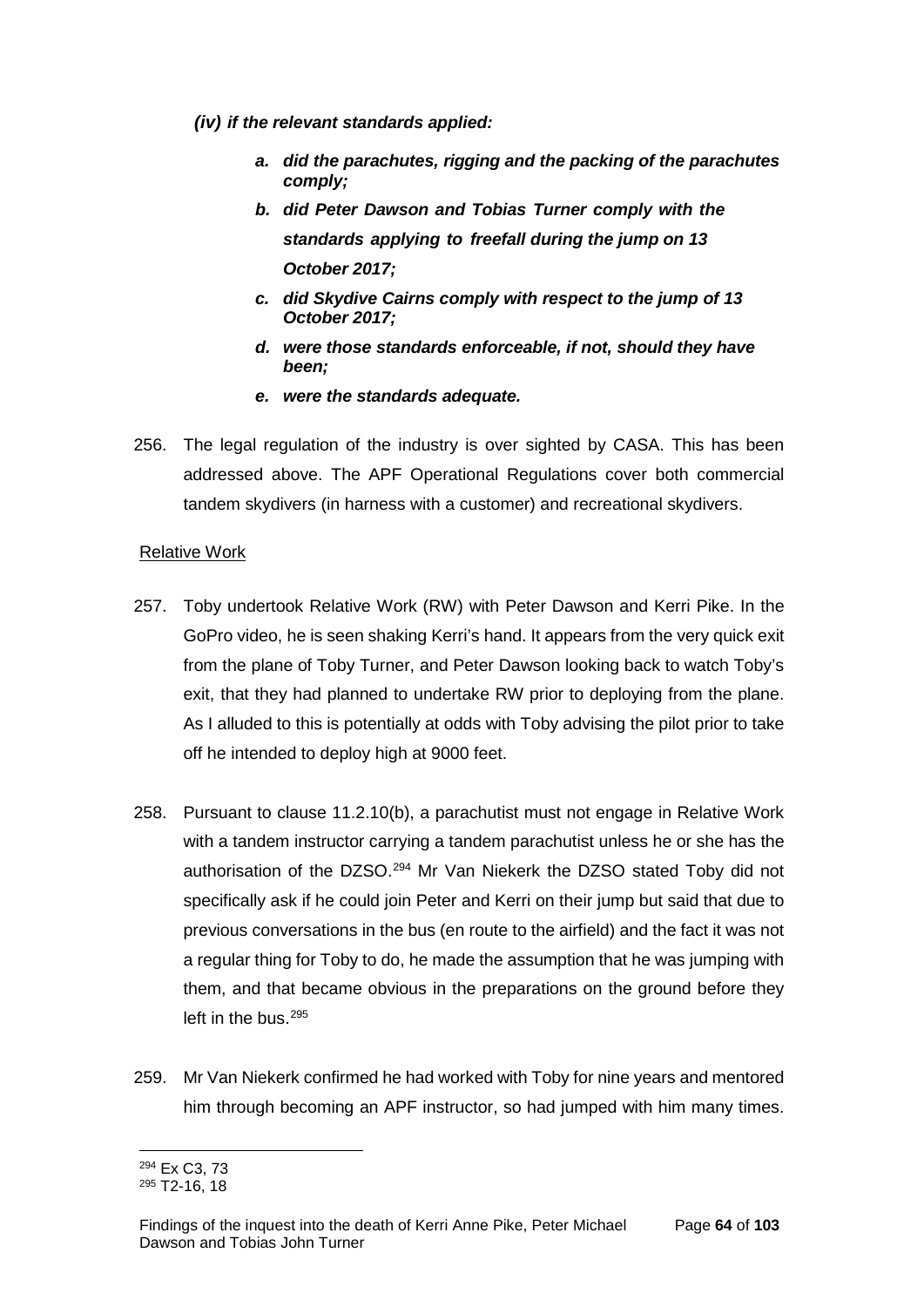He found him to be thoroughly professional and very skillful. He said while the authorisation was implied, had Toby formally sought permission, he would have granted it.[296](#page-67-0)

- 260. Mr Fickling thought it prudent to obtain documentary evidence that informed consent had been obtained from the tandem student prior to RW being undertaken.[297](#page-67-1) However, at the time of the accident there was no APF requirement that such consent be obtained.
- 261. The issue of a parachutist flying under or directly above another parachutist has been addressed above. It was a well understood within the industry (not to do so). It is clearly documented in the Tandem Endorsement Guide that a parachutist should not fly directly under another parachutist. A number of witnesses confirmed this was well known. Further, there was no evidence in this instance that the situation occurred other than momentarily by inadvertence or accident.
- 262. There was an Operational Regulation concerning Relative Work. In this instance express authorization was not sought by Toby nor given by the DZSO.
- 263. Information contained within the Tandem Endorsement Guide, confirms the industry practice that a parachutist should not fly directly under another parachutist. Toby's position directly under Peter and Keri has been addressed above.

# Responsibility of the DZSO and Chief Inspector for oversighting downsizing / container compatibility

- 264. There was no documentary evidence provided regarding instruction manuals or regulations on downsizing or container compatibility in this context. Mr McCooey confirmed the responsibility for the approval of downsizing lies with the DZSO.[298](#page-67-2)
- 265. As outlined in paragraphs 113 and 114 above, the responsibilities of the DZSO and Chief Instructor are referred to in the APF Operational Regulations. Pursuant

<sup>296</sup> T2-17, 12  $\overline{a}$ 

<span id="page-67-1"></span><span id="page-67-0"></span><sup>297</sup> T5-43, 31

<span id="page-67-2"></span><sup>298</sup> T4-55, 15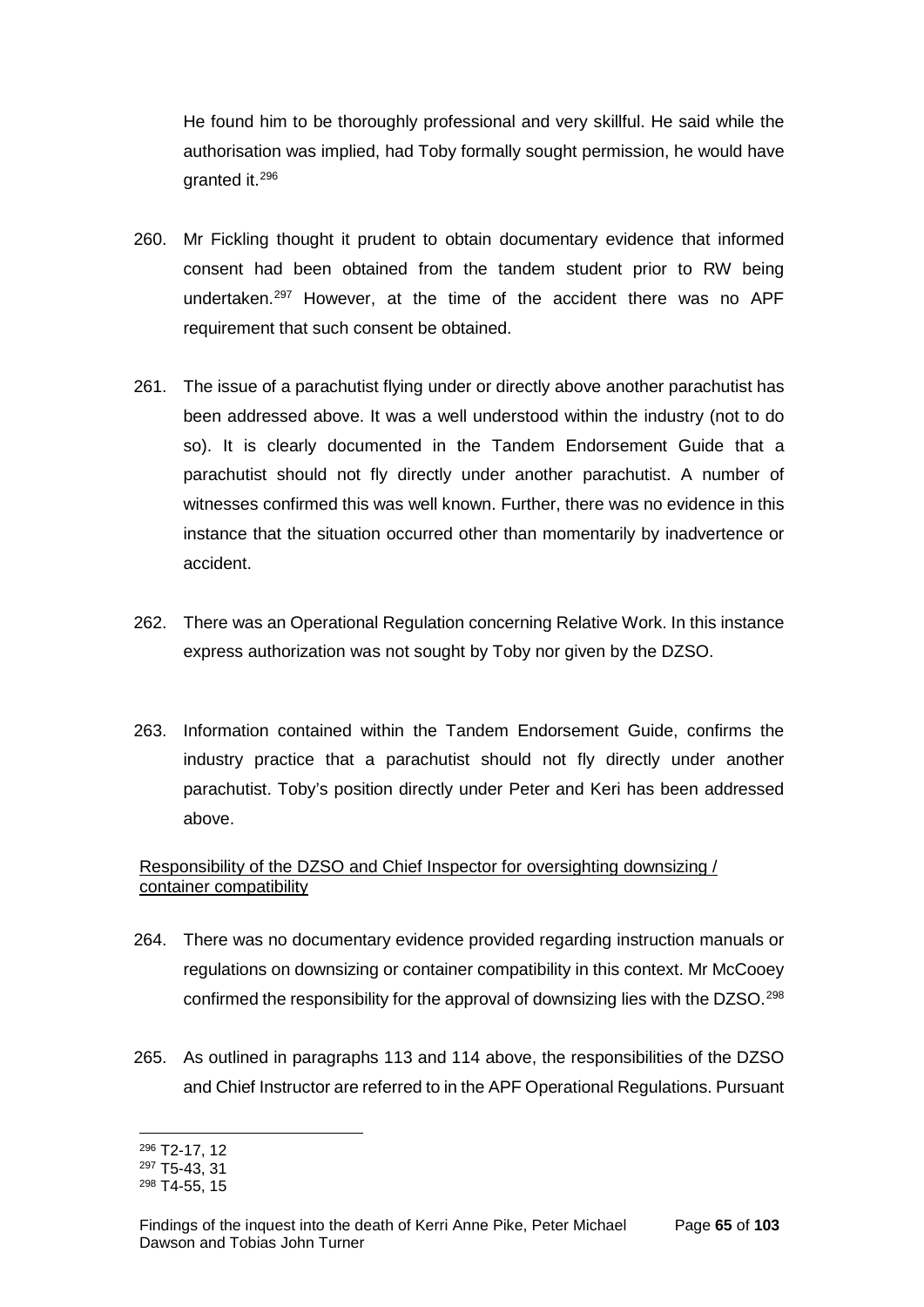to clause 6.1.6(b)(iv), the DZSO must ensure measures are implemented so that equipment being used complies with Part Seven of the regulations.<sup>[299](#page-68-0)</sup> Part Seven relates to equipment.

- 266. Equipment Standards in the context of clause 7.1.1 of the Operational Regulations are referred to above.
- 267. The harness and container system must comply with APF Equipment Standards and the Training Operations Manual. The APF Equipment Standards are documented on the website which refers to a number of manufacturer bulletins. There are about 500 bulletins, with the list growing.<sup>[300](#page-68-1)</sup> However, despite the clause saying a parachutist must comply with APF Equipment Standards, the APF states on the website, "*APF makes no claims that it is either definitive nor exhaustive".*
- 268. Mr McCooey was asked how a DZSO officer can comply with clause 7.1.1, that is, that the harness and equipment complies with APF standards provided the number of bulletins listed on the website, and the reference that the list is not definitive.

CA: So how do they know that that particular person's meeting the equipment standards? So that makes it very difficult for them to do that?

Mr McCooey: Yeah, although many of those apply to the reserve. So you might argue, well, they'll have to go through them, by the way, I hate to say this, but there's about 500 – when you say there's a lot of them, there is about 500 and it just keeps growing, but what the DZSO does, normally, is by looking at the reserve parachute and that card, that is all he or she would normally do to satisfy themselves that that part is done because the reserve is signed and a card is put in the equipment that shows when it was signed off and what it was done. That confirms that its meets all those standards that are applicable to the harness and the reserve, which are all, you know, formally approved equipment and the reserve is sealed, sealed closed. So if that seal is there and packing card is there, there'd be no further requirement to look any further at that. So they're then, really, only going to focus their energies on the main.<sup>[301](#page-68-2)</sup>

269. Clause 7.1.8 states, "*a parachute assembly which has been damaged or found* 

<span id="page-68-0"></span><sup>299</sup> Ex C3, 64  $\overline{a}$ 

<span id="page-68-1"></span><sup>300</sup> T4-49, 17

<span id="page-68-2"></span><sup>301</sup> T4-49, 12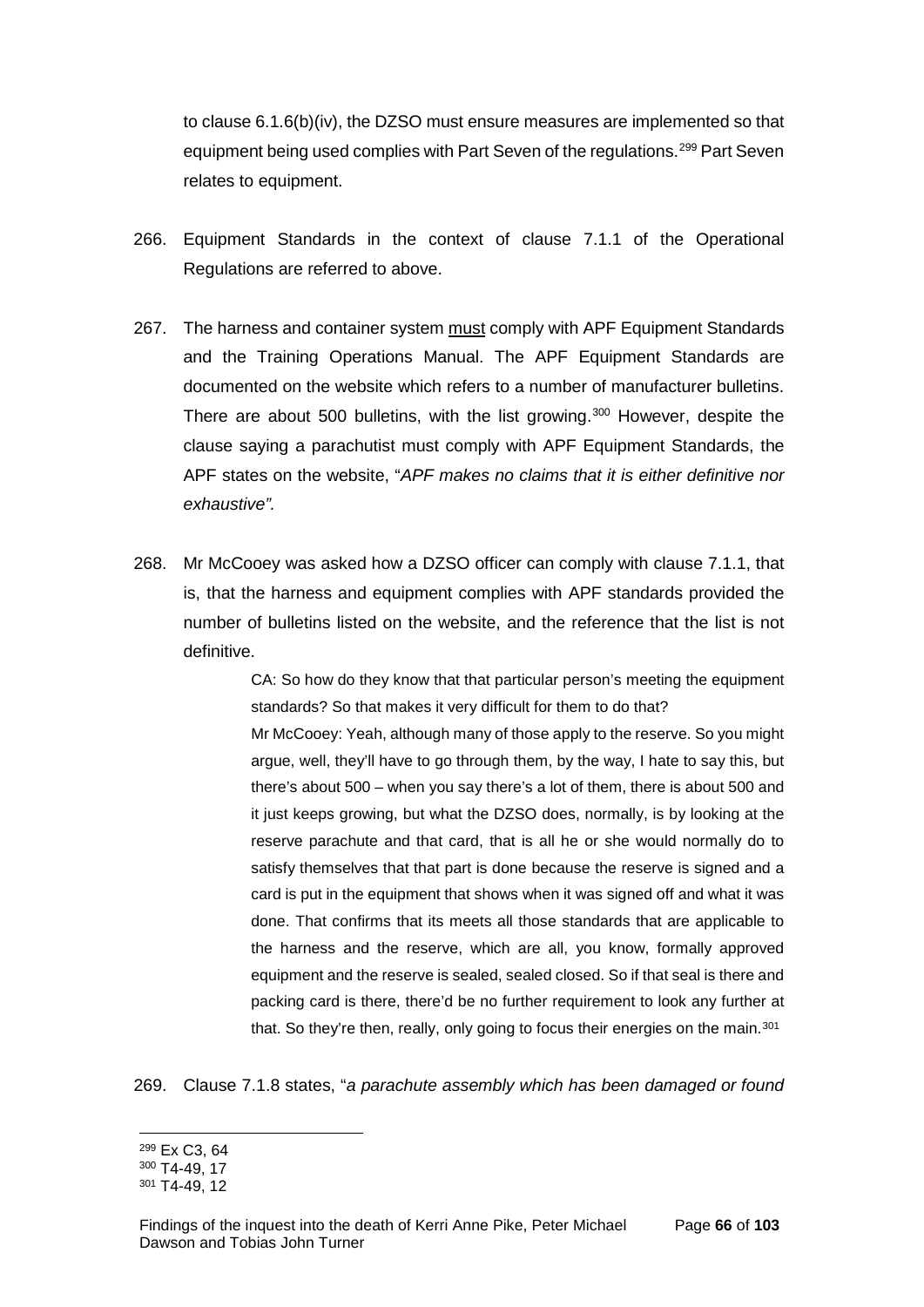*to be unsafe must not be used for descent unless it has been repaired or declared safe by a Rigger or Packer A*".[302](#page-69-0)

- 270. Mr Fickling explained that his interpretation of clause 7.1.1 with respect to Equipment Standards is that the equipment is in date, that is with respect to the reserve and the AAD and that the requirements mandated by the manufacturers have been met.<sup>[303](#page-69-1)</sup> Mr Fickling acknowledged that there are voluminous manufacturer recommendations but that is because there is a lot of equipment on the market. He accepted if the equipment did not meet the manufacturer recommendations there has to be a process to make sure it is airworthy.[304](#page-69-2) He accepted as the Operational Regulation currently stands it is not a clear process.[305](#page-69-3)
- 271. Mr Fickling confirmed his understanding of the Operational Regulations is that there is nothing in the regulations regarding the checking of the main chute, other than the responsibility of the individual parachutist who is using that equipment.[306](#page-69-4) He though, is of the opinion there are the additional checks and balances by the DZSO under a Safety Management System that has been organised by the chief inspector.<sup>[307](#page-69-5)</sup>
- 272. A number of witnesses recall Toby fulfilling the DZSO role at Skydive Cairns from time to time.<sup>[308](#page-69-6)</sup> Evidence was heard from other persons who had fulfilled the role of DZSO or Chief Instructor role with regards to the extent of checks they thought were required to be carried out at the Drop Zone.
- 273. Mr Lawson confirmed that prior to the accident apart from the reserve, there was no process of independently checking his equipment.<sup>[309](#page-69-7)</sup>
- 274. Mr Davies said his personal experience was that it was his responsibility. He thought when he would have started at the Drop Zone, in order to jump his sport rig, the DZSO or Chief Instructor would have taken the time to go over his rig to

 $\overline{a}$ 

<span id="page-69-5"></span><span id="page-69-4"></span><sup>307</sup> T5-11, 31

<span id="page-69-0"></span><sup>302</sup> Ex C3, 67

<span id="page-69-1"></span><sup>303</sup> T5-10, 12

<span id="page-69-2"></span><sup>304</sup> T5-10, 32 <sup>305</sup> T5-10, 37

<span id="page-69-3"></span><sup>306</sup> T5-11, 20

<span id="page-69-6"></span><sup>308</sup> Austin Lawson and Derec Davies

<span id="page-69-7"></span><sup>309</sup> T2-73, 31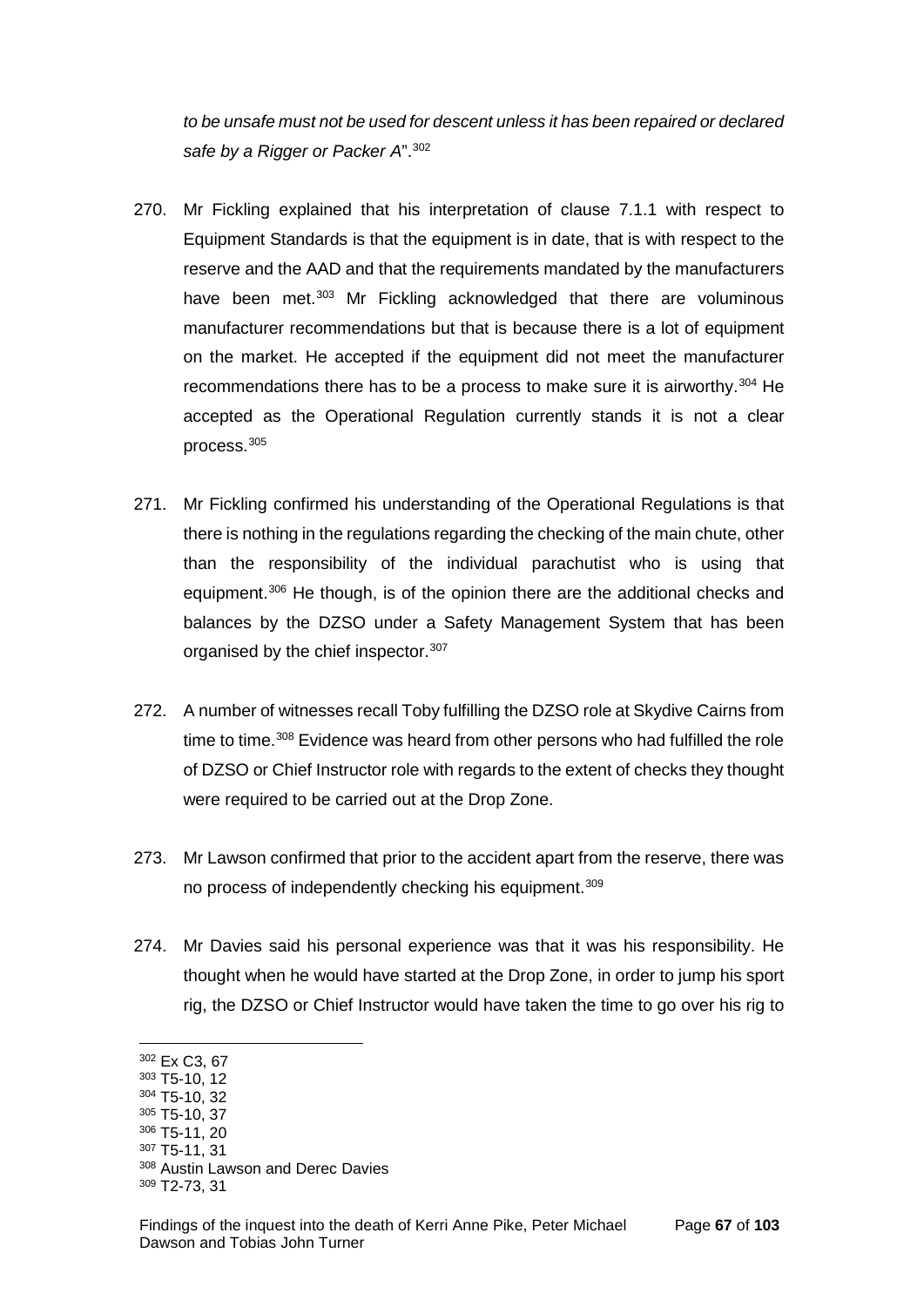make sure there was nothing of concern.<sup>[310](#page-70-0)</sup>

- 275. Mr McGrath is a very experienced parachutist with over 20,000 jumps. He regularly fulfilled the role of DZSO on a Saturday. He confirmed before the accident there was no requirement to handle a camera jumper or sport jumper's equipment.[311](#page-70-1) He did though say that if he went to a different drop zone, the first thing they do is go through your equipment and check your licences. He advised when a new jumper comes to a drop zone, checking their equipment is one of the first things that happens.<sup>[312](#page-70-2)</sup> He also said after examining Toby's equipment as the Drop Zone Safety Officer, he would have told him he could not jump until the closing loop was shortened and there was more tension through the container.<sup>[313](#page-70-3)</sup>
- 276. Mr Tibbitts thought the most practical solution with regards to ensuring a jumper has the appropriate equipment would be to inspect the equipment when it arrives to a drop zone or any time any component is changed. This suggests from Mr Tibbitts perspective there was no requirement to undertake such a check prior to the accident. He did though say it would occur with less experienced jumpers but because of Toby's experience it was easy to assume that he was doing the right thing.[314](#page-70-4) Mr Tibbitts confirmed there was no regulatory requirement from APF prior to the accident with respect to obtaining permission from a DZSO before downsizing. He also infers there was no directive for checking such equipment at a Drop Zone before deploying from the site.<sup>[315](#page-70-5)</sup>
- 277. Mr Newman advised many operations prior to the accident had a checklist to complete when a new jumper arrived to the drop zone. This includes inspecting the equipment, the reserve state and whether it's been packed and is serviceable, that is, all of the components are serviceable. He stated, "*So a lot of operations – not all, because it's not – we don't require it, as the APF doesn't deem it as a mandatory requirement – but most operations, conscientious operators, will have a document in place*".[316](#page-70-6)
- <span id="page-70-0"></span><sup>310</sup> T2-89, 47

- <span id="page-70-1"></span><sup>311</sup> T3-13, 27
- <span id="page-70-2"></span><sup>312</sup> T3-29,0
- <span id="page-70-3"></span><sup>313</sup> T3-35, 42
- <span id="page-70-4"></span><sup>314</sup> T1-92, 24
- <span id="page-70-5"></span><sup>315</sup> T1-93, 45
- <span id="page-70-6"></span><sup>316</sup> 3-65, 45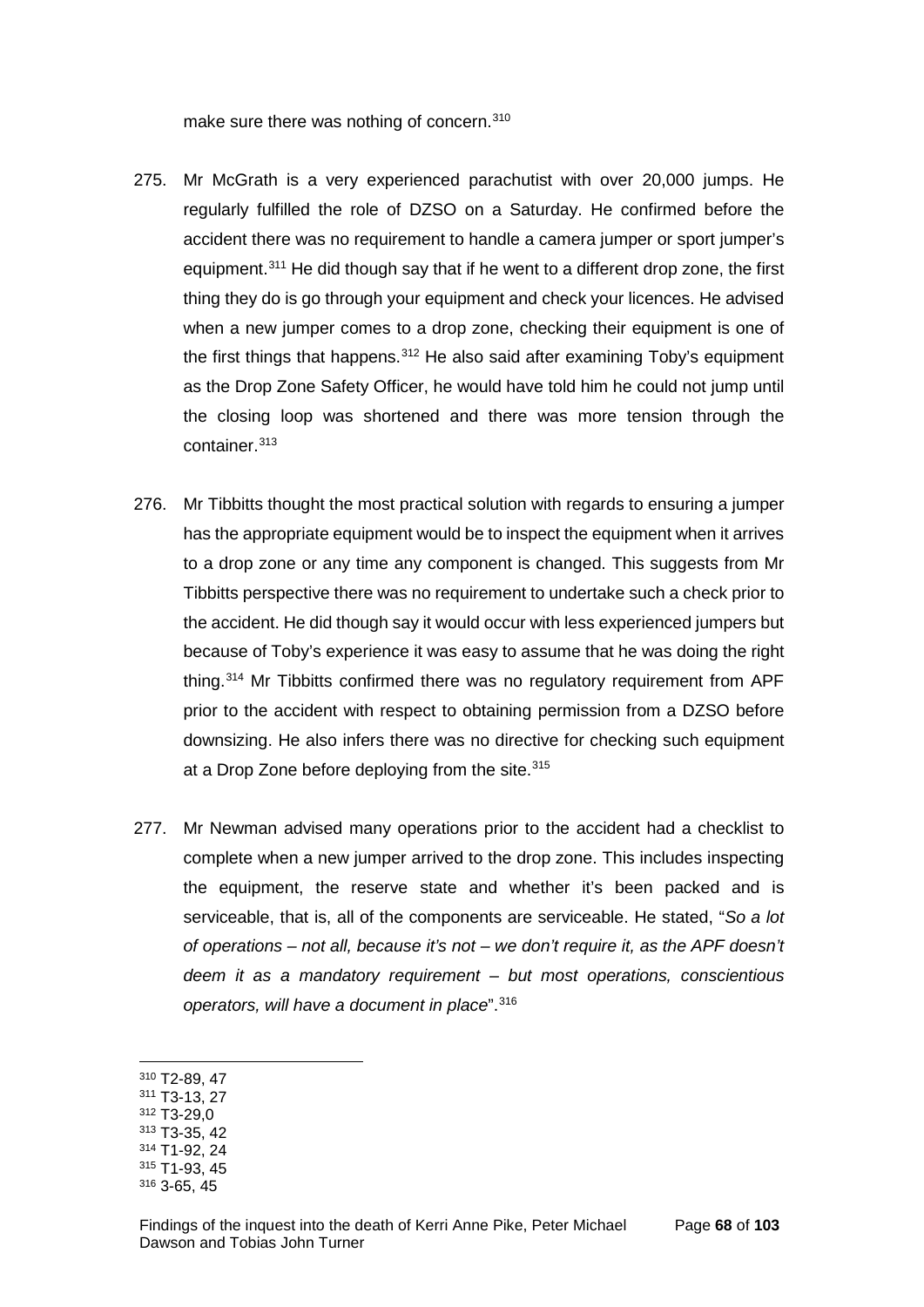278. Contrary to Mr Tibbitts and others, Mr Newman seemed to suggest that an inspection at the drop zone when a jumper first presents is required by all DZSOs, he states:

"*Well, the main is the jumper's responsibility, but, when they turn up at a drop zone – and I can speak from my experience as a safety officer – when somebody turns up, I'm responsible for the equipment that they're jumping, irrespective of what the – if the reserve's in date. The whole system has to be approved, before they can get in the aircraft that are operating at my drop zone. So any part of that system is deemed unairworthy, irrespective of the main's not good; the system looks bad; the pilot chute is not stowed correctly; there's – it's too loose- the equipment won't be used straightway. I wouldn't sign them off – the – after their– for their D brief – DZ briefing. So I don't think another layer's going to improve that. It's just another document that people would have to try and provide to the DZSO, when the DZSO should be able to trust their knowledge and their experience to look at equipment and say, 'That equipment is good', or, 'I don't even like the look of that equipment"*.[317](#page-71-0)

- 279. Mr Newman clarified the issue. He stated, "*Whenever you turn up to a drop zone, if – if you haven't jumped there regularly or if you're a new jumper to that drop zone, you'll be given a drop zone briefing and equipment inspection prior. You have to sign that drop zone waiver as well. It's all part of that process of – on*  your fist time arriving at the drop zone".<sup>[318](#page-71-1)</sup> He was of the opinion if Toby had presented to the Drop Zone with the equipment he used on the day of the accident, and it was inspected, it could have been determined his container was not compatible with the main chute.<sup>[319](#page-71-2)</sup>
- 280. Mr McCooey said Mr Newman was wrong with respect to the inspection and waiver. The waiver is a different process and it is often done online prior to presenting to a drop zone.<sup>[320](#page-71-3)</sup>
- 281. With regards to the inspection, Mr McCooey said the DZSO would need to do whatever was necessary to satisfy themselves as to the adequacy of the

<span id="page-71-0"></span><sup>317</sup> T3-80, 7

<span id="page-71-1"></span><sup>318</sup> T3-82, 21

<span id="page-71-2"></span><sup>319</sup> T3-83, 0

<span id="page-71-3"></span><sup>320</sup> T4-47, 45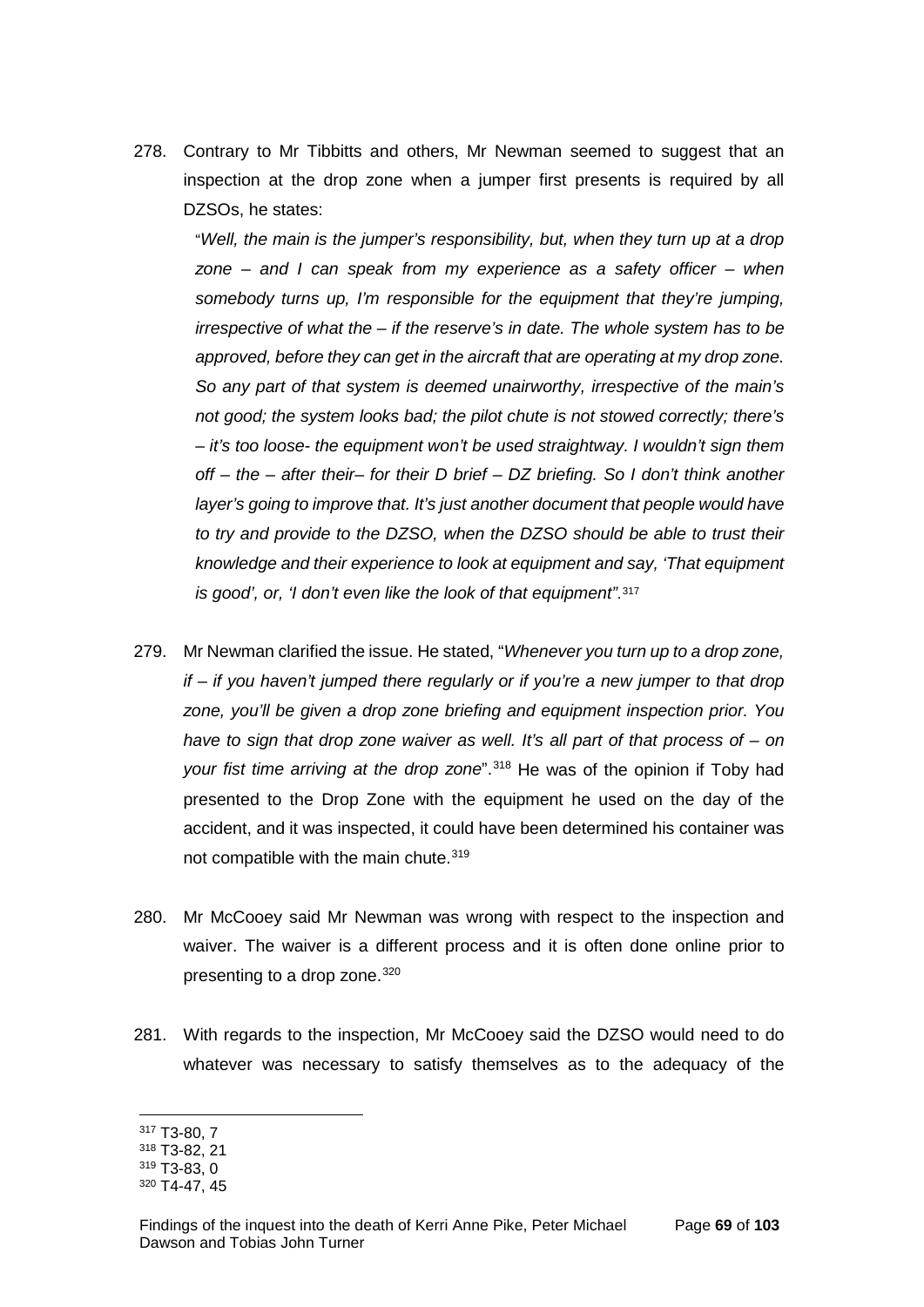equipment.[321](#page-72-0) He described this as an overall inspection of the whole equipment to ensure it was in order. He explained it was a process of starting at the top of the equipment and working your way down. This would include feeling the reserve to make sure that it had not become a little bit loose with time and to feel for tension in the main. He expects he would have identified Toby's as being very soft[.322](#page-72-1)

- 282. Despite clause 6.1.6(b)(iv) implying this is a requirement each time a person jumps, Mr McCooey said this is not required and stated: *"Practicality – people tend to know each other. And, you know, you would do that when someone arrives because you've got no idea of that. But then on an ongoing basis, again you would say, 'Well, I've satisfied myself this person's right. I saw them jumping yesterday. I know they've done their gear checks'*". [323](#page-72-2)
- 283. Mr McCooey clarified that clause 6.1.6 is a general statement of responsibility that applies to all DZSOs, not just a particular DZSO that's onsite when the gear first comes to be used at a drop zone. $324$  The process with respect to equipment inspection is that the AAD is within the expiry date, the reserve is in date and the overall inspection of the equipment, he stated, "…*would normally involve feeling the – the tension and probably – very definitely if you didn't know the person well, but probably if you – if you did, still enquiring of what type of main parachute is in here, and you would be looking at that for compatibility, and as I touched on a bit before the lunchbreak, also that person's experience level and that that matches. So, all of the – to – to meet all of those points there involves this procedural check of someone when they arrive".[325](#page-72-4)*
- 284. Mr McCooey was asked to clarify the situation by his Counsel:

Mr Roney QC: So, after the first procedural check has been conducted, that is when the gear can be used at the drop zone for the first time, do you see it as necessary to continually make that check each time the gear is used?

Mr McCooey: No. You've got to satisfy yourself that's still the case, but that wouldn't be doing that same thing every jump or every day.

Mr Roney QC: So, your point really isn't that there is a specific rule that says that you

<span id="page-72-0"></span><sup>321</sup> T4-50, 19

<span id="page-72-1"></span><sup>322</sup> T4-50, 40

<span id="page-72-2"></span><sup>323</sup> T4-51, 2

<span id="page-72-3"></span><sup>324</sup> T4-83, 33

<span id="page-72-4"></span><sup>325</sup> T4-84.6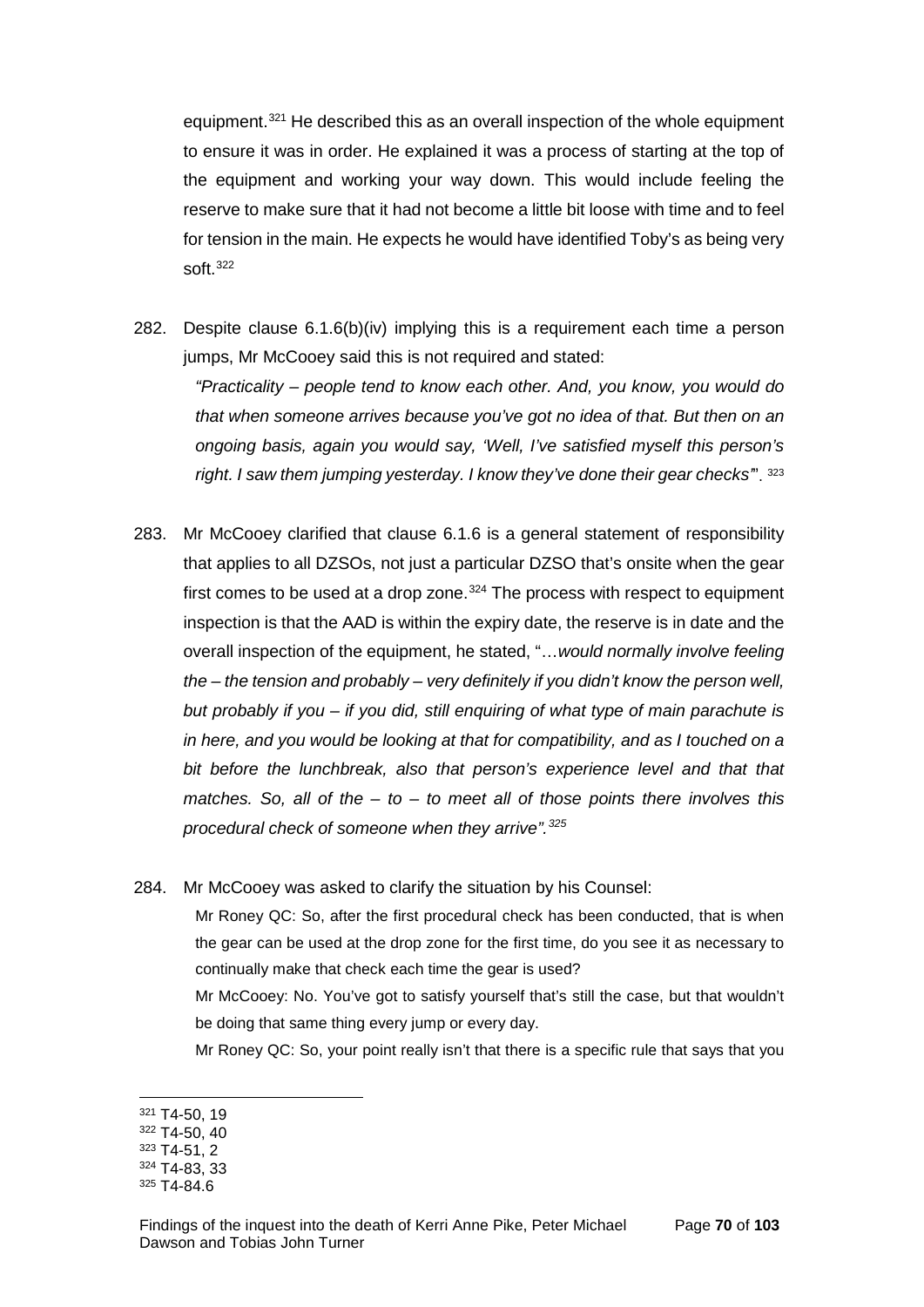are to do it when the gear first comes to site, but that necessarily must be the case if you're going to comply with that rule? Mr McCooey: That's correct.<sup>[326](#page-73-0)</sup>

285. Due to what became a clear divergence of opinion concerning the application of the Operational Regulations, Counsel for Skydive Cairns sought to further clarify the situation with Mr McCooey:

Mr Laidley: Can you see how a DZSO acting in good faith, doing the best they could to apply that regulation (7.1.1), might say, "*Oh, well, I've got to go and look at the APF Equipment Standards in the TOM in relation to the harness and container, not the chutes"*.

Mr McCooey: No

Mr Laidley: You can't see that interpretation at all?

Mr McCooey: No. I – I can see that we could write that better. I mean, it goes on to say: And which has at least two parachutes. I can certainly see how we could write that better, but we've always done it like that. I mean, it's just...when you do a gear inspection, you inspect all of the gear. It's just always the way it's done and that's...

Mr Laidley: So would you accept then that it seems to be a bit of a theme here; is that the regs are written one way, which is the repository of the requirements that someone who's trying to do the best job they can, that's their bible, yet a lot of the answers seem to be "*But we always do it like this*"?

Mr McCooey: I certainly think we could write the – use those words in a better way to describe what we mean.

Mr Laidley: So, again, you would accept that a DZSO acting in good faith, that was satisfied that the harness and container system that they could see visually there that was being used was – complied with the APF Equipment Standards and TOM go, "*Okay, yep, that's all good*", and then the second thing they might do is go, "*Oh, and have they got their two parachutes in? Yes, they've got a reserve and they've got a main*" And then would you accept that, again, the DZSO acting in good faith might say, "*Well, they might have a reserve, but a reserve is only really a reserve if it's in date, so I want to see your card and make sure your reserve is in date?"*

Mr McCooey: Yes

Mr Laidley: Could you see that a DZSO acting in good faith might actually interpret that that way?

Mr McCooey: We'd certainly look at the reserve card. Yes.

Mr Laidley: And if they were looking at that card and they saw that a chief instructor had certified that jumper as being capable of packing their own main chute, do you accept that they would say, "*Oh, and, yes, you're qualified to pack your own main chute,* 

<span id="page-73-0"></span><sup>326</sup> T4-84,13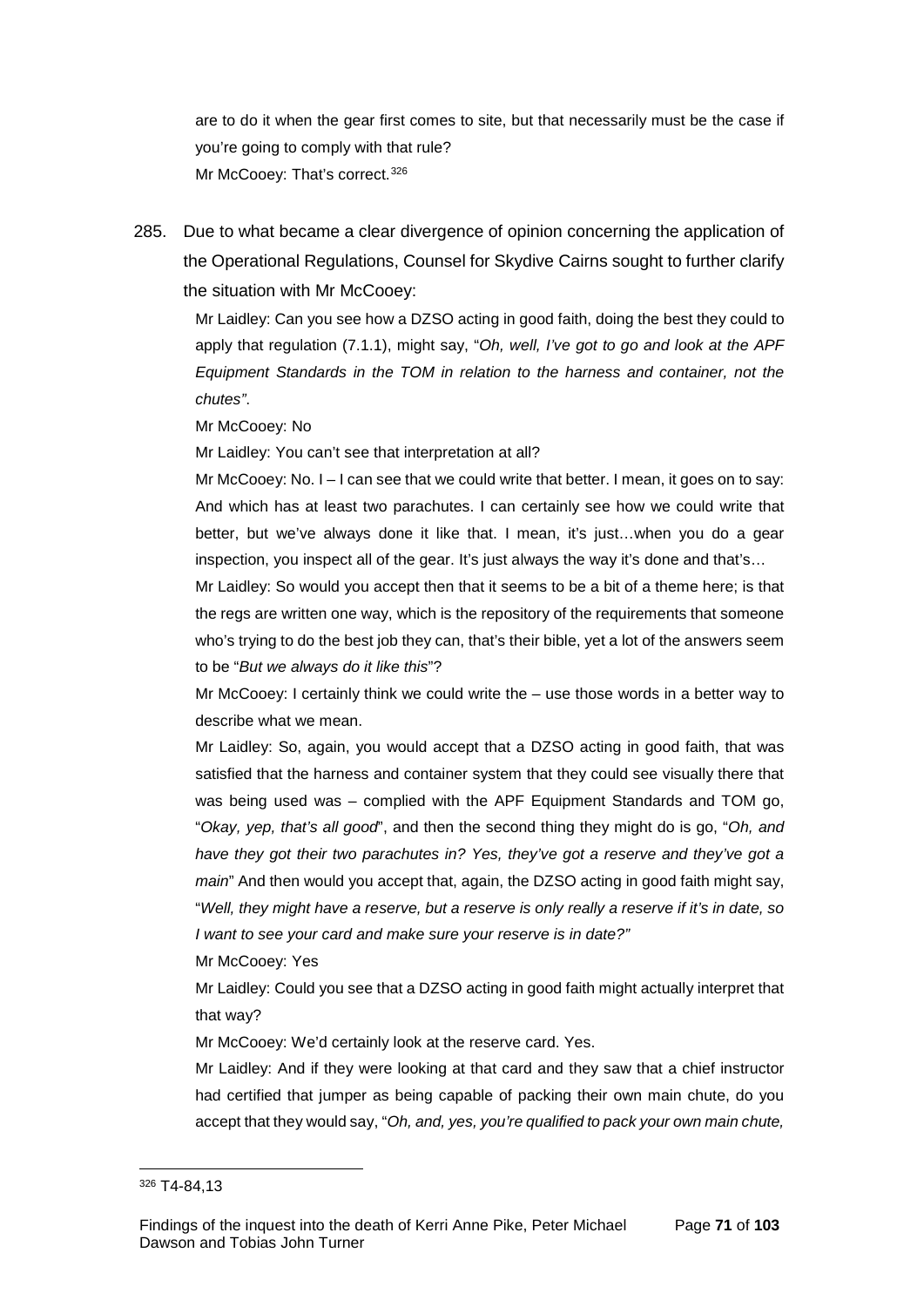*so that's good as well". You've got the relevant qualification*"? Mr McCooey: Yes. That that  $-$  this is reasonable.<sup>[327](#page-74-0)</sup>

- 286. Mr Fickling was asked to explain his understanding of the role of the DZSO with respect to the first inspection when a new jumper arrives to the Drop Zone. Mr Fickling took a broader view of the Operational Regulations. He is of the view the checking of equipment would come under the Drop Zone Safety Management System.<sup>[328](#page-74-1)</sup>
- 287. Pursuant to clauses 6.1.2 and 6.1.6, the Chief Instructor is responsible for ensuring there is an adequate and appropriate Safety Management System, which is documented and implemented; and the DZSO is to ensure operations are conducted in accordance with the organisations Safety Management System.[329](#page-74-2)
- 288. With regard to what would be a reasonable system, he stated, "*I would consider if they had a – a system of – of checks and it was a-a-a-a checklist-type approach and it was recorded because it's, in essence, it's one thing to do a check but it's something completely different to have evidence that it has occurred…So if those two components had have been in – in the safety management system, I would have considered that would be a reasonable system".[330](#page-74-3)*
- 289. Mr Fickling accepted there was no APF requirement to document the process but that would be a prudent approach under a Safety Management System and that might pass on into your Standard Operating Procedures ('SOPs') of how it is to be completed. $331$  He thought that it would have been prudent to have a SOP as to what is required when a new jumper is jumping with a solo rig or a sport rig from the drop zone, particularly in circumstances of it being a commercial operation.[332](#page-74-5)
- 290. Mr Fickling is of the opinion the equipment checking process of a new jumper to a Drop Zone would form part of the risk assessment process of the Safety

<span id="page-74-0"></span><sup>327</sup> T4-96, 7

<span id="page-74-1"></span><sup>328</sup> T5-12, 5

<span id="page-74-2"></span><sup>329</sup> Ex C3, 64

<span id="page-74-3"></span><sup>330</sup> T5-13, 5 <sup>331</sup> T5-13, 17

<span id="page-74-4"></span><sup>332</sup> T5-14, 36

<span id="page-74-5"></span>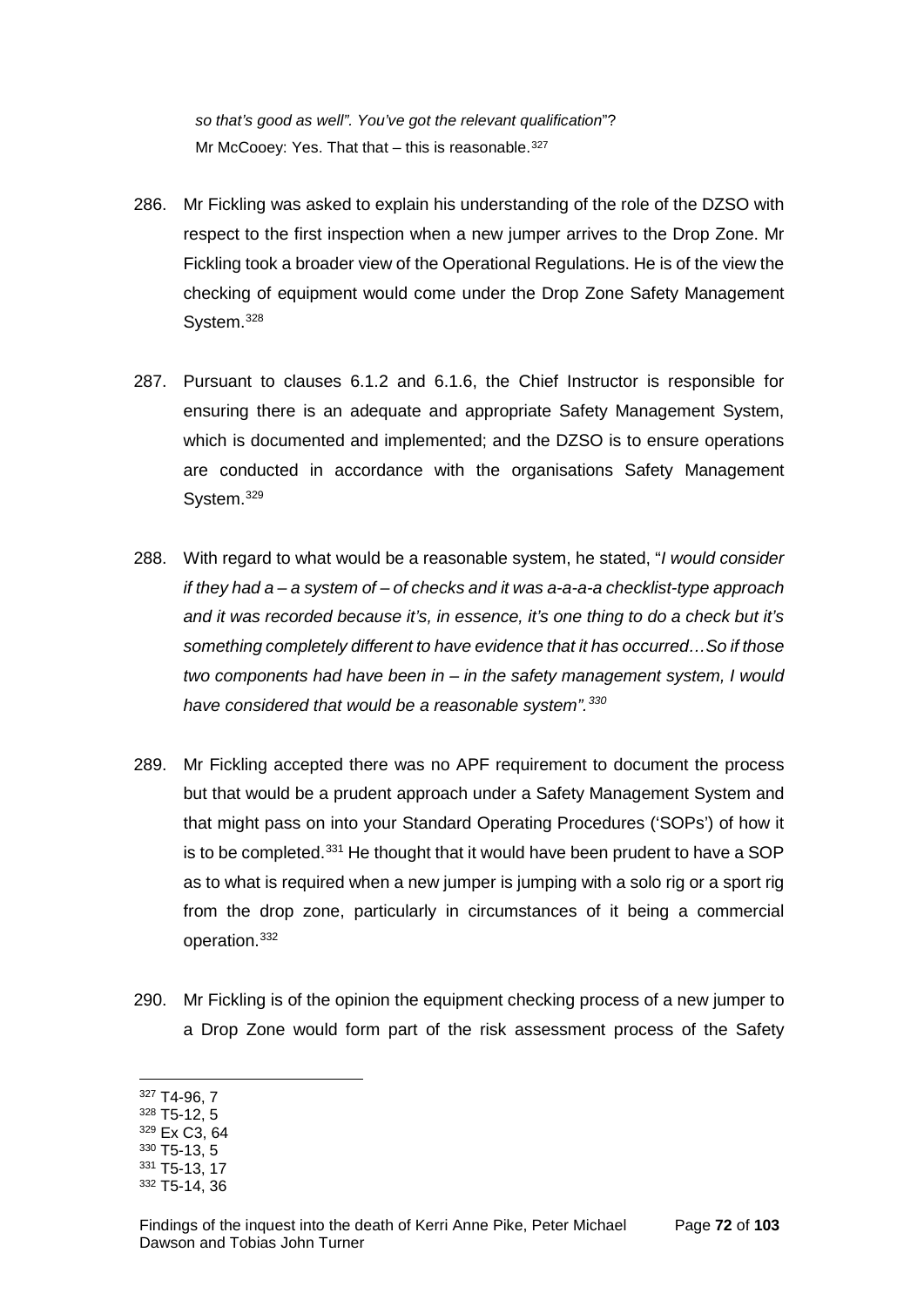Management System.[333](#page-75-0) As outlined above he described a three part process of checking parachute security which includes checking the pressure on the closing pin; checking the pressure on the flaps; and checking the pressure on the BOC pouch to ensure that the pilot cannot escape.<sup>[334](#page-75-1)</sup> With respect to discharging his responsibilities as a DZSO, he would inspect all equipment, including their helmet, their shoes, and their jumpsuit, if required.<sup>[335](#page-75-2)</sup>

- 291. I have considered as follows:
	- I. Part 6.1.6 required compliance with Part 7;
	- II. Part 7 required compliance with the equipment standards;
	- III. There were no APF guidelines or an Operational Regulation prescribing a process for checking a sports jumpers equipment to ensure it is fit for the purpose
	- IV. Further, that there was no APF requirement to keep any record of any such inspections (new jumpers or ongoing jumpers) at the time of the accident.
	- V. It was apparent from the evidence at inquest that there were differing views regarding how to interpret the relevant APF guidelines and regulations (including by the DZSO on the day of the accident) relating to the process and extent for assessing the equipment of solo sports divers at the Mission beach drop zone against the backdrop of a Safety Management System at the drop zone, and further against the backdrop of a solo sports diver of Toby's experience who was responsible for packing and maintaining his own gear in compliance with relevant standards and manufacturers recommendations;
	- VI. Toby was one of the most qualified and experienced skydivers at the Mission Beach Drop Zone and it is possible that those who may otherwise have been tasked with Toby's preliminary equipment check upon his first arrival at the drop zone may have deferred to his qualifications and experience and not done so. It is for this reason that I will recommend certification of solo sports equipment and regular and recorded checks of the equipment. (in conjunction with other measures implemented and undertaken by the CASA, the APF and Skydive Australia).

<sup>333</sup> T5-14, 27  $\overline{a}$ 

<span id="page-75-1"></span><span id="page-75-0"></span><sup>334</sup> T5-19, 30

<span id="page-75-2"></span><sup>335</sup> T5-43, 10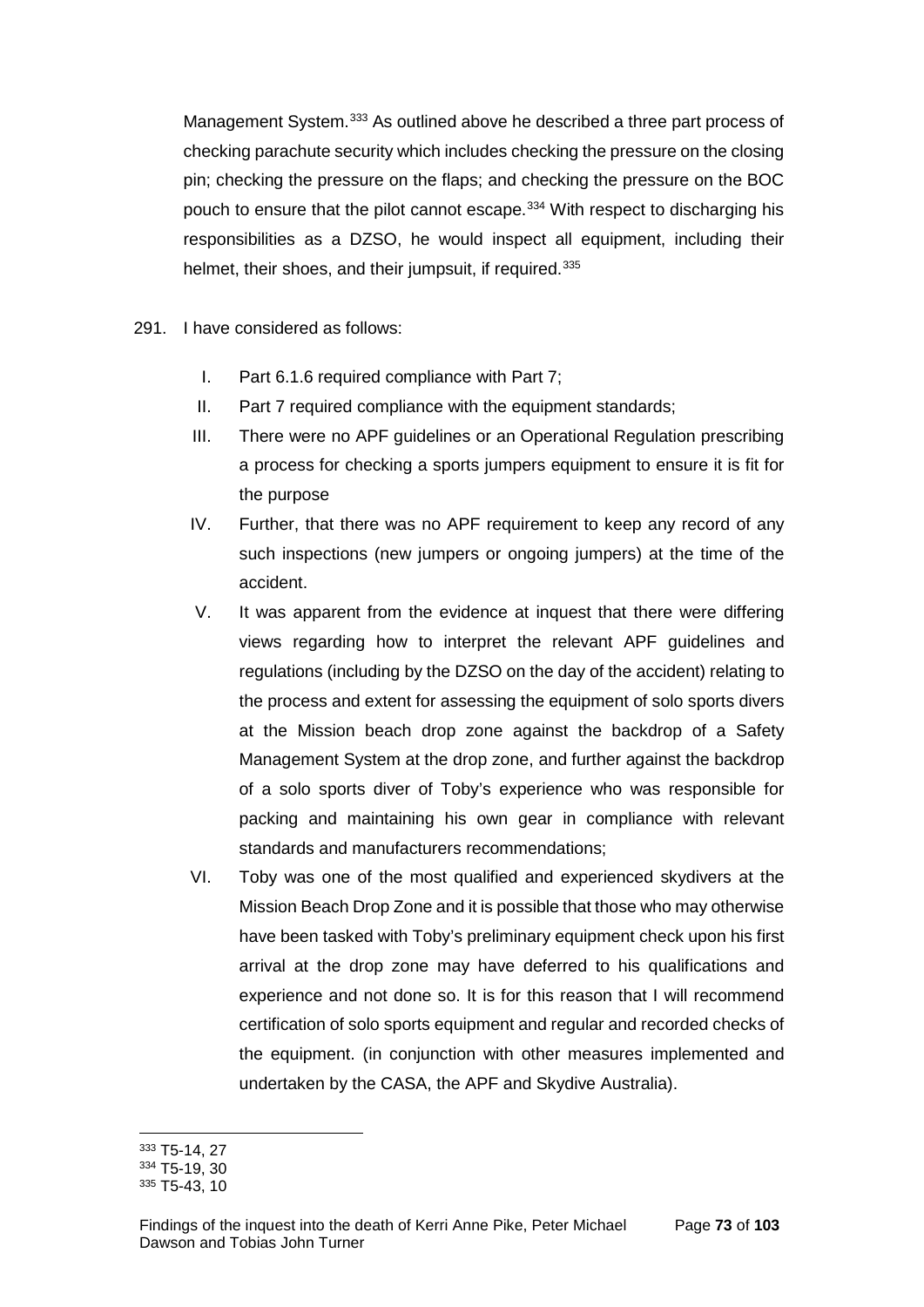#### Packing Requirements

- 292. The inquest heard there are very few vertically integrated skydiving companies that make harness containers, and reserve parachutes. It is often necessary to have a blend of equipment from different manufacturers.<sup>[336](#page-76-0)</sup>
- 293. There was some disagreement regarding the application of clause 15.3.2 of the Operational Regulations. It requires that parachute packing must be carried out in accordance with the manufacturer's recommendations or the recommendations of an APF recognised publication. One of those being the FAA Rigger Handbook.
- 294. Mr Van Niekerk, the Queensland APF Safety and Training Officer thought it applied to the way to pack and how a parachute is packed, not to the compatibility of a main parachute with a container. Mr McCooey said it applied to all mains, reserves and that parachute packing in that the term is a very broad term. That is, that it applies to the matching of components, including the main parachute and container. However, this seems in contrast to what Mr McCooey advised in his investigation report, that is, that there is "*no specific APF regulations govern main parachute and container compatibility*". [337](#page-76-1)
- 295. Essentially through a convoluted process as outlined above, if a parachutist was to follow the provision through, it would take the parachutist to the US Advisory Circular which states: "*The assembly or mating of approved parachute components from different manufacturers may be made by a certificated, appropriately rated parachute rigger in accordance with the parachute manufacturer's instructions without further authorization by the manufacturer or the FAA. Specifically, when various parachute components are interchanged, the parachute rigger should follow the canopy manufacturer's instructions, as well as the parachute container manufacturer's instructions. However, the container manufacturer's instructions take precedence when there is conflict between the two*".[338](#page-76-2) Further, "*do not install a canopy of lesser or greater pack volume than the intended design criteria for the specific size of container, since it could adversely affect the proper functioning of the entire parachute assembly*".

<sup>336</sup> T1-80, 19  $\overline{a}$ 

<span id="page-76-1"></span><span id="page-76-0"></span><sup>337</sup> Ex C4, p16

<span id="page-76-2"></span><sup>338</sup>Ex G2, p14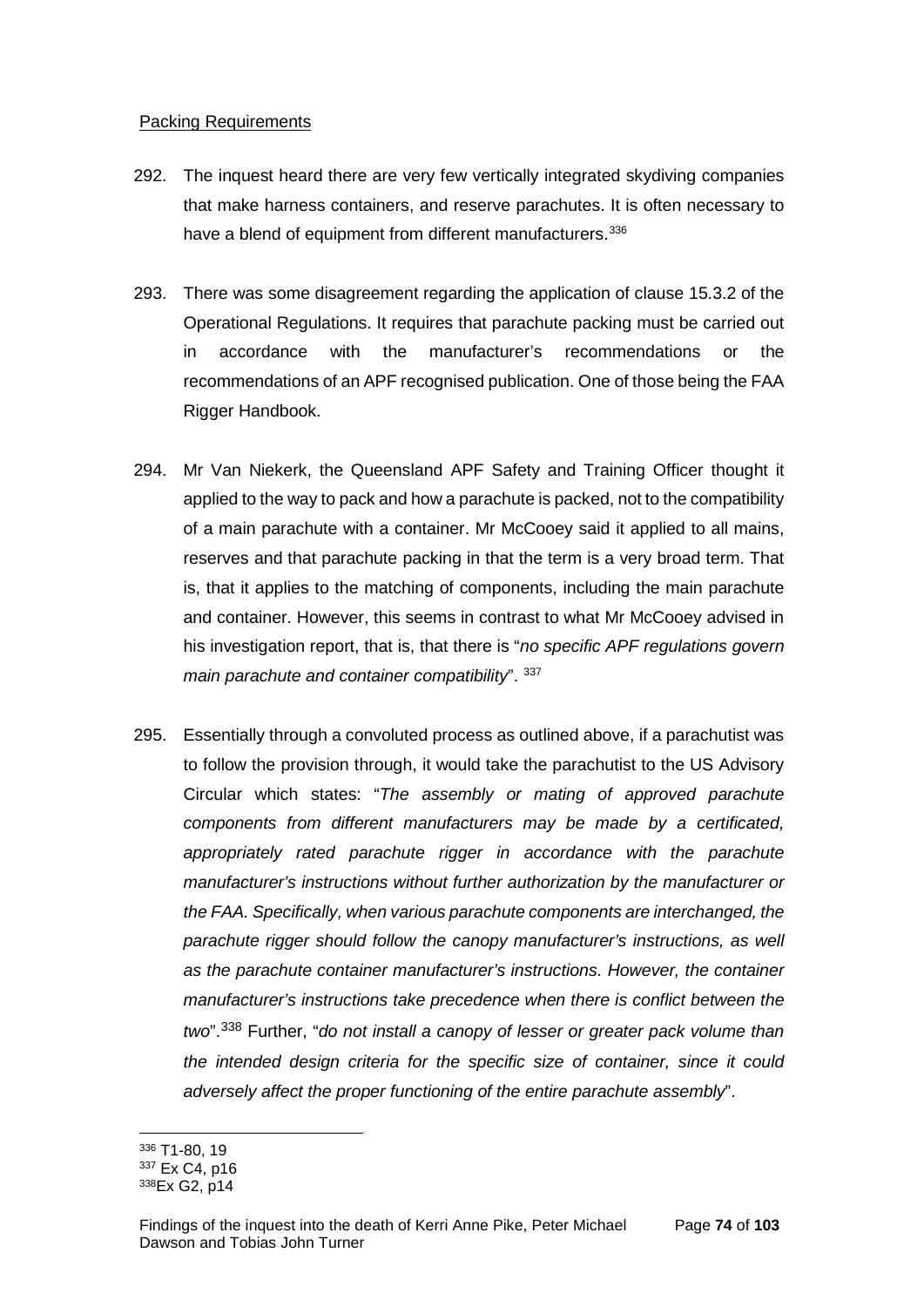- 296. Therefore if a parachutist did not have the manufacturer guidelines or was uncertain, they would need to have their equipment checked by a Rigger. Despite the reference to the material in the Operational Regulation, such a requirement is not required for a main parachute in Australia. There is no requirement for a main parachute to be examined or checked other than as some suggest on arrival to a drop zone. However, for reasons outlined above whether this was or was not required seems debatable.
- 297. There is no reference in the clause or in the Operational Regulations at all to the 1991 APF Rigging Advisory Circular, which deals with compatibility of equipment. This when the Operational Regulations have been updated a number of times since 1991.
- 298. Mr McCooey agreed that would have been helpful but then with reference to the Operational Regulations stated "*But I think the – the normal way it works is, it's very rare that anyone of – of the, you know, low to even middle-level skydiver would really be interested in that. They would almost always go to the DZSO or chief instructor for advice on that type of thing…*"[339.](#page-77-0)
- 299. When a skydiver attains a certificate class B (that is after completing around 30 jumps) they can then seek endorsement for packing their own parachute. Mr Tibbitts acknowledged provided Toby had in excess of 7,000 jumps that would have occurred a long time ago.<sup>[340](#page-77-1)</sup> Toby was responsible for maintaining and packing his own solo sport chute.
- 300. For an experienced jumper there is no requirement for them to log their main parachute packs. With less experienced jumpers there may be some oversight with respect to the parachutes they are using, less so with an experienced parachutist. Mr Tibbitts stated, "*Obviously, the further people get out on the experience curve, the more likely you are to, you know, leave it with them*".[341](#page-77-2) Mr Tibbitts confirmed there was no prescribed way of checking of a sport jumper's equipment to ensure it is fit for purpose.<sup>[342](#page-77-3)</sup> Provided Toby's experience he would

<sup>339</sup> T4-54, 19  $\overline{a}$ 

<span id="page-77-1"></span><span id="page-77-0"></span> $340$  T1-77, 5

<span id="page-77-2"></span><sup>341</sup> T1-75, 22

<span id="page-77-3"></span><sup>342</sup> T1-75, 35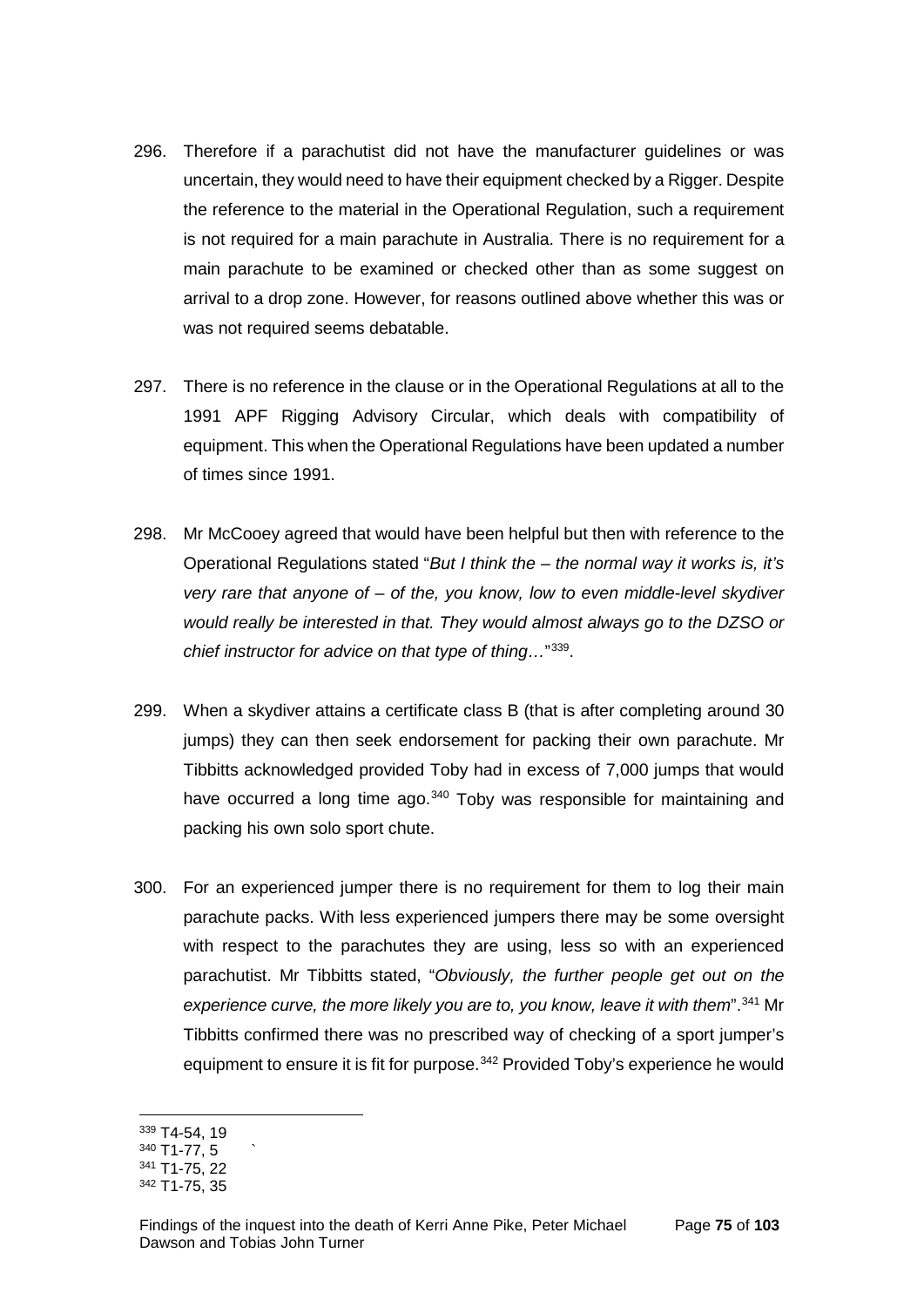have been deemed able to make the judgment regarding his pack volume in downsizing and container compatibility by himself.<sup>[343](#page-78-0)</sup>

301. In response to questions from me Mr Tibbitts responded as follows: $344$ :

Coroner: At some stage, a qualified safety drop zone officer – well, it should have come to the attention of a qualified safety drop zone officer, is that correct? (A) that he had new gear, and, noting that, what would a drop zone safety officer do? Mr Tibbitts: Again, it – it would depend a little bit on their experience level. Mr Tuner had been a chief instructor. He held the highest ratings possible. I think you would, as a drop zone safety officer, begin to assume that he was capable of making that decision by himself. If it was a novice jumper, then you would oversee all of that process and you would – I mean, you would have talked them through the purchase of the new canopy and stuff, anyway, but as Mr Turner is – is an outlier in terms of the experience and qualifications he's got, he's – he's very, very senior – you would expect that he would be able to make that choice.

Coroner: Knowing what you do now, what do you say about that practice? Mr Tibbitts: I'm certainly very disappointed that the  $-$  it got to where it did  $-$  and I'm  $-$ I must admit, I was – when I first inspected the equipment at Cairns Police Station, it wasn't packed. We just had a look at, you know, the general shape of things and --- And then when I saw the video supplied by – by Marcel Van Neuren where he packed the canopy, I was pretty horrified.

Coroner: What were you most horrified about? ---That that was – that that's – that system and that set-up was out there…

- 302. Mr Tibbitts suspected that it is something Toby did once and it worked and he just kept doing it.<sup>[345](#page-78-2)</sup>
- 303. I accept Counsel Assisting's submission that there:
	- I. was no APF Operational Regulation or requirement that anyone other than Toby inspect and pack his main parachute and;
	- II. that there is a culture in the skydiving industry, which allows those with experience to self regulate with regard to downsizing and container compatibility.

<sup>343</sup> T1-90, 23  $\overline{a}$ 

<span id="page-78-1"></span><span id="page-78-0"></span><sup>344</sup> T1-90, 37

<span id="page-78-2"></span><sup>345</sup> T1-99, 42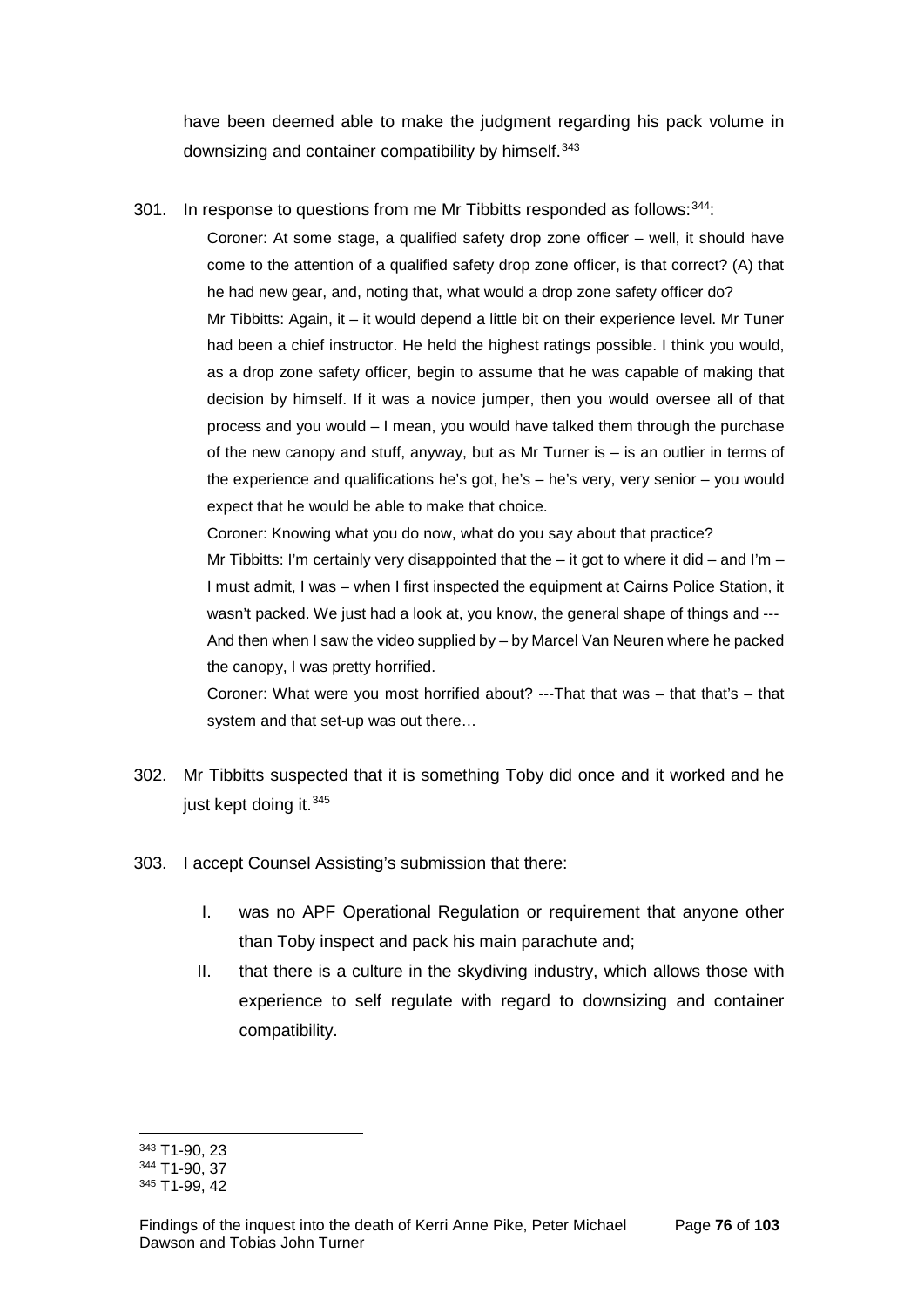#### Jump Logs

- 304. Investigators were unable to locate, and or access Peter Dawson or Toby Turner's personal jump logs. It was suggested they might have been using electronic logs through an app on their respective mobile phones.
- 305. Pursuant to clauses 12.2.1 and 12.2.1 of the APF Operational Regulations all parachutists must keep a log of their descents except for student tandem parachutists who are not making their tandem descent as part of a Training Table. The log must contain at least the minimum of the type of descent; date on which the descent was made; location of the Drop Zone; and the exit height.<sup>[346](#page-79-0)</sup>
- 306. Mr McCooey advised as parachutists become more experienced they do not record very much information. For example, it may just be 10 tandems, on the date the jumps were undertaken.<sup>[347](#page-79-1)</sup> He suspected it is unlikely Toby's log would have assisted him in his investigation.<sup>[348](#page-79-2)</sup>
- 307. On the basis pursuant to clause 12.2, only the minimum required details were recorded, the data would possibly reveal the number of solo sport jumps Toby had completed prior to the accident and as outlined above while it could be assumed he would have been using the same equipment as he was on the day of the accident, this would not have been able to have been established with any certainty.
- 308. I accept the submission of Counsel Assisting that I am unable to make a finding concerning whether Toby complied with the Operational Regulation concerning logs as his log was not obtained and there was no process in place by the APF regarding accessing electronic logs. Further, the minimum requirement by the APF did not require Toby to record the equipment being used.

## Automatic Aviation Device (AAD)

309. Toby as a F class parachutist was not required under the APF Operational Regulations to have an AAD. Mr McCooey explained AADs were introduced

<span id="page-79-0"></span><sup>346</sup> ExC3, p76  $\overline{a}$ 

<span id="page-79-1"></span><sup>347</sup> T4-44, 3

<span id="page-79-2"></span><sup>348</sup> T4-44, 7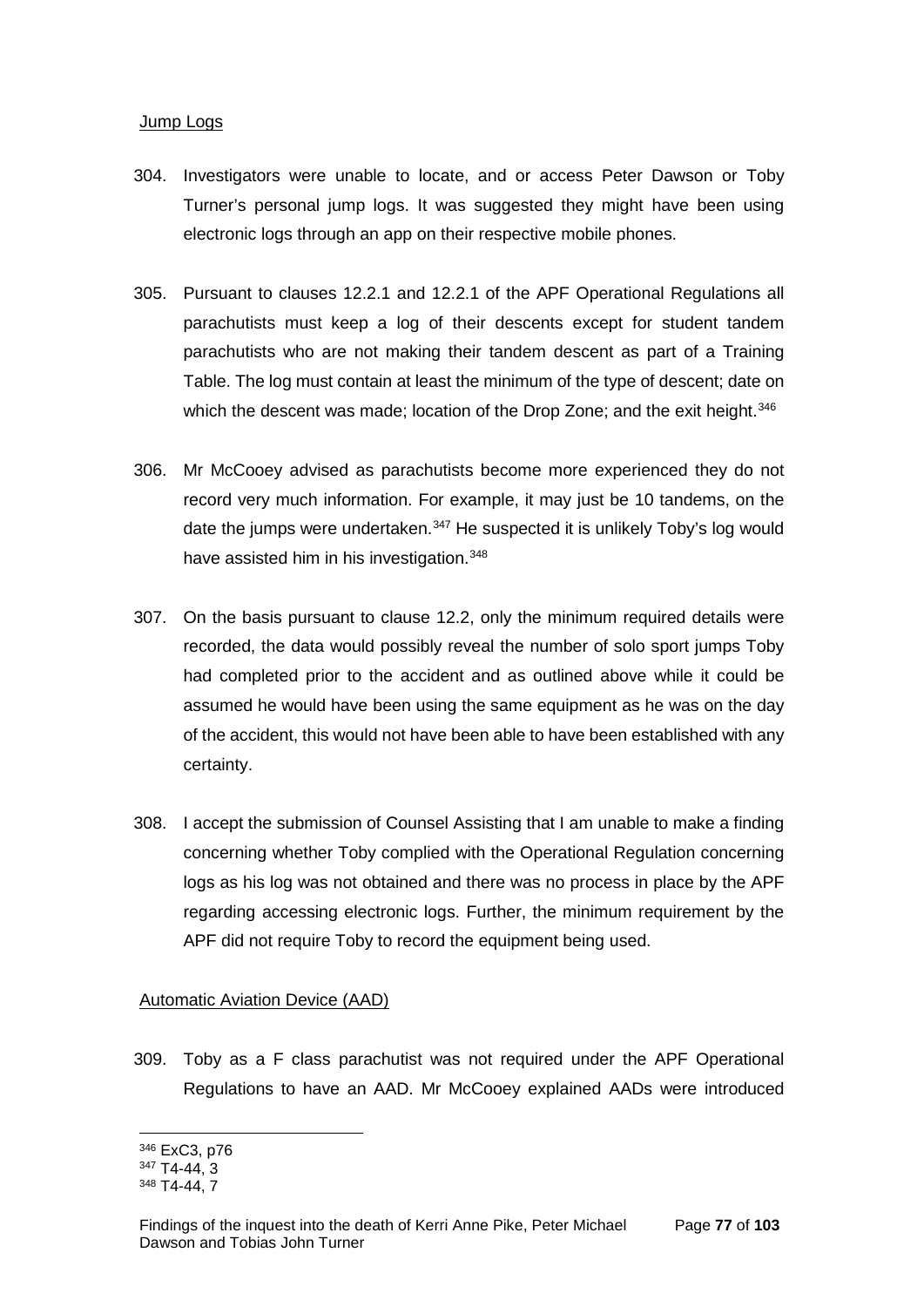approximately 20 years ago and originally were only compulsory for student equipment. Then when tandems came along it was compulsory for tandems. Now it is only mandatorily required up until a class C parachutist.<sup>[349](#page-80-0)</sup>

- 310. According to Toby's reserve card, he previously had an AAD. It was removed on 22 May 2017 during his last reserve pack as it was 'end of life'. They would usually have a 10 year cycle.<sup>[350](#page-80-1)</sup> It is not clear why it had not been replaced but there was no requirement for Toby to do so.
- 311. I accept Counsel Assisting's submission that Toby was not required to have an AAD on the day of the accident.

## **Coronial Issue 5: Role and Responsibility of Skydive Cairns**

## *To determine the role and responsibility of Skydive Cairns:*

- *i. for the maintenance and packing of all parachutes used by all skydivers during flights operated by Skydive Cairns;*
- *ii. for regulating the jump patterns and configurations of skydivers during freefall during flights operated by Skydive Cairns.*
- 312. I **find** that there is no adverse issue arising from the packing and maintenance of the tandem equipment used at the Skydive Cairns Drop Zone.
- 313. I **find** Toby packed his own main sports parachute prior to the accident.
- 314. Mr Van Niekerk, was the DZSO on the day of the accident and the current Queensland APF Safety and Training Officer. He was asked how as a DZSO he ensures clause 6.1.6(b)(iv) of the Operational Regulation is met. He advised he would have to ensure the reserve parachute is in date and on a day to day basis he would be observing people's equipment. He would be scanning everything. He conceded by adopting this process he would not be able to establish if a parachute was the right size for the container. He said he is relying on the instructor that is wearing and jumping with the parachute, that he has done the right thing to ensure his equipment is safe.<sup>[351](#page-80-2)</sup>

<span id="page-80-0"></span><sup>349</sup> T4-90, 45  $\overline{a}$ 

<span id="page-80-1"></span><sup>350</sup> T4-81, 0; Reserve Card

<span id="page-80-2"></span><sup>351</sup> T2-14, 27-47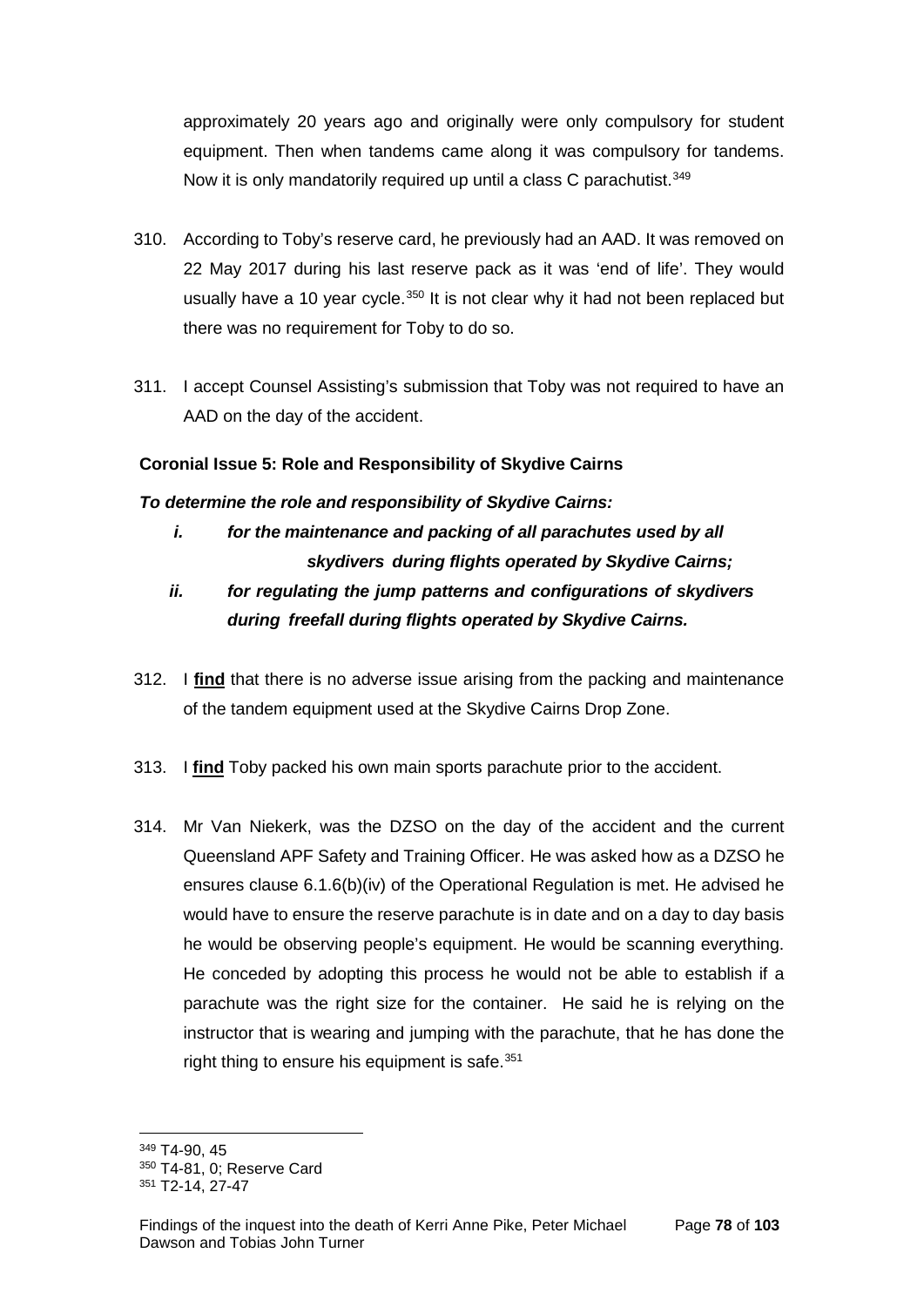- 315. In asking Mr Van Niekerk how he as a DZSO would ensure Toby was wearing or using equipment that complied with the APF Equipment Standards, he advised it's the parts of the equipment that are certified, that is, the harness and container and the reserve parachute.<sup>[352](#page-81-0)</sup> He said the main parachute is the responsibility of the user to ensure that it complies.
- 316. Mr Van Niekerk confirmed that prior to the accident there was no requirement by Skydive Cairns to undertake a physical check of a sport solo jumper or camera jumper's equipment.<sup>[353](#page-81-1)</sup> He agreed that with a tactile inspection he would be able to tell if the parachute was too small for the container because it would be really soft inside.[354](#page-81-2)
- 317. In evidence, Mr Van Niekerk was asked by Counsel Assisiting about inspection of equipment<sup>[355](#page-81-3)</sup>

CA: As drop zone safety officer, given what we've gone through today, do you believe there was any way that you could identify by observing Toby's equipment, with the regulations that were in place at the time, as to – that it was inappropriate?

Mr Van Niekerk: No. I mean, a visual inspection of it, without touching it and getting into a detailed check of it, no, you can't – you can't tell.

CA: And is it the case that Toby, as being a previous chief instructor, an instructor A, a certificate F, that you believe that he would have the equipment that would be appropriate for him to be using?

Mr Van Niekerk: Yeah. All my experience of Toby and his performance and – I used to go down to – to Townsville and work with him when he was working there, and he was the DZSO at that operation and also pretty much the operations manager. Because it was a very small operation. And so he was responsible for looking after the equipment – the tandem equipment. And in all of the experience that I'd had with him previous to that – when I mentored him with the APF program, when he used to do camera jumps with us, he had the same set of gear – but his care of the equipment was always top notch. I never had a cause to be concerned about Toby's professionalism as far as equipment was concerned.

318. Mr Lewis was the Chief Instructor for the Skydive Cairns Drop Zone. He confirmed prior to the accident, there was no obligation to check the equipment or for either party to check each other's equipment on a day to day prior to the

<sup>352</sup> T2-10, 0  $\overline{a}$ 

<span id="page-81-1"></span><span id="page-81-0"></span><sup>353</sup> T2-37, 10

<span id="page-81-2"></span><sup>354</sup> T2-37, 5

<span id="page-81-3"></span><sup>355</sup> T2-22, 4-19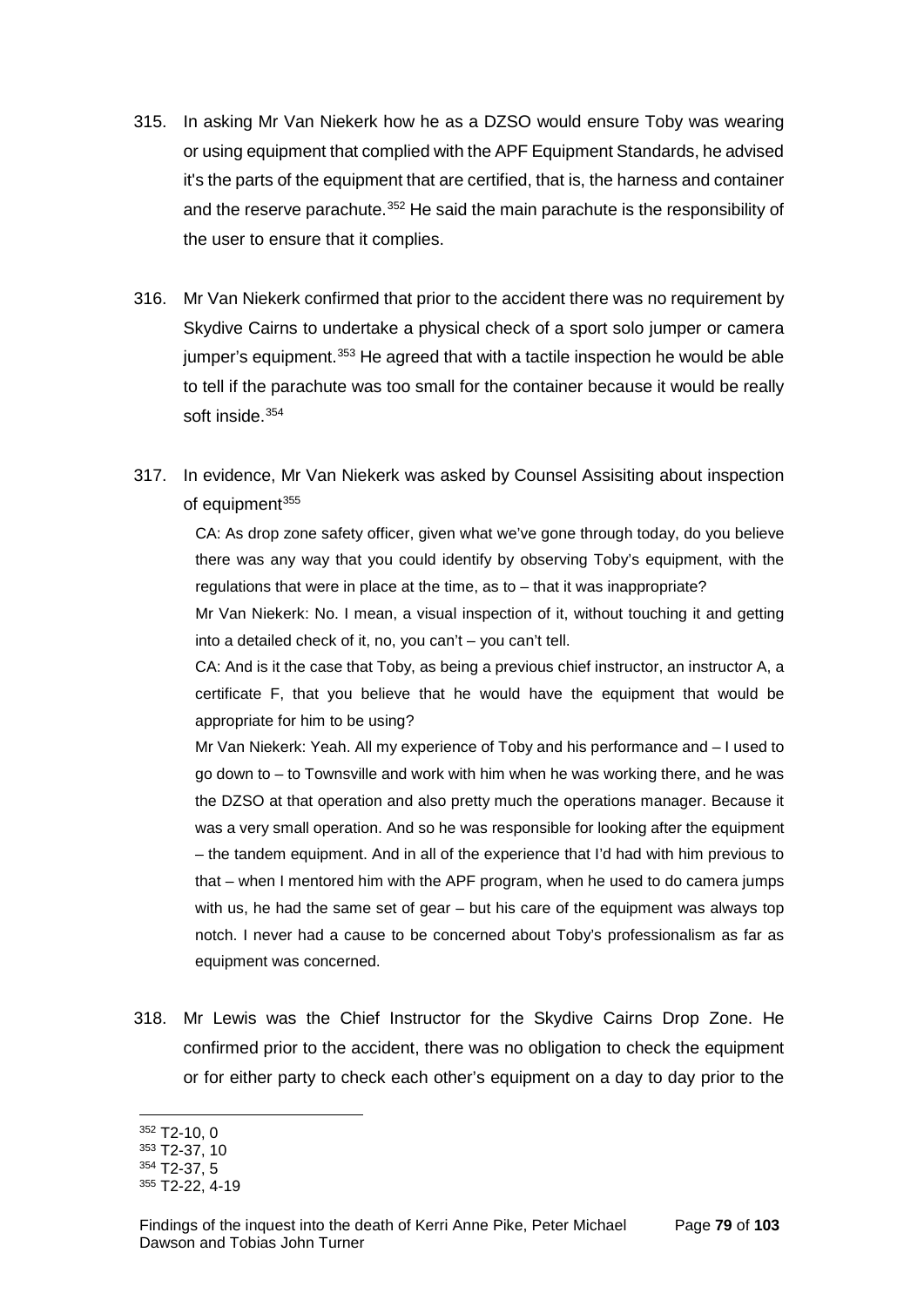accident. [356](#page-82-0) He confirmed a buddy system has since been introduced.

- 319. With respect to when a new person arrives to jump at the drop zone using their own sport rig, they are required to sign a waiver. With respect to an equipment inspection he stated, "*Prior to the accident it would have been checked that – that it conforms with the op – operational regulations and such, as in the reserve is in date, the AAD is serviceable, and that the gear is airworthy to the best of our knowledge. But they, the rules essentially would be that the AAD is serviceable and the reserve is in date*".[357](#page-82-1)
- 320. The extent of the checks was further explored with Mr Lewis as follows:

CA: In regards to the actual check, so you've said about the reserve, the AAD, and you look doing a visual of the equipment. Are you doing an inspection of, for example, that the main pack volume meets the container requirements? Are you looking at any of those things as part of that inspection process or are you only focused, really, on the reserve and the AAD

Mr Lewis: We're – prior to the accident?

CA: Yeah?

Mr Lewis: We're focused on – on the legalities of it, as in the AAD and the – the reserve. It would depend on the condition and the age of the container as to how much further you would then scrutinize things.  $In - but$  there wasn't a packer volume check on  $-$  with main canopies --- into containers, no. [358](#page-82-2)

CA: So that is going back to the regulations…?...

Mr Lewis: Yes.

CA: ---and saying with a sport rig, that's all that's required to be checked because otherwise the parachute jumper is independently responsible for their own equipment --->?

Mr Lewis: Yes.

CA:---including their main parachute, making that decision whether it's appropriate for the container. So back at that time, that was all that was required; is that? Mr Lewis: Yes. [359](#page-82-3)

321. Mr Van Neikerk confirmed that it was common for the Skydive Cairns packers to pack for sport solo jumper, and camera jumpers who are using their own

<sup>356</sup> T3-89, 32  $\overline{a}$ 

<span id="page-82-1"></span><span id="page-82-0"></span><sup>357</sup> T3-95, 43

<span id="page-82-2"></span><sup>358</sup> T3-97, 18

<span id="page-82-3"></span><sup>359</sup> T3-97, 18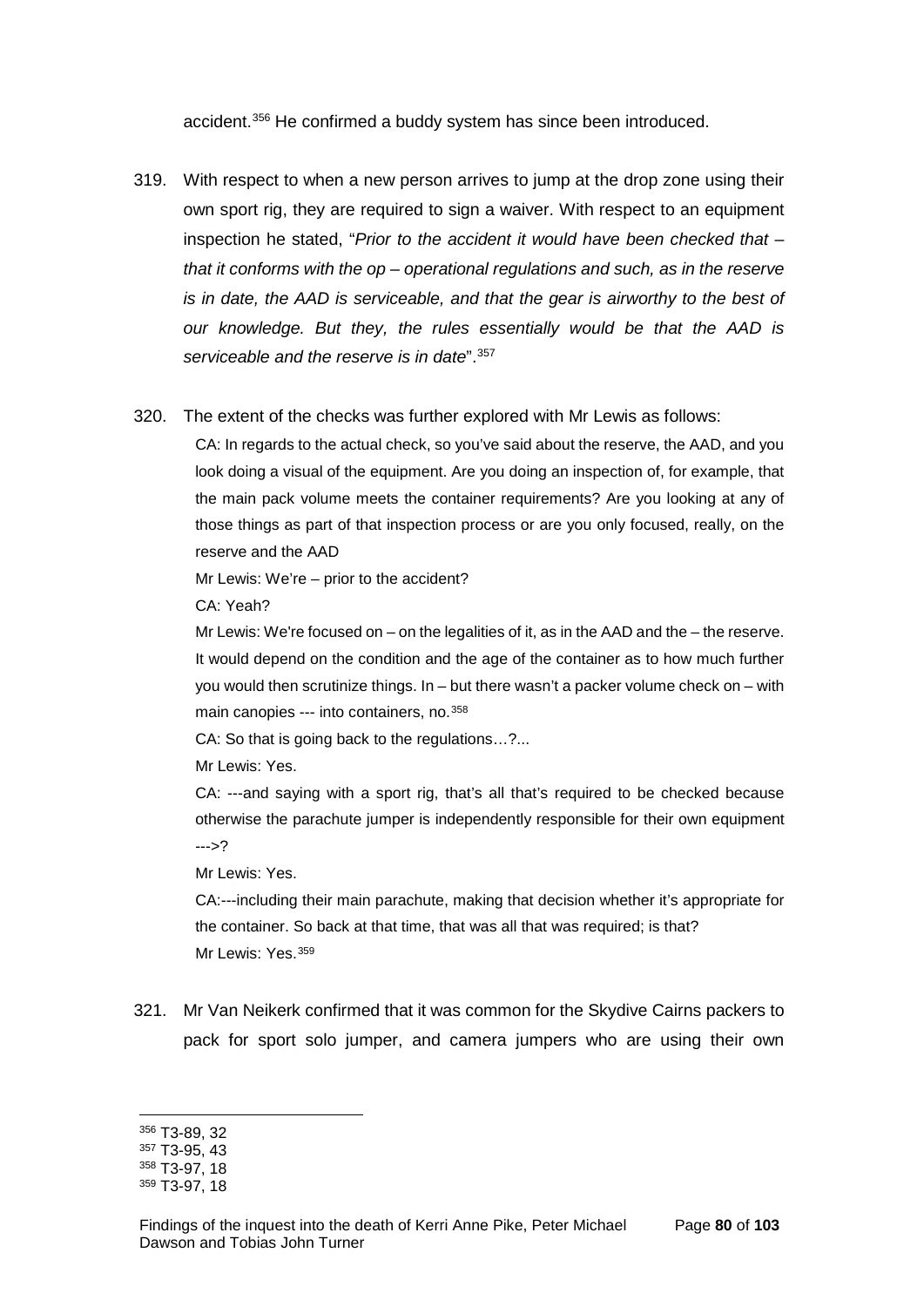equipment. [360](#page-83-0) There was no record kept of packing sport and camera jumper parachutes.[361](#page-83-1) However, the master log will record the type of jump a parachutist is doing, including sport and camera jumps.<sup>[362](#page-83-2)</sup>

- 322. Mr Gilmartin confirmed there was no documented procedure to check the equipment of a new person to the drop zone. Further, there is no reference to such checks being required as part of the Safety Management System.<sup>[363](#page-83-3)</sup> He stated, "*it was more done on a look and feel and sighted. So the rig would be checked and then and deemed fit for purpose. If a new instructor was to arrive at a drop zone, their gear would be checked. It would be checked by the drop zone safety officer or the chief instructor before, again, it was deemed fit for purpose*".[364](#page-83-4)
- 323. I have considered the submissions of Counsel Assisting and Skydive Australia. There is no record held at Skydive Cairns that Toby's solo sports rig was inspected when he first arrived at the Mission Beach Drop Zone. Notwithstanding, I accept that it was the usual practice of Skydive Cairns to check a solo sports rig when first bought to the drop zone to the extent of ensuring the reserve chute was in date and the AAD was serviceable.
- 324. I find that it was not the usual practice of Skydive Cairns to check the main parachute size compatibility with container volume of solo sports jumpers, by way of a tactile feel or other means, compatibility because the APF regulations were interpreted by Skydive Cairns as requiring a solo jumpers to be independently responsible for those aspects of their equipment.
- 325. I therefore find it is more probable than not that the compatibility of Toby's main sports chute was not inspected by Skydive Cairns at any time from his commencement at the Mission Beach Drop Zone on or around 16 December 2016 up to and including the date of the accident on 13 October 2017. Had a thorough and complete check been undertaken, and had the rig been the same as that used on the day of the accident, including by way of unpacking, repacking, a tactile examination, and reference to manufacturers specifications,

<span id="page-83-0"></span><sup>360</sup> T2-17, 35

<span id="page-83-1"></span><sup>361</sup> T2-18, 11

<span id="page-83-2"></span><sup>362</sup> T2-19, 30

<span id="page-83-3"></span><sup>363</sup> T5-60, 41

<span id="page-83-4"></span><sup>364</sup> T5-60, 29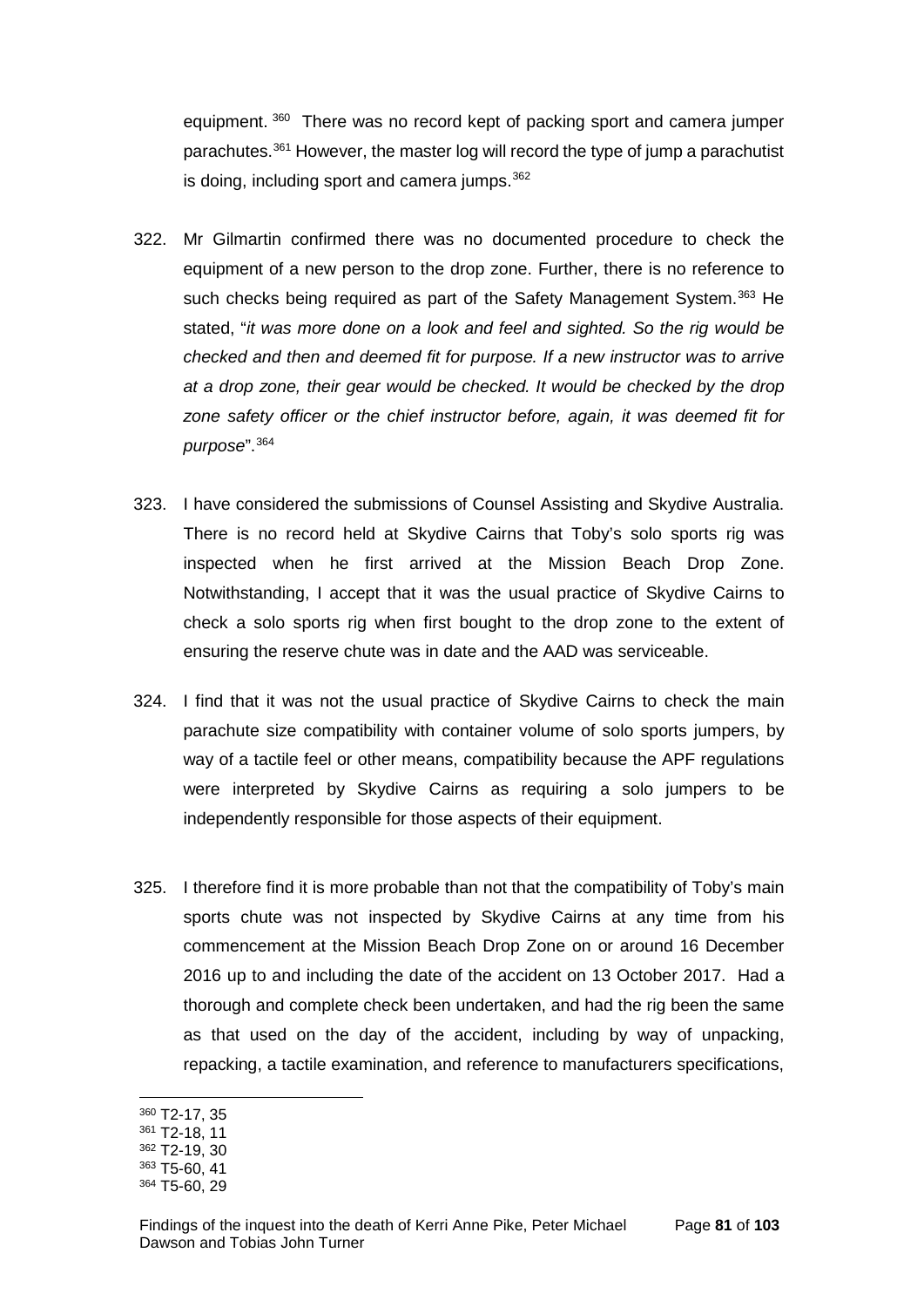the incompatibility would have been detected.

#### **Coronial Issue 6: Skydive Cairns policies and procedures**

*To determine if Skydive Cairns had policies and procedures and/or a Safety Management System (SMS) in place with respect to the tandem skydive of Kerri Pike and Peter Dawson, and the solo skydive of Tobias Turner, and if so, were they complied with, and were they adequate.*

326. I accept the submissions of Counsel Assisting and I **find** there was no reference in the SMS to equipment checks for solo sport parachutists. Further, prior to the accident there were no SOPs, which addressed equipment checks of solo sport parachutists, or buddy checks on a day to day basis.

## **Coronial Issue 7: Role of CASA**

*The role of the Civil Aviation Safety Authority ('CASA') in monitoring and enforcing safe practices in the commercial / tourism parachuting industry, including the review of serious and fatal incidents.*

327. This issue has been addressed above.

## **Coronial Issue 8: Qualifications of personnel**

*To determine whether the qualifications required by the APF and Skydive Cairns were appropriate in respect of the skydiving instructors and the chute packers for the activities being conducted on 13 October 2018.*

- 328. The APF has a regime of certificate requirements. A jumper with an A certificate class is a novice, the ratings continue numerically to an F certificate class rating which is the highest rating.<sup>[365](#page-84-0)</sup> At certificate class B, a parachutist must be signed off to pack their own parachute.<sup>[366](#page-84-1)</sup>
- 329. A similar regime is in place with respect to Instructor Ratings. A novice Instructor holds an Instructor Rating D, with the highest rating being an Instructor A rating.<sup>[367](#page-84-2)</sup> To obtain a Tandem endorsement, the parachutist must have

<sup>365</sup> T1-31, 31; and ExC17, p20  $\overline{a}$ 

<span id="page-84-1"></span><span id="page-84-0"></span><sup>366</sup> T1-32, 0

<span id="page-84-2"></span><sup>367</sup> T1-32, 25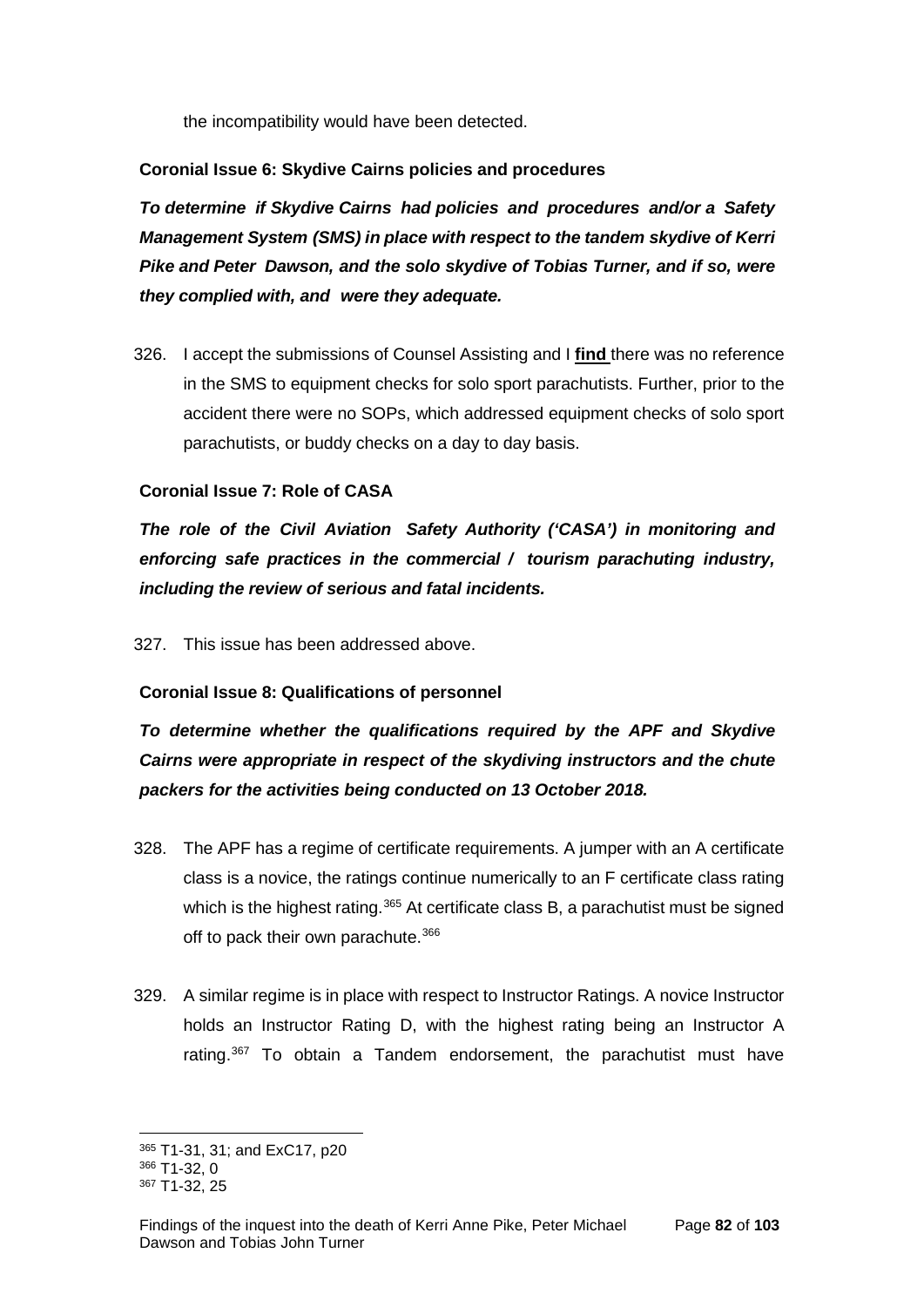completed at least 500 jumps.<sup>[368](#page-85-0)</sup>

- 330. There are two 'packer' qualifications, Packer A and Packer B. Packer A is a higher qualification than a Packer B. A Packer A is able to pack main parachutes and reserve parachutes on equipment they are familiar with. A Packer B can only pack a main parachute they are familiar with. A Packer A can pack their own reserves to meet the mandatory checking requirements of the reserve.<sup>[369](#page-85-1)</sup>
- 331. There then is the qualification of a Rigger. A Rigger can exercise all privileges and rating below them and are able to undertake substantial repairs to equipment, provided they do not modify design.<sup>[370](#page-85-2)</sup>
- 332. The qualifications of Peter Dawson and Toby Turner are set out in in these findings.
- 333. Mr Tibbitts confirmed with an instructor rating, a tandem endorsement and a sub endorsement in the context of the equipment used by Peter Dawson he had the necessary qualifications to undertake tandem jumps with students attached to him. $371$
- 334. Mr Tibbitts confirmed he was satisfied that Toby Turner had the necessary qualifications to undertake the sport solo jump he was doing on the day of the accident.[372](#page-85-4)
- 335. No witness has identified any concern with the qualifications of either Peter or Toby in the context of the activities they were carrying out on the day of the accident.
- 336. There was evidence at the inquest that the packers' employed/contracted by Skydive Cairns would from time to time pack parachutists own private equipment. The packers had the necessary qualifications to undertake this work and it was generally a private arrangement between the packers and the parachutists contracted to Skydive Cairns. There was no evidence before me that Toby had

<span id="page-85-0"></span><sup>368</sup> T1-32, 38

<span id="page-85-1"></span><sup>369</sup> T1-43, 40

<span id="page-85-2"></span><sup>370</sup> T1-33, 12 -21; and ExC17, 28

<span id="page-85-3"></span><sup>371</sup> T1-33, 35

<span id="page-85-4"></span><sup>372</sup> T1-34, 17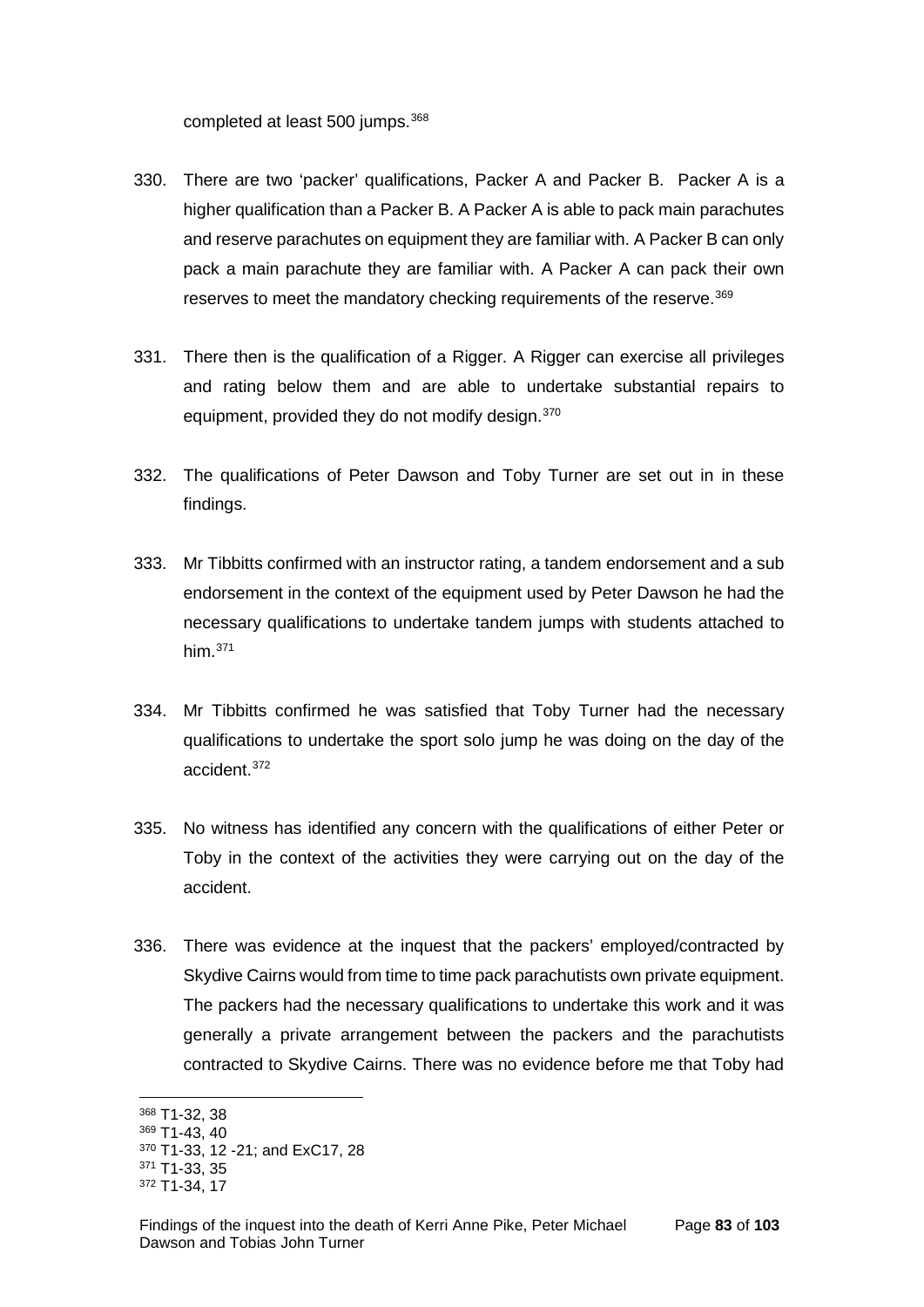the Skydive Cairns packers pack his solo sport parachute.

337. I accept Counsel Assisting's submissions and I **find** that the personnel at the Skydive Cairns Drop Zone had the necessary qualifications and that those qualifications were appropriate for the respective roles they carried out on the day of the accident.

#### **Coronial Issue 9: Training/Certification Process**

*To determine whether there were any deficiencies in the relevant training/certification process and ongoing licensing renewal process conducted by the APF that could have contributed to the deaths.*

- 338. As outlined above there was clear conflict concerning the interpretation of the Operational Regulation concerning the obligations of a DZSO and ensuring parachutists comply with Part 7 of the Regulation. Further, there was confusion concerning the meaning of clause 7.1.1 with respect to Equipment Standards and the checking process.
- 339. As a result of the interpretation adopted by personnel at Skydive Cairns including the DZSO, there was a missed opportunity to inspect Toby's rig on his arrival to the Drop Zone on 16 December 2016. I refer to my comments in paragraph 324 above in relation to the missed opportunity to detect the incompatibility. It is of course possible that Toby's rig as at the date of accident was not set up exactly the same as it was in December 2016 when he first came to the drop zone.
- 340. I accept Counsel Assisting's submissions that there was potentially a missed opportunity to identify an incompatibility with Toby's sport rig equipment when he commenced working at the Drop Zone, and although speculative to predict the outcome of an inspection almost 10 months prior to the accident it is more probable than not that Toby's rig was similar in all material respects.
- 341. Further, there was evidence provided at the inquest and during the investigation that there was some misconception concerning what is adequate regarding the appropriateness of a container when there is tension on the closing loop.
- 342. Mr Van Neuren thought further education and training was required. He stated,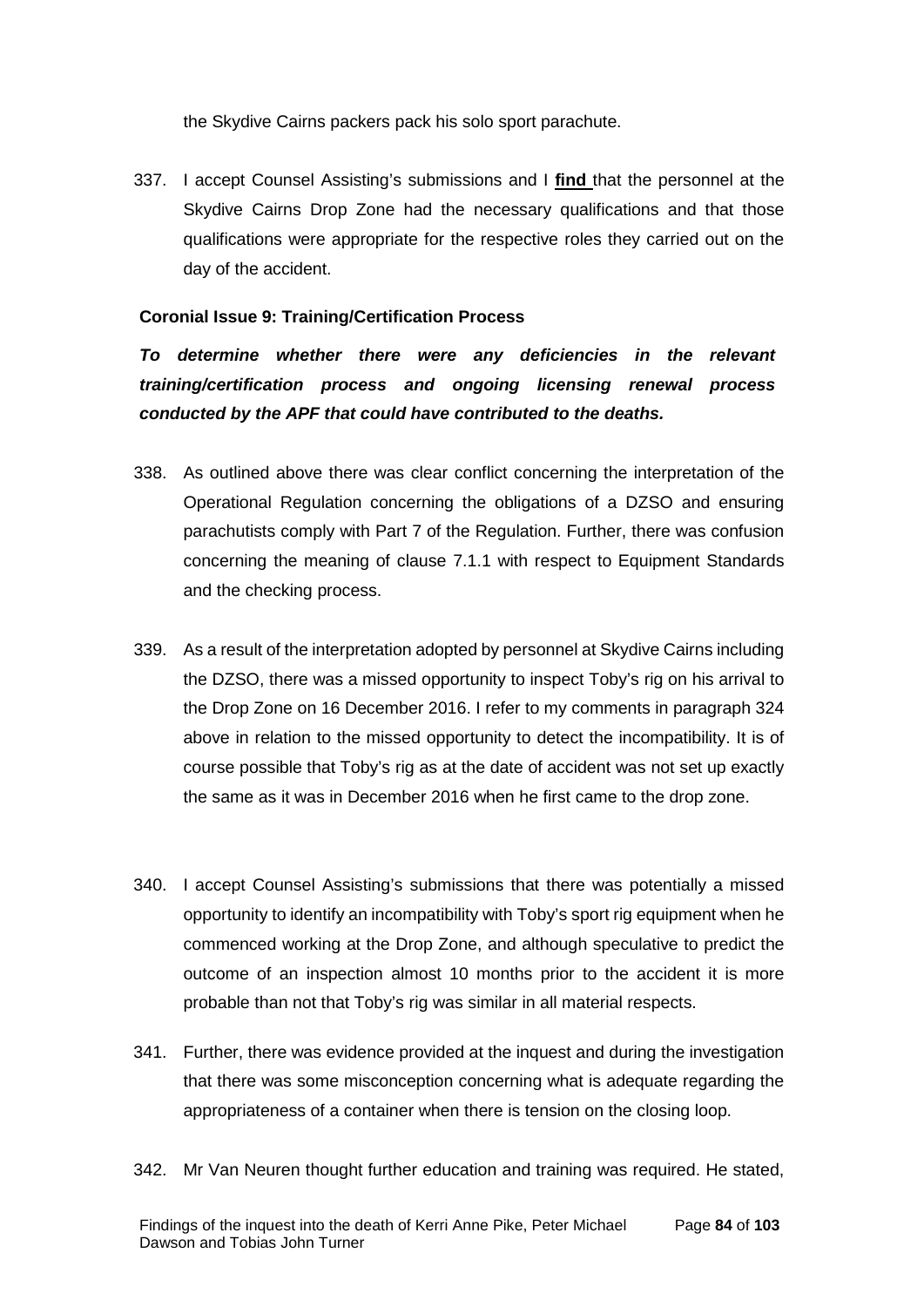"…*But yes, as a rigger I noticed that there's generally a fair amount of knowledge*  lacking in jumpers about how their equipment actually works".<sup>[373](#page-87-0)</sup>

343. I accept the submissions of Counsel Assisting that were at the time of this accident deficits among skydivers knowledge with respect to equipment, in particular the appropriateness of downsizing to a current container and whether there is compatibility of the equipment which would ensure the three steps Mr Fickling spoke of with regard to rig security: (a) checking the pressure on the closing pin; (b) checking the pressure on the flaps; and (c) checking pressure on the BOC pouch to ensure the pilot cannot escape.

## **Coronial Issue 10: Recommendations**

# *In accordance with s46 of the Act, are there any comments the Coroner could make which may prevent deaths from happening in similar circumstances in the future?*

- 344. The APF have made a number of recommendations which in essence have been implemented. Briefly they include:
	- a) Distribution of a number of publications addressing safety issues directly relevant to the accident: [374](#page-87-1)
	- b) A presentation at the May 2018 National Symposium by STM<sup>375</sup>;
	- c) Hangar talks by Safety Training Officers<sup>[376](#page-87-3)</sup>; and
	- d) Identification of compatibility of main and containers as a risk and a requirement for the Chief Instructor of each Drop Zone to consider the issue and implement a check list at his or her Drop Zone<sup>377</sup>.
- 345. It is proposed that questions will be added to the Certificate A and B examinations and that the topic be added to Certificate B and Star-crest manuals as a basic RW safety principle. The Certificate B education and packing syllabus will include information on compatibility. It is envisaged this work will be completed by March 2019.[378](#page-87-5)

<sup>373</sup> T4-25, 31  $\overline{a}$ 

<span id="page-87-1"></span><span id="page-87-0"></span><sup>374</sup> Ex C37

<span id="page-87-2"></span><sup>375</sup> Ex C37

<span id="page-87-3"></span><sup>376</sup> Ex C37

<span id="page-87-5"></span><span id="page-87-4"></span><sup>377</sup> T4-89, 10 <sup>378</sup> Ex C37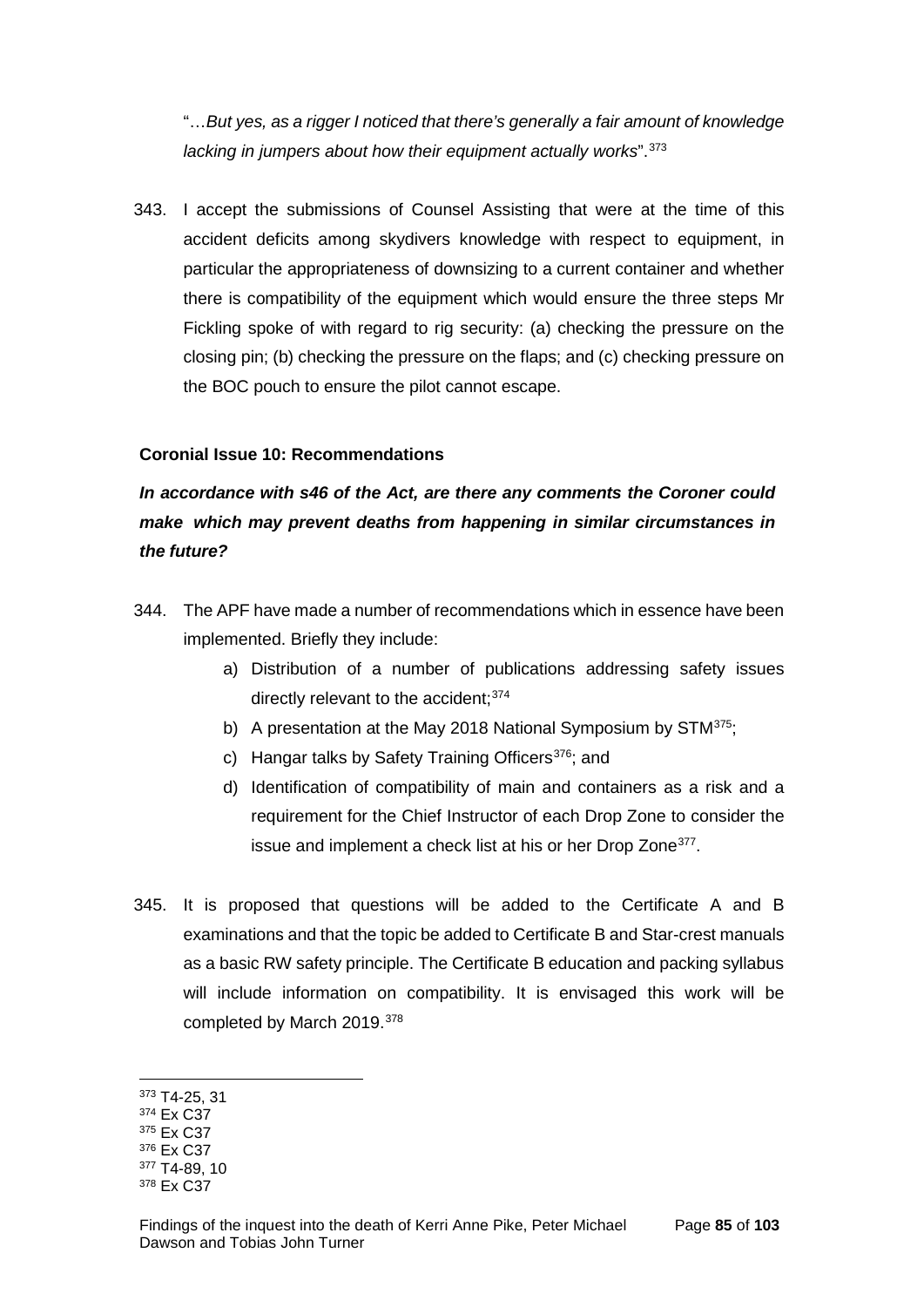- 346. There were a number of suggestions posed to witnesses during the inquest with respect to improving processes. Examples include:
	- a) banning solo sport jumpers jumping with tandems. This was unanimously thought to be unnecessary and that there were a number of benefits in having a solo sport jumper, jump with a tandem;
	- b) having some sort of process in place where the main parachute is checked at the same time as the reserve. That is, parachutists are required to send their entire rig off to have it assessed as airworthy by a Packer A or Rigger. Some witnesses saw some merit in this, others thought it would be difficult due to the possibility of the main being changed between inspections or immediately following the inspection<sup>[379](#page-88-0)</sup> (the current cost to parachutists to have their reserve checked by a Packer A or Rigger is approximately \$70 to \$100<sup>380</sup>); and
	- c) having a parachutist provide evidence that the main and container meet manufacturer guidelines, or in the alternative, a certificate from a Rigger that the equipment was compatible and airworthy. Again some witnesses saw some merit in this but raised the issue of conflict between a DZSO saying the equipment is not safe when a Rigger has certified it to be safe.
- 347. With respect to having both parachutes and container inspected and certified in some way or another by a Rigger or a Packer A, Mr McCooey stated:

"*We held a – I wasn't in it but – but the rigging – there's a rigging committee, a rigging expert committee within the APF consisting of seven of the most senior riggers in Australia. That was put to them as an idea and they came back to say – it was a long answer but – there was a number of complexities in that and they don't think that's very workable. And that they think it should be done at drop zone level initially and only if there's some issue, it then be referred to a – to a Rigger of Packer A*."[381](#page-88-2)

<sup>379</sup> T1-87, 35  $\overline{a}$ 

<span id="page-88-1"></span><span id="page-88-0"></span><sup>380</sup> T1-87, 14

<span id="page-88-2"></span><sup>381</sup> T4-89, 41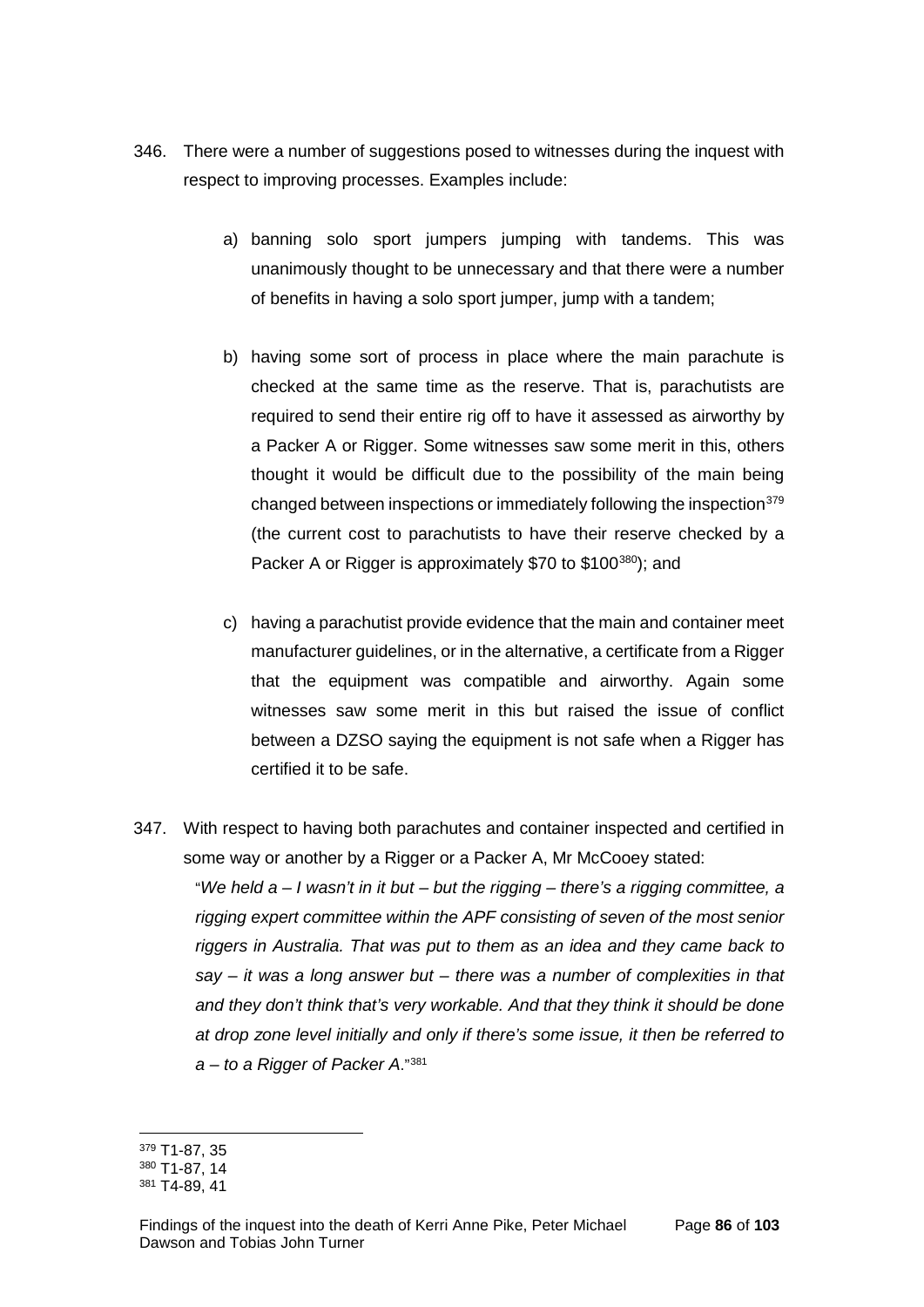- 348. The main issues seemed to be, that rarely is the main sent with the reserve and that some parachutists may have purchased a rig and reserve but not a main as yet. Further, that the Riggers feel they loose control as soon as the rig leaves them, the parachutist can change the main. $382$
- 349. Mr Fickling also saw some challenges in adopting this system. They included that not everyone would certify the same way in the same parts of Australia; that the main parachute could be changed following certification; and the length of the closing loop could be changed.<sup>[383](#page-89-1)</sup>
- 350. Skydive Cairns implemented two new policies following the accident.<sup>[384](#page-89-2)</sup> One includes a six monthly review of equipment documented using a checklist. It includes checking that both canopy sizes are appropriate to container size. It does not cover having a parachutist undergo a further check when the closing loop has been altered or changed.
- 351. Even with the new Skydive Australia process in place, Mr Van Niekerk, the Queensland APF Safety and Training Officer was concerned that the checking of the compatibility of equipment comes down to the instructor and what he or she thinks is normal and acceptable.<sup>[385](#page-89-3)</sup> He advised since introducing the new procedure, they have found that some rigs that had been through the inspection process were later picked up by other instructors, or chief instructors, as not being acceptable.<sup>[386](#page-89-4)</sup> He thought the standard or criteria for checking the equipment was missing.<sup>[387](#page-89-5)</sup> Mr Van Niekerk is of the view that the parachutist should have to confirm that a parachute and container meet the manufacturer specifications, and that if they do not, the equipment has to be certified by a Packer A or a Rigger that it is appropriate and fit for purpose.<sup>[388](#page-89-6)</sup>
- 352. Mr Van Niekerk does not think it necessary for the APF to say how small is too small but that "*there's a requirement to supply clear and specific criteria as to how a person that's buying a main parachute and installing it in their own container, because they're allowed to – that would also allow them to do that.*
- <span id="page-89-0"></span><sup>382</sup> T4-90, 10

- <span id="page-89-1"></span><sup>383</sup> T5-38, 21
- <span id="page-89-2"></span><sup>384</sup> C4, p120
- <span id="page-89-3"></span><sup>385</sup> T2-25, 41 <sup>386</sup> T2-35, 22
- <span id="page-89-4"></span><sup>387</sup> T2-35, 24
- <span id="page-89-5"></span>
- <span id="page-89-6"></span><sup>388</sup> T2-26, 14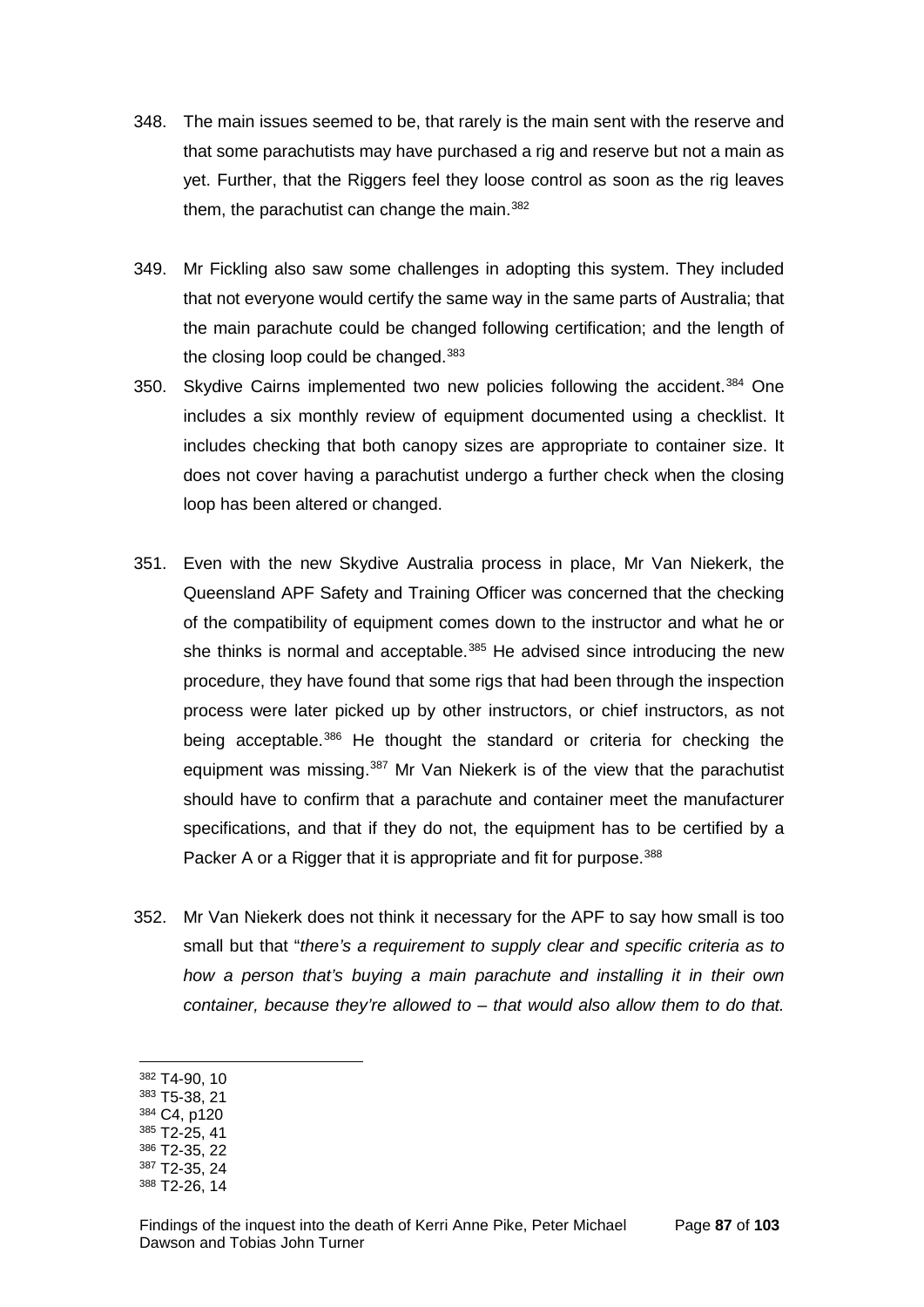*What are the criteria that they are to use to do that? That – what I'm saying is that criteria needs to be more clearly stated than it is at present. In the education from all the way from the beginning*".[389](#page-90-0)

353. Mr Van Niekerk clarified regarding relying on a person's experience without criteria. He stated:

"*Their qualifications and their – what – what's normal for them. If it's – because it has become common practice for the downsizing to happen and to various extent –to various degrees depending on where you are and the environment that you're in so if an instructor has been in an environment where it's acceptable perhaps not to this degree but to a slightly less degree for the – you know the incompatibility to be, okay, I think this is okay, then check and go, no, that's not acceptable. Because, I mean, Toby obviously, when he packed that and jumped it felt that that was acceptable. And in every other way in Toby's professionalism and conduct in everything he was top notch*".[390](#page-90-1)

- 354. Mr Tibbitts saw the new Skydive Australia checking process to be a positive step and agreed a documented record of any such checks should be made and retained.<sup>[391](#page-90-2)</sup> Mr McCooey advised he thought it an appropriate policy<sup>392</sup>, further that it would be required under the SMS and the requirements for the checks can be incorporated into the Operational Regulations.<sup>[393](#page-90-4)</sup> Mr McCooey advised the APF planned to adopt the criteria used in the Skydive Australia checklist as a minimum requirement but that different Drop Zones could modify the checklist to meet their own local requirements.
- 355. With respect to the Skydive Australia Tandem Camera flying policy, it was said to also apply to solo sport jumpers but it was acknowledged this was not clear in the wording.[394](#page-90-5)
- 356. Mr Van Niekerk advised in addition to the two policies, at Sykdive Cairns, parachutists are now required to undertake buddy checks. It is a full inspection against a checklist, which the instructor undertakes and then a fellow instructor

<span id="page-90-0"></span><sup>389</sup> T2-49, 33

<span id="page-90-1"></span><sup>390</sup> T2-55, 31

<span id="page-90-2"></span><sup>391</sup> T1-89, 10

<span id="page-90-3"></span><sup>392</sup> T4-89, 29

<span id="page-90-4"></span><sup>393</sup> T4-90, 37

<span id="page-90-5"></span><sup>394</sup> T2-27, 162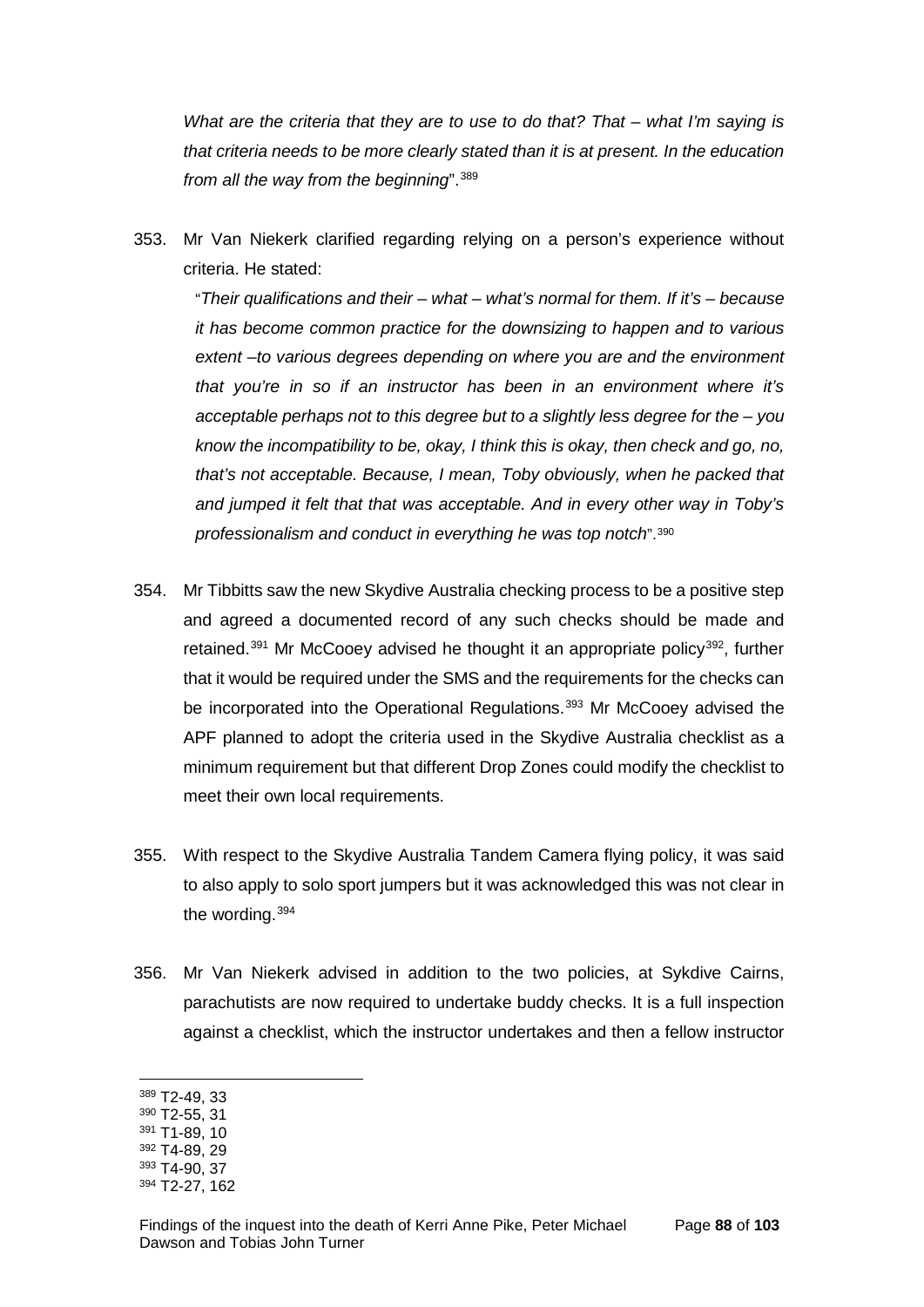undertakes. Mr Van Niekerk advised other organisations do not require this and it was not a requirement of the APF.<sup>[395](#page-91-0)</sup> Mr Newman spoke of such a process at other Drop Zones.

357. Mr Newman advised it might not be appropriate to rely on manufacturer recommendations because different manufactures' volume measuring, for example, a container may not be the same as the parachute manufacturer. He said there is no industry standard. He stated, [396](#page-91-1)

"*Generally, the answer is that the person conducting the inspection is an experienced person with handling skydiving equipment, and they would first of all do a visual check. I would look at it, I would be asking what the equipment is, and then I would be checks such as – you can feel the container, to feel whether it is very soft or whether it is appropriately tight, or whether it is excessively tight. Then you can try and remove the closing pin to see if there is enough tension – sufficient tension on it. The pilot chute that is placed in the pouch underneath, in the stowage pouch, you can – generally, you would try and extract that just to see if there's enough tension on that; that is being held securely. Basically, it's an experienced person that would make an experienced judgment call on whether that equipment looks safe, feels safe, and they deem it appropriate for use*".

- 358. Mr Van Neuren agreed not all manufacturers have consistent data on compatibility, which makes it difficult to match equipment up. $397$  He saw problems with having a Rigger sign off on a rig, which includes an inspection of the main parachute during an annual check, because parachutists may change their equipment.[398.](#page-91-3)Further, he advised it is for the individual parachutist to change their closing loop when it wears out and that it is up to the parachutist to set their own closing loop length.<sup>[399](#page-91-4)</sup>
- 359. Mr McCooey advised not all manufactures measure their square footage, even in the same way. Some measure the top, some the bottom and there is a difference.

<span id="page-91-0"></span><sup>395</sup> T2-53, 10

<span id="page-91-1"></span><sup>396</sup> T3-65,20

<span id="page-91-2"></span><sup>397</sup> T4-22, 27

<span id="page-91-3"></span><sup>398</sup> T4-46, 0

<span id="page-91-4"></span><sup>399</sup> T4-24, 0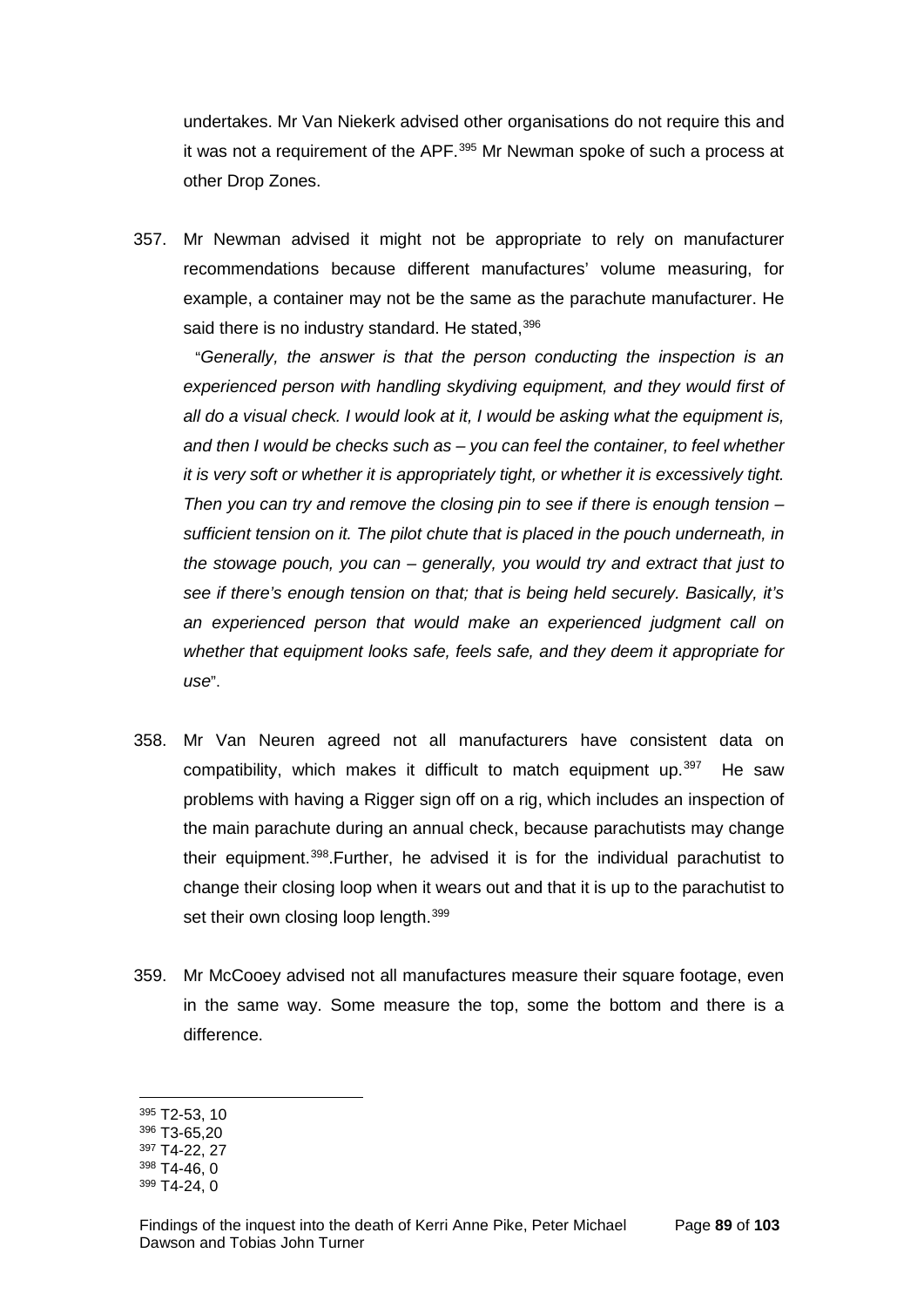- 360. Mr Fickling confirmed there is no current standard for certifying/checking main parachutes and container compatibility.<sup>[400](#page-92-0)</sup> He opined the expertise with drafting such a standard lay within the expertise of the APF.<sup>[401](#page-92-1)</sup>
- 361. On day four of the inquest, the families of the deceased were asked to review the statement of Mr MrCooey regarding the steps the APF have undertaken to implement its recommendations and to consider whether any additional recommendations are warranted. The Turner family did not have any suggestions at that time. The Pike family elected to address the issue of recommendations in their written submissions. The Dawson family suggested as follows:
	- a) Introduce a mandatory certification process that assesses the compatibility of a particular canopy to a particular container;
	- b) Make, type and serial number of the container is certified to accept a make, type and serial number of a canopy based on manufacturers specifications and recommendations; and actual pack volume is suitable and compatible;
	- c) That this certification is carried out by a rigger;
	- d) That the certification is held on a master log by the APF, and accessible by DZSOs, Chief Instructors, Safety and Training Officers, and Drop Zone administration;
	- e) That this certificate is held within the rig;
	- f) Canopies without a suitable serial number be rejected until the actual serial number has been substantiated;
	- g) That suitable SOPs and SMSs are in place for checking the validity of the canopy/container certification on a periodic basis; and

<sup>400</sup> T5-38, 28  $\overline{a}$ 

<span id="page-92-1"></span><span id="page-92-0"></span><sup>401</sup> T5-38, 33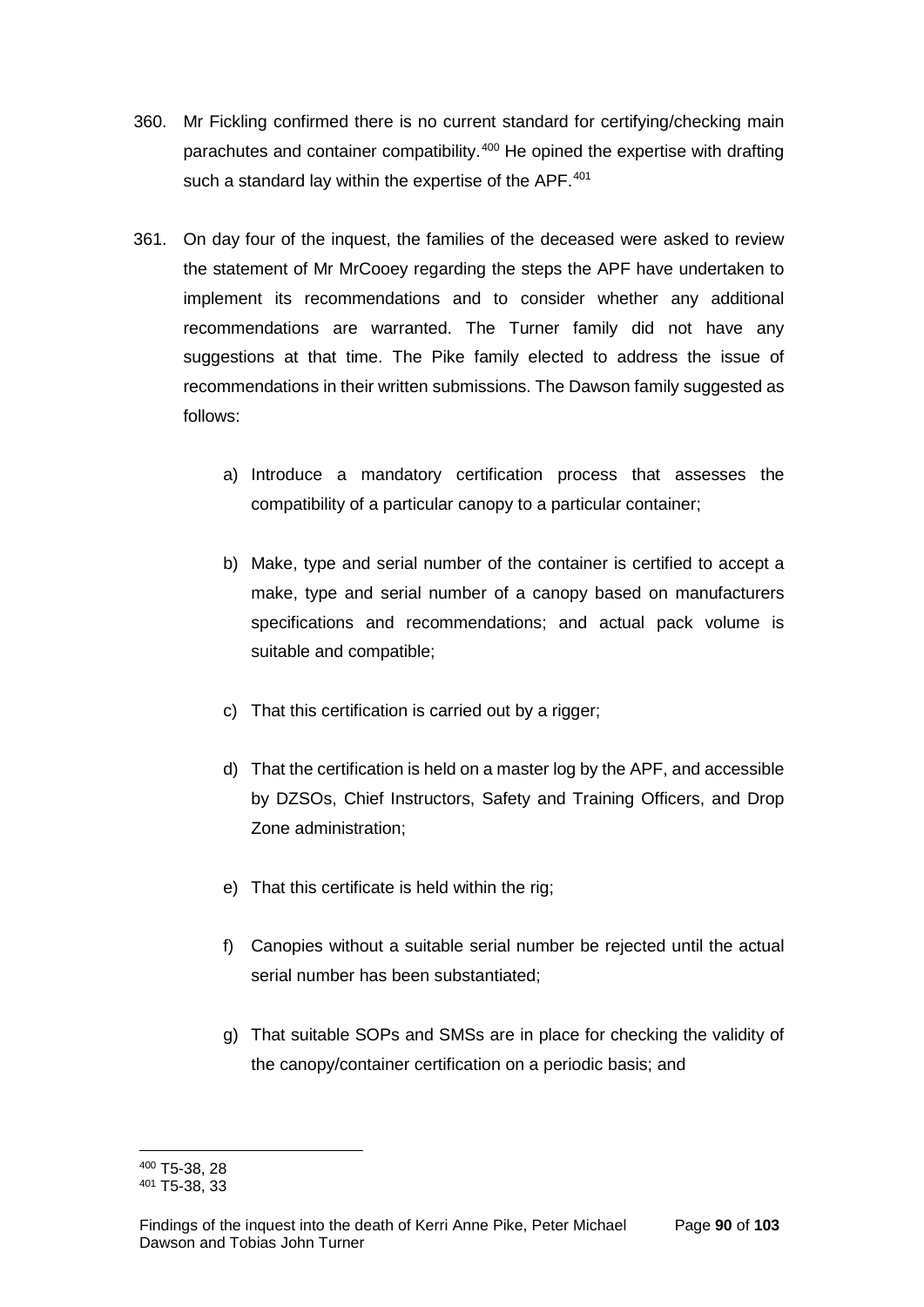h) Education to be communicated to all registered parachutists with a traceable acknowledgment that they have seen it. $402$ 

# **FURTHER CONSIDERATIONS**

- 362. To date is has been incumbent on solo sports jumpers to maintain and pack their own equipment and assume responsibility for compatibility when downsizing. There is within the industry a practice that the more qualified the skydiver the less requirement for independent inspection of equipment. From the vantage point of this Inquest I perceived a potential conflict of interest in a situation where a highly experienced professional solo sports jumper (in this case with 8000 or so jumps) was flying outside the limits of his equipment on the same jump as a first time student / fee paying customer having her first tandem experience.
- 363. If sanction is given to those two experiences happening simultaneously (ie on the same jump) then all caution needs to be exercised, implied permissions en route or in situ are insufficient in that situation. Fully informed consent of all participants and the drop zone safety officer and / or chief instructor is the starting point. Such a starting point may also then trigger a tactile buddy check of the sports divers equipment– which should by then have been independently inspected upon first arrival at the drop zone so as to ensure all that was reasonably practicable for the safest experience.
- 364. Sports jumpers, indeed any jumpers with non-compliant gear, or to use the industry phrase is not 'free fly friendly' cannot be permitted to jump with a tandem student during the conduct of business operations. Compliance with manufacturer recommendations must be a transparent process no matter how experienced or skilled the skydiver.
- 365. I take into account by comparison how thorough and regular the inspection and maintenance procedures were regarding tandem equipment.
- 366. If meaningful reform is not undertaken within the skydiving industry in line with the recommendations arising from this inquest; consideration should be given by the APF, Skydive Australia and CASA to prohibit the practice of free of charge

<span id="page-93-0"></span><sup>402</sup> Email from the Dawson Family  $\overline{a}$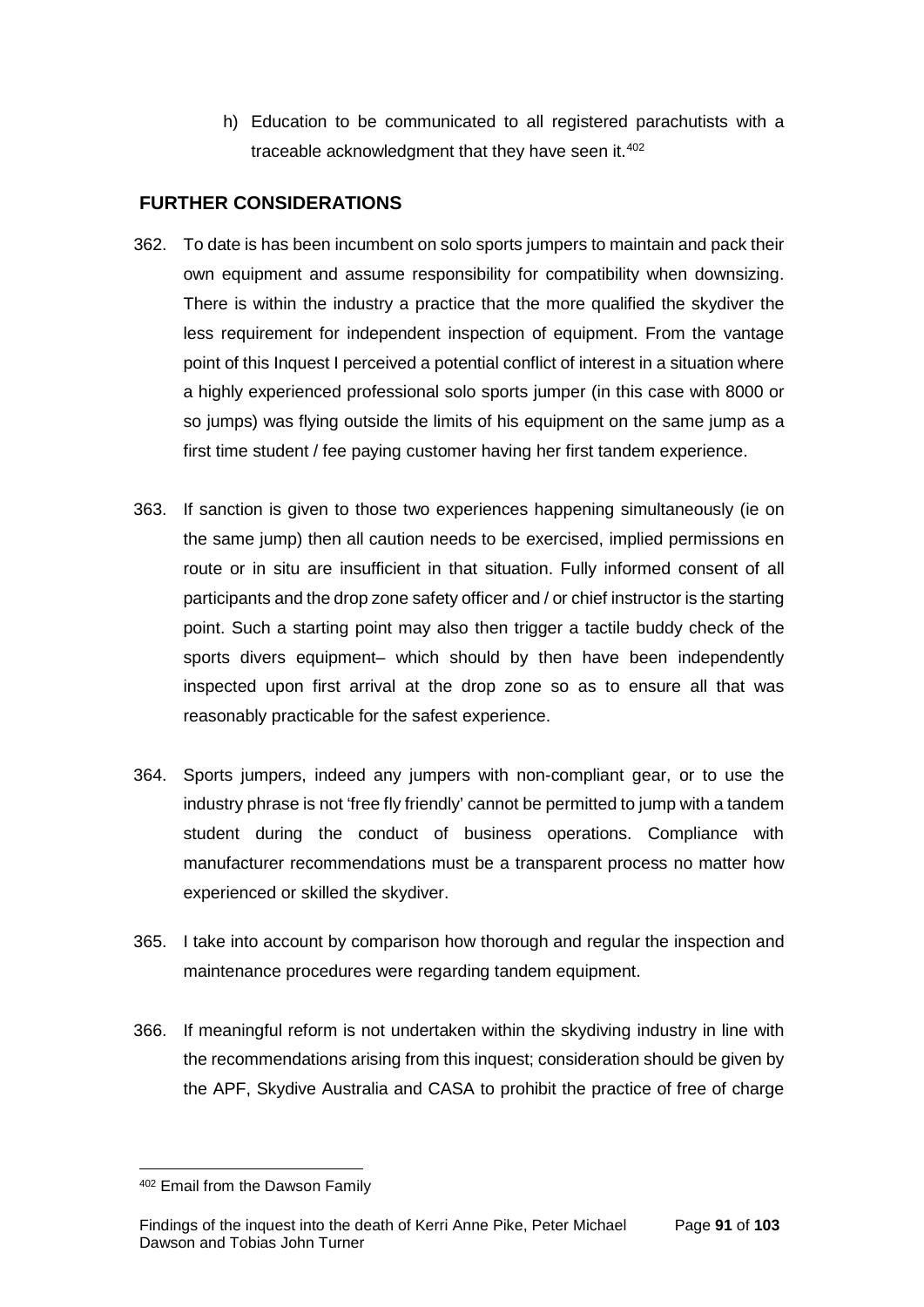solo sports jumpers sharing the same jump with a tandem pair comprising a student / paying customer for the following reasons:

- The solo jumper is not jumping in an official capacity with clear roles and responsibilities owed to the commercial tandem jump or jumpers;
- They are jumping for their own reasons and purpose;
- The equipment used by a solo sports jumper is not subject to the same independent scrutiny as the rigs utilized by commercial operations for tandem jumps with paying customers;
- Notwithstanding the requirement to comply with relevant industry rules and regulations there is distinction between solo sports jumping with your own gear and tandem jumping in the setting of a commercial environment using company equipment subject to different inspections and auditing and levels of compliance;
- There is also a question of the risk assumed by each jumper does the risk assumed by a solo sports jumper utilizing his own equipment assume a different level of risk to the tandem student / paying customer on their first flight within a commercial / for profit setting;
- I make these comments noting that camera jumpers contracted by the company to take footage in an 'official capacity' also fall within the classification of sports jumpers – which is in my view another discrete category again, noting they are engaged for a specific (business) purpose.
- The sports jumper using their own equipment is essentially required to selfregulate in relation to choice of main parachute / container compatibility; packing; the use and maintenance of logbooks and the use of AAD's;
- The tandem operation utilizes independent third party inspection and packing; AAD's and is subject to company and APF audit.
- 367. I also further add here that noting Toby was contracted to Skydive Cairns, operated from Mission Beach drop zone, was a passenger in a Skydive Cairns authorized flight from the airfield, had the implied consent of the Skydive Cairns DZSO, and implied consent from the tandem master to join him on that jump. Toby was therefore jumping within a sanctioned setting, and was entitled to be as safe in the air as any other person.
- 368. The Pike family in their submissions urge me to recommend that commercial tandem skydiving be separately regulated from the sports skydiving community.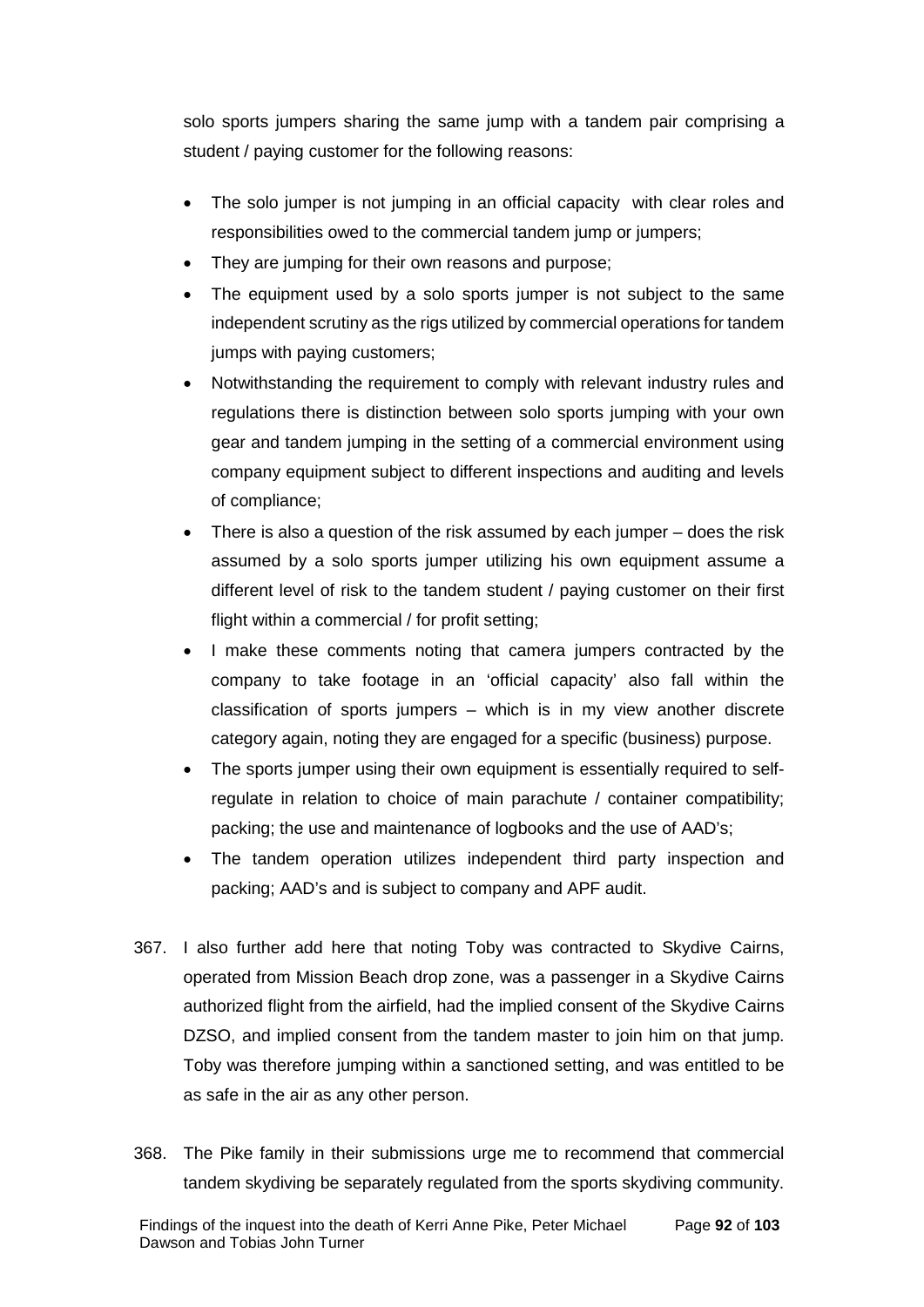They submit that CASA is best placed to regulate the tandem operations and the APF best placed to regulate sports skydiving.

- 369. I accept that a distinction can be made between the skill levels, intentions, motivations, equipment used, regulation of each activity, including for inspection and certification of equipment and use of AAD's, and the level of risk assumed of a tandem fee paying client / students and a solo sports jumpers. This inquest has crystallised that distinction. Noting those distinctions, the question then becomes, can both share a common professional body. Further, can both share common airspace safely.
- 370. If there is a conflict between commercial and sports diving operations, then the issue of separate regulation is a live issue.
- 371. It seems to be that CASA allude to that distinction, where in their written submissions they refer to the 'higher standard of regulation in the conduct of commercial (tandem) operations' (vis a vis sports jumping)
- 372. To this end I refer to the written submissions on behalf of the Civil Aviation Safety Authority and note the inclusion of Parts 149 and 105 into the CASA regulations:
	- Will mandate the regulations for all skydiving associations (currently APF and the ASA, once transitioned to an Approved Self-administering Aviation Organisation by 2021);
	- Further regulate both commercial (tandem) operations and the sports parachuting community;
	- The intent of the new regulations will comprise appropriate parachute equipment standards and;
	- relate to the airworthiness of parachute equipment, such that it is maintained to a known and acceptable level.
- 373. I accept the submissions of CASA and further note the regulator will:
	- o scrutinize the requirements for keeping logbooks;
	- o include / develop a process for ensuring informed consent from all participants.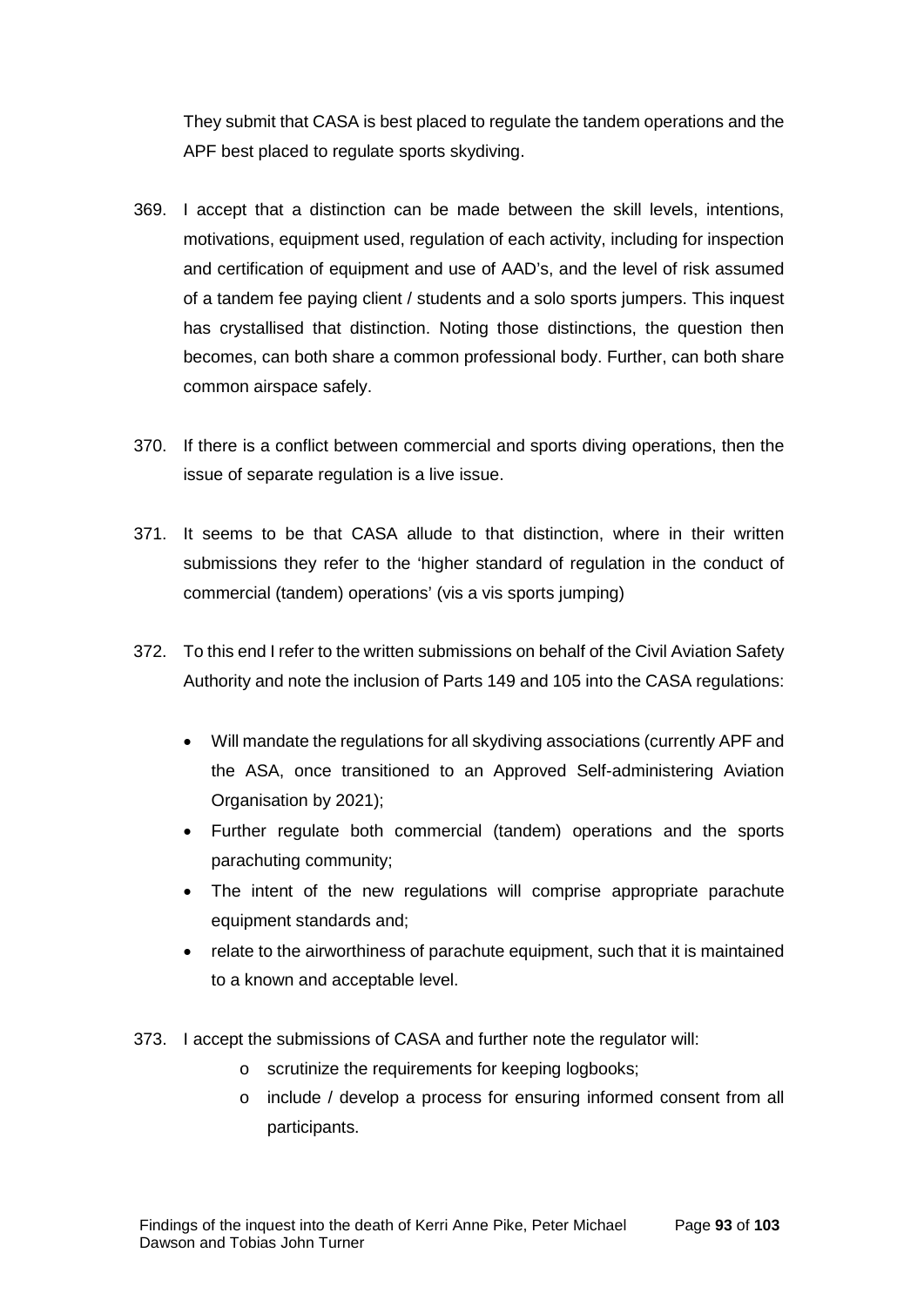- 374. I have regard to CASR Part 105 as published on the CASA website (after Inquest) and note that Part 105 of CASA 1998 will prescribe the rules for sport parachuting from an aircraft including:
	- Maintenance and certification of parachutes;
	- Standards of personnel;
	- The conduct of parachute descents
- 375. CASR Part 105 will affect individuals and organisations involved in sport parachuting operations.
- 376. I do not intend to formalise a recommendation for separate regulation of the commercial tandem industry and sport parachuting. The recommendations regarding new standards for inspection of sports diving equipment and the enhanced regulatory framework introduced by CASA are intended to close a gap that currently exists. The heightened vigilance bought about by this inquest has triggered a response that will enhance scrutiny and regulation of the industry.
- 377. I refer to the Pike family submissions regarding concerns that there is a lack of recourse to prosecution for breaches of safety regulations within the industry. I accept however that existing civil aviation legislation contains offence provisions and CASA may take action for contraventions of civil aviation legislation. Recourse is also available to the criminal law.
- 378. The Pike family further submit that solo sport skydivers be prohibited from undertaking relative work with tandem skydivers.
- 379. I accept that would be a relevant consideration in the absence of the reform and recommendations proposed in these findings. As the recommendations include a mandatory requirement for informed written consent for RW prior to departure be obtained from the DZSO, the tandem master and the client / student, and with enhanced inspection regulations for sports divers equipment in place and new CASA regulations it may be deemed by the regulator as sufficient to ensure safe airspace for all.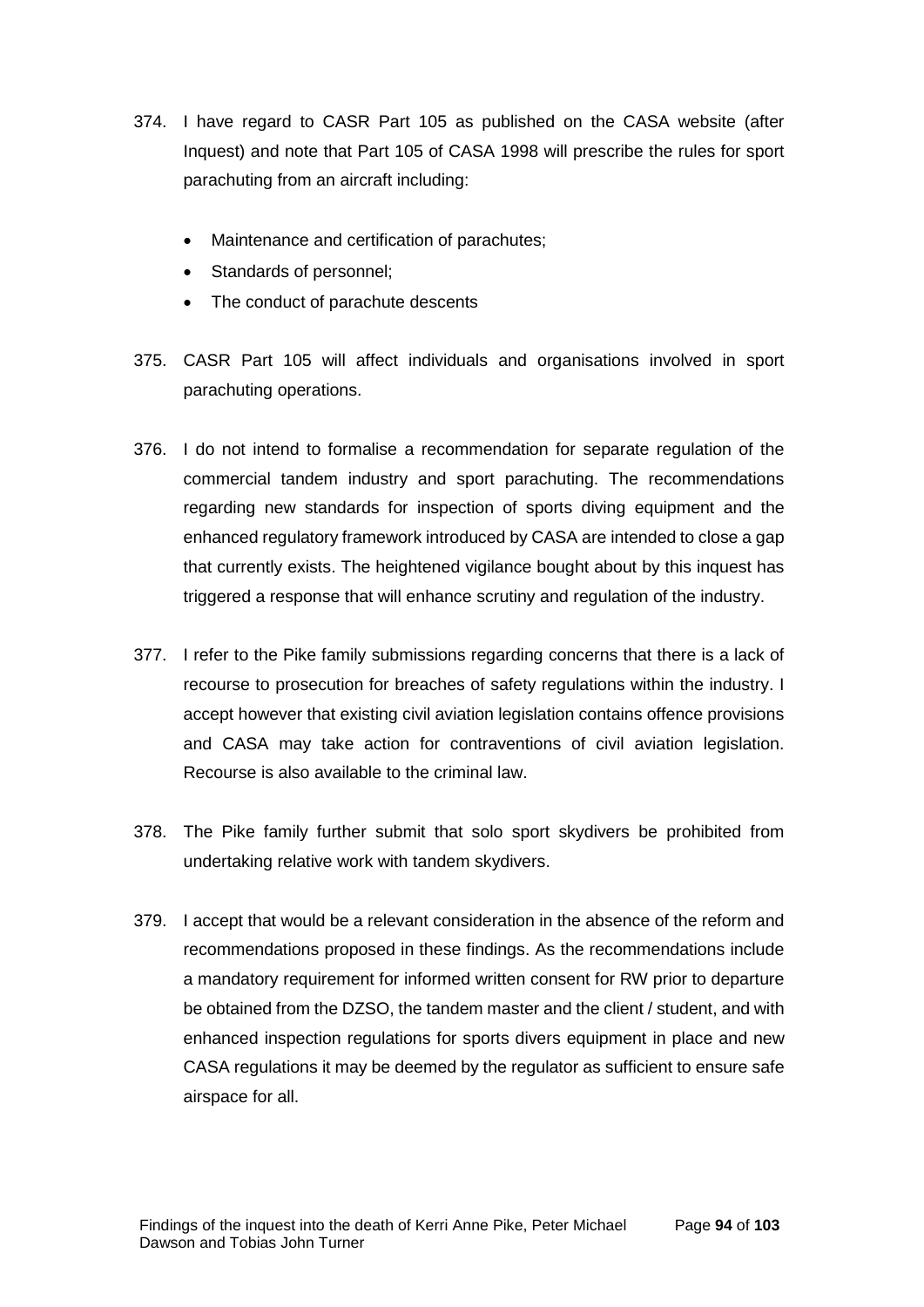# **RECOMMENDATIONS**

#### **Overarching recommendation**

The written submissions of Skydive Australia insofar as recommending an initial certification process for sports divers equipment in my view has merit. The initiating process in conjunction with ongoing regular checks per the additional recommendations below will ensure equipment is maintained to the highest standards. The Dawson family also submitted in similar terms.

I have formulated the below recommendation taking into account the transparency, experience and independence of a Rigger, Packer A and manufacturer when certifying the equipment to be used by a sports diver at first instance, and thereafter consider that the drop zone from which the sports jumper operates should remain responsible for regular checks on the equipment, to act as a gatekeeper as such.

The below should also be read in conjunction with the specific recommendations to each stakeholder contained in these findings. I accept from the evidence and the further written submissions many of the recommendations and proposals have already been adopted or considered.

It is not suggested the strict adherence to the below wording is necessary for the inclusion in APF or CASA regulations and / or any protocols developed by Skydive Australia including within their Safety Management System, however the intent is clear – an initial certification process on the equipment by the most skilled packer / riggers and then ongoing inspection and review at the drop zone by a safety officer.

- 1. A person must not undertake a skydive unless:
	- a. using a main chute and container certified by a Rigger or Packer A as being airworthy when used together or;
	- b. the parachute and container were received from the manufacturer as a complete (compatible) unit and compliant with the manufacturers recommendations regarding main and reserve canopy specifications.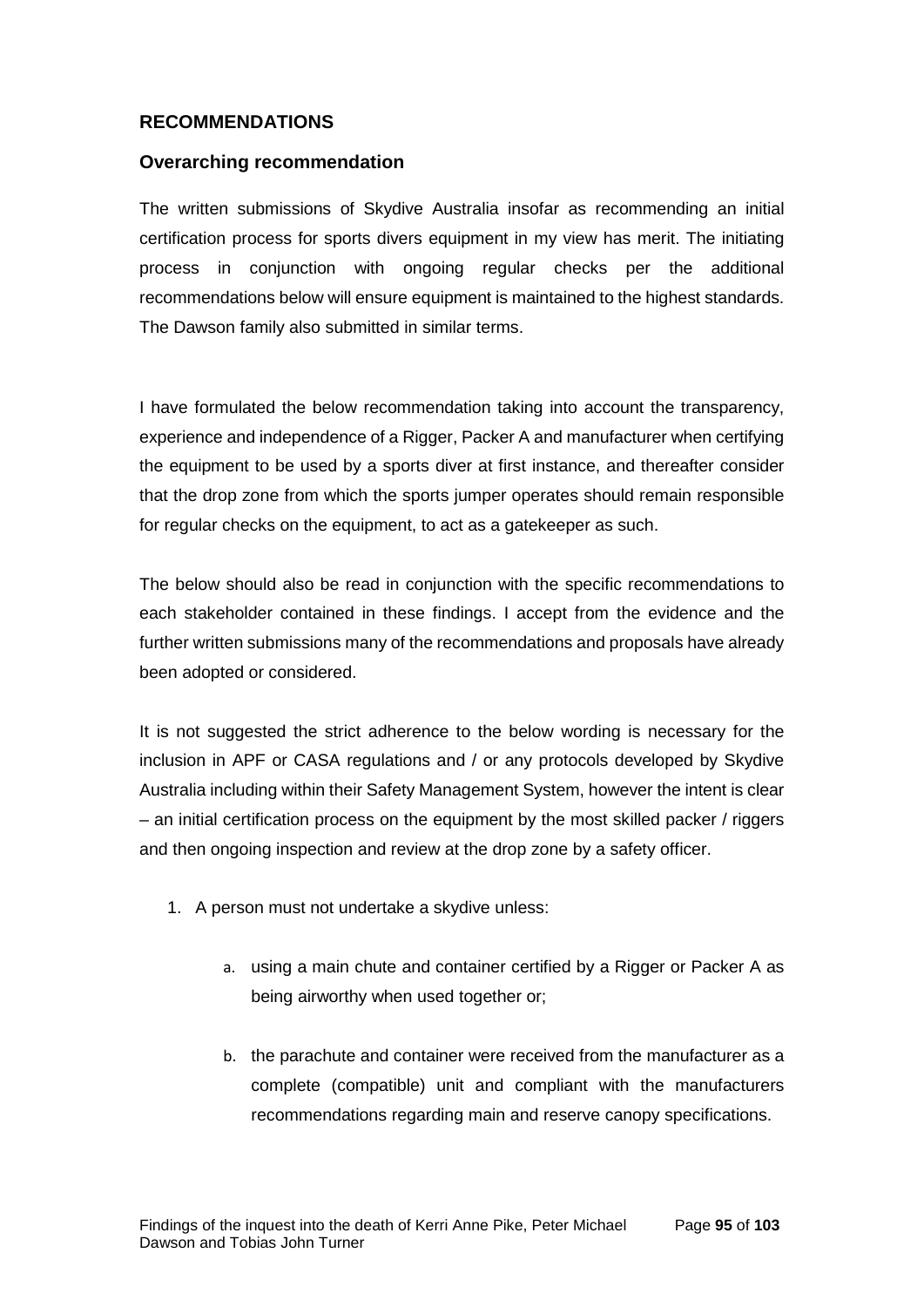- 2. Proof of certification must be provided by the skydiver to the drop zone safety officer (DZSO) prior to undertaking the first jump using that equipment at any drop zone.
- 3. The Drop Zone Safety Officer must:
	- a. Conduct an equipment check that complies with the APF and CASA regulations for a first time sports skydiver using their own equipment (currently that would require strict compliance with APF Regulations 6.1.6 and Part 7);
	- b. As part of the first time inspection at the drop zone obtain a declaration and a copy of the certification from the skydiver that states:
		- i. The skydiver is using equipment certified as airworthy by the manufacturer, a rigger or Packer A;
		- ii. The main parachute and container have not been modified since they were certified (and if they have then the skydiver is responsible for obtaining a further certification from a rigger or Packer A or the manufacturer prior to jumping with that equipment);
	- c. Obtain a signed written declaration from the skydiver to that effect.
- 4. The drop zone must maintain a written record of the first equipment inspection and subsequent inspections of the sports equipment.
- 5. A drop zone must maintain mandatory six monthly equipment checks on all sports rigs to ensure that the equipment remains as it was certified upon initial inspection.
- 380. Having considered all of the evidence before me and the written submissions addressing each of the recommendations proposed for my consideration by Counsel Assisting the Inquest I make the following recommendations (noting that some have been overtaken by the implementation of procedures and regulations by the various stakeholder prior to Inquest and subsequently).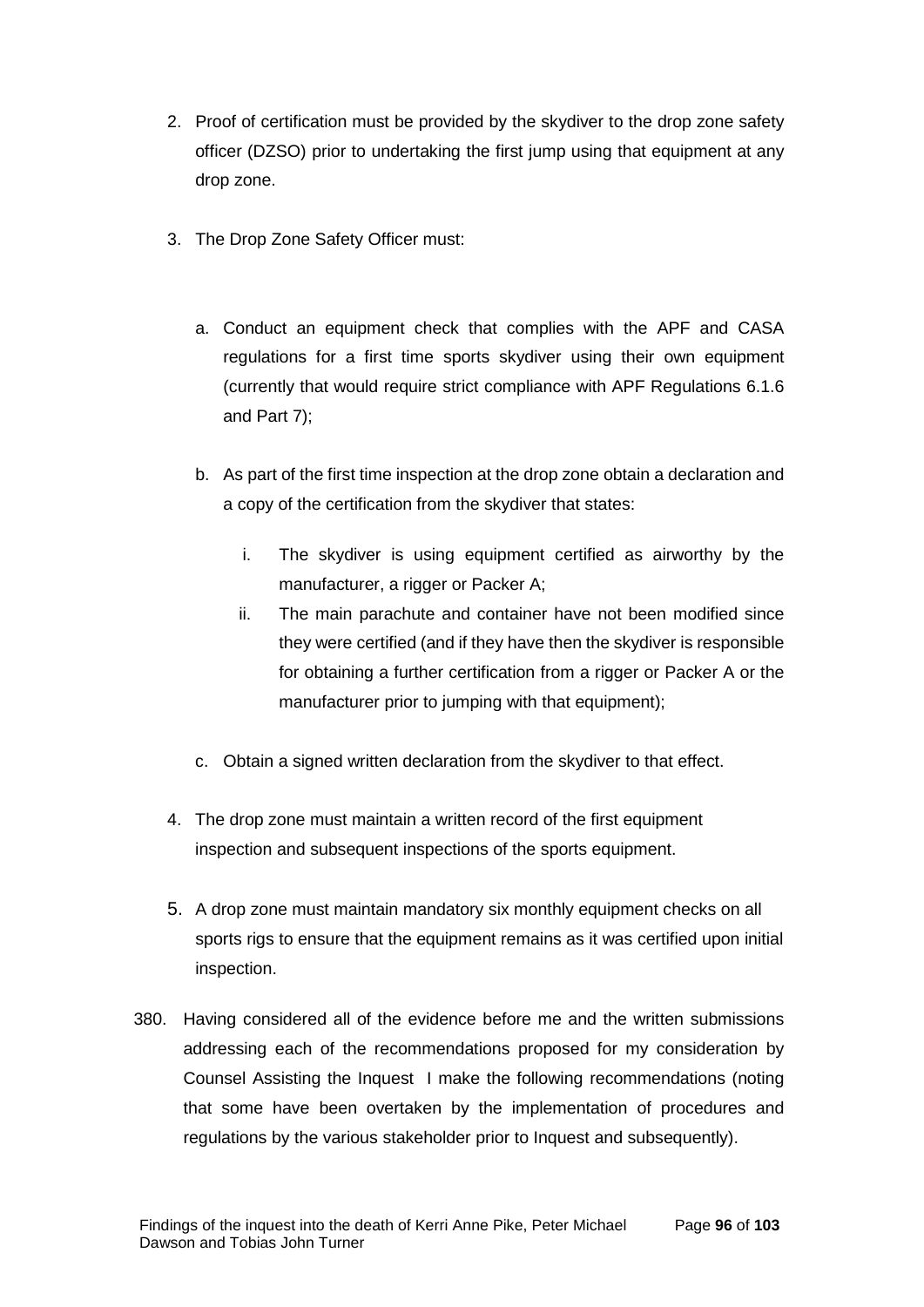- a) The APF consider amending the waiver for Tandem students to include the requirement for written consent to participate in Relative Work, and that the risks associated with Relative Work be explained to the student prior to the completion of the waiver. This requirement be incorporated into the Operational Regulations.
- b) The APF consider incorporating a requirement for mandatory six monthly equipment checks of all sport rigs to be used at a Drop Zone, into the Operational Regulations.
- c) That such a checking process is a documented process similar to the Skydive Australia checklist but addresses the issue of a change to the closing loop.
- d) The APF consider developing a guideline/standards to compliment the Operational Regulation with respect to the checking of equipment, including a main chute and container compatibility.
- e) The APF consider the level of qualification required of the person(s) who can undertake the six monthly equipment checks at the Drop Zone, including whether this should be limited to only those persons holding a Packer A qualification and that those persons undergo training with respect to the newly developed guideline/standards. This requirement also to be incorporated into the Operational Regulations.
- f) The APF consider implementing a process for mandatory day to day 'buddy checks' of equipment prior to a parachutist boarding a plane, and that this requirement be incorporated into the Operational Regulations.
- g) The APF consider developing a guideline/standards for 'buddy checks', which complement the Operational Regulation with respect to the 'buddy checks'.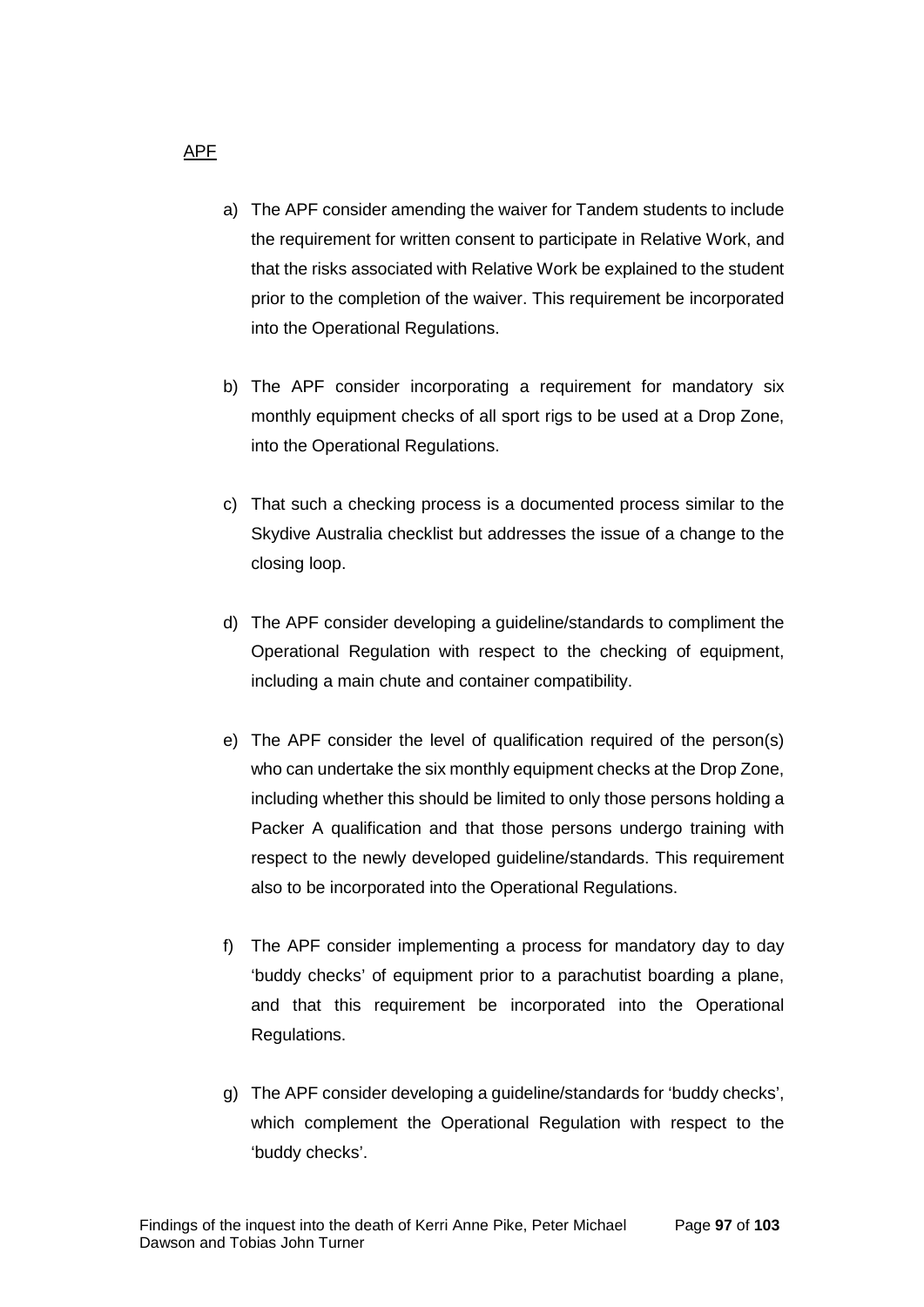- h) The APF amend the wording Part 7.1.1 of the Operational Regulations concerning Equipment Standards, and ensure that all elements of Part 7 are achievable with respect to the obligations of a Drop Zone Safety Officer on a day-to-day basis.
- i) The APF consider amending clause 15.3.2 'Packing Requirements' of the Operational Regulations in the context of the above recommendations. That is, it also specifically addresses main chute and container compatibility. The reference to Poynter's Parachute Manual and the FAA Rigger Handbook should only be referred to as resources, not as a requirement for packing.
- j) The APF consider rescinding RAC No. 215 and instead address equipment compatibility in the Operational Regulations in the context of incorporating the above recommendations into the Operational Regulations.
- k) The APF consider how it will address the issue of electronic logs and accessing that information from parachutists should it be necessary.
- l) The APF consider implementing a training campaign to inform all members of any changes implemented above.

#### Skydive Australia

- a) Skydive Australia consider amending its procedure 'SA Sport Gear Check' to include reference to the tension on the closing loop, including addressing the issue of a parachutist changing or adjusting their closing loop. That is, that any change to the closing loop would warrant reinspection.
- b) Until such time as the APF develops guidelines/standards for equipment checks, Skydive Australia consider developing its own criteria. This to try and improve consistency and rigor to the process.
- c) Skydive Australia consider amending its procedure 'Tandem Camera Flying' to make it clear the procedure also applies to those parachutists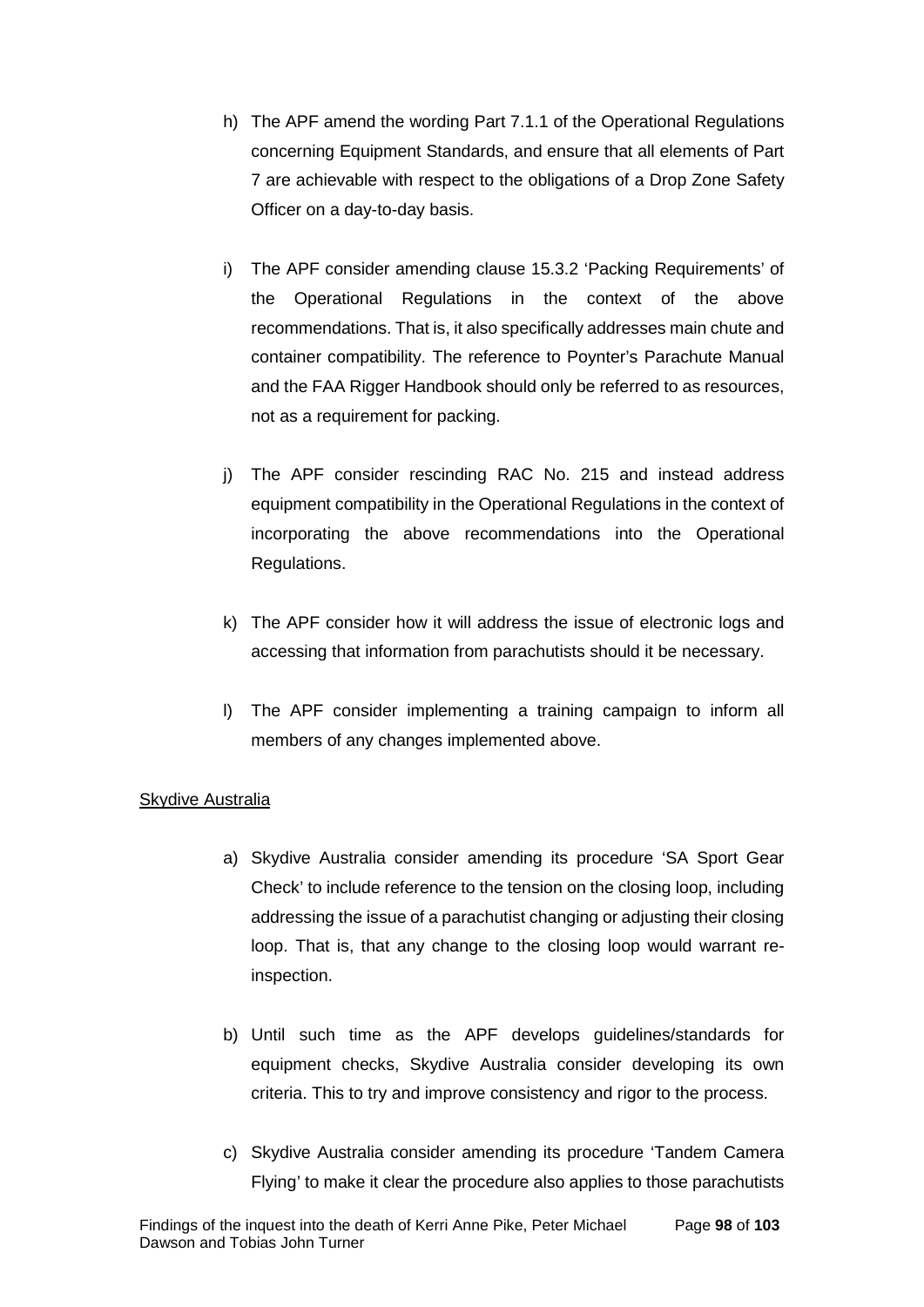undertaking Free of Charge jumps.

d) Skydive Australia formalise the day to day buddy check system by developing guideline/standards for undertaking such checks and incorporating those processes into a Skydive Australia procedure.

## CASA

- a) CASA to consider including a regulation concerning equipment compatibility, in particular main parachute and container compatibility.
- 381. I acknowledge that CASA have incorporated Part 105 and 149 into the relevant regulations (referred to above in these findings).
	- b) CASA to consider recommending to the Australian Skydiving Association the implementation of six monthly equipment check and a day to day buddy checking system, as proposed to the APF above

# **CONCLUSION**

- 382. This was a tragic accident, which resulted in the deaths of three much loved community members from the Mission Beach area. Their deaths have impacted many.
- 383. It is hoped that the coronial process and the recommendations I have made will assist in avoiding such a tragic accident from occurring again.

## **ACKNOWLEDGEMENTS**

- 384. I acknowledge the untiring efforts of Counsel Assisting this inquest, Ms Melinda Zerner. Her preparation, conduct of the inquest and comprehensive written submissions were of the highest quality.
- 385. That her submissions and recommendations as submitted to me, were adopted in the main by the CASA, the APF, Skydive Australia and the next of kin was testament to her efforts, professionalism and preparation.
- 386. I acknowledge the respect and courtesy demonstrated by Queens Counsel, Counsel and instructors to Kerri's, Toby's and Peter's family provided this inquest